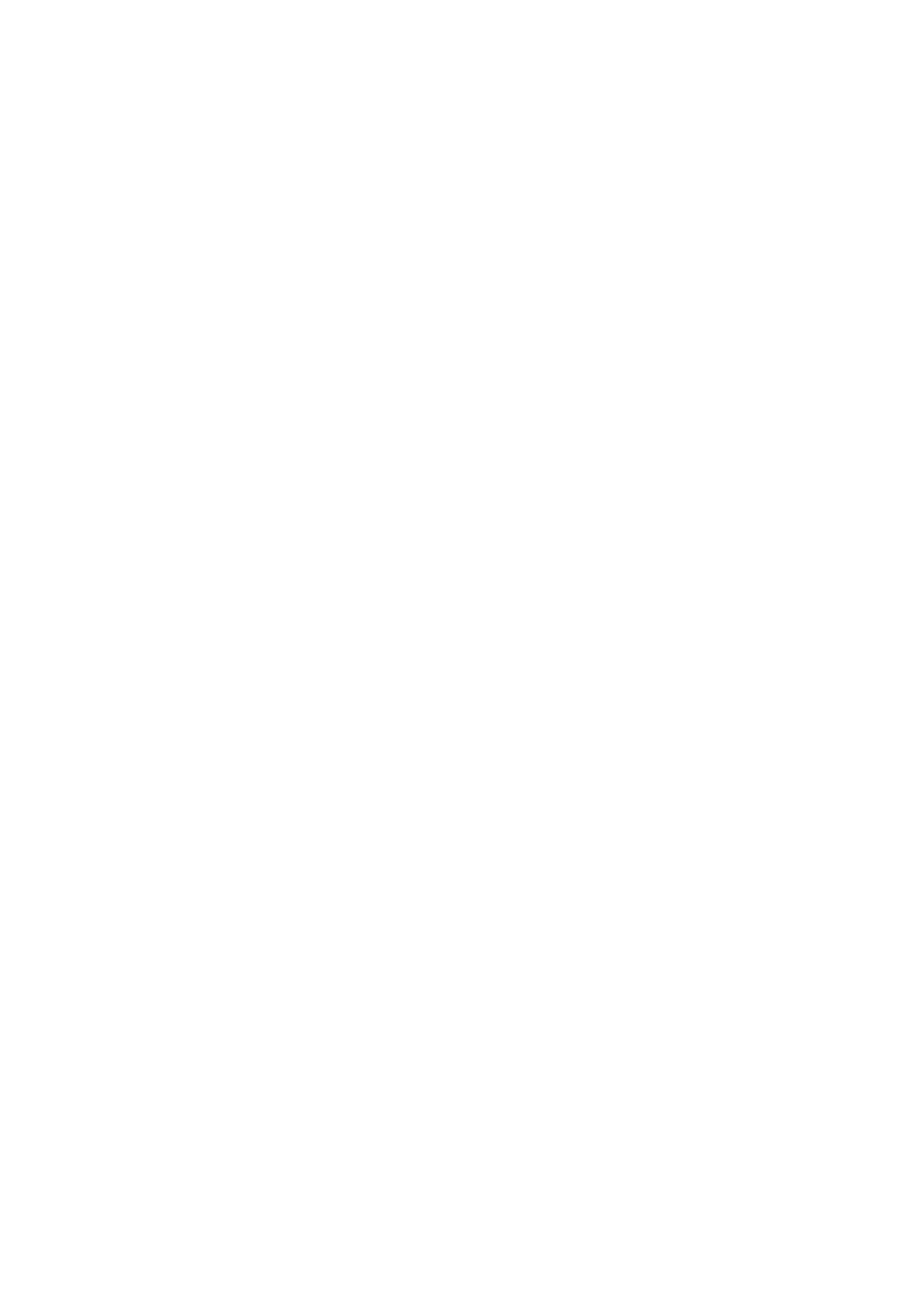# **Preface**

This second volume of supplementary briefing papers contains Inland Revenue's response to research we commissioned on the economic effects of taxation. In 1997 and 1998 the department's Policy Advice Division circulated for public comment 38 working papers prepared under the supervision of its Taxation Economics Group. Our response to those papers outlines the background to the research being commissioned, identifies and discusses the key results of the research, and examines the implications of the research.

In view of the large number of working papers, this report does not seek to comment on each. Instead it discusses the key results of the research that have attracted considerable media attention. These are:

- the effect of taxation on economic growth; and
- the size of the "hidden" economy and the level of tax evasion.

The appendices to the report outline some of our main concerns about the methodologies used in some of the working papers, particularly those relating to the impact of taxation on the rate of economic growth in New Zealand.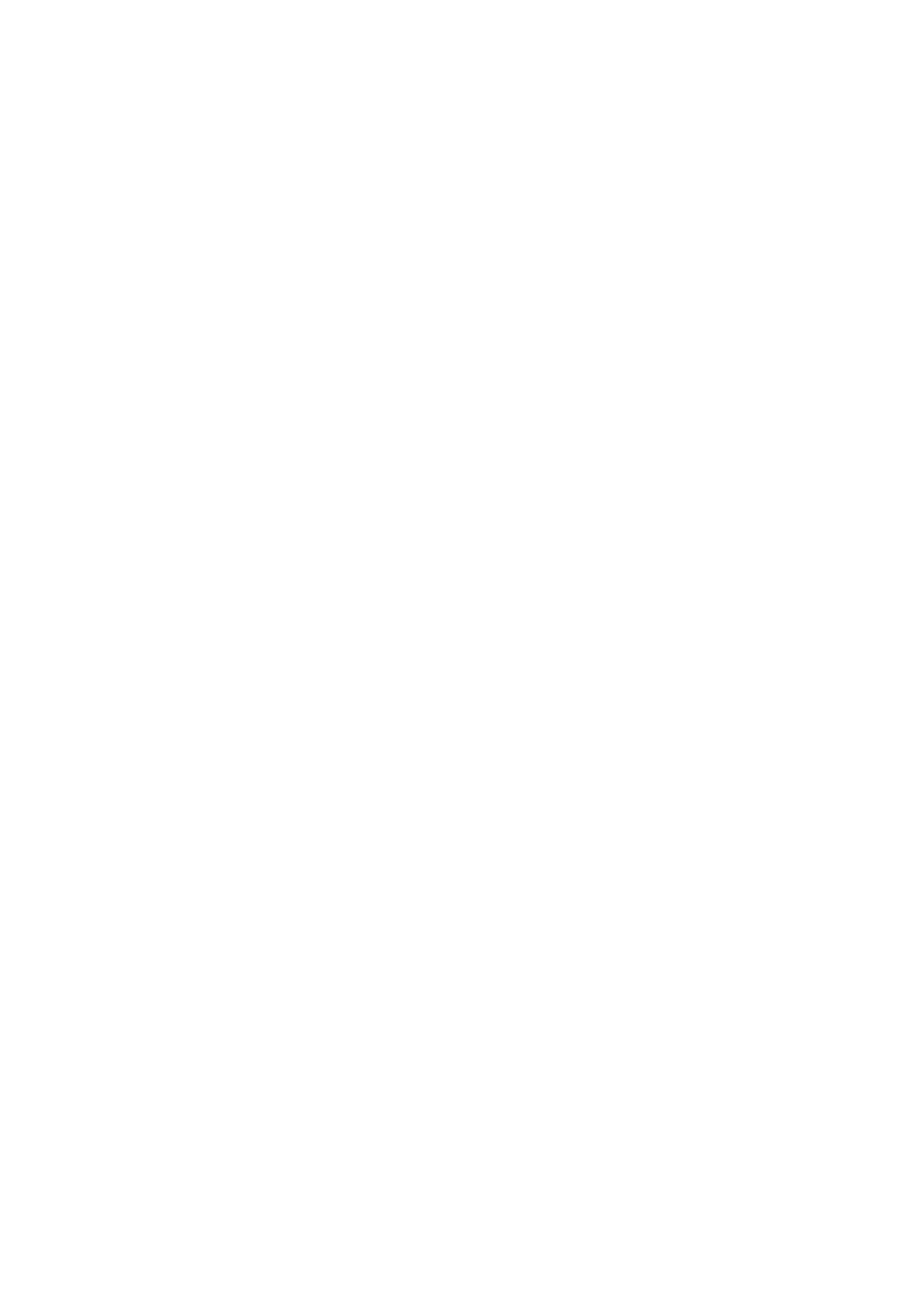| <b>Chapter 1</b> |                                                                     |
|------------------|---------------------------------------------------------------------|
|                  |                                                                     |
|                  |                                                                     |
|                  |                                                                     |
|                  |                                                                     |
|                  |                                                                     |
|                  |                                                                     |
|                  |                                                                     |
|                  |                                                                     |
|                  |                                                                     |
|                  |                                                                     |
|                  |                                                                     |
|                  |                                                                     |
|                  |                                                                     |
|                  | Practical constraints on the development of macro performance       |
|                  | Need for caution when interpreting and using macro performance      |
|                  |                                                                     |
|                  | Need to explore alternative ways of monitoring the efficiency and   |
| <b>Chapter 2</b> |                                                                     |
|                  |                                                                     |
|                  |                                                                     |
|                  |                                                                     |
|                  |                                                                     |
|                  |                                                                     |
|                  |                                                                     |
|                  |                                                                     |
|                  |                                                                     |
|                  |                                                                     |
|                  |                                                                     |
|                  |                                                                     |
|                  |                                                                     |
|                  | The rate of growth of GDP is not a good indicator of national       |
|                  |                                                                     |
|                  |                                                                     |
|                  |                                                                     |
|                  | Effect of changes in the tax mix on the rate of economic growth. 32 |
|                  |                                                                     |
|                  | The research does not determine the "optimal" tax burden            |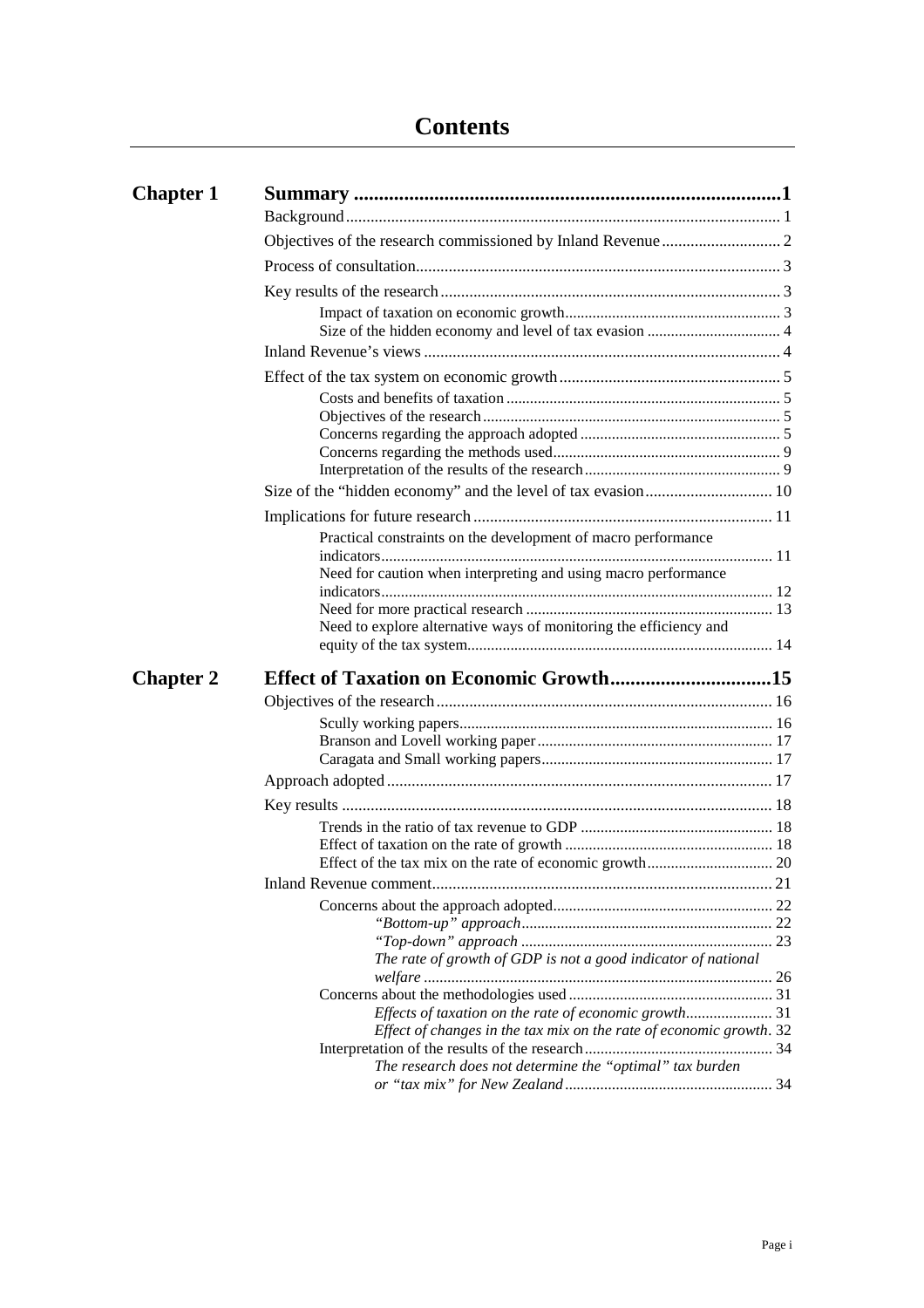| <b>Chapter 3</b> |                                                                                                                                              |  |
|------------------|----------------------------------------------------------------------------------------------------------------------------------------------|--|
|                  |                                                                                                                                              |  |
|                  |                                                                                                                                              |  |
|                  |                                                                                                                                              |  |
|                  |                                                                                                                                              |  |
|                  |                                                                                                                                              |  |
|                  |                                                                                                                                              |  |
|                  | Relationship between taxation and the size of the hidden economy 42<br>Inland Revenue's initiatives to address tax avoidance and evasion  42 |  |
|                  | Recommendations by the Committee of Experts on Tax Compliance on                                                                             |  |
| <b>Chapter 4</b> |                                                                                                                                              |  |
|                  | Practical constraints on our ability to monitor the efficiency and equity of                                                                 |  |
|                  | Need for caution when interpreting and using macro performance indicators  47                                                                |  |
|                  |                                                                                                                                              |  |
|                  | Advantages of a "broad-base, low-rate" approach to tax reform  48                                                                            |  |
|                  |                                                                                                                                              |  |
|                  |                                                                                                                                              |  |
|                  | Need to explore alternative ways of monitoring the efficiency and equity                                                                     |  |
|                  |                                                                                                                                              |  |
|                  |                                                                                                                                              |  |
|                  |                                                                                                                                              |  |
|                  | Appendix 3: An Error in Professor Scully's Working Paper No.14 (17 April 1998)  75                                                           |  |
|                  |                                                                                                                                              |  |
|                  |                                                                                                                                              |  |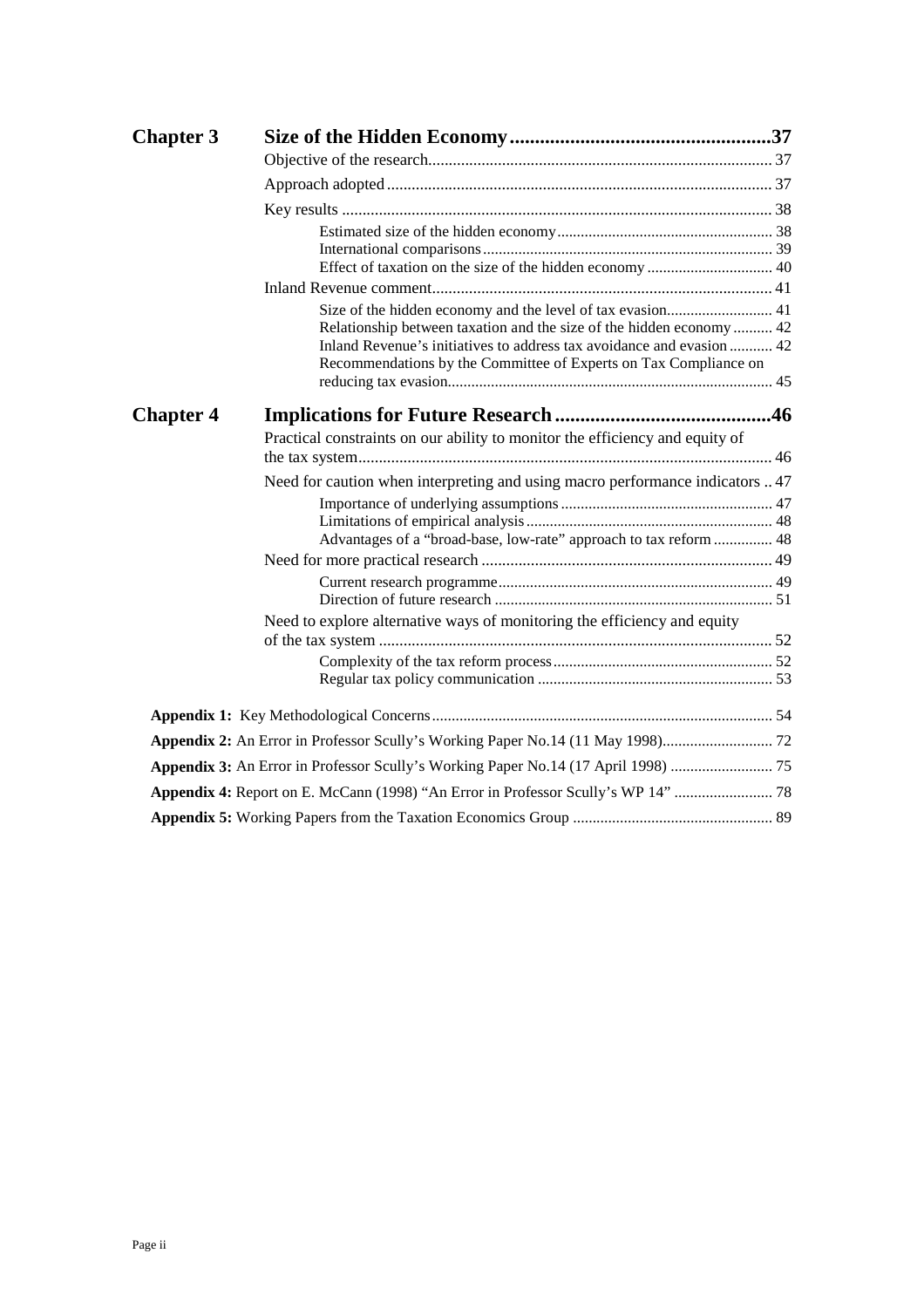## **Chapter 1**

# **Summary**

<span id="page-6-0"></span>Over the period 1994 to 1997, Inland Revenue commissioned 38 working papers on the economic effects of taxation. In accordance with the Generic Tax Policy Process (GTPP), those working papers have passed through a detailed process of internal and external consultation.

Inland Revenue's Policy Advice Division has completed its review of that research in the light of the results of that process of consultation. The purpose of this report is to:

- outline the background to that research;
- identify and discuss the key results of that research (sections 2 and 3 of this report); and
- examine the implications of the research (section 4 of this report).

This report is not intended to provide a detailed analysis of each of the working papers commissioned by Inland Revenue. Rather, its purpose is to discuss the key results of that research that have attracted considerable media attention. These are:

- the effects of taxation on economic growth; and
- the size of the "hidden" economy and the level of tax evasion.

The appendices to this report outline some of the key concerns we have with the methodologies used by some of the working papers, particularly the methodologies used to comment on the impact of the tax system on the rate of economic growth.

## **Background**

The primary objective of the working papers commissioned by Inland Revenue was to assist us with the preparation of our "Health Report".

In accordance with the recommendations of the Review Committee chaired by the Rt Hon Sir Ivor Richardson, Inland Revenue has been preparing a regular "Health Report" for the Minister of Revenue. To date, three health reports have been submitted to the Minister of Revenue, one in February 1997, another in December 1997, and the most recent in December 1998.

As recommended by the Review Committee, the objective of those health reports is to provide the Government with a clear picture of the full set of major issues confronting the tax administration in the achievement of its objective, including any "pressure points". This is intended to ensure that the Government has all of the information necessary in order to make purchase and ownership decisions that are in the best long-run interests of the tax administration.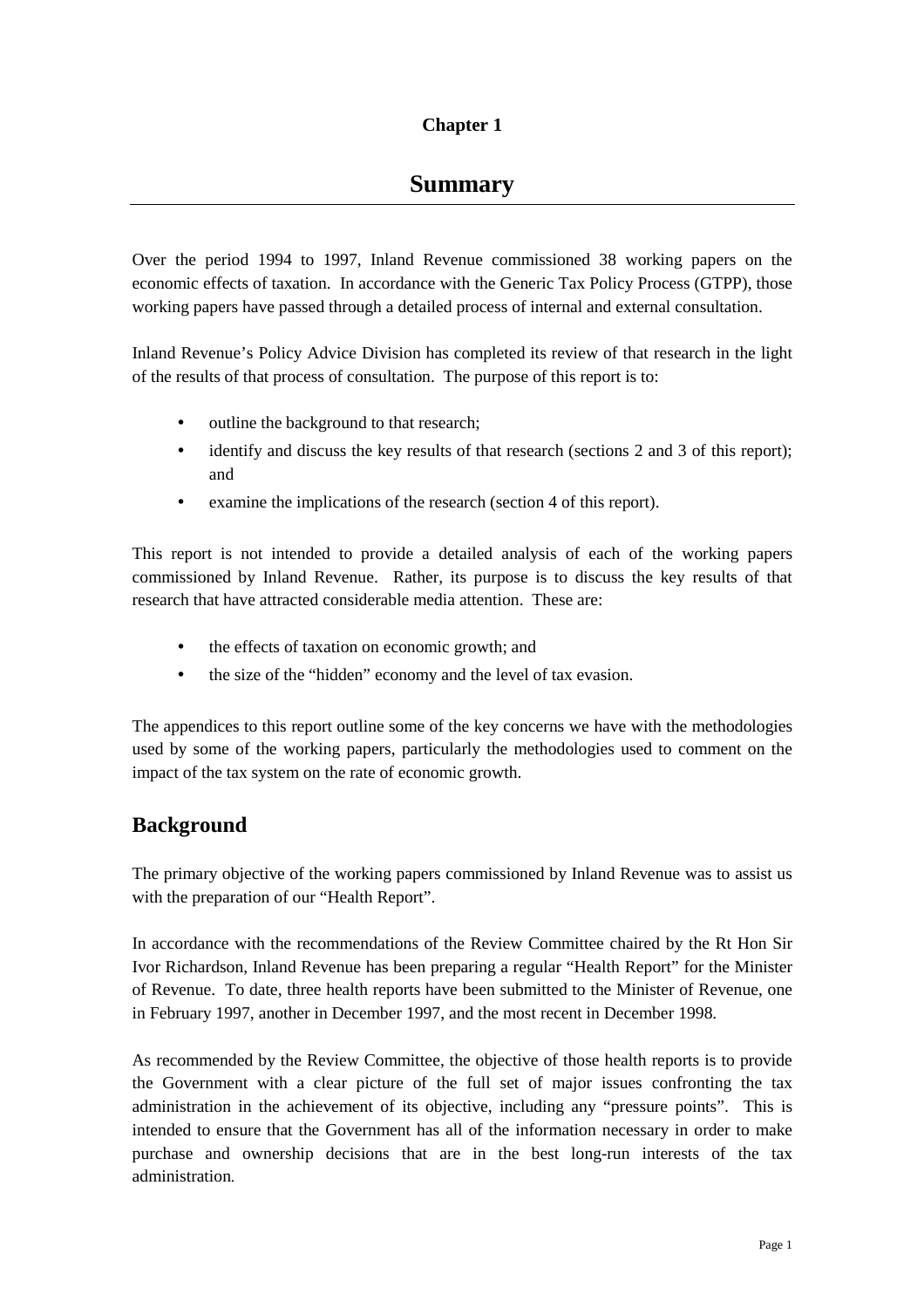<span id="page-7-0"></span>In particular, the structure and content of Inland Revenue's health reports reflect the Review Committee's recommendation that those reports should:

- integrate new and existing strategies;
- describe the requirements to operationalise policy initiatives, so that the Government can make purchase decisions consistent with its wider strategies and the overall objective for the tax administration; and
- state how Inland Revenue is dealing with any problems developing in the operation of tax legislation reported through the Generic Tax Policy Process.<sup>1</sup>

The Review Committee also recommended that Inland Revenue develop and maintain a set of macro performance indicators, for inclusion in its "Health Report", to assist the Government and Inland Revenue management in making strategic decisions on tax matters.<sup>2</sup>

In accordance with that recommendation, Inland Revenue has:

- included macro performance indicators of the efficiency of the tax administration in its health reports to the Minister of Revenue; and
- commissioned some 38 working papers to assist with the development of indicators of the overall efficiency and equity of the tax system.

# **Objectives of the research commissioned by Inland Revenue**

The working papers commissioned by Inland Revenue have sought to help us monitor:

- the extent to which the tax system is imposing costs on New Zealand by reducing economic growth; and
- the size of the "hidden economy" and the level of tax evasion in New Zealand.

The research was not intended to come up with any specific recommendations as to the nature of possible reforms to the tax system. Rather, it was commissioned with a view to providing some indication of changes in the overall efficiency and equity of the tax system in order to assist both the Minister and Inland Revenue senior management in their consideration of taxation issues.

 $\overline{\phantom{a}}$ <sup>1</sup> Organisational Review Committee (1994) *Organisational Review of the Inland Revenue Department*, *Report to the Minister of Revenue* (and on tax policy also to the Minister of Finance), April, recommendation 8.6.4, page 53.

<sup>&</sup>lt;sup>2</sup> Recommendation 8.6.5, page 53 op cit. Appendix C listed possible indicators including: best estimate of theoretical revenue; actual revenue collected; the "tax gap"; deadweight losses; taxpayer compliance costs; total administration costs; net revenue collected; taxpayer perceptions as a measure of voluntary compliance; tax disputes assessment; return on taxpayer audit; and macro benchmarks assessing IRD's performance against other industries in New Zealand and overseas tax administrations.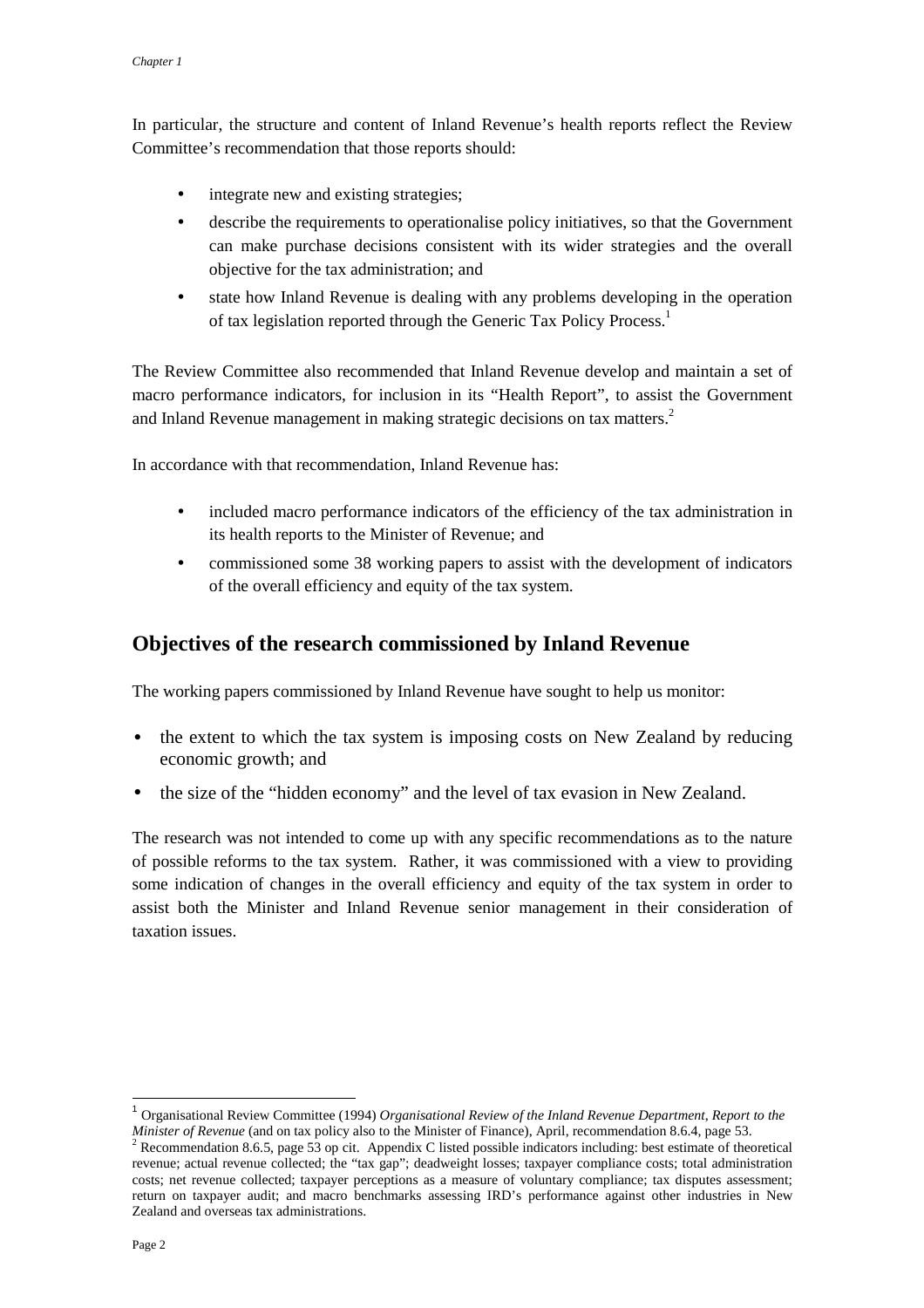## <span id="page-8-0"></span>**Process of consultation**

In accordance with the Generic Tax Policy Process, the working papers have passed through an extensive process of internal and external consultation. That process of consultation has included:

- internal Inland Revenue workshops, where the working papers were discussed with an audience comprising the authors of the papers, officials from Inland Revenue, the Treasury, the Reserve Bank, academics from New Zealand and overseas, and a number of other interested parties;
- circulation of the working papers to a number of overseas academics who served as independent referees; and
- wider circulation of the working papers to various Members of Parliament, the media, New Zealand academics, and other interested parties.

Inland Revenue has now completed its evaluation of the working papers in the light of comments made during this process of consultation and further evaluation of the working papers by the Policy Advice Division. This process of consultation has culminated in the preparation of this report.

# **Key results of the research**

#### **Impact of taxation on economic growth**

The key results of the research into the effects of taxation on economic growth are set out in chapter 2.

In brief, although the results of the working papers differ to some extent, they are consistent with the main conclusions reached in the working paper by Branson and Lovell:

- The optimal tax burden varies over time around a period mean of 22.5%, well beneath the actual period mean effective tax rate of 28% and far beneath the 1995 effective tax rate of 35%.
- The optimal tax mix varies over time around a period mean 65% share of direct taxes in total tax revenue. This optimal share is slightly less than the observed period mean 68% share of direct taxes in total tax revenue, although it is virtually identical to the 1995 share.
- A move to an optimal tax structure would on average generate nearly a 17% increase in the level of real GDP. Such a move would have no perceptible impact on the long run rate of growth of real GDP beyond the transition period, although the transition period might be quite long.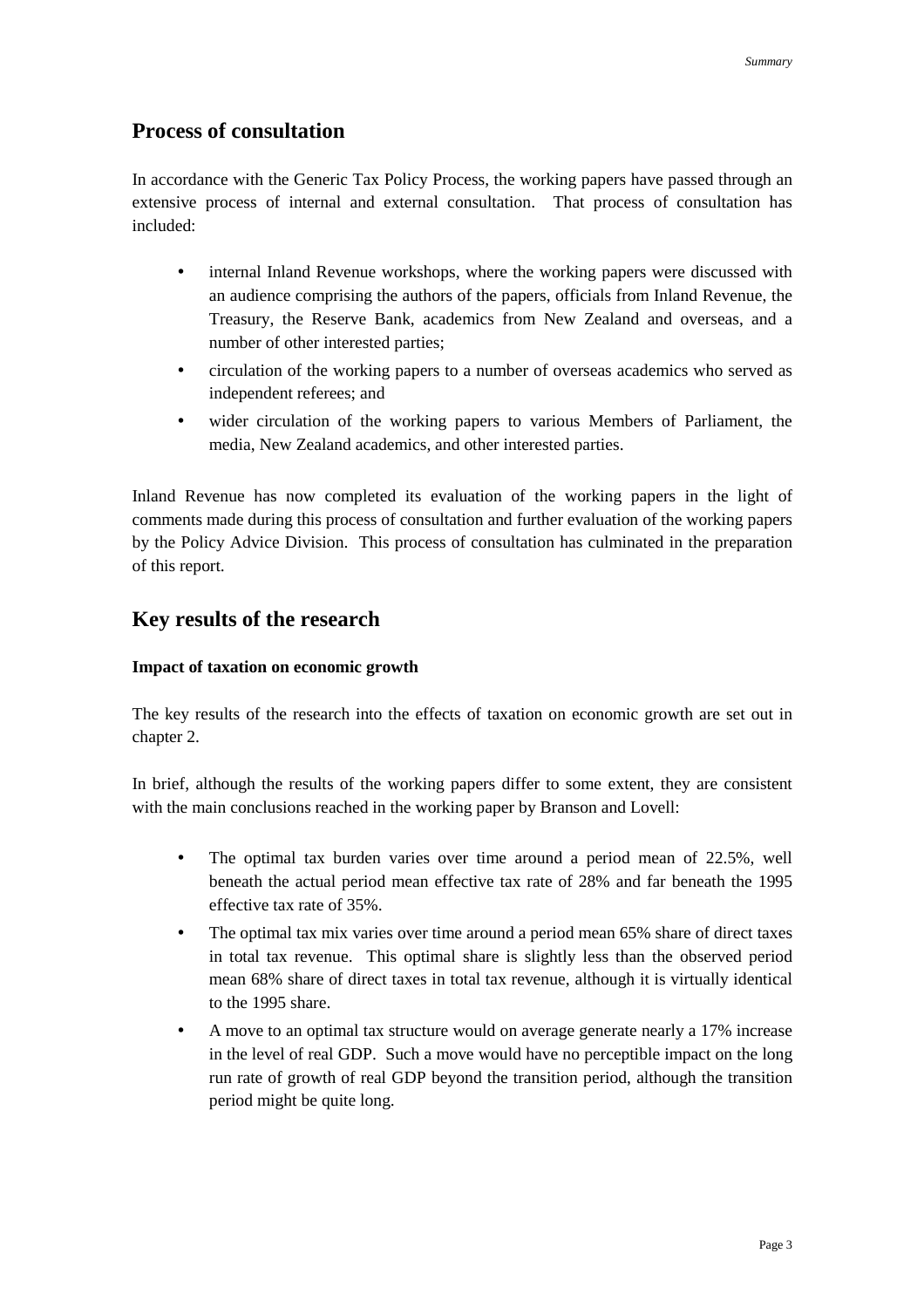<span id="page-9-0"></span>• The 17% increase in real GDP, in conjunction with the 20% reduction in the tax burden, would reduce government tax revenue by almost 6% on average. As a consequence, purchasing power in the remainder of the economy would increase by 27% on average. It is this release of resources from the public to the private sector which generates the higher output and faster transitional period growth.

#### **Size of the hidden economy and level of tax evasion**

The key results of the research into the hidden economy, and the effects of taxation on the size of the hidden economy, are set out in chapter 3.

In brief, the working papers conclude that:

- The size of the hidden economy as a percentage of GDP fluctuated over the period of analysis (1968 to 1994) between 7% and 11.3% of GDP in a manner that is positively correlated to the business cycle.
- The long run average size of the hidden economy was estimated to be 8.8% of GDP, and it peaked at 11.3% of GDP in both 1987 and 1994.
- The size of the hidden economy in New Zealand is in the lower half of the estimated size of the hidden economy for most OECD countries.
- A decrease in the tax/GDP ratio reduces the hidden economy ratio.
- A one-percentage point reduction in the tax/GDP ratio causes a 0.2 percentage point fall in the hidden economy for recent levels of tax/GDP.
- Below a tax/GDP ratio of 21%, the hidden economy decreases at a slower rate.
- If the Government were to reduce tax rates to zero, the hidden economy would still remain at 4%-4.5% of GDP.

# **Inland Revenue's views**

We are concerned about the approach adopted, and some of the methods used, to estimate the adverse effects that taxation has had on the level of economic growth in New Zealand, and the manner in which the results of that research have been interpreted.

However, we are more comfortable with the conclusions reached by other working papers. For example, Professor Giles has provided the first estimates of the potential size of the hidden economy in New Zealand, and that work enables estimates to be made of the overall extent of tax evasion. We intend to explore the possibility of updating that type of analysis on a reasonably regular basis for inclusion in the department's annual Health Report.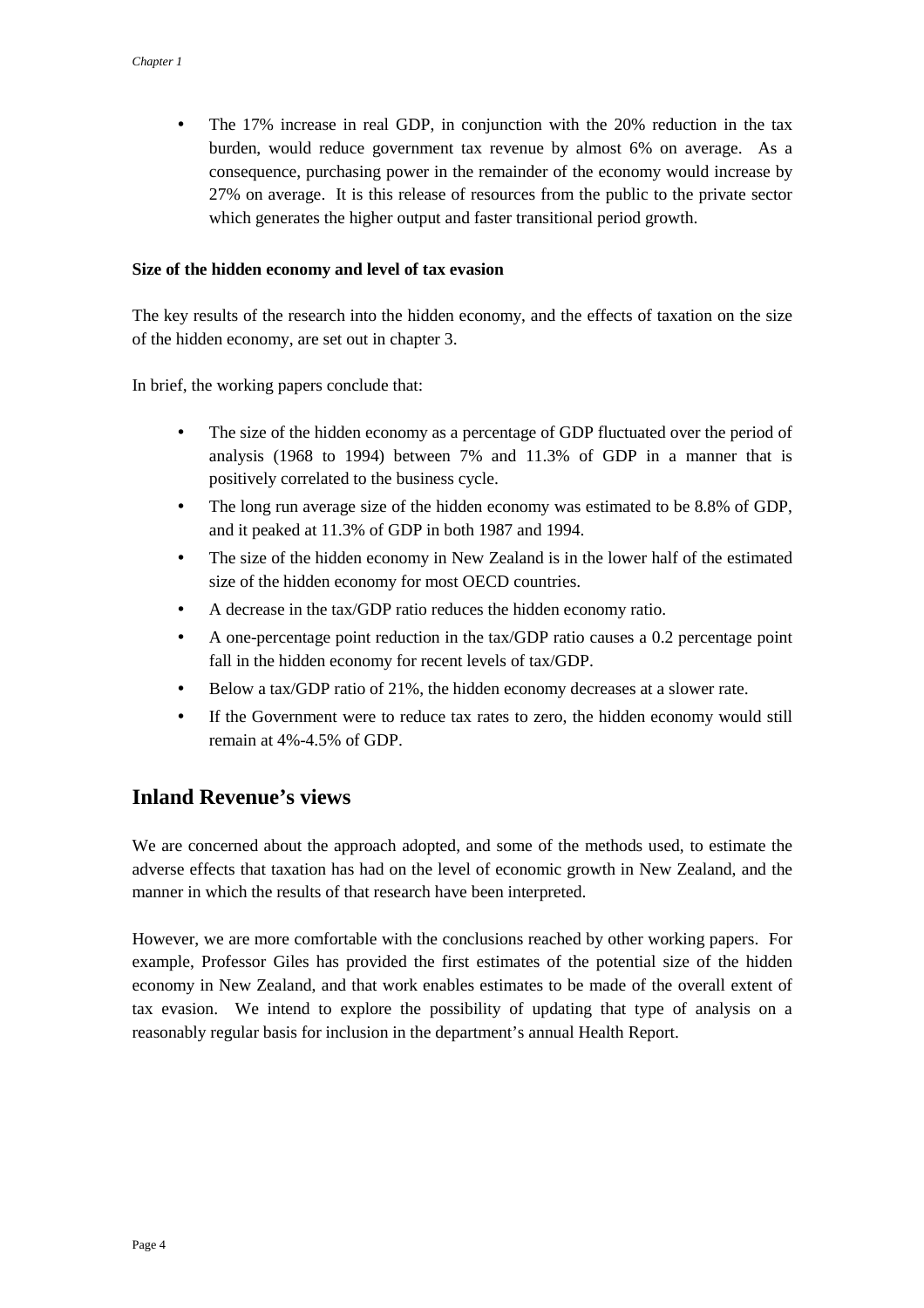<span id="page-10-0"></span>Our views on the research are outlined briefly below.

## **Effect of the tax system on economic growth**

#### **Costs and benefits of taxation**

In the course of raising and redistributing tax revenue, the tax system has the unintended effect of distorting decisions to save, invest, work, consume and produce. This imposes costs on the nation as a whole by encouraging a less efficient use of resources. Those costs, which are often referred to as "deadweight costs" or the "excess burden" of taxation, can take a number of forms including administrative costs, compliance costs, and other deadweight costs that arise because the tax system distorts consumption, production, savings, investment, work and education decisions.

At the same time, however, government expenditure financed by tax revenue can benefit the nation as a whole by improving the efficiency with which the economy operates, and achieving a more equitable distribution of income.

The net effect of taxation on economic growth, and the well-being of the nation as a whole, therefore depends on the relative magnitudes of these costs of raising tax revenue, and the benefits derived from the government expenditure financed by that tax revenue. Those benefits include both potentially higher rates of economic growth, and a more equitable distribution of income.

#### **Objectives of the research**

Several working papers sought to develop indicators of the net effect that the tax system has been having on rate of economic growth in New Zealand.

In particular, those working papers sought to determine:

- the effect of the tax burden (as measured by the ratio of tax revenue to GDP) on the rate of growth of GDP; and
- the effect of changes in the tax mix (as measured by the ratio of tax revenue raised by direct and indirect taxation to GDP) on the rate of growth of GDP.

#### **Concerns regarding the approach adopted**

Two approaches can be used to estimate the deadweight costs of taxation.

One approach is to develop a detailed model of the New Zealand economy that enables a detailed analysis to be undertaken of the extent to which the tax system distorts decisions and reduces the overall efficiency with which the economy operates.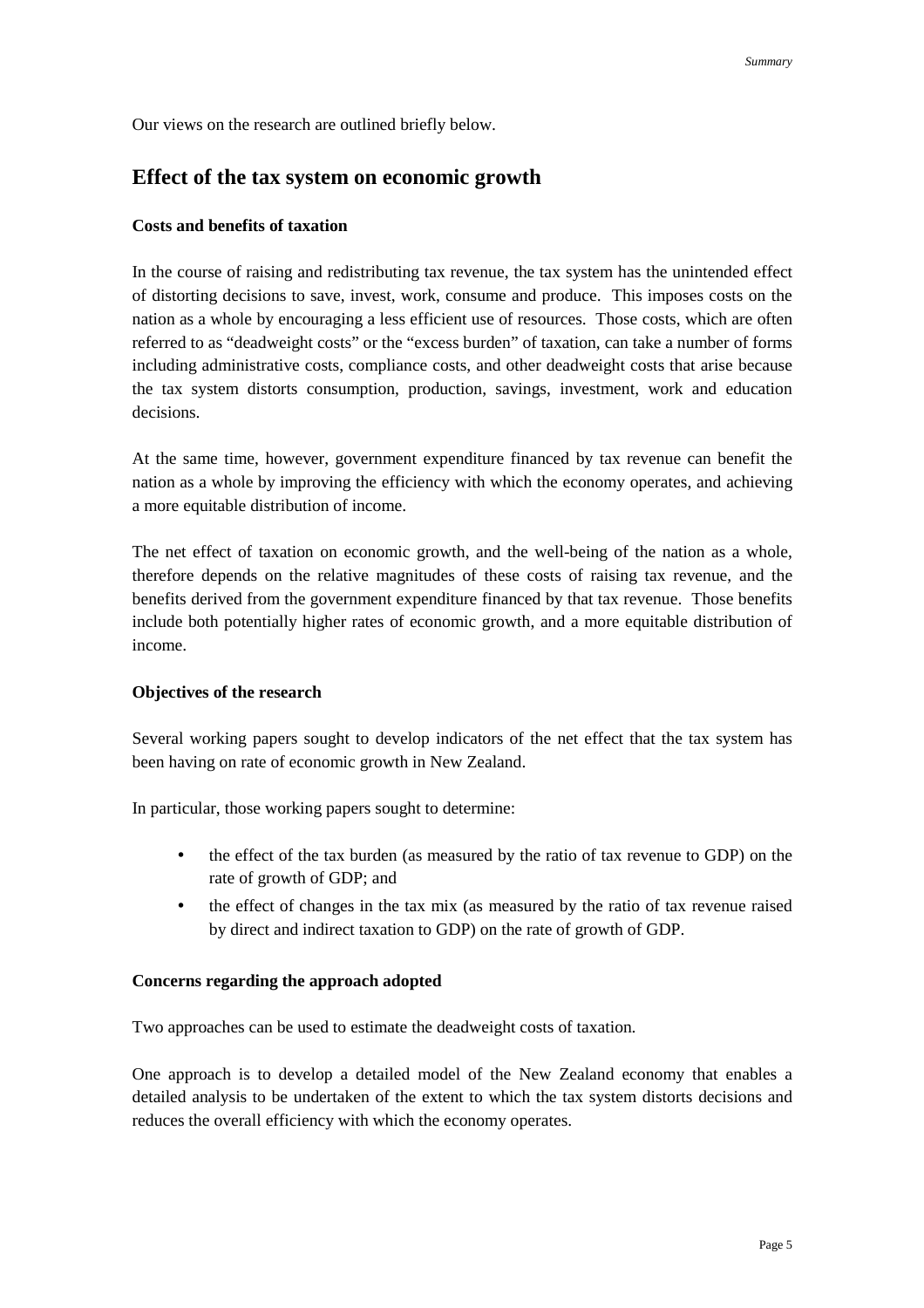This is the approach used by Professor Erwin Diewert and Dr Denis Lawrence to estimate the deadweight costs arising from the taxation of consumption, and labour income, in New Zealand.

The main advantage of that "bottom-up" approach is that it seeks to model the factors that actually determine the magnitude of the deadweight costs of the tax system. By contrast, the main disadvantage is that it is informationally demanding since it requires detailed information on the effective marginal tax rates facing taxpayers, and how responsive taxpayers' decisions are to changes in those tax rates.

An alternative approach to estimating the deadweight costs of taxation is to select some indicator of national welfare that is measurable (such as the rate of growth in GDP) and estimate the extent to which taxation has adversely affected that indicator.

This is the approach adopted by several of the working papers commissioned by Inland Revenue. In brief, that "top-down" approach involves first estimating the tax burden and tax mix that maximise the rate of economic growth, and then determining the adverse effects on economic growth that arise from a tax system that applies a higher tax burden, and a different tax mix.

The main advantage of the "top-down" approach is that it is potentially less informationally demanding than the alternative "bottom-up" approach described above. This enables readily observable data to be used for the purposes of the analysis.

The main disadvantage of that approach is that it is possible to reduce the information required for the purposes of the analysis significantly only by making even more simplifying assumptions than those made for the purposes of "bottom-up" models.

This means that the results of the analysis have to be interpreted with considerable caution in the light of those simplifying assumptions. The conclusions reached are only as good as the assumptions that have had to be made to reach those conclusions. Unfortunately, the results of empirical analyses are often accepted at their face value, with little regard for the validity of the underlying assumptions.

Two key assumptions underlie the working papers on taxes and growth:

- The tax structure is adequately described by:
	- the tax burden (the ratio of tax revenue to GDP); and
	- the tax mix (the ratio of indirect to direct taxes).
- The Government's sole objective is to maximise the rate of growth of real GDP.

As discussed below, we do not consider these assumptions are realistic.

First, the complex structure of the tax system cannot be described adequately by the "tax burden", or "tax mix". This is because the ratio of tax revenue, or components of tax revenue, to GDP is a poor indicator of the distortions introduced by the tax system.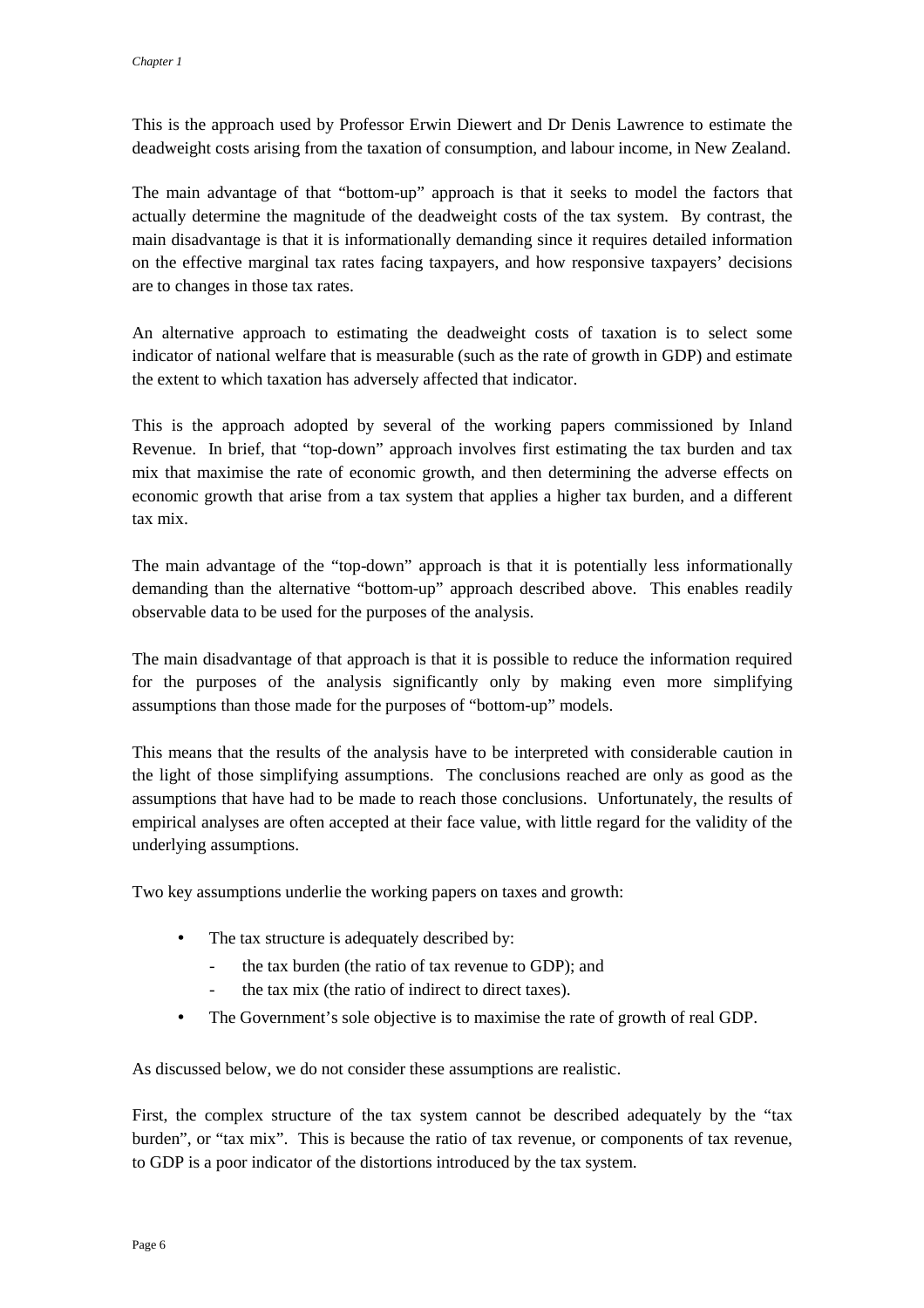#### In particular:

- **Major changes in the tax system and the level of distortions it creates may not produce significant changes in the ratio of tax revenue to GDP.** Indeed, a revenue-neutral package of tax reforms will have no effect on the ratio of taxation revenue to GDP even though it might significantly reduce distortions, improve efficiency and hence economic growth. This is a major problem with the approach adopted since the process of tax reform since 1984 has involved the introduction of numerous largely revenue-neutral packages of reforms aimed at broadening the tax base and lowering tax rates.
- **Tax reforms that have vastly different effects on the overall efficiency of the tax system can have the same effect on the ratio of taxation revenue to GDP.** For example, the introduction of a \$100m package of highly distortionary tax concessions, or a \$100m increase in tax avoidance and evasion, would have the same effect on the ratio of tax revenue to GDP as a \$100m tax cut package that considerably reduced distortions.
- **The ratio of taxation revenue to GDP can fall as a result of decreases, rather than increases, in the efficiency of the tax system.** For example, increases in administrative and compliance costs that do not produce additional tax revenue will tend to reduce the ratio of taxation revenue to GDP.
- **The ratio of taxation revenue to GDP can change even when there are no changes in the tax system or the distortions it creates in the economy.** This is because not all activities face the same rates of taxation. As a result, different patterns of economic growth can have different effects on the level of taxation revenue raised. For example, economic growth that is predominantly due to an increase in the production and consumption of goods and services that are exempt from GST (such as financial services, or exports which are subject to a zero rate of GST) would not produce any additional GST revenue. By contrast, there would be an increase in GST revenue if that economic growth was predominantly due to an increase in the production and domestic consumption of consumer goods and services that are subject to GST. Simply dividing the amount of tax revenue by GDP is not a particularly accurate method of ensuring the estimated tax burden does not change simply as the result of economic growth.

These problems mean that if we simply study the relationship between changes in the ratio of taxation revenue to GDP and the rate of growth of GDP, we may get a very misleading view of the effect that changes in the tax system are having on economic growth. In particular, given the nature of the tax reform process to date, there is a risk that such an approach will understate the improvements in growth arising from tax reforms that have not resulted in significant falls in the ratio of tax revenue to GDP.

Second, it is highly unrealistic to assume that the sole objective of governments is to maximise economic growth. Government expenditure is aimed at objectives other than just increasing the rate of economic growth. These objectives include improving the quality of the environment within which New Zealand residents live, and the equity with which income is distributed in New Zealand.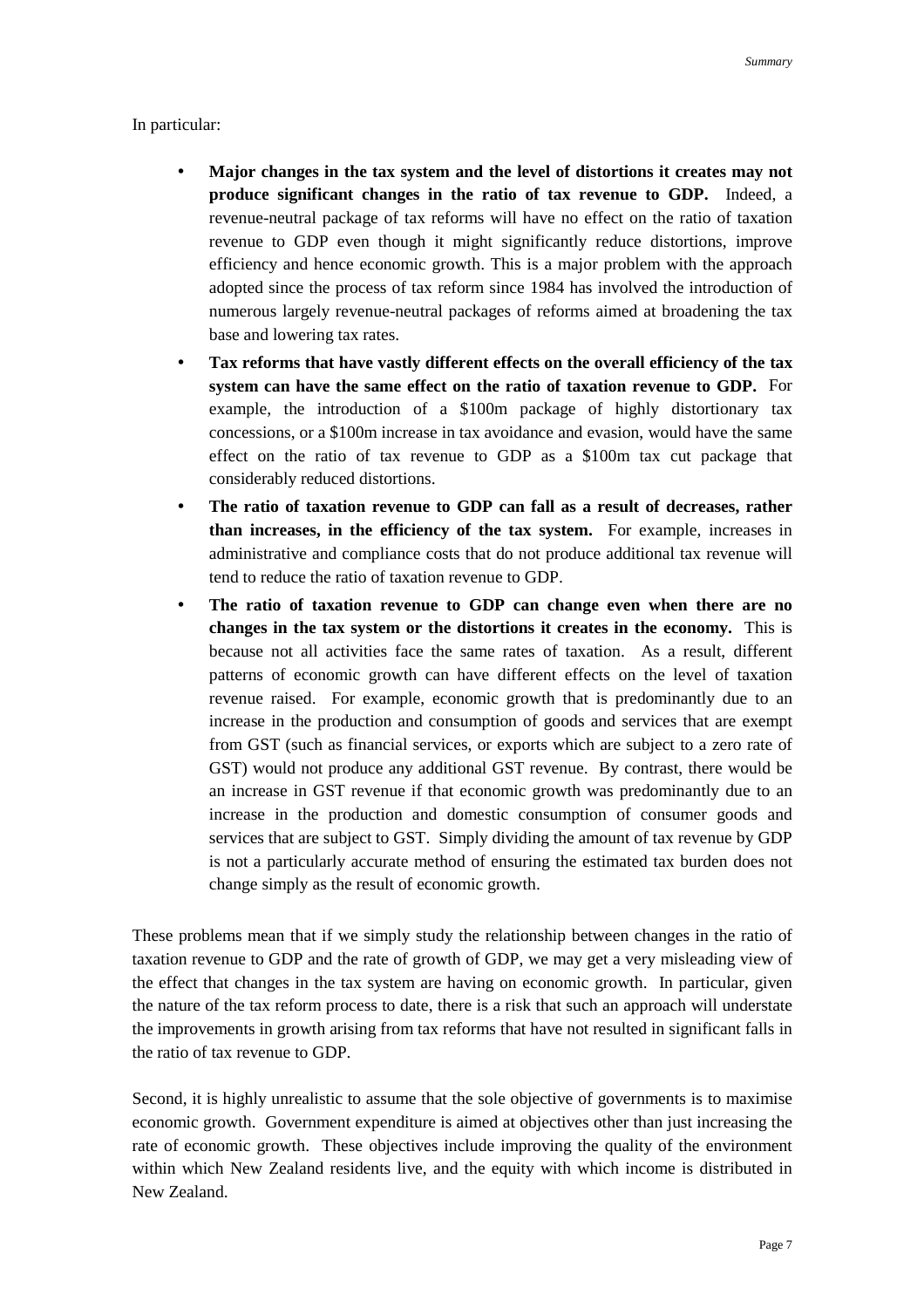As outlined below, the rate of growth in GDP is not a particularly good indicator of the net benefits of government spending financed by tax revenue. In particular:

- **The rate of growth of GDP does not adequately reflect the benefits of all government expenditure financed by taxation revenue.** The benefits of government expenditure on goods and services are difficult to value for national account purposes, owing to the absence of "arm's-length" market prices. In practice, most goods and services provided by the Government are valued at cost, which can either under or overstate their true benefit to the community. In particular, there is a risk of undervaluing the benefits arising from services that involve little or no government expenditure. These include the benefits from enforcement of regulations including property rights, quarantine regulations, health regulations, and environmental standards. Problems also arise when valuing the benefits arising from government expenditure that is not directed at increasing the rate of economic growth. This includes expenditure on social welfare programmes which is predominantly aimed at achieving a more equitable distribution of income in New Zealand. These benefits will not be reflected adequately by changes in the rate of growth of GDP. By using the rate of growth of GDP as an indicator, the approach adopted in the working papers considers the costs of raising the tax revenue required to finance social welfare expenditure, but it fails to take into account adequately the benefits of that expenditure. This has the potential to bias the observed relationship between the tax burden and the rate of economic growth.
- **Government expenditure needs change over time in response to a range of factors including changes in demographics, technology, the needs of the community, as well as community attitudes about the appropriate distribution of income.** For example, the expenditure needs of the Government during the early years of the period of analysis were vastly different from the expenditure needs over recent years. This makes it difficult to establish a stable, longer-term relationship between changes in the tax burden and the rate of growth in GDP. Of particular significance is the increase in the proportion of government expenditure on social welfare programmes over the period of analysis. This has the potential to exacerbate the bias arising from excluding the benefits of social welfare expenditure financed by taxation revenue.
- **The rate of growth of GDP reflects the benefits of government spending financed from sources other than tax revenue, such as increased government debt and increased government charges for those goods and services.** However, the approach adopted in the working papers does not consider the costs of raising that revenue. This has the potential to bias the observed relationship between the tax burden and the rate of economic growth.
- **The proportion of government expenditure financed from tax revenue has changed considerably over the period of analysis.** Once again, this makes it more difficult to establish a stable, longer-term, relationship between the tax burden and the rate of growth of GDP. It also has the potential to exacerbate the bias arising from excluding the costs of raising the non-tax revenue required to finance that expenditure.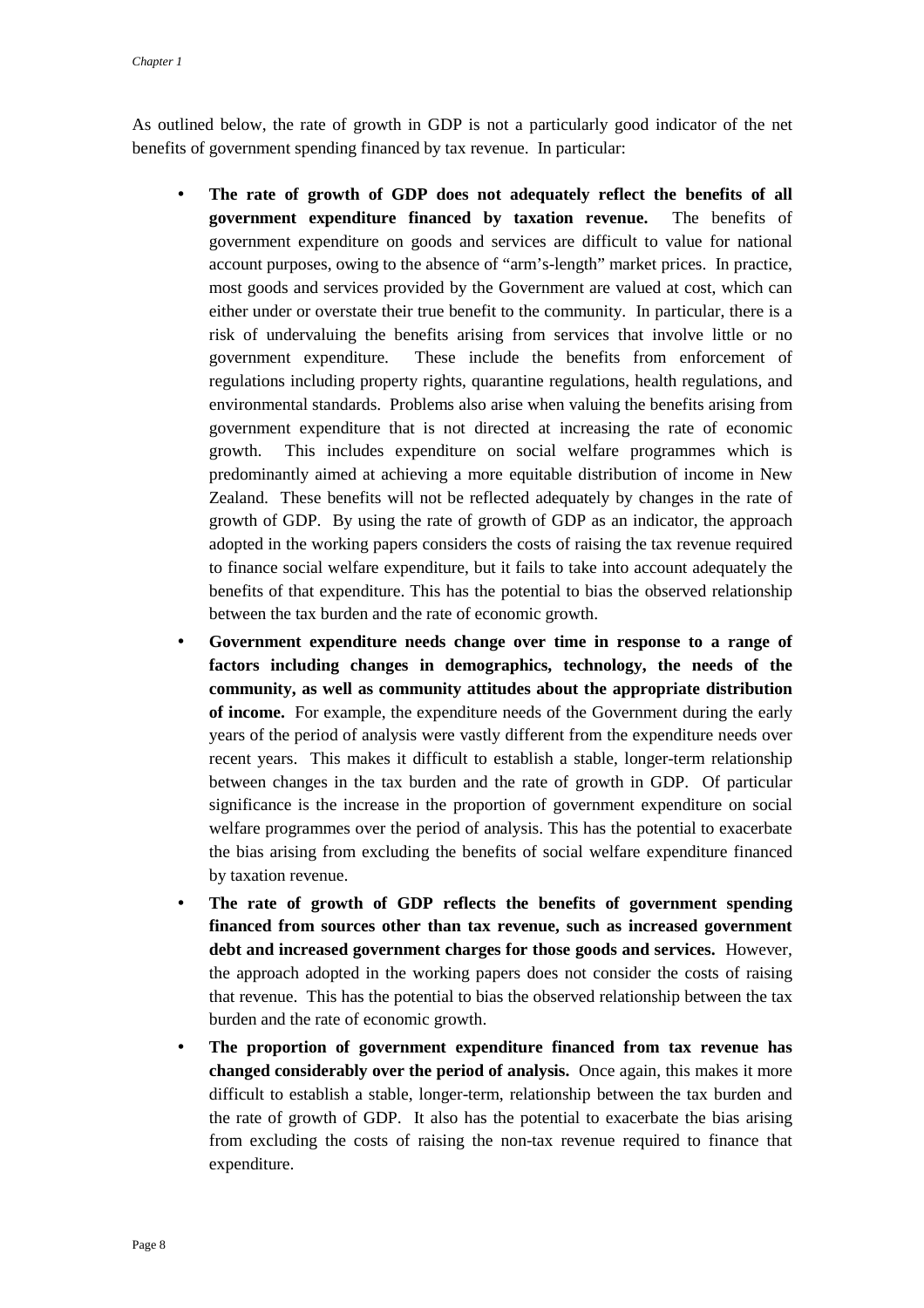#### <span id="page-14-0"></span>**Concerns regarding the methods used**

We are also concerned about the analytical methods used in some of the working papers.

In particular, we are concerned about the methods used by Professor Scully in his working papers on the effects of taxation on economic growth. Those concerns are outlined in chapter 2, and are discussed in more detail in the appendices. In view of those concerns, Inland Revenue does not agree with the conclusions reached by Professor Scully.

#### **Interpretation of the results of the research**

The results of the research into the effects of taxation on economic growth need to be interpreted carefully in the light of the objectives of the research, and the inherent limitations of the approach adopted.

As noted in several working papers:

- The objective of the research into taxation and economic growth was not to determine the optimal ratio of tax revenue to GDP and tax mix for New Zealand. Rather, the research sought to calculate the "growth maximising" tax burden, and tax mix, in order to develop macro performance indicators of the extent to which taxation has been imposing costs on New Zealand by retarding the rate of economic growth.
- Since any Government will have numerous objectives other than maximising the rate of economic growth, it may need to raise revenue in excess of the estimated "growth maximising" ratio of tax revenue to GDP.

As a result, Inland Revenue does not consider the research has established that:

- the optimal rate of tax for New Zealand is 20% of GDP;
- the "optimal tax mix for New Zealand is 65% from direct taxes, and 35% from indirect taxes; and
- tax rates and government expenditure should be reduced to achieve those optimal ratios.

Consequently, it would be inappropriate to use the estimated "growth maximising" tax burden and tax as targets for tax policy purposes.

Even if a Government's sole objective were to maximise the rate of economic growth, the problems inherent in the "top-down" approach adopted by the working papers are such that the results of the research should be interpreted with considerable caution. As outlined above, the tax burden (as measured by the ratio of taxation revenue to GDP) is a very poor indicator of the structure of the tax system and the extent to which it distorts economic decisions. Many of the increases in the rate of economic growth that are due to relatively revenue neutral packages of tax reform will not be attributed to changes in the tax system.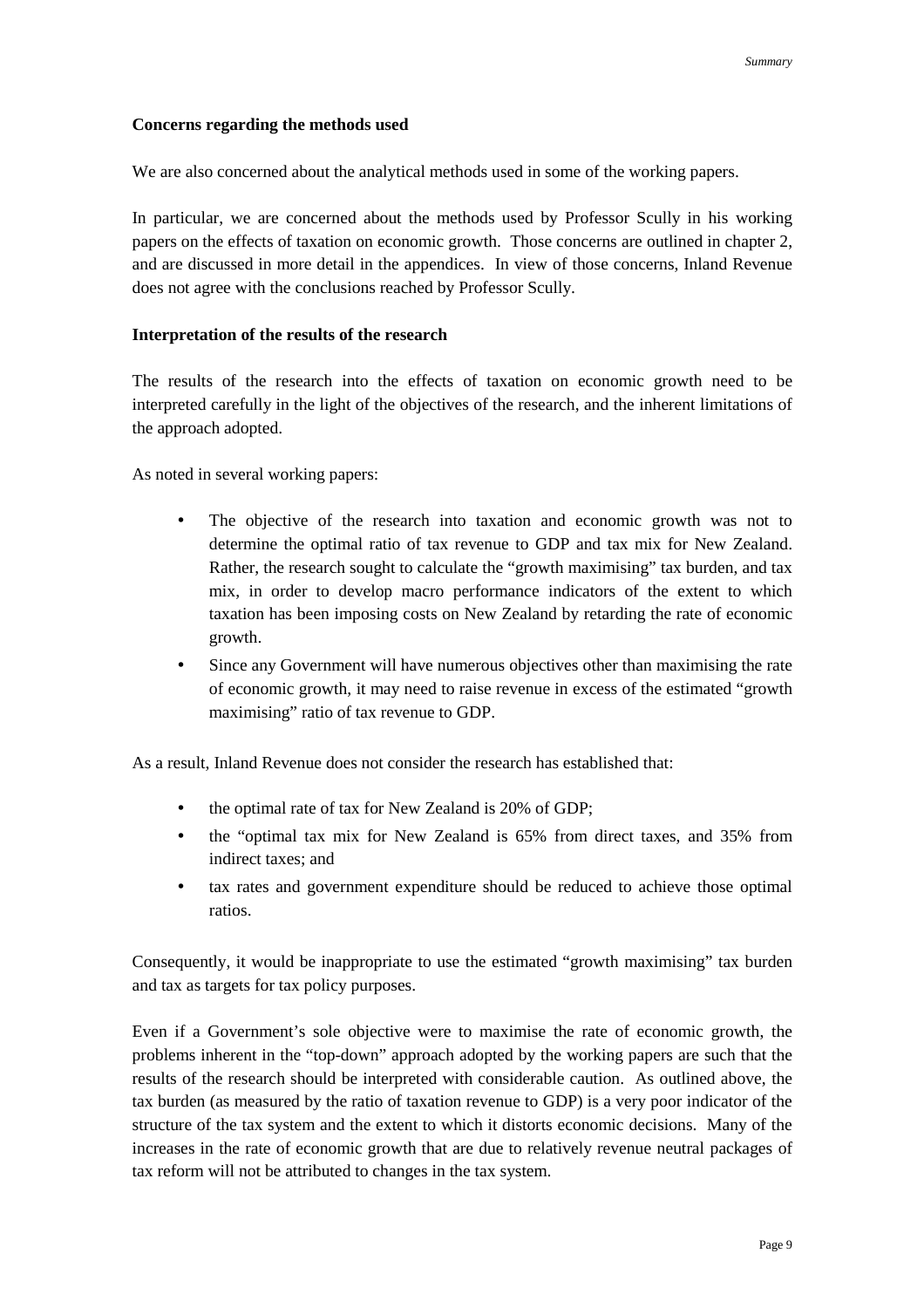<span id="page-15-0"></span>In view of these problems, we do not consider that the working papers have established a clear relationship between the effects of taxation on economic growth in New Zealand. We share the OECD's concerns about the merits of "top-down" research and agree with its view that current research on the relationship between taxation and economic growth is far from conclusive.

However, we do consider that the overall level of taxation in New Zealand is high by historical standards and is likely to be imposing considerable costs on the community as a whole.

## **Size of the "hidden economy" and the level of tax evasion**

Inland Revenue welcomed the research by Professor Giles into the size of the hidden economy in New Zealand and is concerned about overall level of tax evasion in New Zealand.

Although the estimated size of the hidden economy in New Zealand is well below the average for most OECD countries, this is not a reason to be complacent.

The overall size of the hidden economy is still significant, and Inland Revenue is committed to reducing that level.

It is reassuring, however, to learn that New Zealand does not suffer from an unusually high level of unreported income, and that much of this activity would occur regardless of the level or rate of taxation.

The relationship between taxation and the size of the hidden economy does pose an interesting dilemma for policy makers.

To the extent that it is possible and desirable for the Government to do so, lowering the tax/GDP ratio may have two offsetting effects on the hidden economy. In itself, the research shows that such a policy would decrease tax evasion. However, because tax evasion and economic growth are positively correlated, it would also encourage tax evasion. The net effect remains ambiguous.

It is important to note that reducing tax rates, and broadening the tax base produce numerous benefits in addition to reducing the size of the hidden economy. These include improving the overall efficiency and equity of the tax system. As a result, it is better to view reductions in the size of the hidden economy as being one of the many potential benefits of reducing taxes, rather than the main reason for wanting to cut taxes.

Although reducing taxes may help to reduce the incentive to avoid and evade taxes, the Government's ability to reduce taxes is obviously constrained by its revenue needs. At the end of the day, the tax system must raise sufficient revenue to meet the Government's expenditure and debt servicing needs.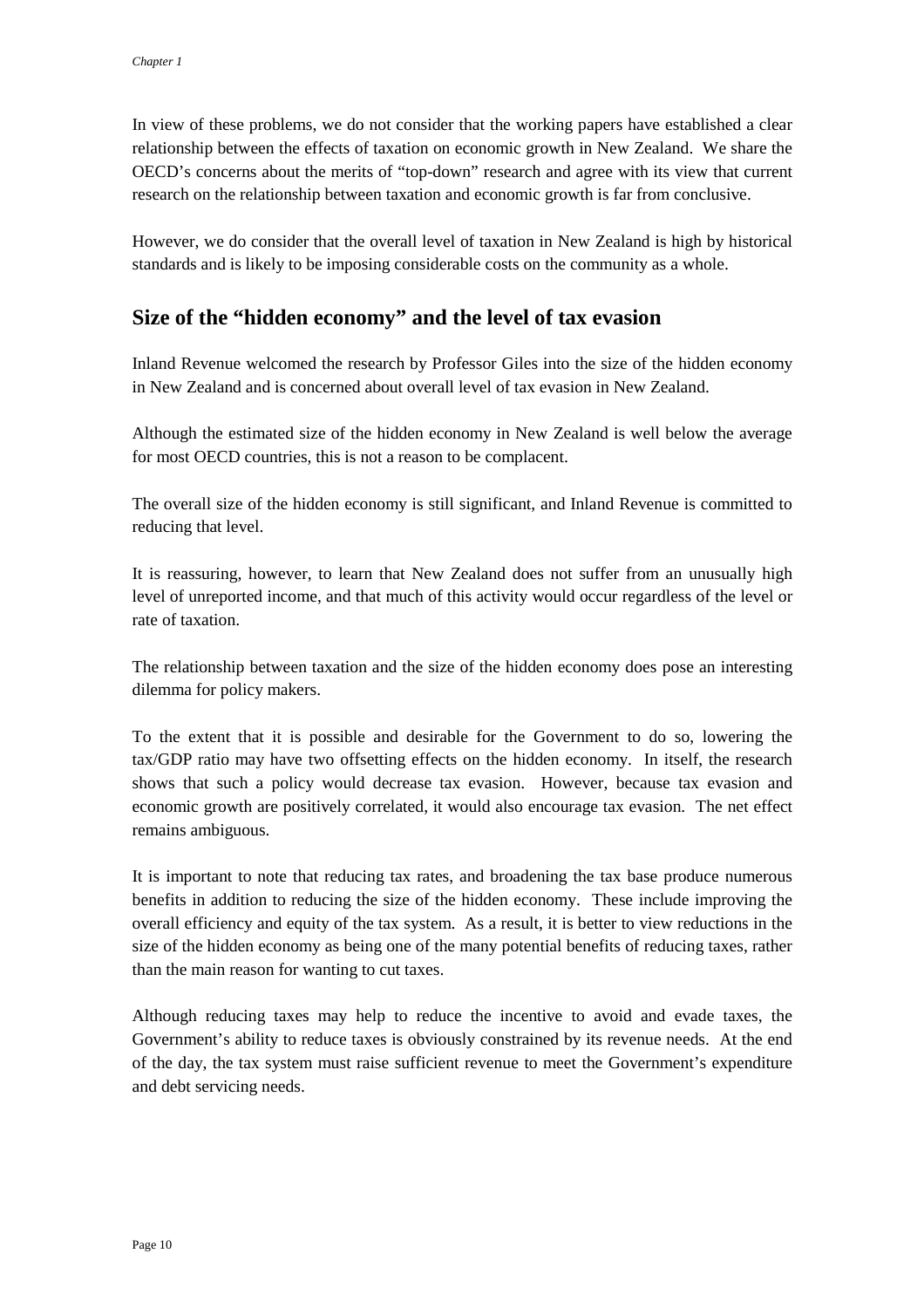<span id="page-16-0"></span>A more practical approach to tax evasion is that recommended by the European Commission, endorsed by the Committee of Experts on Tax Compliance and being applied by Inland Revenue.<sup>3</sup> This involves pursuing a range of initiatives aimed at enhancing compliance by simplifying the tax system, and discouraging non-compliance through more effective audits and penalties. These initiatives are discussed in section 3.4.2 of this report.

# **Implications for future research**

#### **Practical constraints on the development of macro performance indicators**

Although it is highly desirable to monitor the overall efficiency and equity of the tax system, Inland Revenue's experience suggests that there are numerous factors that constrain our ability to do so.

In particular, research into the efficiency and equity of the tax system:

- **Requires large amounts of information that is often not available.** In the absence of such information, numerous simplifying assumptions need to be made which may not be realistic.
- **Produces results that can be difficult to interpret.** The need to make numerous simplifying assumptions can make it difficult to interpret the results of the analysis. In many instances it is necessary to qualify those results heavily in the light of the simplifying assumptions that have had to be made, and the methodologies adopted, to get around those information constraints. This severely limits the usefulness of those results for the purposes of tax policy development and tax administration.
- **Consumes considerable resources**. Research into the efficiency and equity of the tax system is typically complex, costly and takes considerable time to complete, given an adequate process of consultation.

These practical difficulties do not mean that we should not attempt to monitor changes in the efficiency and equity of the tax system. However, they do suggest:

- the need for caution when interpreting macro performance indicators of the costs of taxation and the size of the hidden economy;
- the need for more practical research; and

 $\overline{a}$ 

• the need to explore alternative methods of monitoring the progress that the tax policy work programme is making towards improving the overall efficiency and equity of the tax system.

<sup>3</sup> Commission of the European Communities (1998) *On Undeclared Work*, Communication from the Commission, p.11.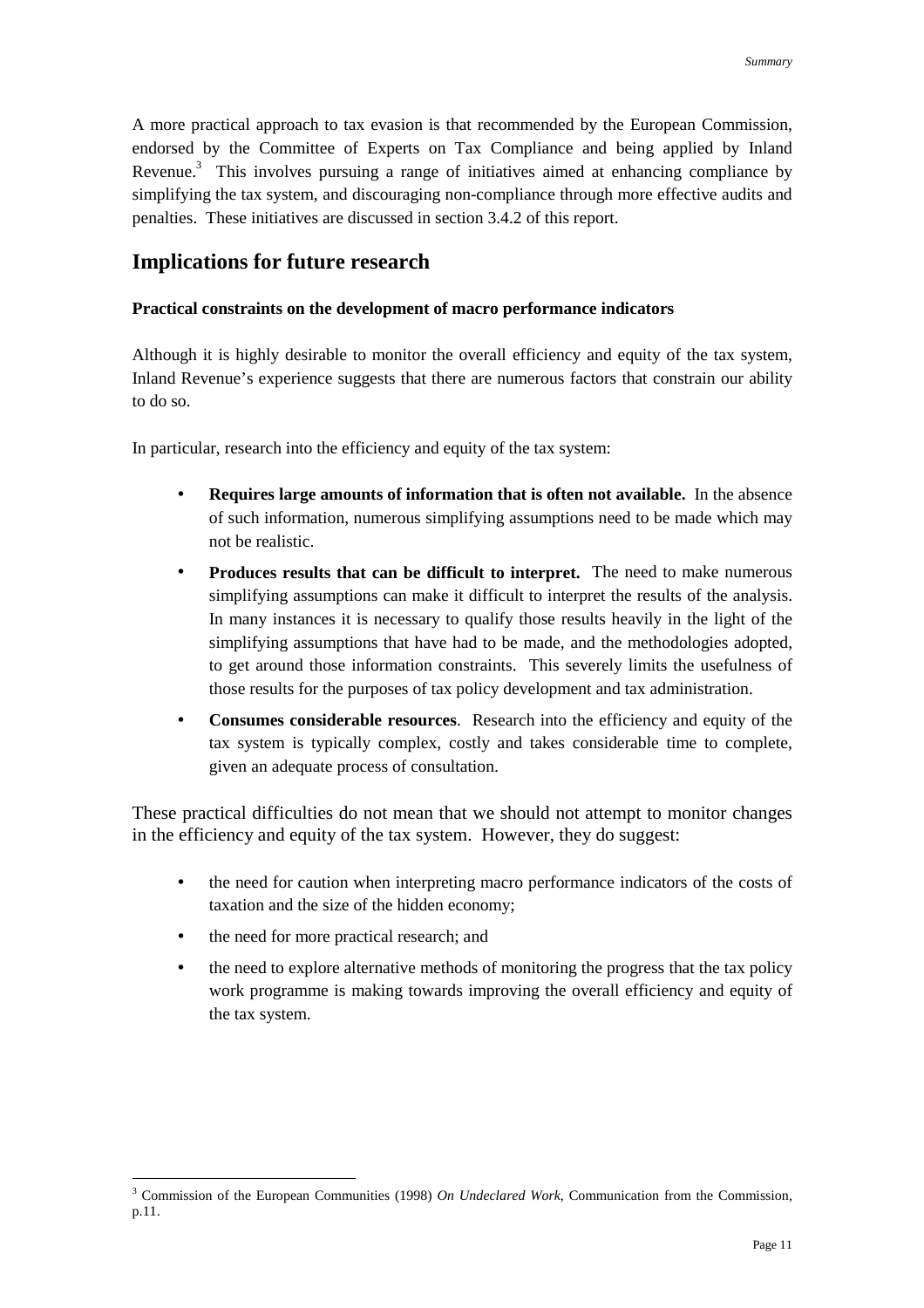#### <span id="page-17-0"></span>**Need for caution when interpreting and using macro performance indicators**

In view of the complexity of the tax system, and the numerous simplifying assumptions that have to be made in order to derive indicators of the overall efficiency and equity of that system, considerable care needs to be exercised when interpreting changes in those indicators.

In particular, we should be careful not to place too much emphasis on those macro performance indicators in the tax policy development process.

The temptation with indicators is to ignore all of the assumptions that have had to be made to derive those indicators, and to ascribe much greater accuracy and relevance to those indicators than is warranted.

Indicators should be used to assist the policy development process, rather than become the entire focal point of that process. In particular, we need to avoid making the indicators the end objective, and forgetting about the real objectives. At the end of the day, tax policy formulation still involves a considerable amount of judgement, both on behalf of advisors and the Government. Indicators can assist in that process, but cannot replace it.

It is appealing to think that it might be possible to develop a model that would be capable of determining what rates of tax should apply in New Zealand, and what proportion of tax mix should be raised by direct, as opposed to indirect, taxes.

In reality, however, empirical models are incapable of providing answers to these complex questions. The tax system, and the manner in which it affects the operation of the economy, is extremely difficult to model in a realistic manner. Inevitably, it is necessary to make numerous simplifying assumptions that abstract from reality in order to overcome data limitations and ensure the model can be solved.

Tax policy design also involves some important and complex trade-offs that cannot, and should not, be made by an empirical model. For example, practical tax policy formulation inevitably involves trade-offs between the efficiency and equity of the tax system which can, and should, only be made by the Government.

Tax policy development is not, and is unlikely ever to be, a science. It requires decisions to be made often in the presence of considerable uncertainty and incomplete information. Ultimately, tax policy formulation requires complex judgements to be made by both officials and the Government. Although empirical analysis can assist the Government in making those decisions, it cannot, and should not, seek to make those judgements.

Tax reform to date has been designed to deal with these severe information constraints. It has not involved the use of extensive empirical analysis to determine the "optimal" rates of tax to apply to different activities in order to minimise the costs of taxation.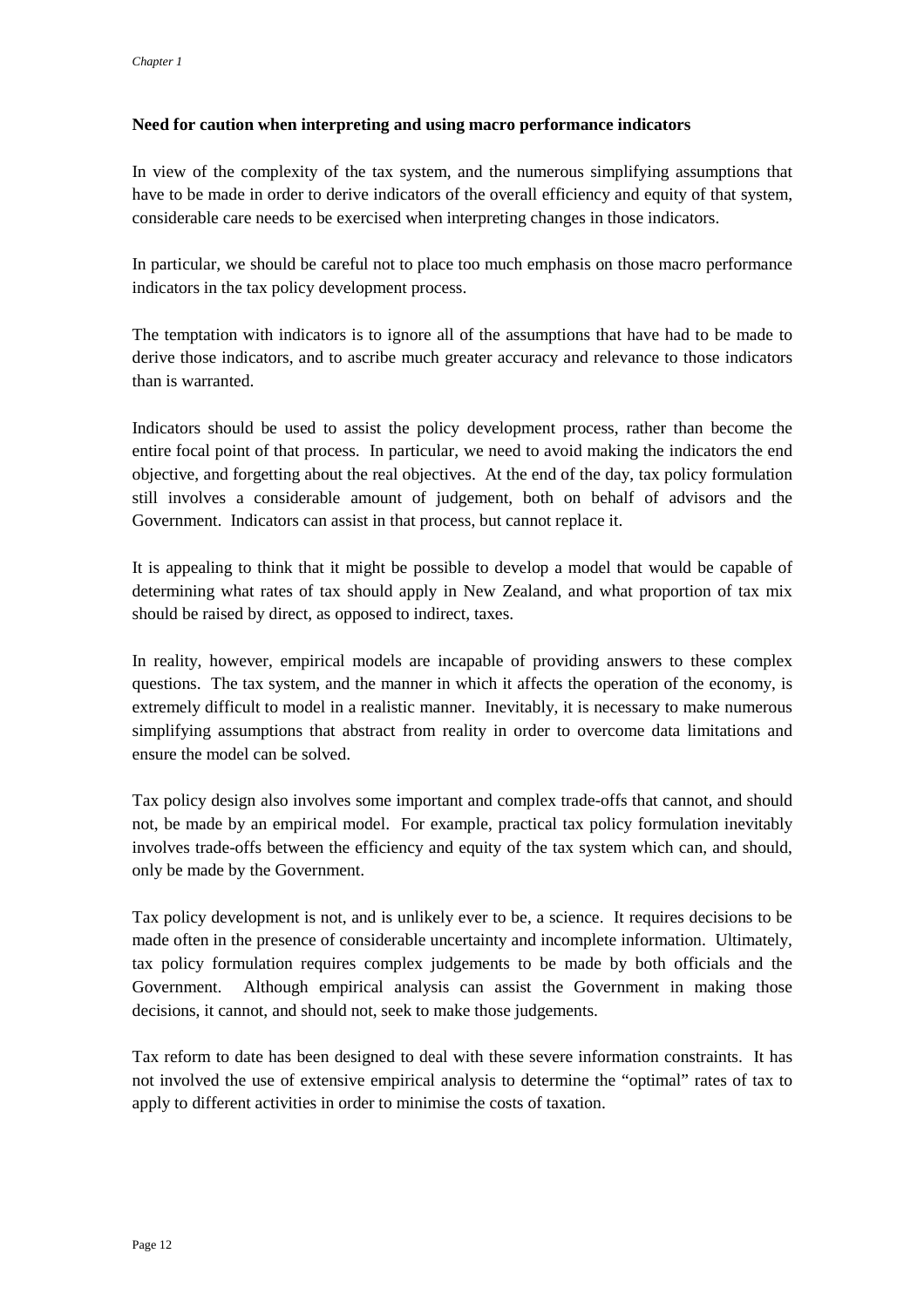<span id="page-18-0"></span>Rather, the approach has been to improve the overall efficiency of the tax system. This has not required detailed information on differences in effective marginal tax rates, and the manner in which taxpayers are responding to those different tax rates.

#### **Need for more practical research**

In view of the problems with the "top-down" research commissioned into the economic effects of taxation, the results of that research are of little use for the purposes of purposes of tax policy development and administration, or for inclusion in the department's Health Report. We share the concerns expressed by the OECD about "top-down" research into the effects of taxation and economic growth, and agree that such research needs to be supplemented with further "bottomup" research.

As a result, Inland Revenue's Policy Advice Division has decided to discontinue that research and focus its research efforts over the next twelve months on other areas of our current research programme that are of greater practical use to tax policy development and administration. This includes further research aimed at:

- **Identifying those areas of the tax base that are being eroded by tax planning activities and developing possible solutions to those problems.** Such tax base erosion reduces the overall efficiency and equity of the tax system by encouraging inefficient patterns of consumption, production and resource use, as well as a less equitable distribution of income. The recent discussion document on the postimplementation review of GST identified a number of tax planning activities that are eroding the consumption tax base, and proposed solutions to these problems. Other base maintenance initiatives will be proposed for inclusion in future tax bills.
- **Simplifying the tax system for businesses, especially small businesses.** Unnecessary complexity in the tax system also reduces its overall efficiency and equity by increasing both compliance and administrative costs. Phase 1 of the tax simplification project has resulted in significant reductions in the number of individuals required to file tax returns, thereby improving the overall efficiency and equity of the tax system by reducing compliance costs. Phase 2 of the project is focusing on identifying aspects of the tax system applying to businesses, particularly small businesses, that would benefit from simplification.

In the medium term, we also intend to explore the possibility of updating the research into the size of the hidden economy, and the overall level of tax evasion. Although it is not feasible to update that data on an annual basis, it may be possible to provide an update on a less frequent basis, say every three years.

In addition, we will be continuing to:

assist the Treasury with the research currently being undertaken by Professor Erwin Diewert and Dr Denis Lawrence into the deadweight costs arising from the taxation of income from capital;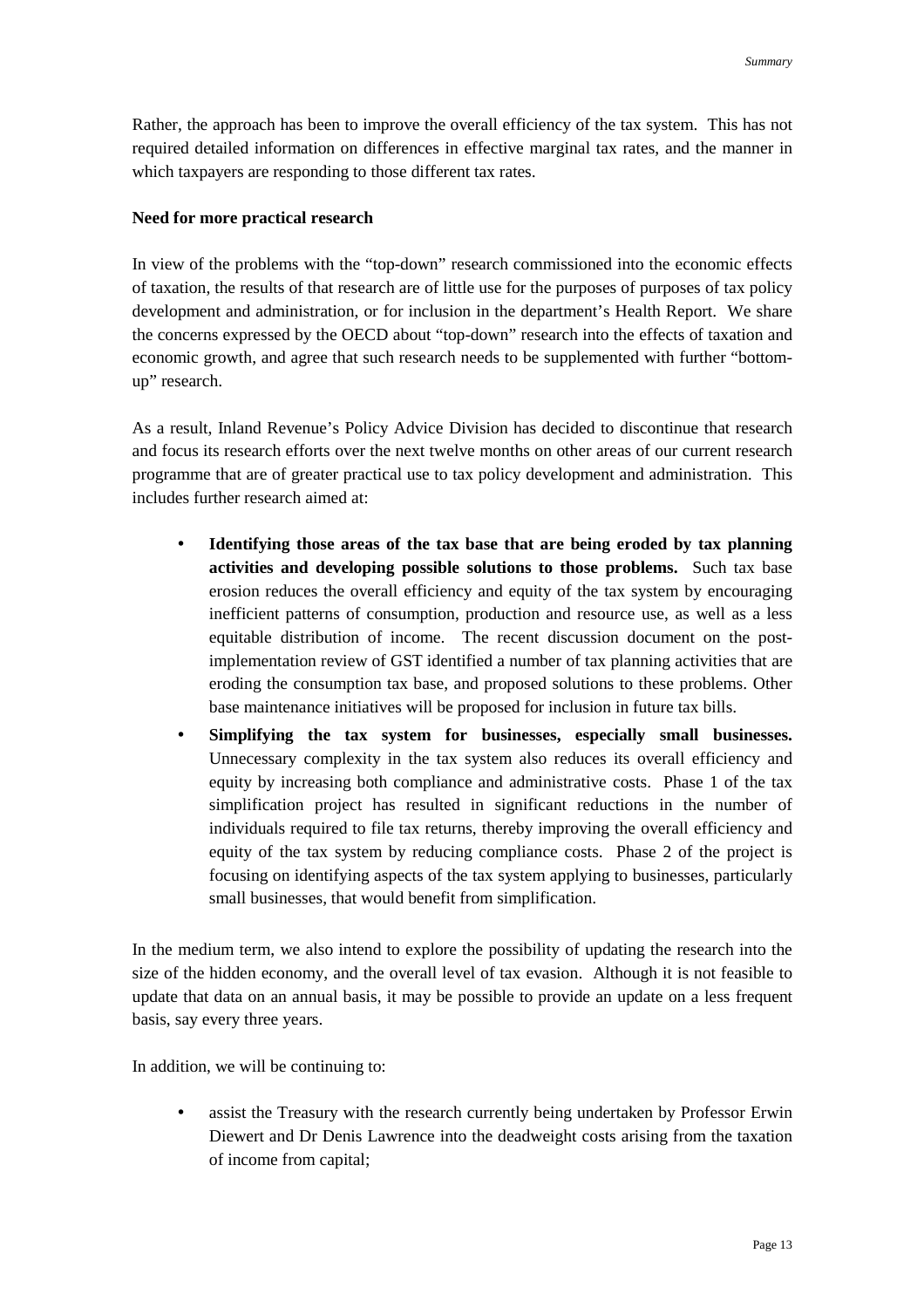- <span id="page-19-0"></span>• contribute to the joint work on savings issues with the ISI; and
- pursue other more practical ways of monitoring the efficiency and equity of the tax system.

#### **Need to explore alternative ways of monitoring the efficiency and equity of the tax system**

In view of the difficulties associated with developing annual indicators of the overall efficiency and equity of the tax system, the department's Policy Advice Division has been considering alternative ways of providing key decision makers with an overview of the tax system, and the progress that is being made to improve that system.

The continuing process of tax reform in New Zealand is extensive and complex. Each year, a large number of detailed proposals for tax reform are proposed and implemented.

In the course of working through those detailed proposals for tax reform proposals, it is relatively easy to lose sight of the current tax system, the overall tax policy objectives, and the progress that is being made each year towards the implementation of that work programme.

In particular, it is often difficult to see how the various proposals for tax reform fit together to form a consistent approach to tax reform. Often the detailed reforms can appear to be piecemeal, even though they are part of a consistent strategy for improving the overall efficiency and equity of the tax system.

The process of tax reform could be improved by raising the overall level of public understanding of the Government's tax policy work programme, and the progress that is made in implementing it.

Therefore we propose to provide up-to-date information on the process of tax reform on our tax policy web site and to update that information at least once a year.

This will provide both Ministers and other interested parties with an overview of New Zealand's tax system, and a qualitative discussion of the progress of the tax policy work programme. In particular, we intend to outline the Government's revenue strategy, the announced tax policy work programme, and the progress that Inland Revenue's Policy Advice Division is making to implement that work programme.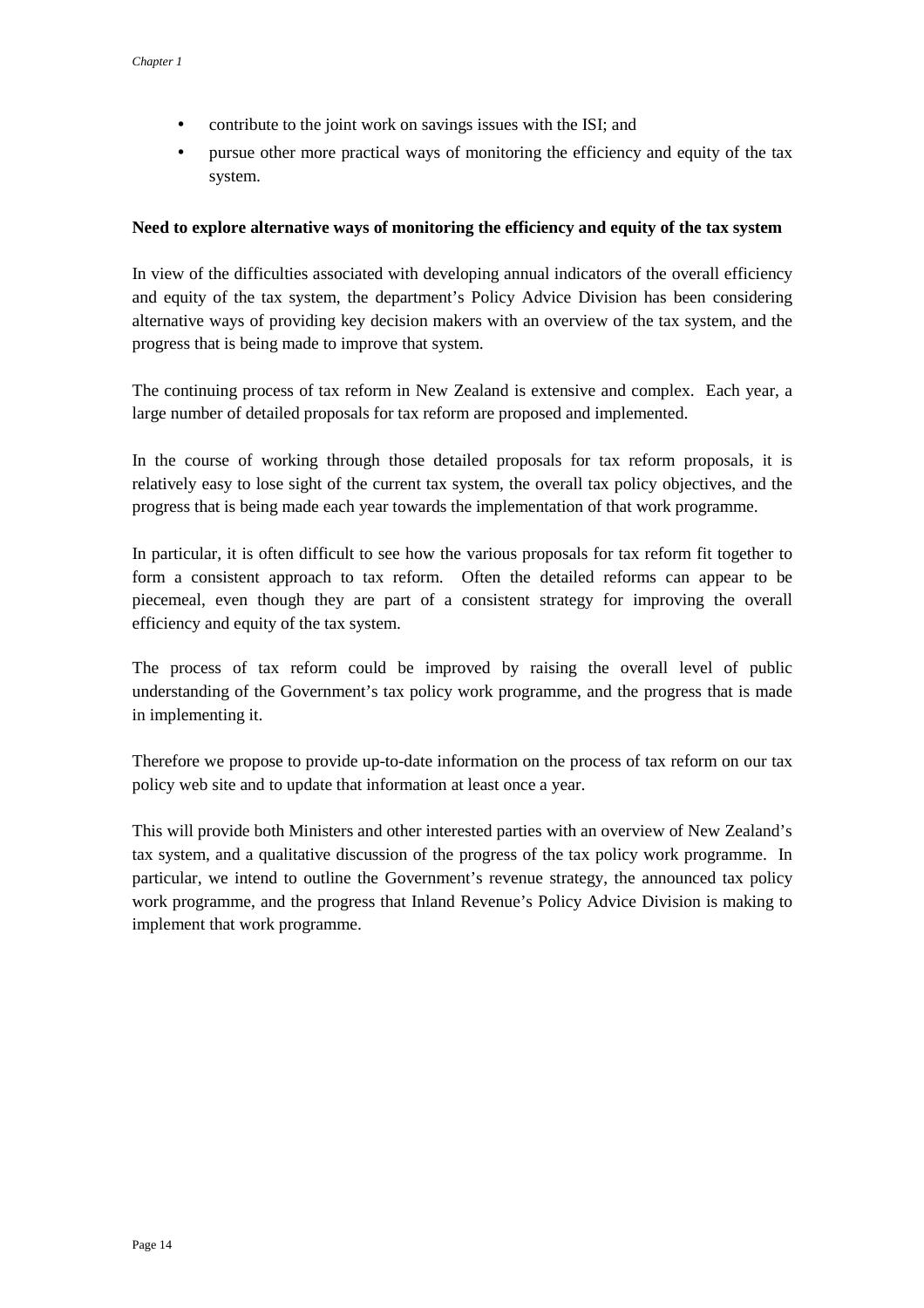## **Chapter 2**

# **Effect of Taxation on Economic Growth**

<span id="page-20-0"></span>Ideally, the tax system should be capable of raising and redistributing tax revenue in a manner that does not impose costs on the nation as a whole. That is, the burden imposed on taxpayers should equal the amount of tax revenue raised.

In practice, however, the tax system imposes a burden on taxpayers that exceeds the amount of tax revenue raised by an amount referred to as the "excess burden" or "deadweight costs" of taxation.

These deadweight costs arise because the tax system unintentionally distorts consumption, production, savings, investment, work and education decisions. This imposes costs on the nation as a whole by encouraging a less efficient use of resources, thereby reducing New Zealand's prospects for increased economic growth.

Deadweight costs can take a number of forms including:

- the **administrative costs** associated with collecting tax revenue;
- the **compliance costs** incurred by taxpayers in the course of determining and satisfying their tax liabilities, or collecting tax revenue on behalf of the Government; and
- **other "deadweight" costs** of taxation which arise because the tax system distorts consumption, production, savings, investment, work and education decisions.

At the same time, however, the revenue raised by taxation is used to finance government expenditure that can benefit the nation as a whole by improving the efficiency with which the economy operates, and achieving a more equitable distribution of income.

For example, government expenditure on public goods, such as infrastructure, can improve the productivity of human and fixed capital, thereby enhancing New Zealand's prospects for increased economic growth and higher living standards.

By contrast, other forms of government expenditure are directed at achieving objectives other than enhancing economic growth. For example, expenditure on social welfare is predominantly redistributive in nature and is directed at improving the welfare of the community by achieving a more equitable distribution of income.

The net effect of taxation on economic growth, and the well-being of the nation as a whole, therefore depends on the relative magnitudes of these costs of raising tax revenue, and the benefits derived from the government expenditure financed by that tax revenue. Those benefits include both potentially higher rates of economic growth, and a more equitable distribution of income.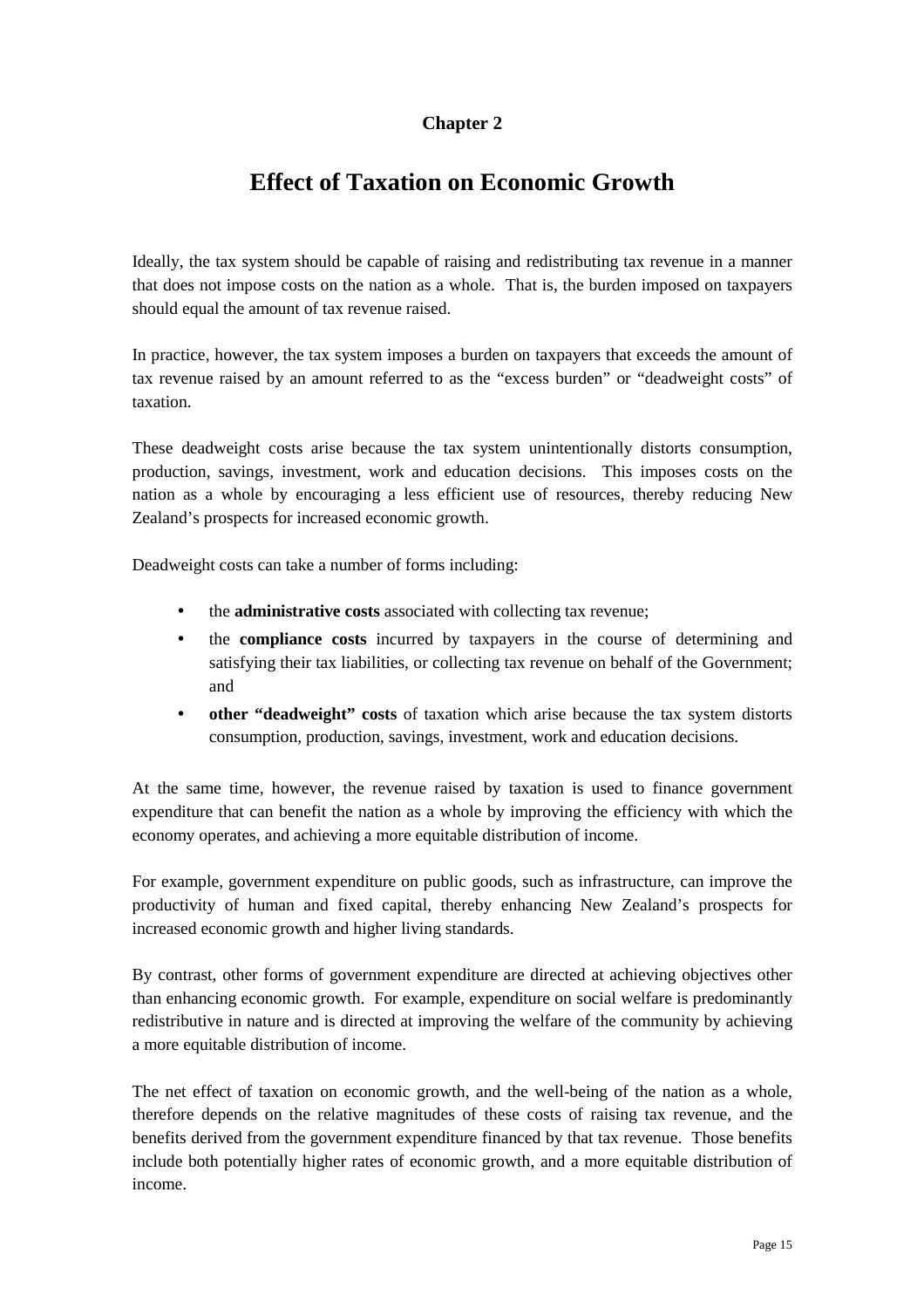# <span id="page-21-0"></span>**Objectives of the research**

Several working papers sought to develop macro performance indicators of the net effect that the tax system has been having on rate of economic growth in New Zealand.

In particular, those working papers sought to determine:

- the effect of taxation on the rate of growth in GDP; and
- the effect of changes in the tax mix (between direct and indirect taxation) on the rate of growth of GDP.

#### **Scully working papers**

The paper by Professor Scully on *Taxation and Growth in New Zealand* attracted the most media attention and comment by academics.

That working paper sought to determine the relationship between the average level of taxation (as measured by the ratio of tax revenue to GDP), and economic growth (as measured by the rate of growth in GDP).

Professor Scully argued that up to a certain level, government expenditure tends to increase economic growth:

Economic theory suggests that up to some level government expenditures increase the productivity of private economic resources. The provision of national defense and a judicial system protect property and individual rights. Other publicly provide [sic] goods, such as infrastructure, also enhance private productivity. Thus, up to some point, government expenditure acts as a positive externality on private economic activity. Government expenditure for public administration, defense, and law and order represented about 12.2 percent of total outlays in 1987 and 14.1 percent of them in 1994. This expenditure amounted to about 5.5 percent of GDP.<sup>4</sup>

By contrast, he argued that expenditure beyond that level tends to reduce growth:

Beyond some optimal size of government, increased taxation acts as a negative externality on the private sector. The negative effects of taxation and public expenditure (e.g. incentive effects such as work versus leisure, the wedge between personal savings and investments, debt versus equity financing, etc.) are well known in the public finance literature. The inefficiency of resources allocated in a political market, problems of collective choice (overproduction) and rent-seeking are well known in the public choice literature. Most of government spending in New Zealand is redistributive. Expenditure on education, health, social welfare, housing and community, recreation and culture, and economic services amounted to 87.8 percent in outlays in 1987 and 89.5 percent in 1994. These redistributive outlays were about 39.5 percent of GDP. On a more narrow definition of redistribution as current government transfers, these were about 62 percent of government outlays and a quarter of GDP.<sup>5</sup>

 $\overline{a}$ 

<sup>4</sup> Scully, G. (1996) *Taxation and Economic Growth in New Zealand,* Working Paper No.14, Inland Revenue, March,  $\frac{p.3}{5}$ 

Scully, G. (1996) *Taxation and Economic Growth in New Zealand,* Working Paper No.14, Inland Revenue, March, p.3-4.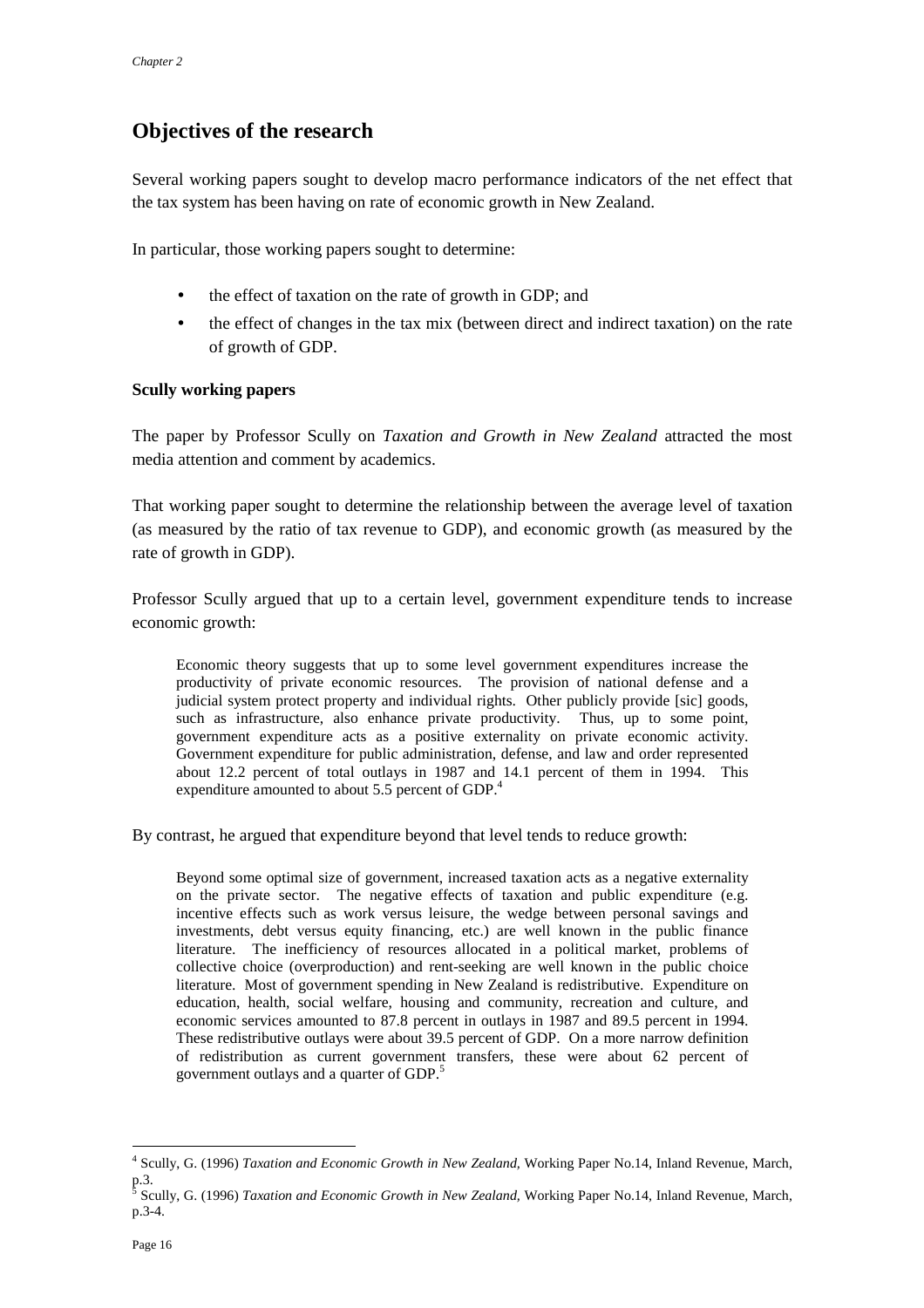<span id="page-22-0"></span>Specifically, the working paper by Professor Scully postulated that increases in taxation up to some "growth maximising" level increase the growth rate at a decreasing rate, whereas taxation above that level reduces the growth rate at an increasing rate.

Professor Scully also prepared a working paper on *The Growth Maximising Tax Mix in New Zealand.* In that paper, Professor Scully examined trends in the revenue collected from direct and indirect taxes in New Zealand, and estimated "growth maximising" tax rates by type of tax in order to determine the "optimal" or "growth maximising" tax mix.

#### **Branson and Lovell working paper**

The working paper by Branson and Lovell also sought to determine the net effect of both the level of taxation (the tax burden) and the tax mix (the ratio direct to indirect taxation) on the rate of economic growth in New Zealand.

In particular, that working paper sought to provide answers to the following questions:

- Is there a relationship between the rate of growth in real GDP and the tax structure (tax burden and tax mix)?
- If so, which component of the tax structure, the burden or the mix, has the more potent impact on the rate of growth of real GDP?
- Is it possible to determine values of the tax burden and the tax mix which would maximise the rate of growth of real GDP?
- What would be the effect, on both the level and the rate of growth of real GDP, of moving to an optimal tax structure?
- What would happen to tax revenues, and to purchasing power in the remainder of the economy, if New Zealand adopted an optimal tax structure?

#### **Caragata and Small working papers**

These papers examined:

- the impact of the tax to GDP ratio on the real rate of growth of both the measured and hidden economies in New Zealand; and
- the interaction of the tax to GDP ratio and the tax mix (direct versus indirect taxes) and their effects on real output growth in New Zealand.

# **Approach adopted**

Although the working papers outlined above employed different analytical methods, they all used the same basic approach to determine the net effect that the tax system has been having on economic growth.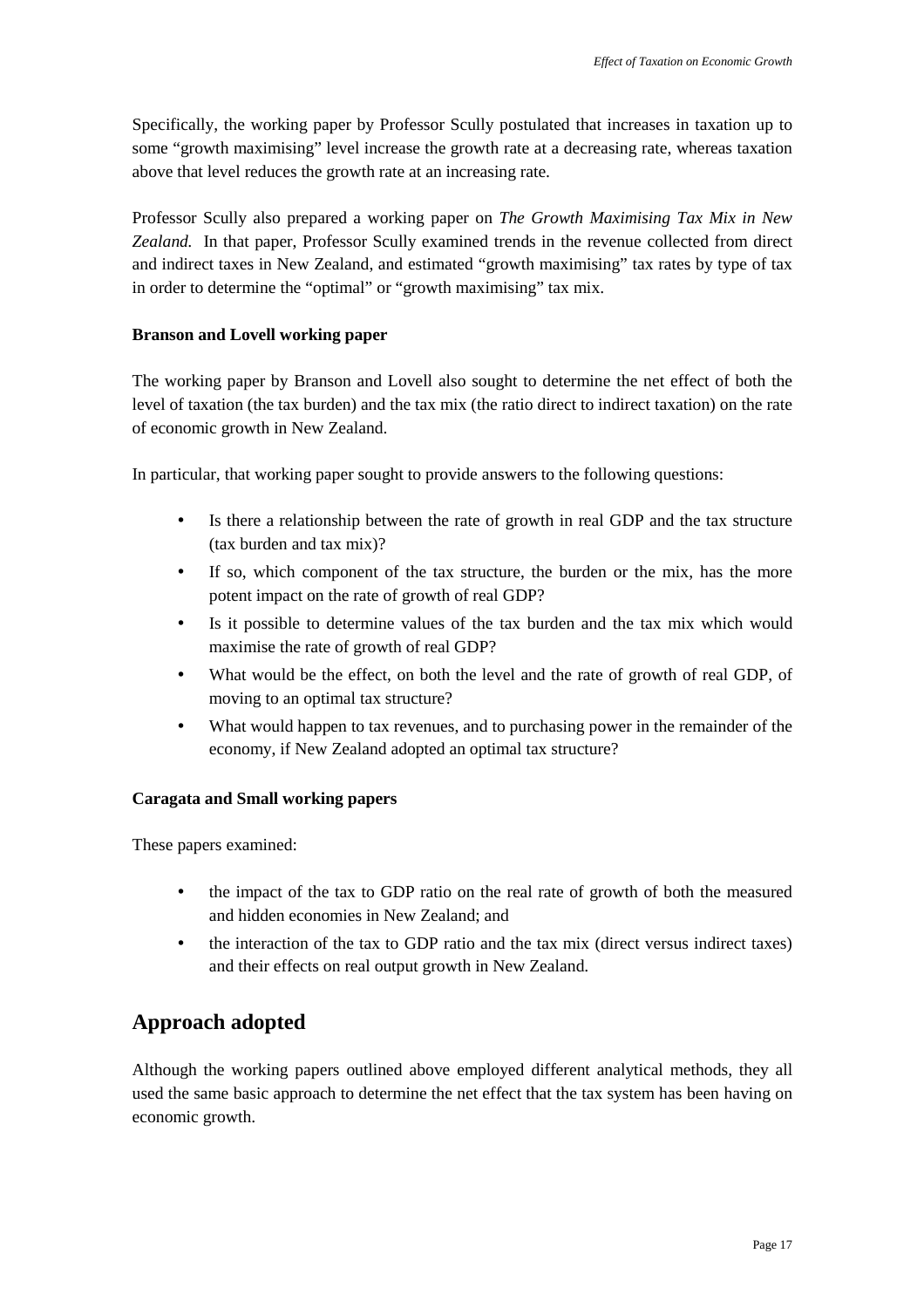<span id="page-23-0"></span>That approach involved first estimating the level of taxation and tax mix that maximise the rate of economic growth, and then determining the adverse effects on economic growth that arise from a tax system that applies a higher level of taxation, and a different tax mix.

For example, Professor Scully's model sought to estimate the ratio of tax revenue to GDP, which would have maximised the growth rate over the last 70 years.

In so doing, the work sought to reveal the forgone growth in output associated with failing to sustain the growth-maximising tax/GDP ratio for the period 1927-94.

This was achieved by estimating the rate of growth of real GDP that would have occurred if the tax/GDP ratio was at its growth-maximising level over the period. This growth-maximising level of GDP was then compared with actual (lower) GDP growth over the same period.

## **Key results**

#### **Trends in the ratio of tax revenue to GDP**

Figure 1 outlines the trends in the ratio of tax revenue to GDP over the period of analysis.



#### **FIGURE 1:** TOTAL TAX REVENUE AS A PERCENTAGE OF GDP

SOURCE: NZIER and Inland Revenue Department

#### **Effect of taxation on the rate of growth**

Scully concluded that:

• The growth maximising tax rate over the period 1927-1994 is about 20 percent of GDP and hence is much lower than the actual tax rate. Tax as a share of GDP was not below this rate in the post-World War II period.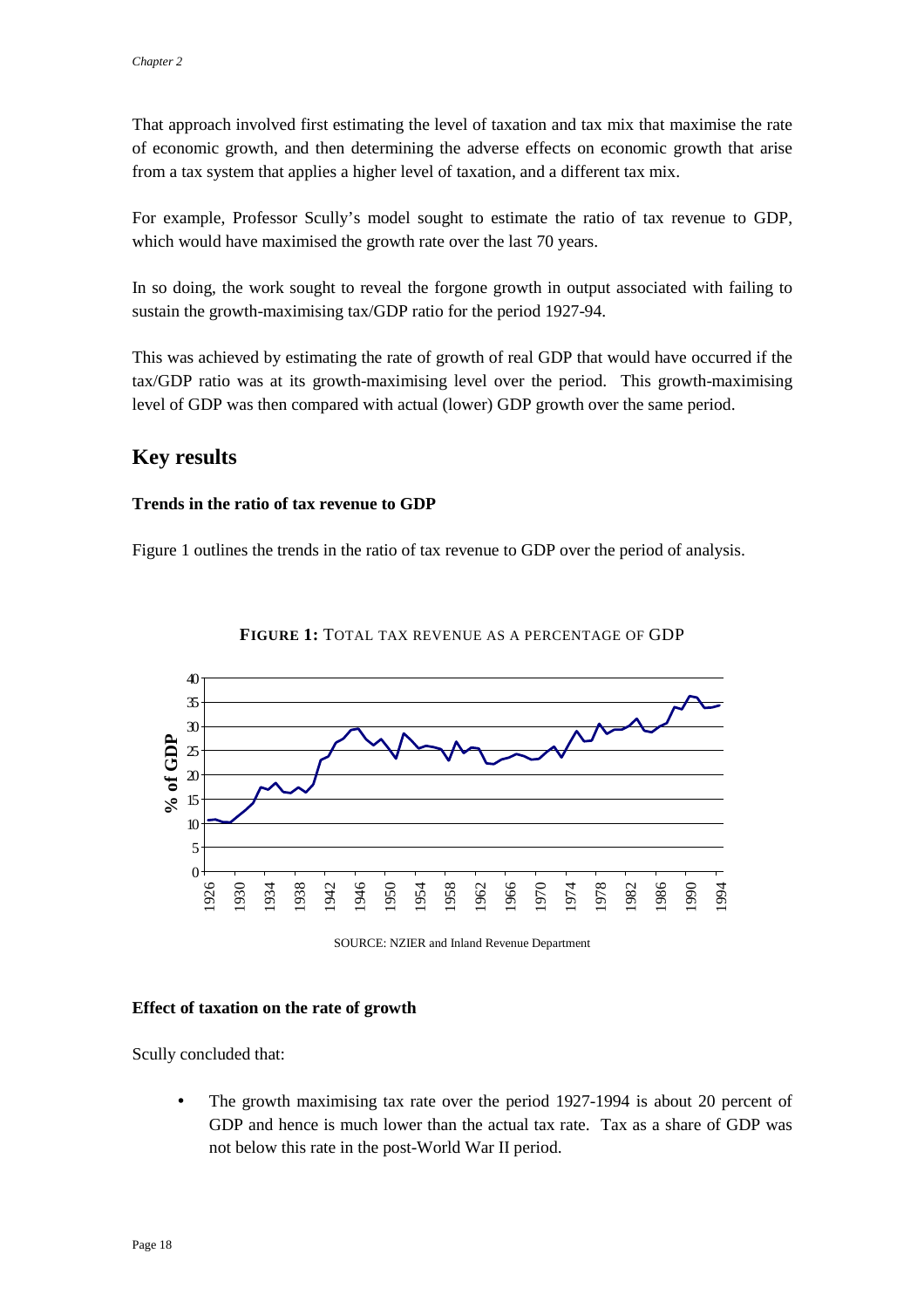- As such, the economic growth rate and, hence, the level of GDP, is below that which would have been achieved had the optimal tax rate been kept in effect throughout the period.
- The difference between the growth rate with the optimal tax rate and the observed growth rate is not trivial. This difference in growth rates is shown to be responsible for a \$1.17 trillion (in 1988 NZ dollars) loss in output over the period 1946-1994.

Branson and Lovell concluded that:

- The optimal tax burden varies over time around a period mean of 22.5%, well beneath the actual period mean effective tax rate of 28% and far beneath the 1995 effective tax rate of 35%.
- The optimal tax mix varies over time around a period mean 65% share of direct taxes in total tax revenue. This optimal share is slightly less than the observed period mean 68% share of direct taxes in total tax revenue, although it is virtually identical to the 1995 share.
- A move to an optimal tax structure would on average generate nearly a 17% increase in the level of real GDP. Such a move would have no perceptible impact on the long run rate of growth of real GDP beyond the transition period, although the transition period might be quite long.
- The 17% increase in real GDP, in conjunction with the 20% reduction in the tax burden, would reduce government tax revenue by almost 6% on average. As a consequence, purchasing power in the remainder of the economy would increase by 27% on average. It is this release of resources from the public to the private sector which generates the higher output and faster transitional period growth.
- Applying the analysis to a longer time series (1928 to 1995) changes the estimates of the optimal tax structure and the benefits of moving to it slightly, but does not overturn the major findings. These are that the tax burden has been too high, excessive emphasis has been placed on direct taxes, and the resulting growth penalty has been large.

Caragata and Small concluded that:

- The total tax burden has a negative effect on real GDP but increases the size of the hidden economy.
- The total tax burden has a larger effect on the measured economy than on the hidden economy.
- Tax cuts are less attractive at higher levels of the tax/GDP ratio (for example, over 35%) as compared to lower levels (for example, 25%) in promoting economic growth (and possibly generating tax revenue) and reducing the size of the hidden economy (and related tax evasion).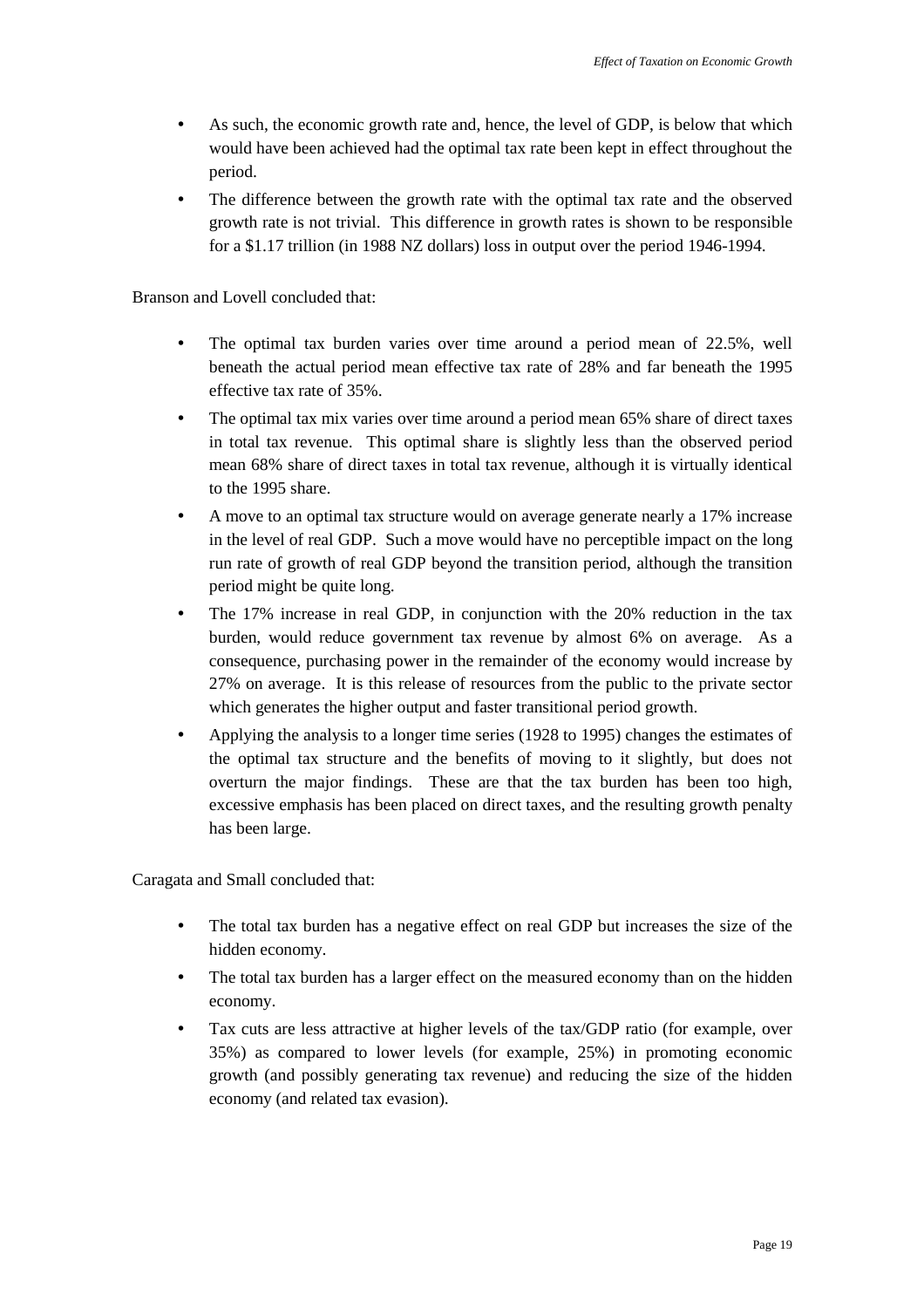- <span id="page-25-0"></span>• Tax cuts enhance economic growth more when they are applied well before a recession begins.
- The cumulative effect of lowering the overall tax burden to 20% over the sample period would have produced in excess of \$64 billion real 1991/92 dollars worth of output fiscal year 1994 and shrunk the hidden economy by \$1 billion. They argue that these results tend to confirm Scully's estimates of the growth-maximising tax rate for New Zealand.
- The three models developed estimate the optimal tax rate for New Zealand is in a range between 13.4% and 15.5% of GDP.

#### **Effect of the tax mix on the rate of economic growth**

Scully concluded that:

- The level of taxation is too high and the tax mix is inappropriate for the economy to grow at its maximum potential rate. Over the period 1927-93, real growth was 3.4 percent per annum. Had the growth-maximising tax rate of around 20 percent of GDP been in effect during the period, growth would have been in the 5 percent range.
- The tax mix is misaligned for maximum potential growth. Direct taxes are nearly twice and indirect taxes 28 percent more than is consistent with high growth.
- It will be politically difficult to reduce the tax burden and change the tax mix to the levels suggested in this paper.
- It would take a decade or so to bring taxes down to 20 percent of GDP, nearly two decades to bring personal taxes down to 7.1 percent of GDP and 13 years to reduce indirect taxes to 5.7 percent of GDP. And after a decade or so, transfer payments would be 14.5 percent of GDP, rather than 25%. While politically difficult, such a fiscal programme is not too radical.

Branson and Lovell concluded that:

- The tax mix (the ratio of indirect to direct taxes) has varied between 0.31 and 0.75, having increased recently with the introduction of GST.
- The optimal tax mix varies over time with a mean of 0.54 suggesting a mean share of direct taxes in total tax revenue of 65%.
- An excessive tax burden has done far more damage to economic growth than has an inappropriate tax mix.
- Reducing the tax burden is a more potent way on enhancing economic growth than is fine-tuning the tax mix. This is due to the fact that the actual tax burden has consistently been far higher than the growth-maximising tax burden, while the actual tax mix has typically been much closer to the growth-maximising tax mix.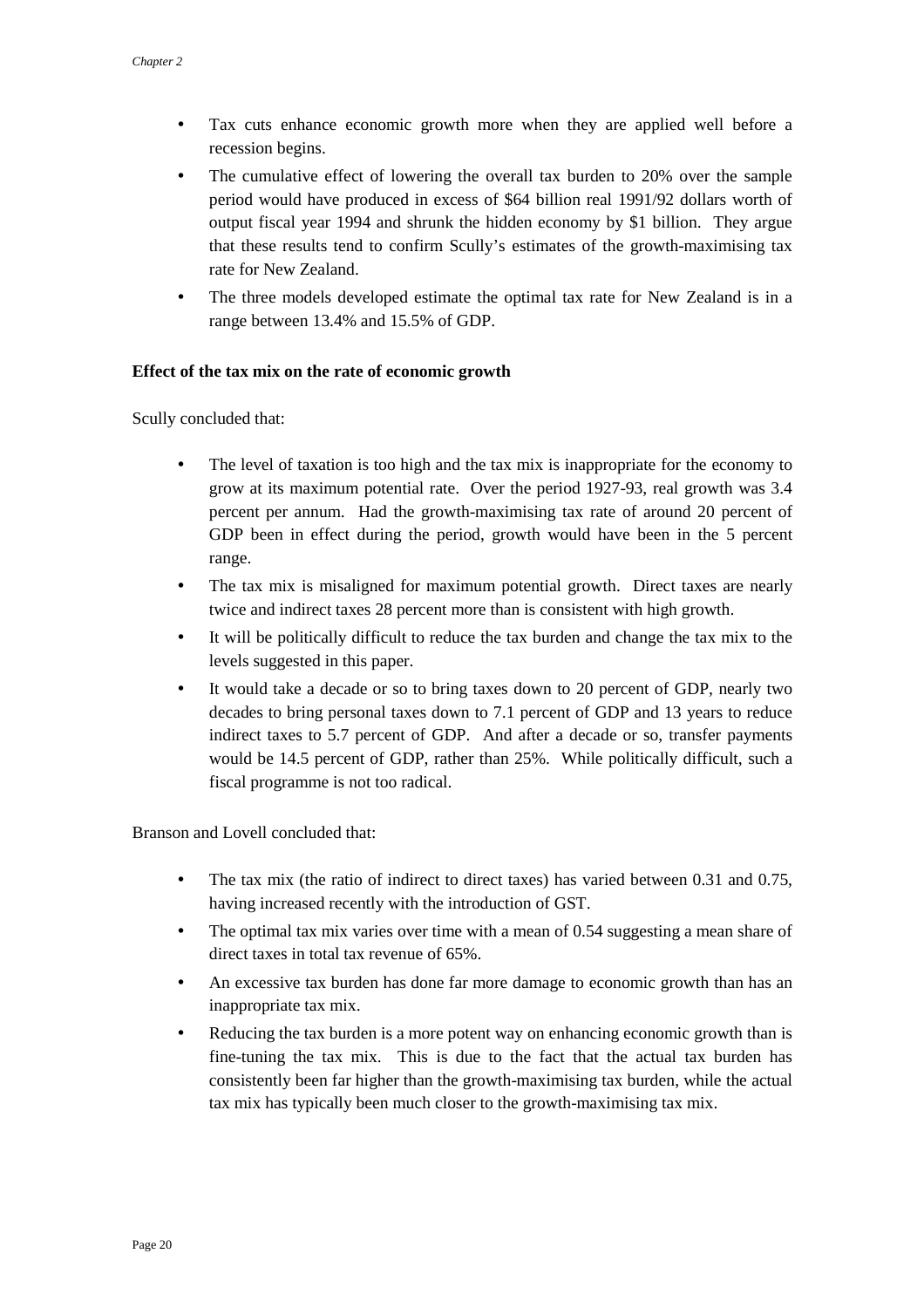- <span id="page-26-0"></span>• The cost of maintaining a sub-optimal tax structure was 16.4% of GDP in 1995 (the difference between optimal and observed GDP).
- In 1995 an optimal tax structure would have reduced tax revenue by 10.8% and would have increased the purchasing power in the remainder of the economy by 31%.
- In 1995, the modified effective tax rate (the observed effective tax rate plus the forgone output sacrificed to a suboptimal tax structure) was 51.4% compared with an observed effective tax rate of 35%.

Branson and Lovell also concluded that:

- Their primary findings were robust to a lengthening of the time period on which they are based (from 1946-1995 to 1928-1995). They found that their estimates of the optimal tax structure were very close to those obtained with the 1946-1995 data, although their estimates of the cost of maintaining a suboptimal tax structure were somewhat lower. Nonetheless, they considered their long period findings to be consistent with their short period findings.
- Their estimates of the optimal tax structure are remarkably close to Scully's in light of the methodological differences involved.

Caragata and Small concluded that:

- Decreases in the overall tax burden and increases in the proportions of tax raised indirectly are each associated with greater real growth rates.
- The efficacy of changes to the overall tax burden and the tax mix are greater at relatively high growth rates. If the tax burden were reduced to 20% of GDP, changes to the tax mix would have the greatest effect on economic growth when around 72% of taxes were derived indirectly. They note that this does not imply that a 72:28 split of taxation between indirect and direct taxes will maximise growth given a 20% tax burden since they maintain that maximum growth would be attained when all revenue is collected from indirect tax. However, they argue that if a hybrid tax system is deemed desirable for other reasons, then their results provide support for using a 72:28 split. They also note that efficiency is note that efficiency is not the only objective in taxation. Given an equity constraint, the settings of the tax/GDP ratio and the tax mix could be quite different than under a simple efficiency constraint.

## **Inland Revenue comment**

We have a number of concerns in relation to these working papers on taxation and economic growth.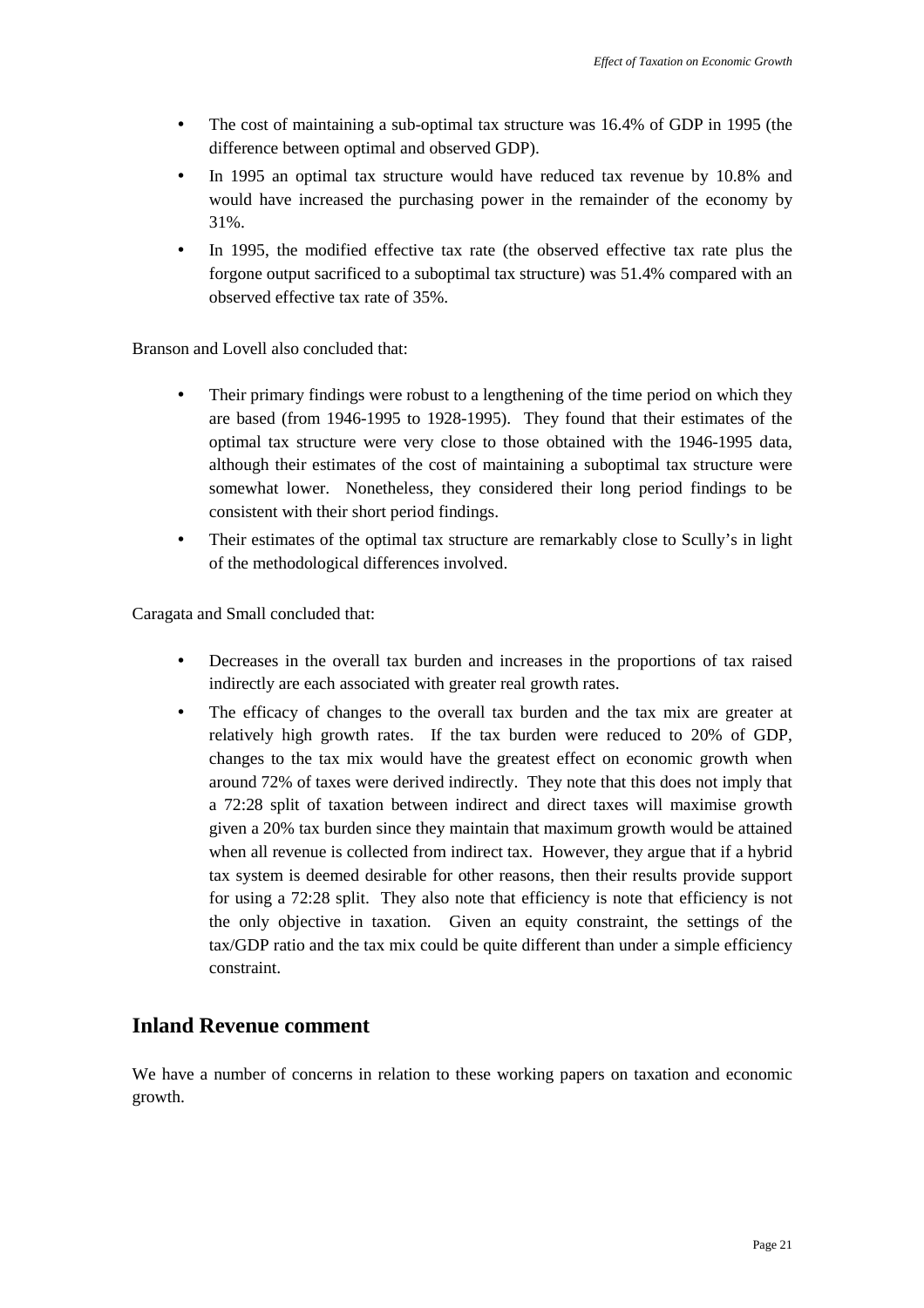<span id="page-27-0"></span>In particular, we are concerned about:

- the approach adopted in those working papers; and
- the methodologies employed in some of the working papers.

These key concerns, and their implications for the interpretation of the results of the research, are outlined below.

#### **Concerns about the approach adopted**

As noted earlier, the overall objective of the working papers is to assist Inland Revenue to monitor the overall efficiency and equity of the tax system.

Ideally, both officials and the Government would like to know how much it costs the economy to raise the tax revenue required to finance government expenditure, and the benefits the nation derives from that expenditure. In other words, ideally we want an indication of how changes in the tax system are affecting national welfare.

There are two main approaches that can be adopted to obtain such an overall estimate of the net effect of taxation on the economy.

#### *"Bottom-up" approach*

One approach is to construct a detailed model of the New Zealand economy that allows us to examine the effects of changes in the tax system on individual consumption, production, and investment decisions.

This "bottom-up" type of approach was used by Professor Erwin Diewert and Dr Denis Lawrence to obtain the first estimates of the deadweight costs of taxing labour income and consumption in New Zealand. It is also the approach they are currently using to extend their original study to include estimates of the deadweight costs arising from the taxation of income from capital (income from investment).

In principle, the main advantage of this type of approach is that it is capable of modelling the complexities of the tax system, and the effects that changes in that system have on economic decisions, and hence national welfare.

In practice, however, the main disadvantage of this type of approach is that it is informationally demanding. In particular, it requires information on the effective marginal tax rates applying to different activities in New Zealand, and how responsive those activities are to changes in those tax rates.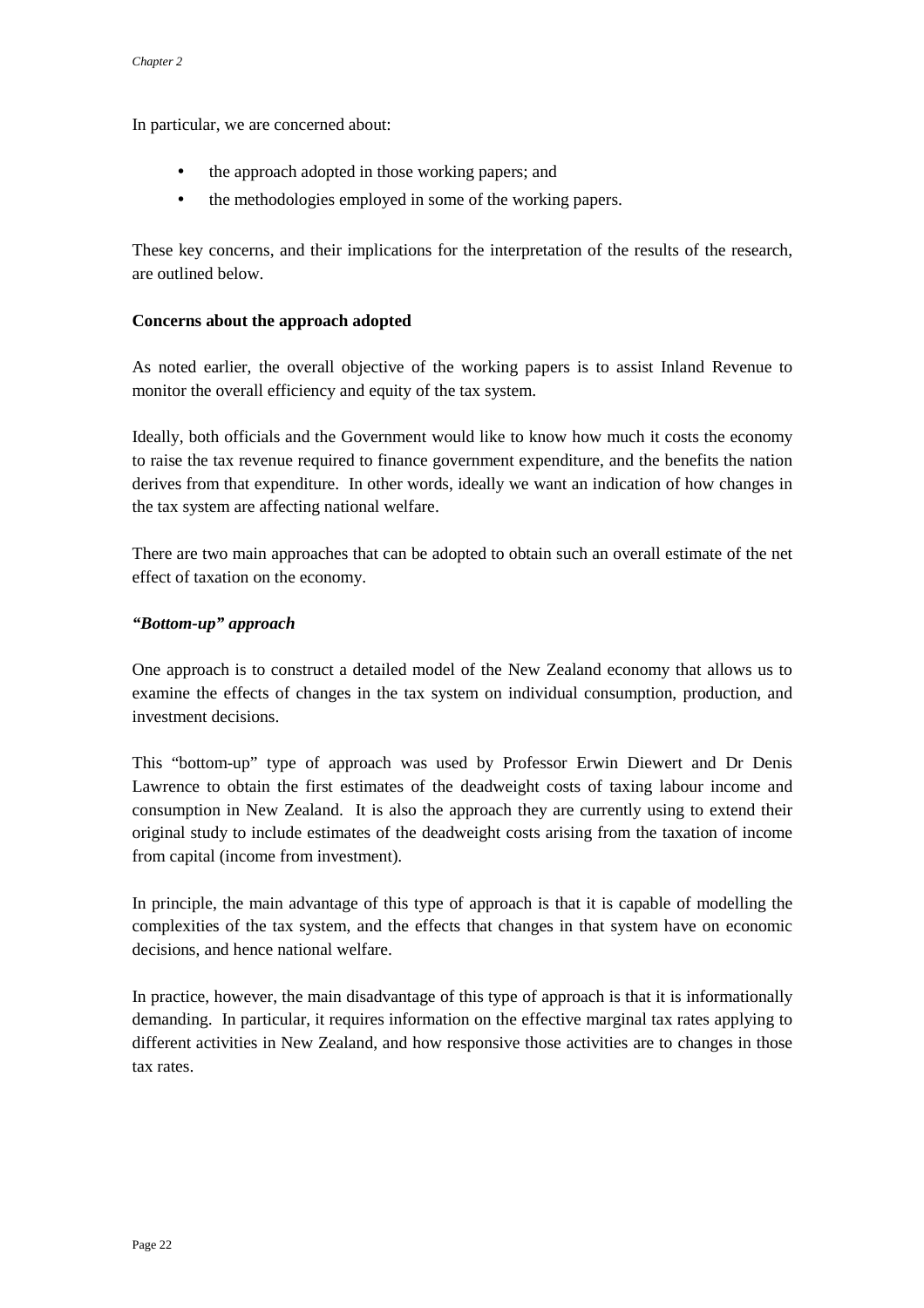#### <span id="page-28-0"></span>*"Top-down" approach*

 $\overline{a}$ 

An alternative approach is to estimate the impact that the overall tax system has been having on some overall macroeconomic indicator of the welfare of the community as a whole, such as the rate of growth of GDP.

This "top-down" type of approach was used by Scully, Branson and Lovell, and Caragata and Small.

The main advantage of this type of approach is that it is potentially less informationally demanding than the "bottom-up" approach described above. This enables readily observable data to be used for the purposes of the analysis.

The main disadvantage of this approach is that it is only possible to reduce the information required for the purposes of the analysis significantly by making even more simplifying assumptions than those made for the purposes of "bottom-up" models.

This means that the results of the analysis have to be interpreted with considerable caution in the light of those simplifying assumptions. The conclusions reached are only as good as the assumptions that have had to be made to reach those conclusions. Unfortunately, the results of empirical analyses are often accepted at their face value, with little regard for the validity of the underlying assumptions.

As noted by Branson and Lovell, two key assumptions underlie the working papers on taxes and growth:

Two assumptions underlie our analysis. The first assumption is that in evaluating the structure of the tax system the driving policy objective is one of maximising the rate of growth of real GDP. It is possible that different policy objectives could lead to different evaluations. The second assumption is that the tax structure is adequately characterised by two dimensions: the tax burden, or the effective tax rate, and the tax mix, the ratio of indirect to direct taxes. Although a more detailed breakdown of each type of tax would be desirable, the second assumption implies that it would not impact significantly on our findings. $<sup>6</sup>$ </sup>

We do not consider these assumptions are realistic. As discussed below:

- the ratio of tax revenue to GDP is a poor proxy for the distortions created by the tax system; and
- the rate of growth of GDP is not a particularly good indicator of national welfare.

<sup>6</sup> Branson, J. & Lovell, K. (1997) *A Growth Maximising Tax Structure for New Zealand*, Working Paper No.30, Inland Revenue, March, p.21.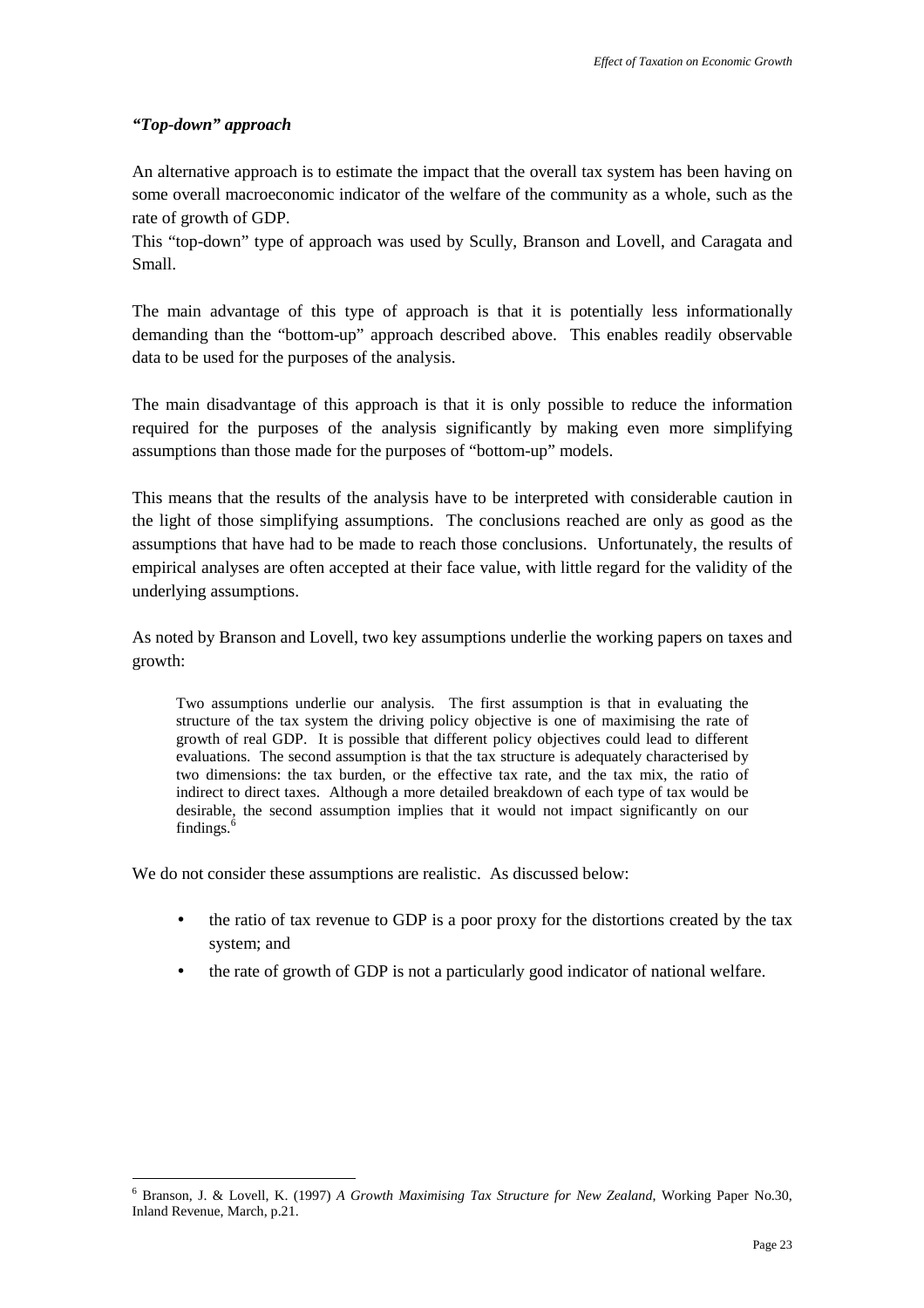#### *The ratio of tax revenue to GDP is a poor proxy for the distortions created by the tax system*

In order to determine the impact that changes in the tax system are having on national welfare in New Zealand, it is necessary to have an accurate indicator of those tax changes.

As outlined above, the working papers assume that the structure of the tax system can be described adequately by:

- the ratio of total tax revenue to GDP, which is used as an indicator of the "tax" burden" (also referred to in the working papers as the "average level of tax", or the "effective tax rate"); and
- the ratio of indirect tax revenue to direct tax revenue, which is used as an indicator of the tax mix.

Unfortunately, as discussed below, the ratio of tax revenue, or components of tax revenue, to GDP is not an adequate indicator of the distortions created by the tax system. In particular:

- The ratio of tax revenue to GDP may not reflect major changes in the tax system.
- Vastly different tax reforms can have the same effect on the ratio of tax to GDP.
- The ratio of tax revenue to GDP can fall as a result of decreases in the efficiency of the tax system.
- The ratio of tax to GDP can fall even when there are no changes in tax distortions.

#### *The ratio of tax revenue to GDP may not reflect major changes in the tax system*

As noted by the OECD in its report *Taxation and Economic Performance* (1997),<sup>7</sup> the ratio of taxation revenue to GDP does not reveal much about the microeconomic distortions caused by taxation. The structure of the tax system, and the manner in which individuals respond to that system, is much too complex to be described adequately by a macro-level indicator such as the ratio of tax revenue to GDP (See Box 1).<sup>8</sup>

This is because the "tax burden", as measured by the ratio of tax revenue to GDP, is not a particularly good indicator of the factors that actually determine the size of the "excess burden" or "deadweight costs" of taxation. These factors include:

• the extent to which the tax system distorts the relative rates of return from substitutable consumption, production and investment activities (which depends on the types of taxes used to raise revenue and the effective marginal tax rates applying to the returns from different activities); and

 $\overline{a}$ 

<sup>7</sup> Leibfritz, W., Thornton, J. & Bibbee, A. (1997) *Taxation and Economic Performance* Economics Department Working Paper No.176, Organisation for Economic Co-operation and Development, Paris.

<sup>8</sup> Leibfritz, W., Thornton, J. & Bibbee, A. (1997) *Taxation and Economic Performance* Economics Department Working Paper No.176, Organisation for Economic Co-operation and Development, Paris.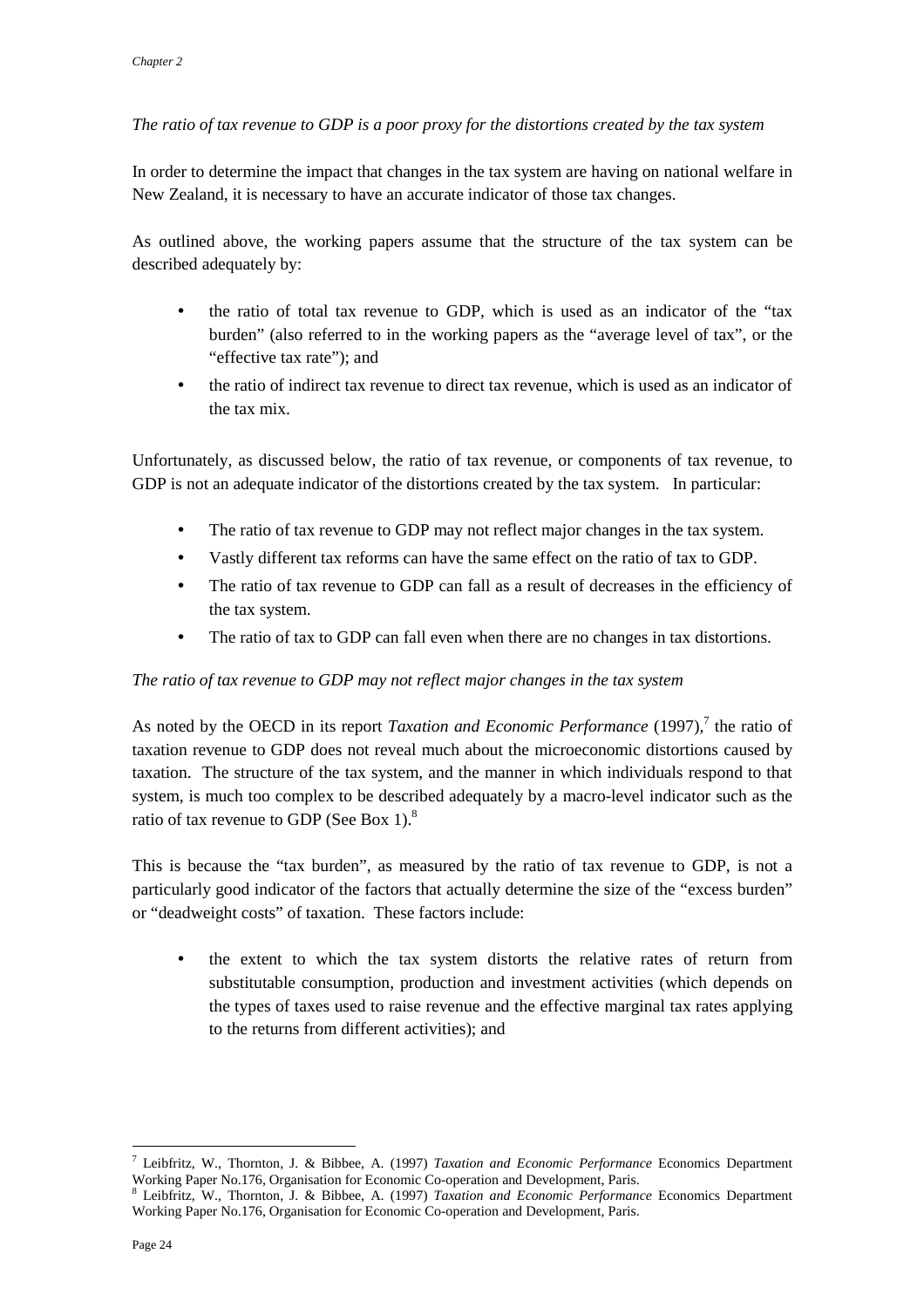• how responsive decisions are to those distorted rates of return (which depends on consumer tastes as well as the preferences of producers and investors).

As a result, major changes in the tax system and the level of distortions it creates may not produce significant changes in the ratio of tax revenue to GDP.

For example, a revenue-neutral package of tax reforms will have no effect on the ratio of taxation revenue to GDP even though it might significantly reduce distortions, improve efficiency and hence economic growth.

#### **OECD views on macro indicators of tax distortions**

The difficulties with assessing tax distortions at the macro-level arise from the complex nature of these distortions. Tax distortions must be defined with reference to a neutral tax system, which is generally not observable empirically. In theoretical studies, the lump-sum tax (which is an equal tax amount per person) is used as a reference case for a neutral tax, as this tax provides government revenues without changing relative prices.

Virtually all existing taxes are potentially distortionary in the sense that they change relative prices between factors of production (labour and capital) and/or between current consumption and future consumption (which corresponds to current savings), between different goods and/or services or between labour or leisure. However, the economic implications of these distortions depends on the response of economic agents: a given tax system will have large distortionary effects on the economy (i.e. high deadweight losses or excess burden) when the elasticities of substitution are high and small distortionary effects when the elasticity of substitution is low.

As the elasticity of substitution generally differs across the economy (for example, between labour and capital or between different goods or between demand and supply of similar factors of production or goods), the tax burden may be shifted to those parts of the economy (or to those economic agents) where the elasticity of substitution is low (for example, the tax burden may be shifted from capital to labour); it may take some time until all tax effects have worked through the system and are noticeable in the data. …

These considerations suggest that any analysis of the effects of taxation on growth and employment should focus on the overall effects of taxation including all secondary effects across factor and product markets.

This is a major problem with the "top-down" approach adopted by the working papers given that most of the major reforms to the tax system since 1984 have been relatively revenue neutral packages of reforms aimed at broadening the tax base and lowering tax rates.

In particular, there is a risk that the "top-down" approach adopted in the working papers will understate the improvements in growth arising from tax reforms that have not resulted in significant falls in the ratio of tax revenue to GDP. Any increases in the rate of economic growth that are the result of those largely revenue-neutral reforms will not be attributed to improvements in the efficiency and equity of the tax system.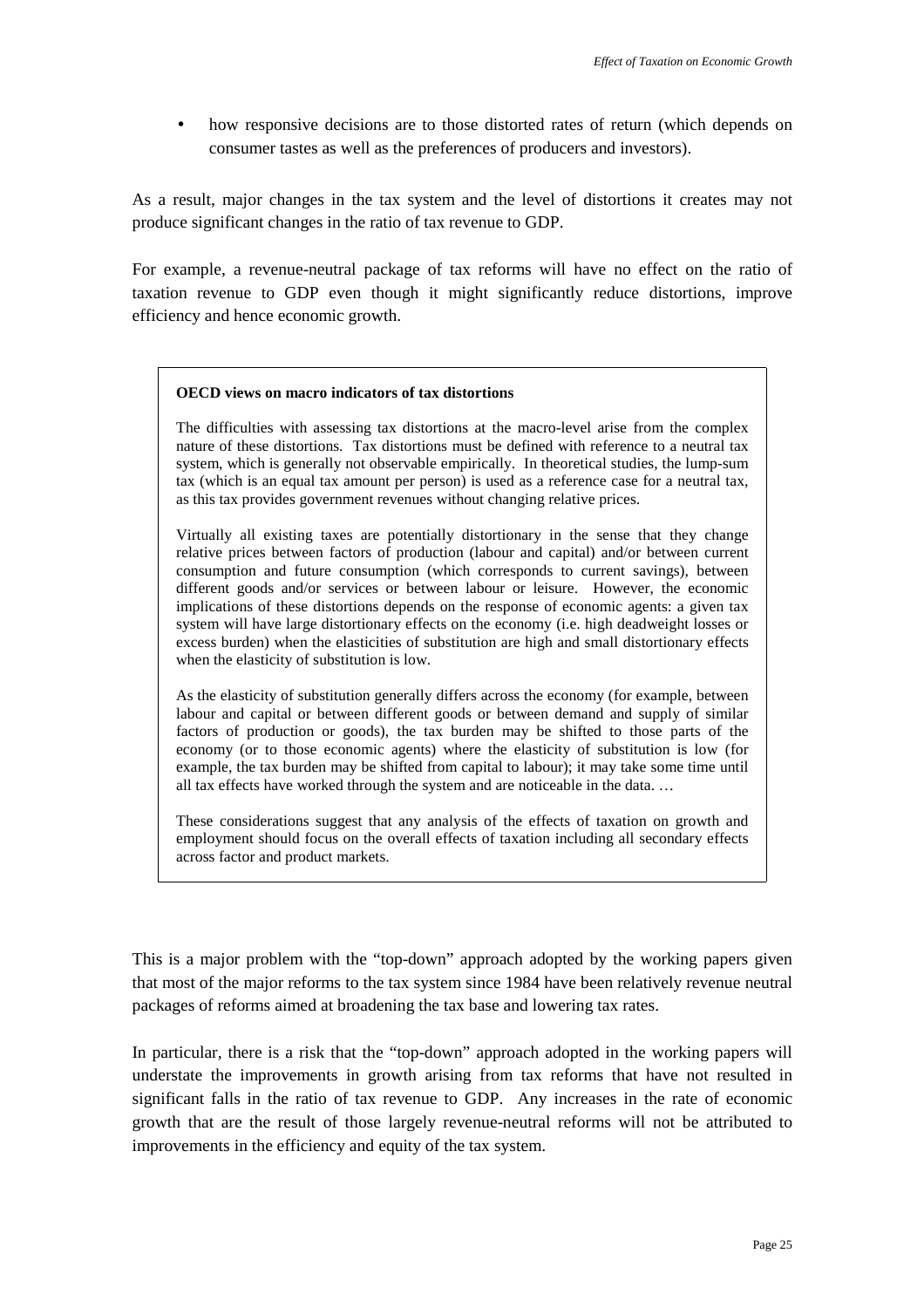#### <span id="page-31-0"></span>*Vastly different tax reforms can have the same effect on the ratio of tax to GDP*

In addition, tax reforms that have vastly different effects on the overall efficiency of the tax system can have the same effect on the ratio of taxation revenue to GDP.

For example, the introduction of a \$100m package of highly distortionary tax concessions, or a \$100m increase in tax avoidance and evasion, would have the same effect on the ratio of tax revenue to GDP as a \$100m tax cut package that considerably reduced distortions.

### *The ratio of tax revenue to GDP can fall as a result of decreases in the efficiency of the tax system*

The ratio of taxation revenue to GDP can fall as a result of decreases, rather than increases, in the efficiency of the tax system.

For example, increases in administrative and compliance costs that do not produce additional tax revenue will tend to reduce the ratio of taxation revenue to GDP.

#### *The ratio of tax to GDP can fall even when there are no changes in tax distortions*

The ratio of taxation revenue to GDP can change even when there are no changes in the tax system or the distortions it creates in the economy. This is because not all activities face the same rates of taxation.

As a result, different patterns of economic growth can have different effects on the level of taxation revenue raised. For example, economic growth that is predominantly due to an increase in the production and consumption of goods and services that are exempt from GST (such as financial services, or exports which are subject to a zero rate of GST) would not produce any additional GST revenue.

By contrast, there would be an increase in GST revenue if that economic growth was predominantly due to an increase in the production and domestic consumption of consumer goods and services that are subject to GST. Simply dividing the amount of tax revenue by GDP is not a particularly accurate method of ensuring the estimated tax burden does not change simply as the result of economic growth.

#### *The rate of growth of GDP is not a good indicator of national welfare*

In order to monitor the effects of changes in the tax system on national welfare, we also need to have a good indicator of national welfare. In particular, that indicator needs to reflect both the costs and benefits of all government expenditure financed by tax revenue. In practice, however, it is extremely difficult to measure the benefits of government expenditure.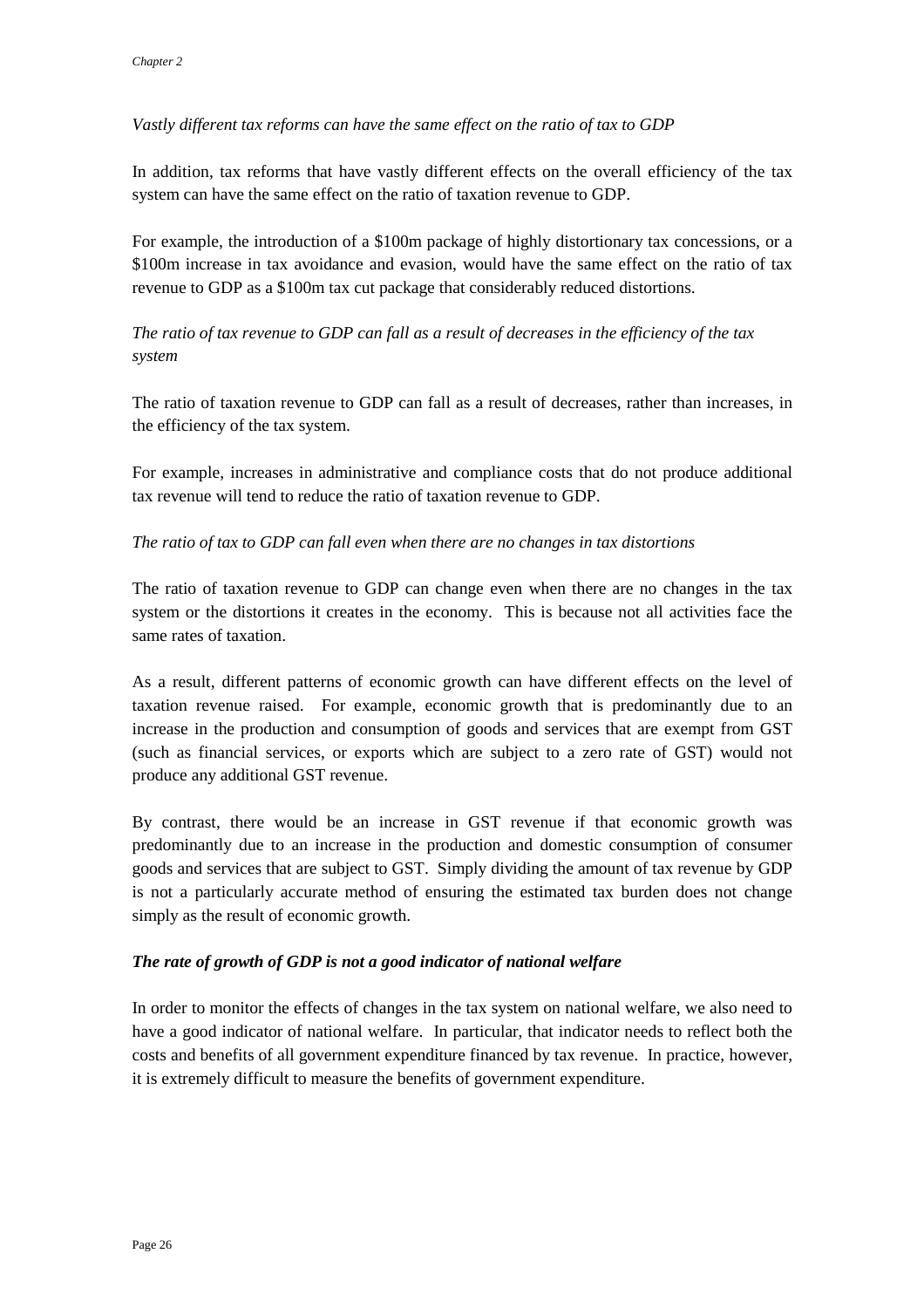As noted above, the working papers assume that the sole objective of a Government is to maximise economic efficiency. This assumption enables the working papers to use the real rate of growth in GDP as a proxy for national welfare.

It is important to note that it is highly unrealistic to assume that the sole objective of any Government is to maximise economic growth. Government expenditure is aimed at objectives other than just increasing the rate of economic growth. These objectives include improving the equity with which income is distributed in New Zealand as well as the quality of the environment within which New Zealand residents live.

The objectives of taxation are to raise revenue in the most efficient, or least distortionary, manner possible, while meeting the expenditure requirements of Government. In this respect, the level of taxation is driven as much by the Government's expenditure requirements as it is by meeting particular GDP growth targets.

Although the rate of growth of GDP might be easy to observe, as explained below, it is not a particularly good indicator of the net benefits of government spending financed by tax revenue.

### *The rate of growth of GDP does not adequately reflect the benefits of all government expenditure financed by taxation revenue*

One of the major problems with using the rate of growth of GDP as an indicator is that it does not adequately reflect the benefits of all government expenditure financed by taxation revenue.

As noted by Slemrod,<sup>9</sup> many of the benefits of government expenditures financed by tax revenue are not adequately reflected in national account data because of measurement problems. Included are the benefits derived from government expenditure on the environment, social welfare assistance, and government regulation.

In particular, most goods and services provided by the Government are valued at cost, which can either under or overstate their true benefit to the community. In addition, there is a risk of undervaluing the benefits arising from services that involve little or no government expenditure. These include the benefits from enforcement of regulations including property rights, quarantine regulations, health regulations, and environmental standards (see Box 2).<sup>10</sup>

Problems also arise when valuing the benefits arising from Government expenditure that is not directed at increasing the rate of economic growth. This includes expenditure on social welfare programmes which is predominantly aimed at achieving a more equitable distribution of income in New Zealand. These benefits will not be reflected adequately by changes in the rate of growth of GDP.

 $\overline{a}$ 

<sup>9</sup> Slemrod, J, 1995. "What Do Cross-Country Studies Teach about Government Involvement, Prosperity, and Economic Growth?" *Brookings Papers on Economic Activity*, 2:1995: 402-403.<br><sup>10</sup> Slemrod, J, 1995. "What Do Cross-Country Studies Teach about Government Involvement, Prosperity, and

Economic Growth?" *Brookings Papers on Economic Activity*, 2:1995: 402-403.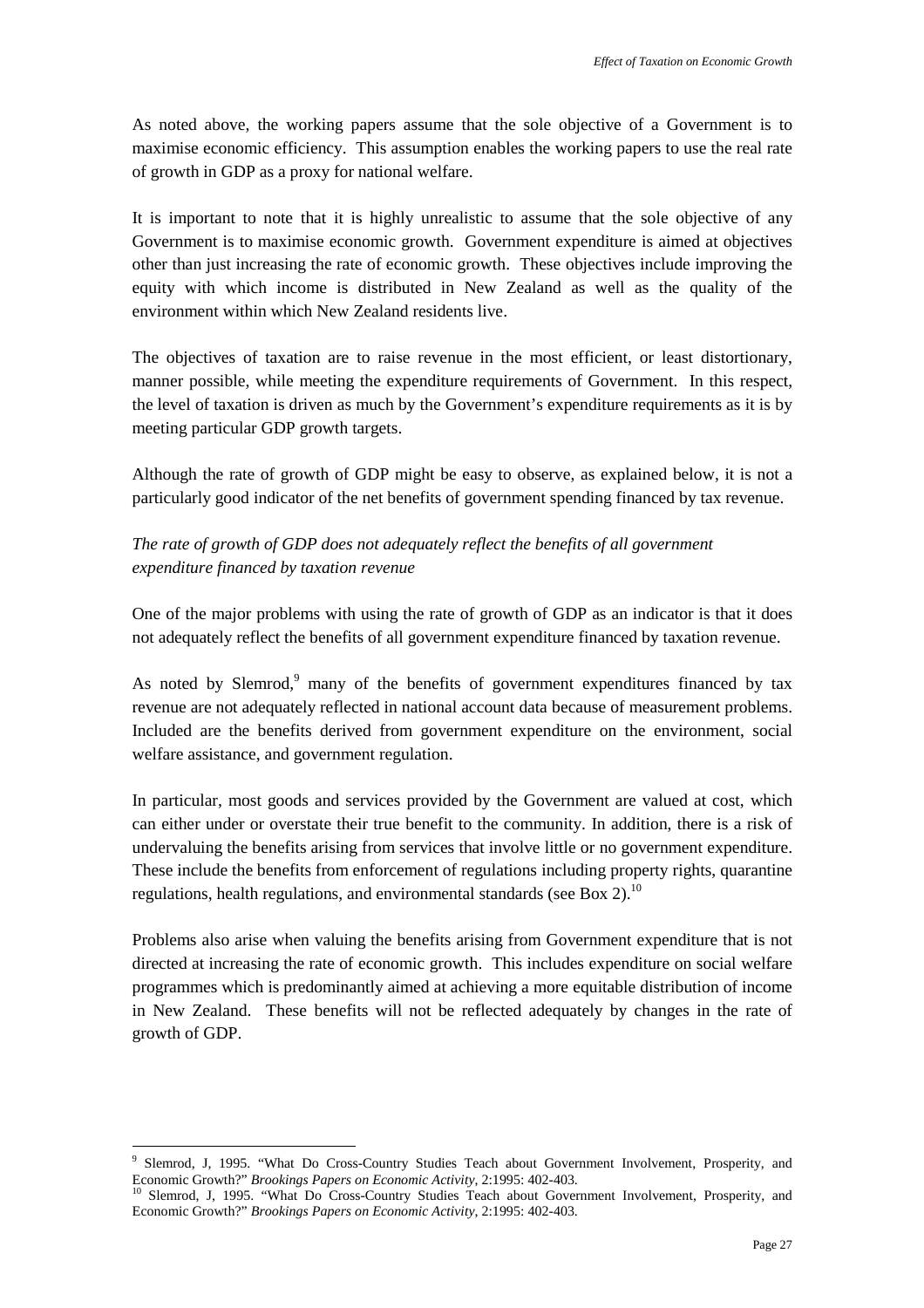#### **Problems associated with measuring the value of goods and services provided by the government**

An immediate problem is how to measure the value of goods and services provided by government. National income accounts generally value them at cost, since there are no market prices to refer to. National income accounts make no attempt to value the leisure time of a country's residents, even though it is clear that individuals themselves place a value on their leisure. Among other things, this means that income comparisons will overstate the welfare cost of government involvement that tends to reduce labor supply (that is, increase leisure). A similar, but slightly different, issue relates to the quality of the environment. This does not enter into national income, which therefore reflects only the cost of government programmes designed to improve it. The difference between environmental quality and leisure is that increasing the former reflects an explicit policy goal, while increasing the latter represents an unintended consequence of other goals that require tax revenue.

Environmental quality is only one example of a social goal whose achievement is not reflected in standard measures of national income. It is widely accepted that redistributional programs exact some cost in terms of reduced incentives to work. Measures of economic success based on average income do not capture the degree to which such programs succeed, although they capture, with error, the costs they engender. The same can be said of social insurance programs, whose objective is to reduce the uncertainty of citizens faced with risks that are not adequately handled by private insurance markets. Measures of national income are likely to accompany the costs that accompany the moral hazard of social insurance, albeit imperfectly, but they certainly do not account for the reduction in uncertainty that they allow.

… A much more difficult problem is that many of the important avenues by which the government affects the economy have little or no budgetary consequence. Consider such critical aspects of policy as the enforcement of property rights, competition and regulation policies, the extent of government enterprise, minimum wage rules, and trade restrictions. These nonbudgetary aspects of government economic involvement have the potential to introduce bias into any observed relationship between prosperity or growth and the level of measured government activity. The direction of bias is not, a priori, clear.

 By using the rate of growth of GDP as an indicator, the approach adopted in the working papers considers the costs of raising the tax revenue required to finance social welfare expenditure, but it fails to take into account adequately the benefits of that expenditure. This has the potential to bias the observed relationship between the tax burden and the rate of economic growth.

#### *The Government's expenditure needs change over time*

The problem outlined above is compounded by the fact that the Government's expenditure needs, and its pattern of expenditure, change over time in response to a range of factors including changes in demographics, technology, the needs of the community, as well as community attitudes about the appropriate distribution of income.

For example, a county's infrastructure needs are not constant over time. Depreciation brought about by physical deterioration, or technological obsolescence, can change the rate at which New Zealand needs to replace its existing infrastructure. Similarly, demographic changes, such as ageing of the population, increased immigration, and the movement of the population into major cities, can dramatically change New Zealand's infrastructure needs over time.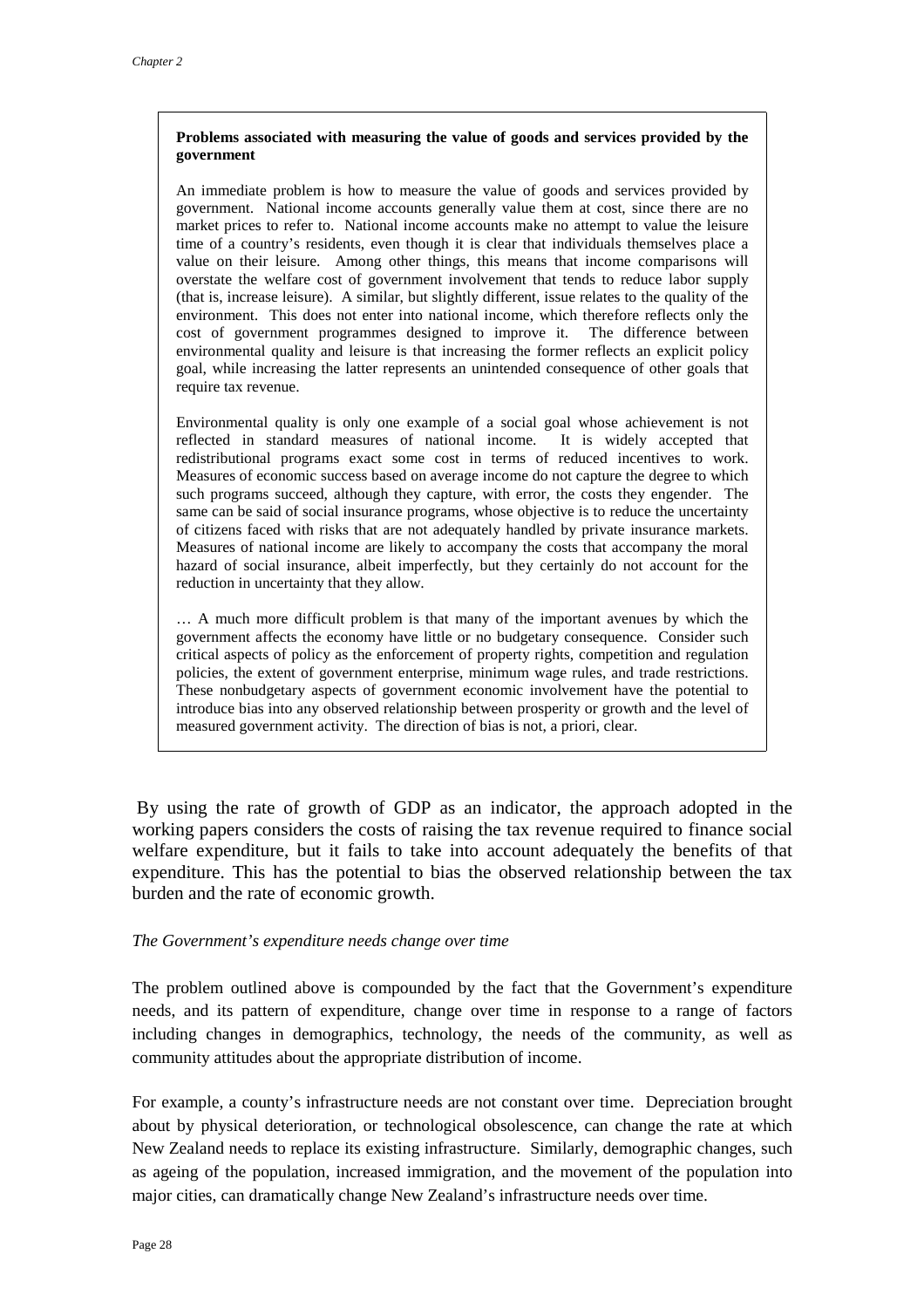This makes it difficult to establish a stable, longer-term relationship between changes in the tax burden and the rate of growth in GDP.

Of particular significance is the increase in the proportion of government expenditure on social welfare programmes over the period of analysis. This has the potential to exacerbate the bias arising from excluding the benefits of social welfare expenditure financed by taxation revenue.



#### **FIGURE 2:** SOCIAL WELFARE AS A PERCENTAGE OF TOTAL GOVERNMENT EXPENDITURE

Inland Revenue does not consider that the approach adopted in the working papers on taxation and economic growth pays sufficient attention to the Government's expenditure needs and changes in those needs over time.

Government expenditure requirements over the period of analysis changed significantly in response to changing economic, demographic and social conditions. Since the level of taxation is essentially a function of the level of expenditure planned by government, the appropriate level of taxation should also vary with economic conditions.

A useful example is the fiscal pressure arising from demographic trends illustrated in the *Retirement Income Report* (1997) of the Periodic Report Group.<sup>11</sup> The report forecasts a variety of scenarios demonstrating the policy options for the future superannuation and health requirements of New Zealand's ageing population. The report shows that the future projection of gross expenditure on New Zealand Superannuation based on current policies will double over the next 50 years, from 5% to 11% of GDP (assuming the superannuation surcharge was abolished in April  $1998$ ).<sup>12</sup>

 $\overline{a}$ 

<sup>11</sup> Periodic Report Group (1997) *1997 Retirement Income Report – A Review of the Current Framework*, Interim Report, July, Chapter 6.

<sup>12</sup> This applies to both gross and net expenditure measures of New Zealand Superannaution as a percentage of GDP. Net expenditure, which nets off the estimated income tax and surcharge associated with NZ Superannuation, is forecast to increase from 4% to 9% of GDP (p.102-103).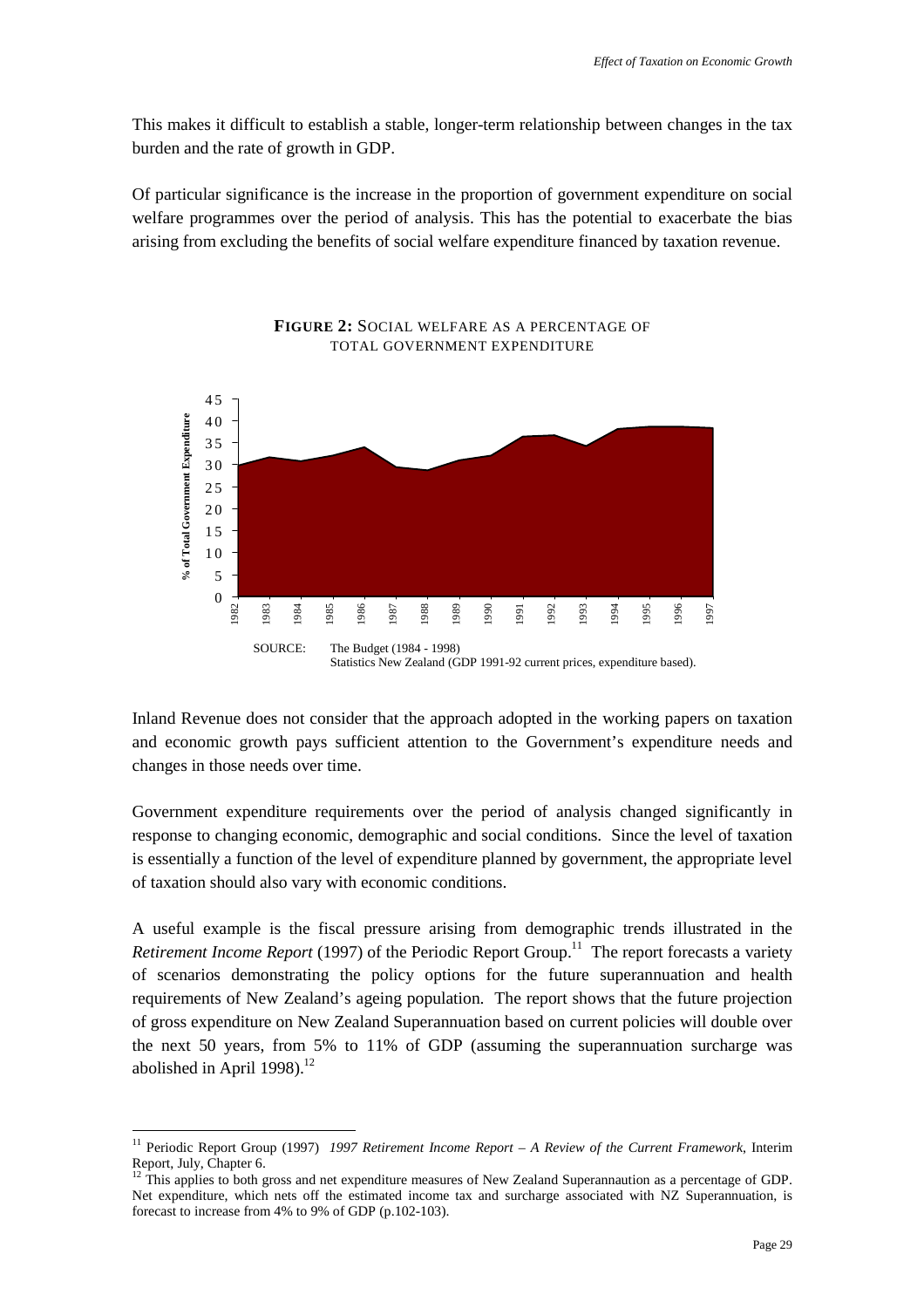This example demonstrates how changing economic and social conditions can significantly change the Government's requirements for tax revenue over time. This makes it difficult to estimate the "growth maximising" ratio of taxation revenue to GDP, as it is constantly changing over time.

*The rate of growth of GDP reflects the benefits of government spending financed from sources other than tax revenue*

Another problem with the rate of growth of GDP is that it reflects the benefits of government spending financed from sources other than tax revenue, such as increased government debt and increased government charges for those goods and services. However, the approach adopted in the working papers does not consider the costs of raising that revenue.

This inclusion of the benefits of such expenditure, and exclusion of the costs of financing that expenditure, have the potential to bias the observed relationship between the tax burden and the rate of economic growth.

The proportion of government expenditure financed from tax revenue has changed over time

The problem outlined above is compounded by the fact that the proportion of government expenditure financed from tax revenue has changed considerably over the period of analysis.

As indicated in figure 3, over the period 1974 to 1992 an increasing proportion of government expenditure was financed by increased government debt, whereas more recently the government has been running surpluses and repaying debt and making greater use of government charges to raise revenue.





SOURCE: The Treasury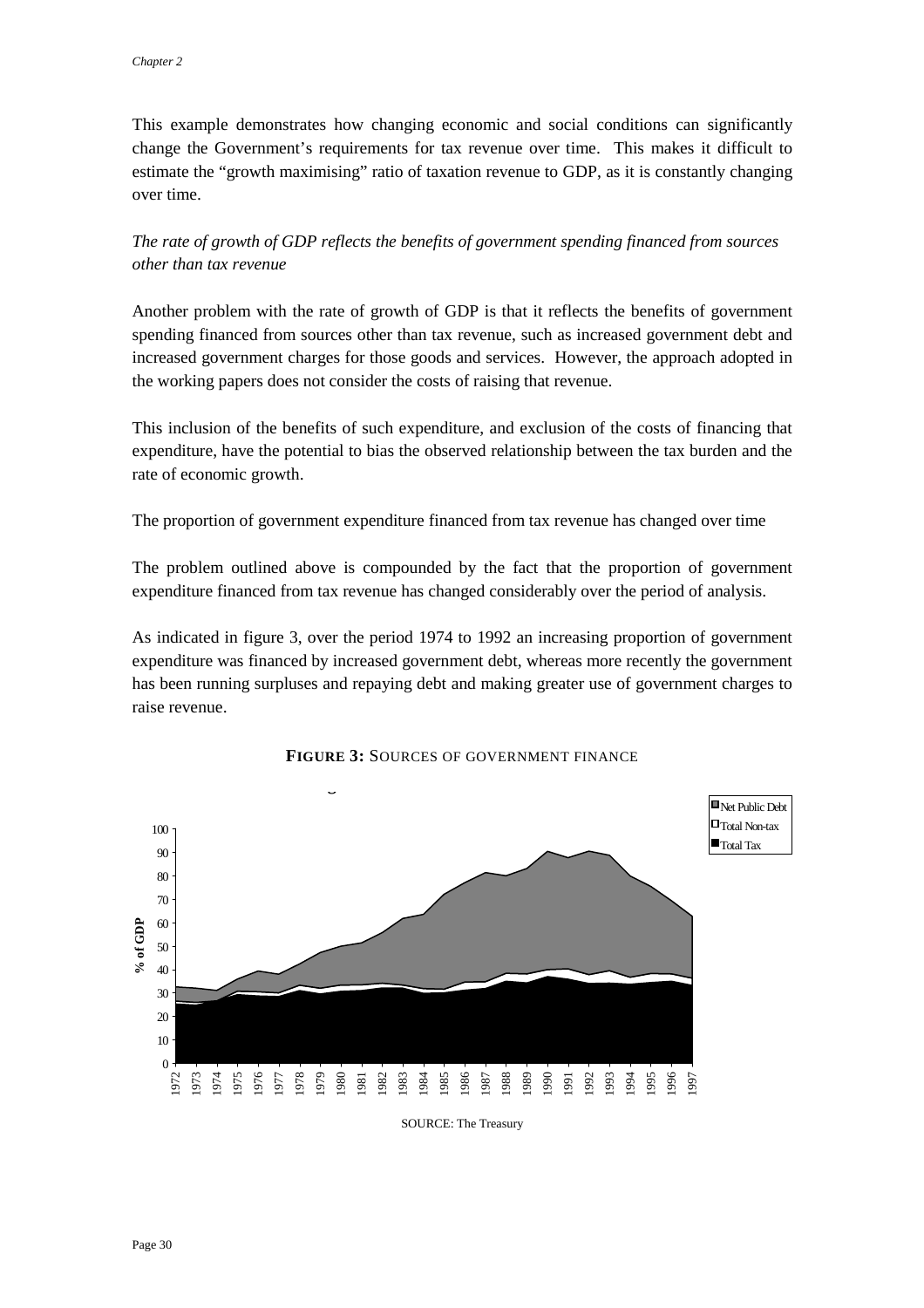Once again, this makes it more difficult to establish a stable, longer-term, relationship between the tax burden and the rate of growth of GDP.

It also has the potential to exacerbate the bias arising from excluding the costs of raising the non-tax revenue required to finance that expenditure.

#### **Concerns about the methodologies used**

We are also concerned about some of the methodologies used in the working papers. These methodological concerns, which are outlined briefly below, are discussed in more detail in the appendices to this report.

#### *Effects of taxation on the rate of economic growth*

Professor Scully's working paper *Taxation and Growth in New Zealand* attracted considerable attention both in the media, and from other academics.<sup>13</sup>

Most of the comments made related to the methodology employed by Professor Scully.

A number of significant problems were raised in relation to that methodology including the following:

- The absence of a well developed theory underlying the model.
- The inability of the model to:

- properly capture the impact of expenditure on public goods that are used as inputs by the public and private sectors of the economy;
- accommodate the consequences of transfer payments, despite their growing importance over the period of analysis;
- allow for the different effects of the various types of taxes that are used to raise revenue; and
- accommodate the impact of taxes on the proportion of income saved and invested.
- The use of only one explanatory variable (the tax burden) in the model to explain variations in the rate of growth in GDP. This means that all of the other determinants of the rate of economic growth are included in the error term in the estimation equation. This might not be a problem if there was no correlation between the tax burden and other determinants of the rate of economic growth. In reality, however, it is highly likely that the tax burden does have an influence on other determinants of the rate of economic growth such as the rate of growth of employment.

<sup>&</sup>lt;sup>13</sup> Scully, G. (1996) *Taxation and Economic Growth in New Zealand*, Working Paper No.14, Inland Revenue, March.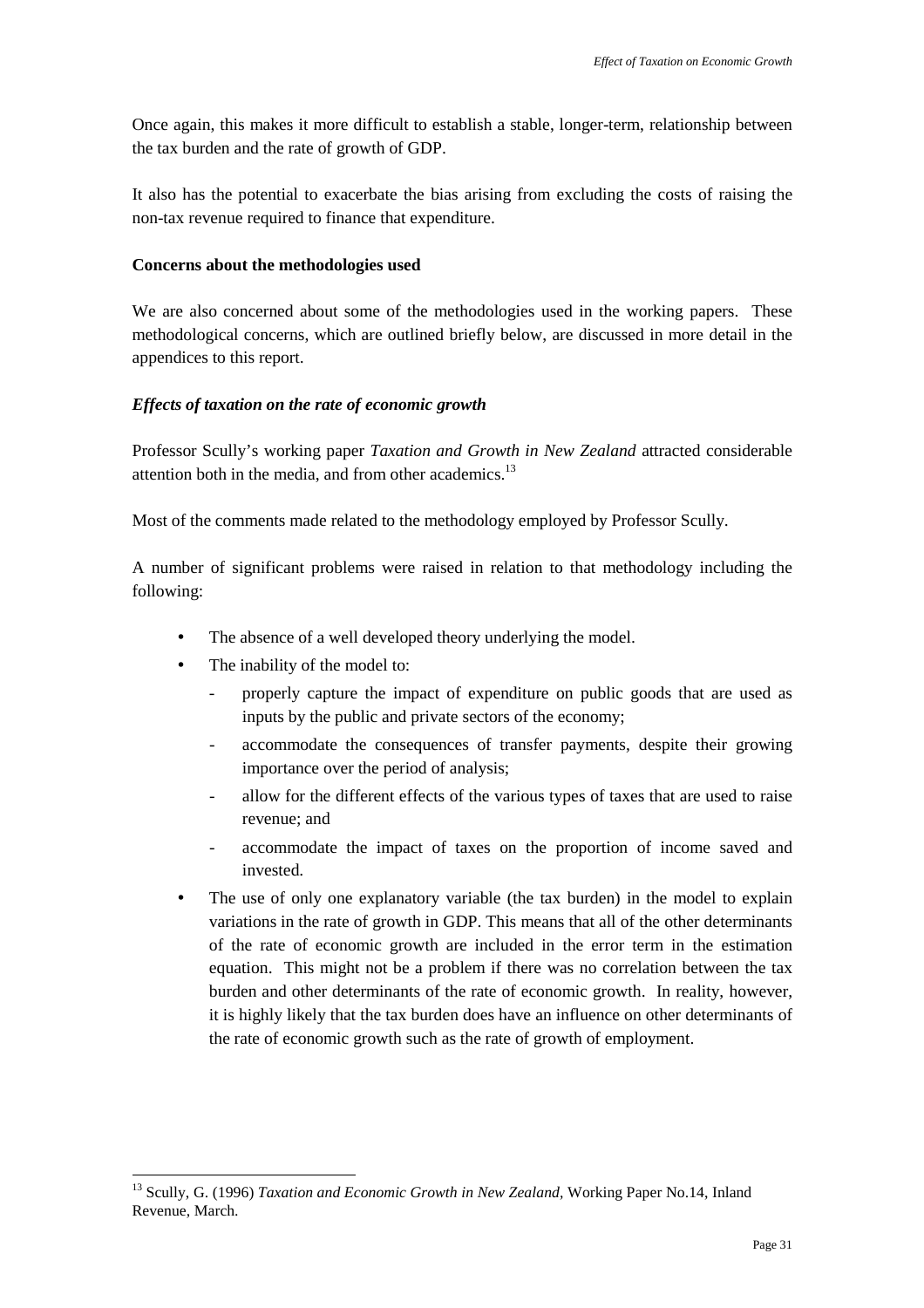- Data problems.
- Problems with the econometrics including:
	- the poor statistical performance of the "unrestricted" regression;
	- the possibility of reverse causation between the rate of growth and the tax burden (for example, increases in the rate of growth in GDP might result in fiscal drag which would increase the tax burden); and
	- concerns that the 20 percent growth maximising tax burden result is not robust over shorter periods of analysis.
- Use of the CPI to deflate GDP.
- Misuse of the concept of deadweight cost.
- Problems with the algebra in the working paper.

In view of the considerable contention surrounding the work of Professor Scully, Inland Revenue commissioned an independent review of the econometrics from Professor Phillips. Professor Phillips is a renowned econometrician at Yale University and the Cowles Foundation for Research in Economics. His views on that research are set out in Appendix 4.

Professor Phillips identified a wide range of econometric issues in Professor Scully's work that require resolution, including:

- Tax/GDP ratios are the outcome of tax law and millions of economic decisions within the economy. They are not external to the economy, as the paper requires.
- The effect that the Great Depression of the 1930s has on the results, and whether an unusual event from so long ago should be accorded such influence.
- The effects of human capital accumulation and technological improvements over the years which are omitted from the equations.
- How dependent the answers obtained are on the practice of averaging GDP growth rates over rolling nine-year periods in the model. Averaging over some other period of years could yield different results.

In view of the concerns outlined above, we do not accept the results of Professor Scully's Working Paper No.14. In particular, we do not consider that Professor Scully has established that a tax/GDP ratio of 20% would maximise the rate of growth in GDP in New Zealand.

#### *Effect of changes in the tax mix on the rate of economic growth*

This research inherits many of the problems associated with the research into the effects of taxation and growth. Indeed, in some instances, the same structural model is employed to estimate the mix of taxes that would maximise economic growth. Many of the criticisms of the use of the tax/GDP ratio also apply to the use of the direct tax/GDP and indirect tax/GDP ratios.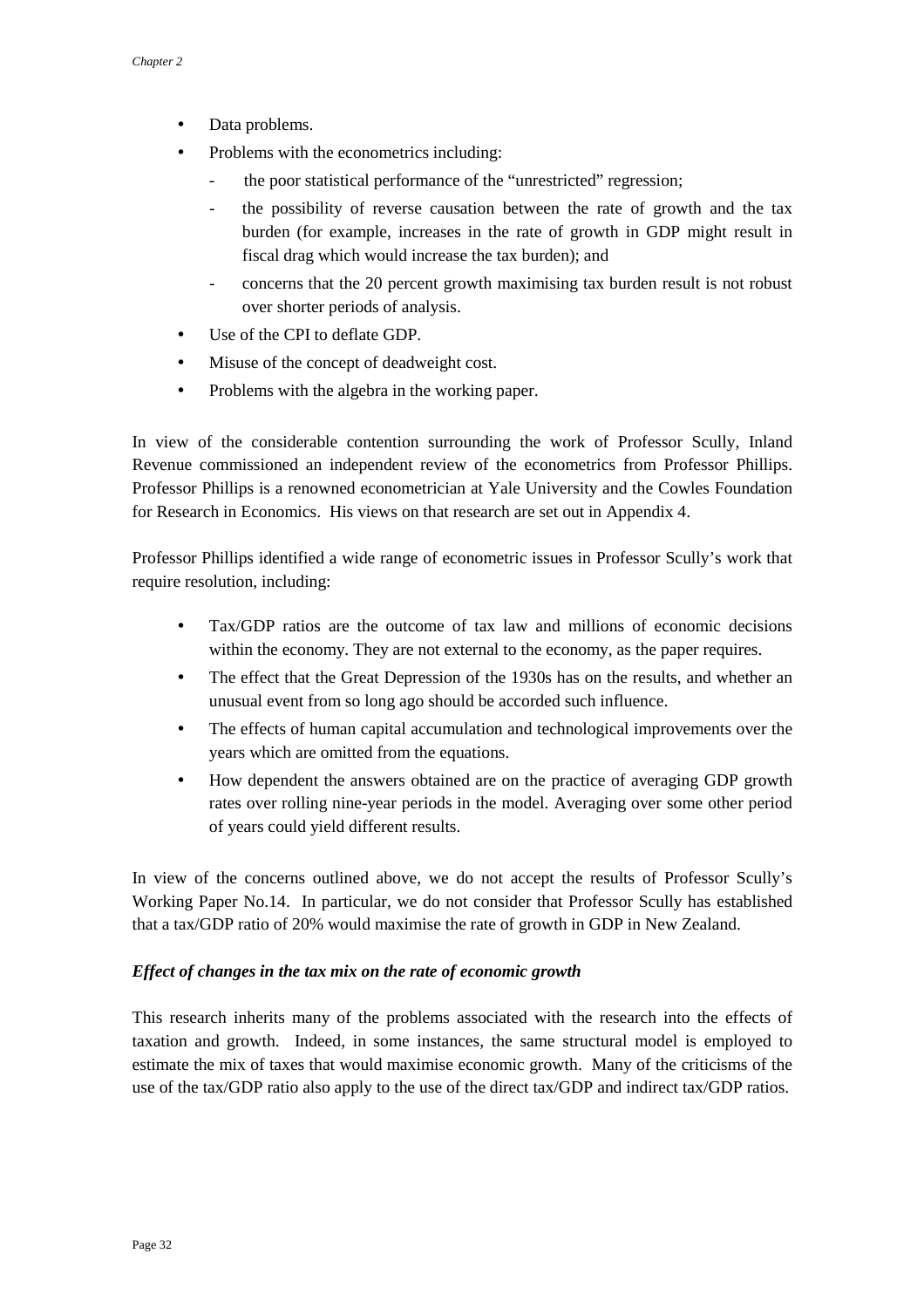There are three main concerns with this work.

- There is a noticeable lack of theory, and it simply searches for a correlation between particular tax types and the growth rate.
- Although the results are unanimous in concluding that a greater emphasis on indirect taxation (GST) is less obstructive to economic growth, there is an alarming variation in the "optimal" tax mix that has been estimated by the various models.
- The results offer no evidence of the distortions arising from shifting towards indirect taxation. The real policy issue is how do people alter their decisions between consumption and savings or work and leisure as the tax mix changes.

In particular, the wide variation in the results makes it difficult to draw any specific conclusions from the work. This is evident from figure 4, which compares the confidence intervals for six models on the effect of the tax mix on economic growth and the size of the hidden economy.

From figure 4, it is clear that there is only a high level of confidence in a range for the growthmaximising share of direct taxes/GDP. For the model Scully (1), for example, to have 95% confidence in the result for the growth-maximising ratio of direct taxes to GDP, the estimates range from 35% to 100%. To know that the growth-maximising ratio of direct taxes to GDP falls in this range is not a particularly useful result.



#### **FIGURE 4:** VARIATION IN THE DIRECT TAX/GDP RATIO REQUIRED FOR 95% CONFIDENCE INTERVALS FOR STUDIES ON THE GROWTH-MAXIMISING TAX MIX

SOURCE: Scully, G (1997) Reconciling Different Estimates of the Optimal Tax Mix, Working Paper No.35, Inland Revenue<sup>14</sup>

 $14$  The confidence intervals for the indirect tax/GDP and total tax/GDP growth-maximising ratios were not available.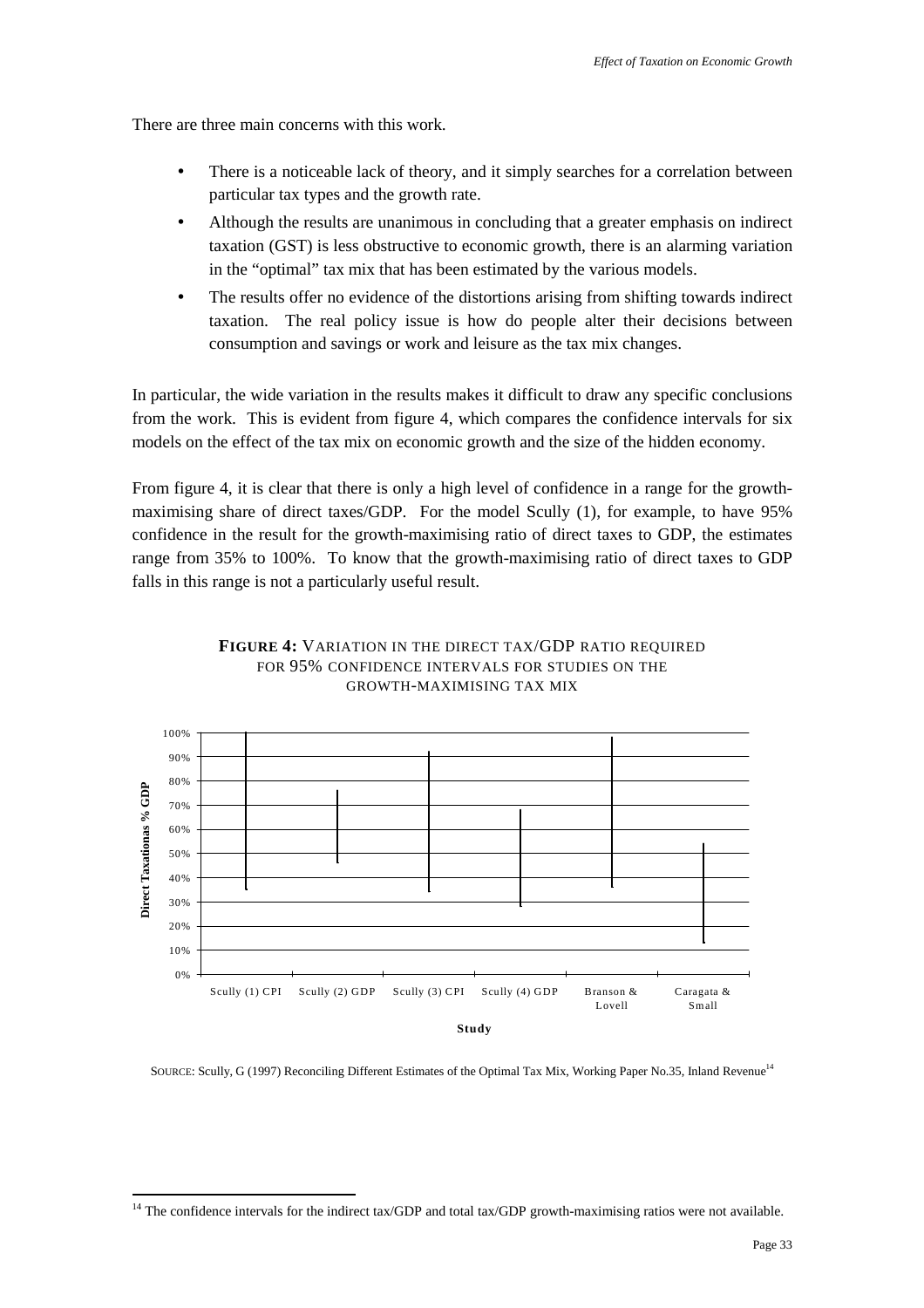#### **Interpretation of the results of the research**

The results of the research into the effects of taxation on economic growth need to be interpreted carefully in the light of the objectives of the research, and the inherent limitations of the approach adopted.

#### *The research does not determine the "optimal" tax burden or "tax mix" for New Zealand*

As noted in several working papers, the objective of the research into taxation and economic growth was not to determine the optimal ratio of tax revenue to GDP and tax mix for New Zealand. Rather, the research sought to calculate the "growth maximising" tax burden, and tax mix, in order to develop indicators of the extent to which taxation has been imposing costs on New Zealand by retarding the rate of economic growth:

There are several different objectives that governments take into consideration, aside from the maximisation of economic growth, such as increasing spending on health, education or various social benefits in order to correct perceived existing deficiencies.<sup>15</sup>

Since the Government has numerous objectives other than maximising the rate of economic growth, the working papers recognised the possibility that the Government may need to raise revenue in excess of the estimated "growth maximising" ratio of tax revenue to GDP:

With such multiple objectives, rather than just growth maximisation, the political process may well prefer a tax rate above 20% or 25% of GDP. The intent here is not to advise on policy. Rather, it is to use performance benchmarks for measuring the current consequences of taxation. The optimal range for the tax/GDP ratio in a multi-objective framework cannot be identified until all the research on equity and efficiency has been completed.<sup>16</sup>

As a result, we do not consider the research has established that:

- The "optimal" rate of tax for New Zealand is 20% of GDP.
- The "optimal" tax mix for New Zealand is 63% from direct taxation and 37% from indirect taxation.
- Tax rates and government expenditure should be reduced to achieve those optimal ratios.

Consequently, it would be inappropriate to use the estimated "growth maximising" tax burden and tax mix as targets for tax policy purposes.

This is best illustrated by tracing through the implications of pursuing those targets.

<sup>15</sup> Caragata, P. (1997) *The Economic and Compliance Consequences of Taxation: A Report on the Health of the Tax* System in New Zealand, draft paper presented to the Policy Advice Division of Inland Revenue, p.142.<br><sup>16</sup> Caragata, P. (1997) *The Economic and Compliance Consequences of Taxation: A Report on the Health of the Tax* 

*System in New Zealand*, draft paper presented to the Policy Advice Division of Inland Revenue, p.142.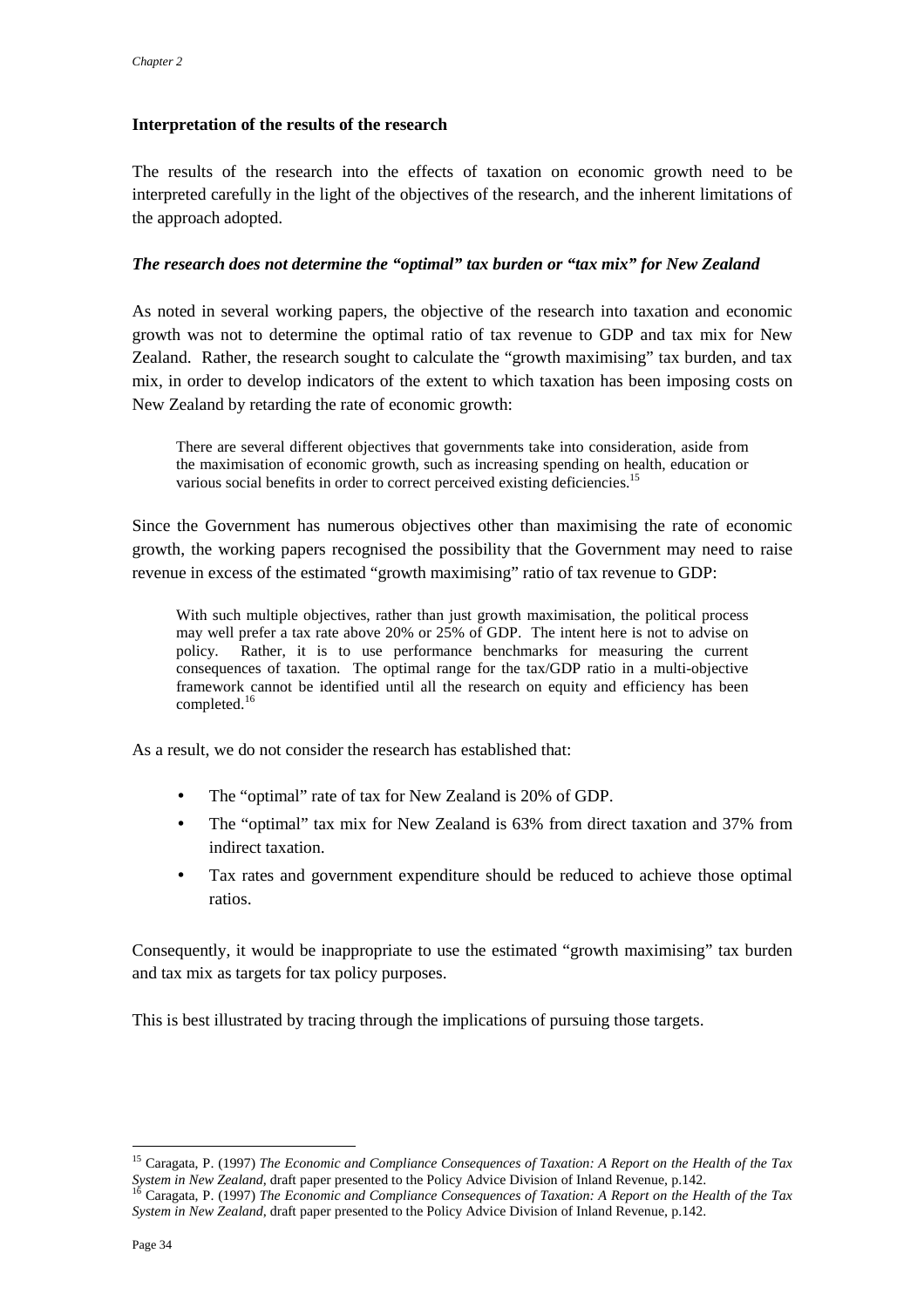For example, consider the implications of reducing the level of tax revenue to 25% of GDP.

Figure 5 shows the breakdown of government expenditure for 1996-97. This chart offers broad indication of the expenditure cuts required to meet the growth-maximising level of taxation. To meet a tax/GDP ratio of 25%, for example, would require pruning Government expenditure by approximately 31%. This could be achieved by reducing expenditure in all areas in equal proportions (for example, spending on social security and welfare would fall to 26% of GDP and health down to 12% of GDP).

However, the assumptions underlying the working papers imply that such an across-the-board approach reduction in the total level of government expenditure would not maximise economic growth. This is because the working papers, in effect, assume that there are no benefits from government expenditure that is aimed at objectives other than increasing the rate of growth of GDP (for example, expenditure that seeks to redistribute income such as social welfare expenditure).

As a result, if the Government were to use the results of the working papers as targets for tax policy reform, it would have to:

- eliminate all government expenditure that is primarily directed at redistributing income (for example, all social welfare expenditure); and
- increase government spending on projects designed to improve the rate of economic growth.



**FIGURE 5:** GOVERNMENT EXPENDITURE 1996-97

SOURCE: The Budget (1998) and Statistics New Zealand

The research does not establish a clear relationship between the effects of taxation on economic growth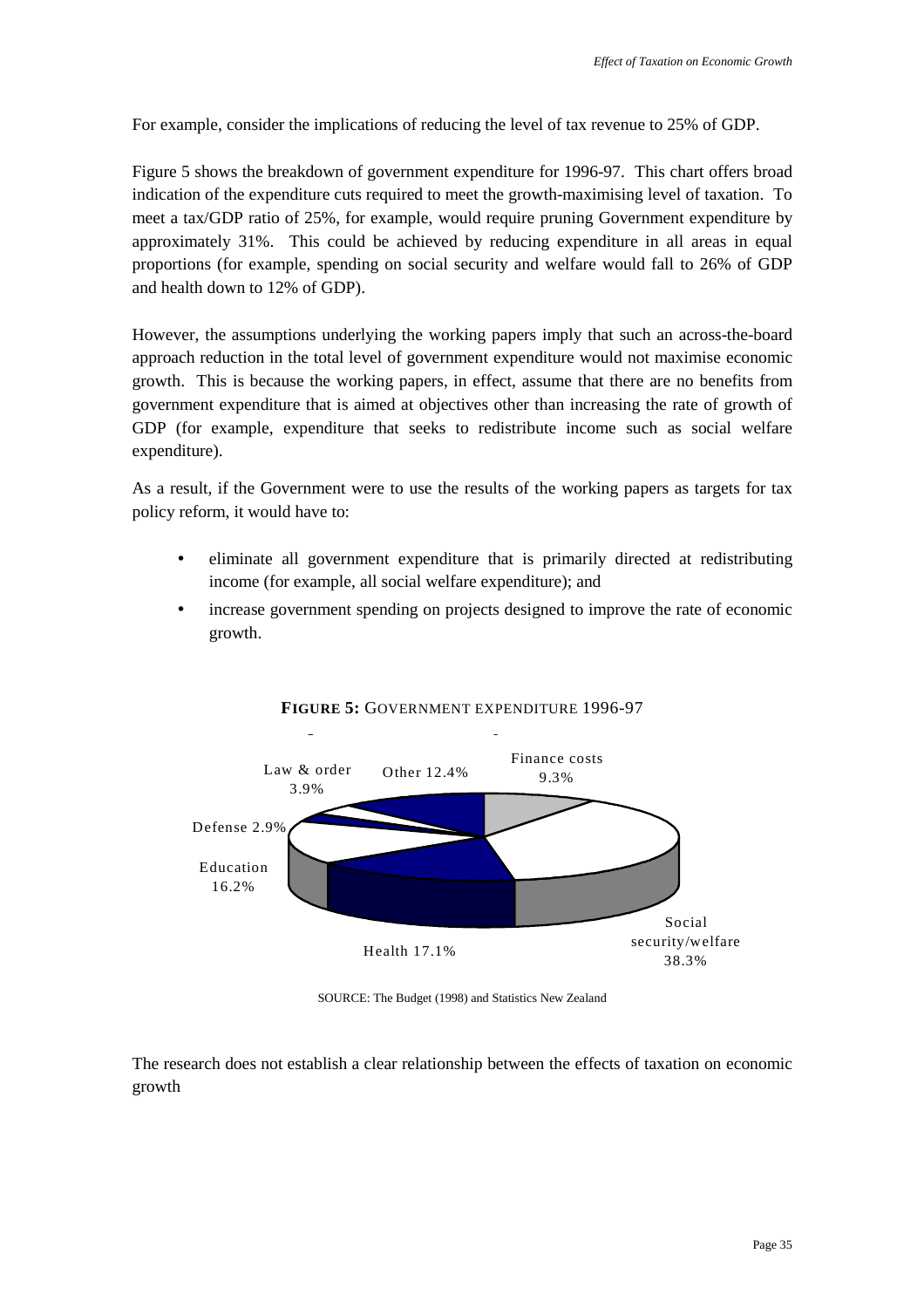At best, the research suggests that the level of taxation in New Zealand (the ratio of tax revenue to GDP) has been too high, and the share of direct taxes in total tax revenue has been too high as well, if the government's policy objective is to maximise the rate of growth in real GDP.

Even if the Government's sole objective was to maximise the rate of economic growth, however, the problems inherent in the "top-down" approach adopted by the working papers are such that the results of the research should be interpreted with considerable caution.

As outlined earlier, the tax burden (as measured by the ratio of taxation revenue to GDP) is a very poor indicator of the structure of the tax system and the extent to which it distorts economic decisions. Many of the increases in the rate of economic growth that are due to relatively revenue-neutral packages of tax reform will not be attributed to changes in the tax system.

In view of these problems, we do not consider that the working papers have established a clear relationship between the effects of taxation on economic growth in New Zealand. We share the OECD's concerns about the merits of "top-down" research and agree with its view that current research on the relationship between taxation and economic growth is far from conclusive.

It is clear from the literature review and from the additional results presented here that the effects of taxes on economic performance are ambiguous in some areas and unsettled and controversial in others.<sup>17</sup>

However, we do consider that the overall level of taxation in New Zealand is high by historical standards and is likely to be imposing considerable costs on the community as a whole.

<sup>17</sup> Leibfritz, W., Thornton, J. & Bibbee, A. (1997) *Taxation and Economic Performance* Economics Department Working Paper No.176, Organisation for Economic Co-operation and Development, Paris, p.11.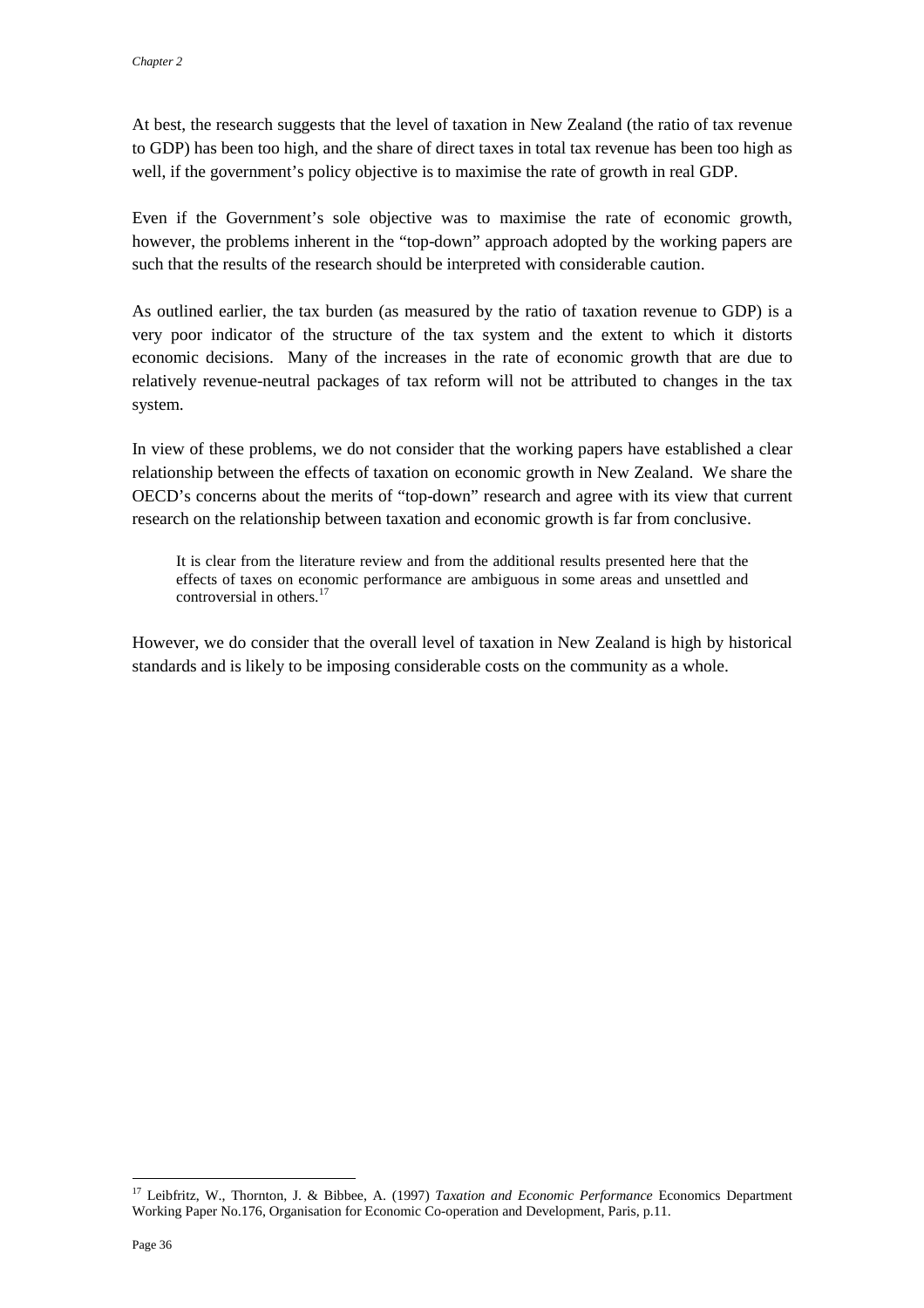### **Chapter 3**

# **Size of the Hidden Economy**

## **Objective of the research**

The research commissioned by Inland Revenue from Professor David Giles represents the first major study of the size of the "hidden" economy in New Zealand, and its interaction with the tax system.

The size of the tax base, its maintenance and the level of unreported income are fundamental issues for any tax authority.

The "hidden", or "underground", economy is comprised of economic activity that is not captured by official GDP statistics. Such activities may range from small cash jobs to the large scale trade in illegal goods. In practice, the precise definition of the hidden economy tends to vary across empirical studies, depending upon the methodologies used and the purpose of the study.

# **Approach adopted**

Some approaches to measuring the size of the hidden economy involve detailed surveys of tax compliance and are designed only to capture tax evasion.

By contrast, the research commissioned by Inland Revenue sought to estimate the economywide level of unmeasured *market* activity. That measure does not include non-market activities such as housework.

Since the level of unreported income is not recorded, is has to be indirectly observed. In order to overcome these difficulties, the research adopted a "latent variable" approach to estimating the size of the hidden economy. This approach enables a number of indicators of the size of the hidden economy ("indicator" variables), and causes of the hidden economy ("causal" variables), to be used to ultimately "explain" the size of the hidden economy (the "latent" variable).

This approach produced an "index" of the size of the hidden economy which was then converted into dollar terms using an estimate of the long-run average size of the hidden economy. Since much underground activity is conducted in cash, the long run demand for currency was used to obtain an estimate of the long-run average size of the hidden economy expressed as a proportion of real. This long run ratio was then used in conjunction that index and actual GDP figures to derive estimates of the annual value of the hidden economy in each year. Estimates of the revenue loss from tax evasion on income from hidden economy activities were then obtained by applying estimated effective tax rates to the estimated size of the hidden economy.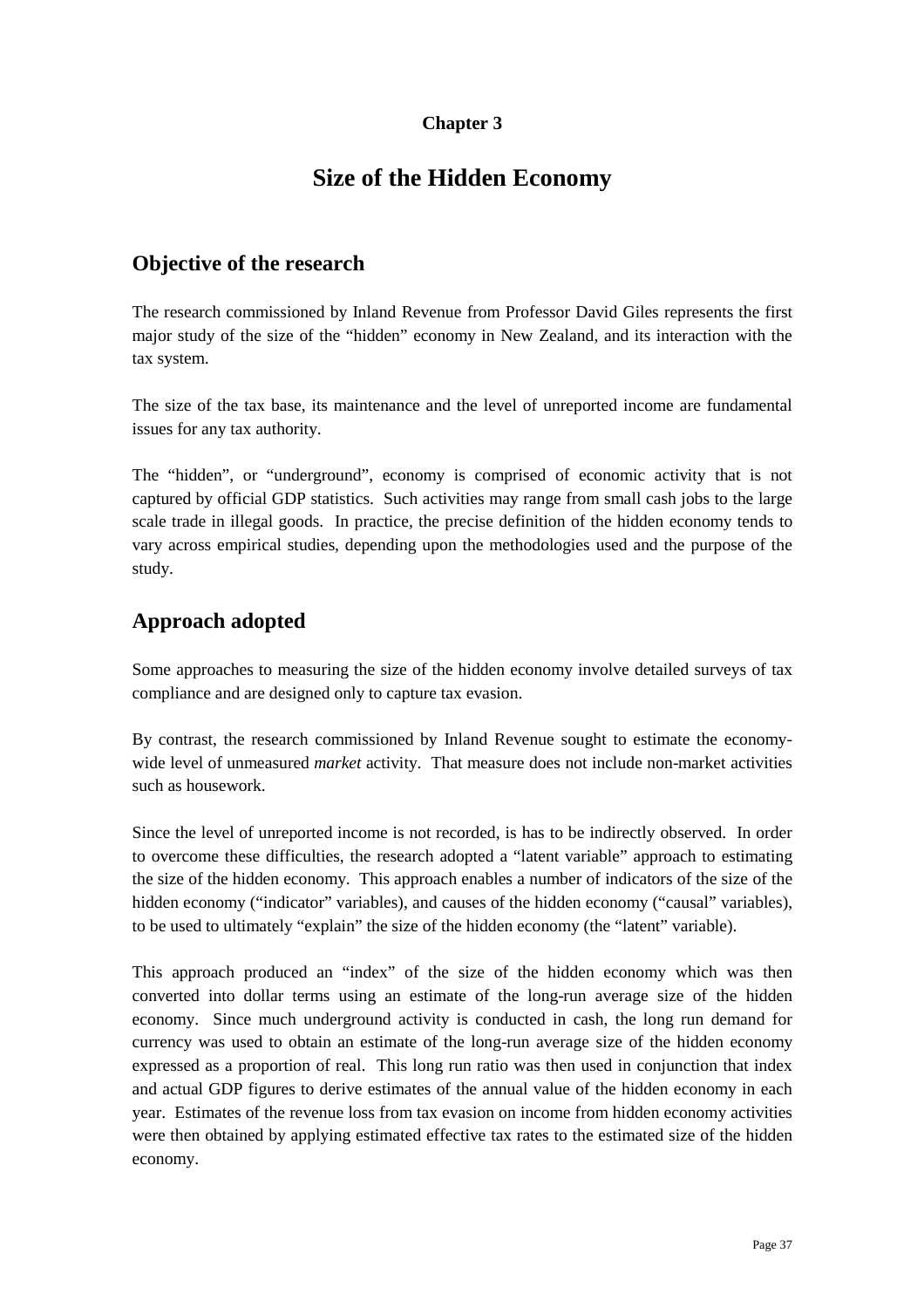# **Key results**

#### **Estimated size of the hidden economy**

The size of the hidden economy was estimated in proportion to GDP over the period 1968 to 1994.

The estimated long-run average size of the hidden economy was 8.8% of GDP while in 1994 it was 11.3%.

A casual examination of the time series reveals that the size of the hidden economy fluctuates over time about a rising trend, as shown in figure 6.

The research established a positive correlation between the business cycle and the hidden economy, so it is not surprising that the hidden economy was large in 1994 when the business cycle was near its peak, as it was in 1987.



#### **FIGURE 6:** HIDDEN ECONOMY AS % GDP

SOURCE: Inland Revenue Department (NZ)

There are no estimates of the size of the hidden economy or the level of tax evasion in New Zealand after 1994.

A reliable estimate of the size of the hidden economy for the years after 1994 would entail reestimating the model using the data for those years.

Any attempts to estimate the size of the hidden economy after 1994 without re-estimating the model using the updated data require making an assumption as to the proportionate size of the hidden economy in those later years.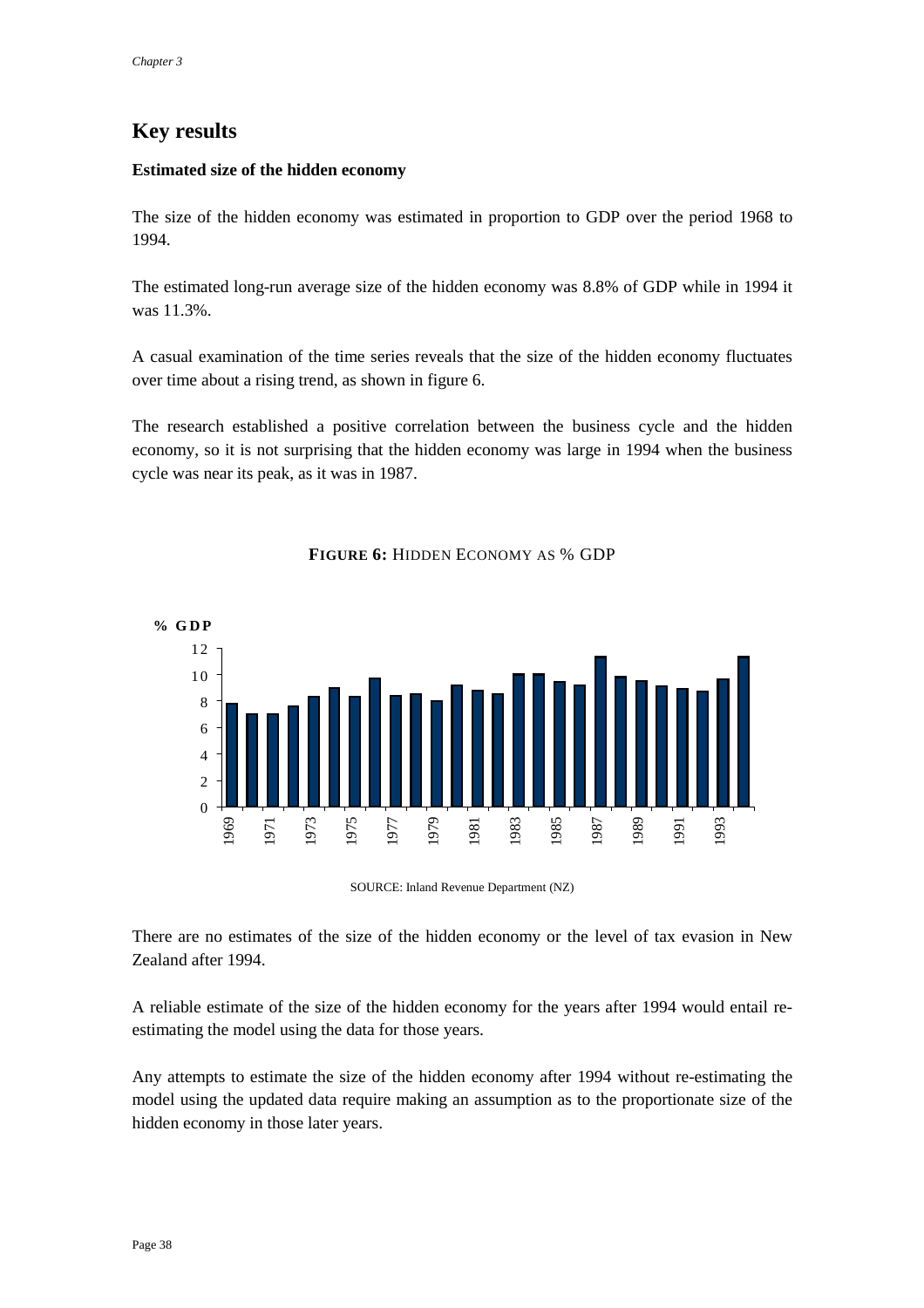#### **International comparisons**

 $\overline{a}$ 

New Zealand's hidden economy is of an average size for most OECD countries, as illustrated by figure 7.



#### **FIGURE 7:** SIZE OF HIDDEN ECONOMY AS % OF GDP IN VARIOUS COUNTRIES

SOURCE: Giles, D. (1998). *The Underground Economy: Minimising the Size of the Government, Department of Economics,* University of Victoria, Victoria, B.C.

The comparison in figure 7 shows New Zealand to have a hidden economy in the lower half of countries with similar economies. At the top end of the scale is Italy, with a hidden economy of approximately 27% of GDP in 1994, compared to Switzerland, with 6% of GDP. Figure 7 also shows the hidden economy to be growing in most OECD countries.

Comparisons between studies and across countries, however, must be treated with some caution. There is a wide variation in the estimated size of the hidden economy which depends upon the country concerned, the availability of data and the method employed in estimating it.

Park (1979) and Feige (1982), for example, estimated the size of the hidden economy in the US at 4% and 33% of GDP respectively for 1978.<sup>18</sup> These results show, as noted by Professor Giles in his paper, that not only does the evidence "suggest variation over time and across countries for the relative size of the hidden economy, but it is also rather imprecise".<sup>19</sup>

<sup>&</sup>lt;sup>18</sup> Feige, E. (1982) "A New Perspective on Macroeconomic Phenomena: The Theory and Measurement of the Unobserved Economy in the United States: Causes, Consequences and Implications", in M. Walker (ed.) *International Burden of Government*, Vancouver, 112-136.

Park, T. (1979) "Reconciliation Between Personal Income and Taxable Income 1947-77" mimeo, Bureau of Economic Analysis, Washington D.C.

<sup>19</sup> Giles, D. (1996) ""Measuring the Size of the Hidden Economy and the Tax Gap in New Zealand: an Econometric Analysis", Working Paper 5a, Inland Revenue Department (NZ).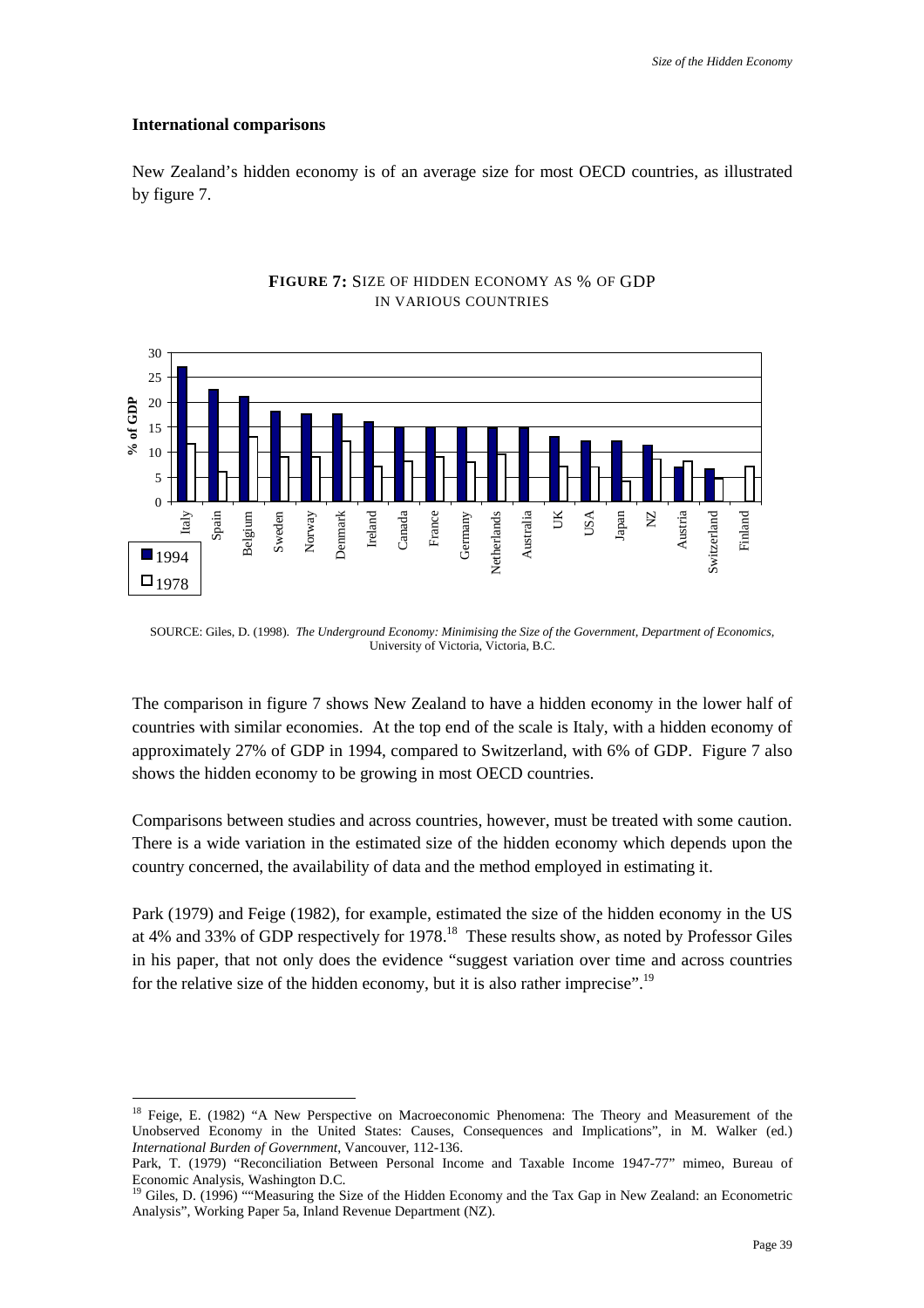#### **Effect of taxation on the size of the hidden economy**

The research looked specifically at the relationship between the level and mix (direct and indirect taxation as a share of total taxation) of taxation and the size of the hidden economy.

With respect to the level of taxation (as measured by the tax/GDP ratio), the research found that:

- A decrease in the tax/GDP ratio reduces the hidden economy ratio.<sup>20</sup>
- A one percentage point reduction in the tax/GDP ratio causes a 0.2 percentage point fall in the hidden economy for recent levels of  $tax/GDP<sup>21</sup>$
- Below a tax/GDP ratio of 21%, the hidden economy decreases at a slower rate.<sup>22</sup>
- If the Government were to reduce tax rates to zero, the hidden economy would still remain at  $4\% -4.5\%$  of GDP.<sup>23</sup>

In other words, substantial tax revenue must be sacrificed for only marginal gains arising from less unreported income. These results point to some interesting conclusions.

First, on its own, reducing the tax/GDP ratio is not a particularly effective means of reducing the size of the hidden economy. This means that, for GDP of \$100 billion and a tax/GDP ratio of 34%, reducing the tax/GDP ratio to 33% results in a loss of \$1 billion in tax revenue for a gain in \$200 million from a smaller hidden economy, of which only some is taxed.

Second, getting rid of taxation does not get rid of the hidden economy. This implies that a significant proportion of income is unreported for reasons other than taxation, such as criminal activity or avoiding other forms of government regulation. The research concludes that most of the tax evasion over and above this criminal component is due to individuals, small businesses and the self-employed. While anecdotal evidence from audit experience suggests this is true, the research provides weak empirical evidence to support this conclusion.

The research shows that modifying the tax mix combined with reductions in the tax/GDP ratio will reduce the importance of the hidden economy. But to achieve large reductions in it, very large changes are required in both level and mix of taxation. The research exploring the effect of changes in the tax mix on the size of the hidden economy concluded the following:

• An increase in the share of indirect taxes to direct taxes reduces the hidden economy. 24

<sup>20</sup> Giles, D. (1996) *The Learning Path of the Hidden Economy: Tax and Growth Effects in New Zealand***,** Working Paper No.21 Inland Revenue, December, pp.13-14.

<sup>21</sup> Giles, D. (1996) *Simulating the Relationship Between the Hidden Economy and the Tax Mix in New Zealand***,**

Working Paper No.22, Inland Revenue, December, p.21.<br><sup>22</sup> Giles, D. (1996) *Simulating the Relationship Between the Hidden Economy and the Tax Mix in New Zealand***,**<br>Working Paper No.22, Inland Revenue, December, p.22.

<sup>&</sup>lt;sup>23</sup> Giles, D. (1996) The Learning Path of the Hidden Economy: Tax and Growth Effects in New Zealand, *Working Paper No.21 Inland Revenue, December, p.13-14.*

<sup>24</sup> Giles, D. (1996) *Simulating the Relationship Between the Hidden Economy and the Tax Mix in New Zealand***,** Working Paper No.22, Inland Revenue, December, p.21.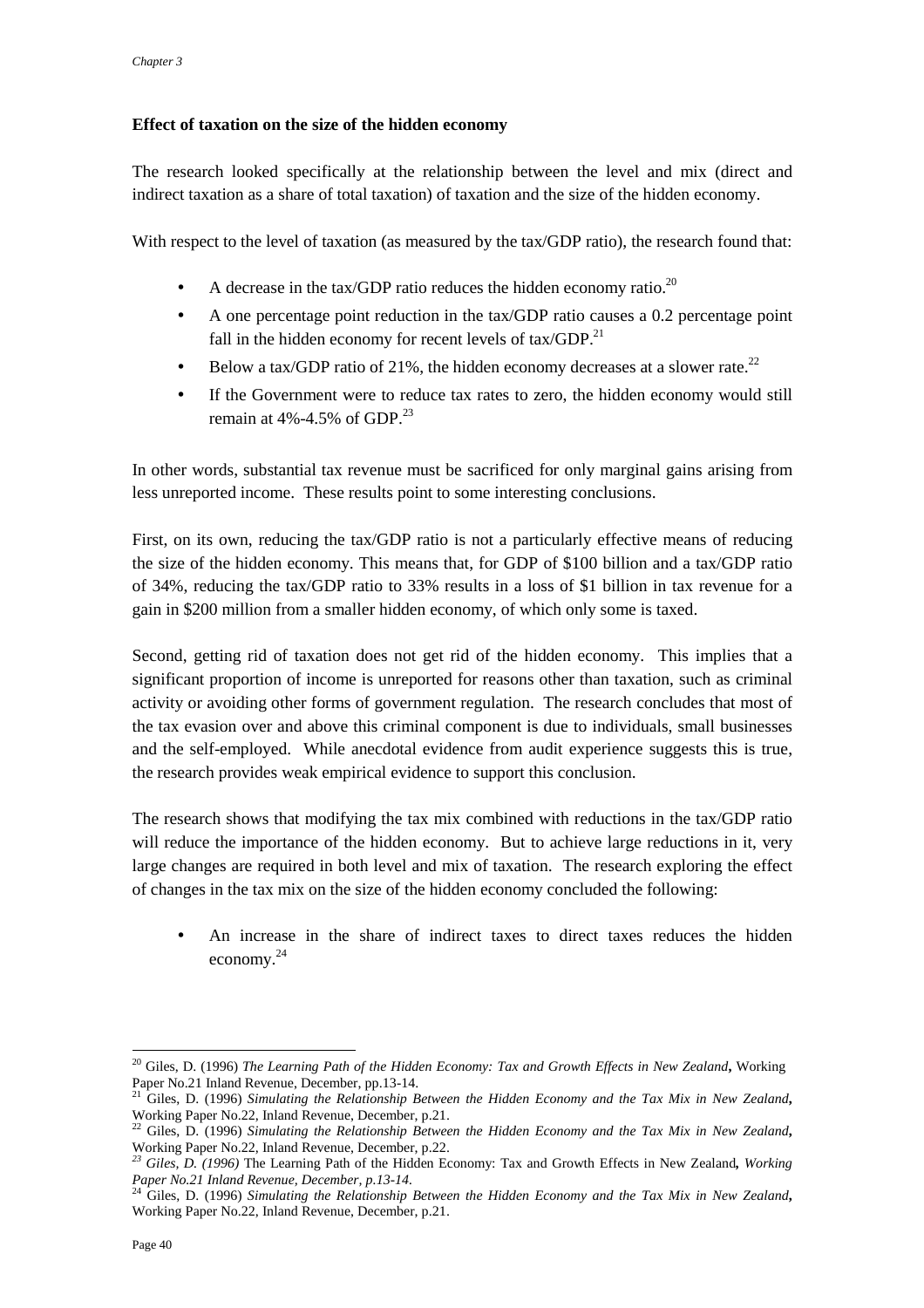- Reducing the tax/GDP ratio is more effective at decreasing the size of the hidden economy than changing the tax  $\text{mix}^{25}$
- GST reduced the relative size of the hidden economy by approximately one percentage point in each of the years up to 1994. Note that introducing GST also increased the tax/GDP ratio but changed the tax mix towards indirect taxation. There were thus two opposing influences on the hidden economy that came into effect $^{26}$

This means that a substantial reversal of the tax mix is required to affect the same reduction in the hidden economy/GDP ratio as would be realised by moderate reductions in the tax/GDP ratio. For example, if the share of personal and indirect taxation as a proportion of total tax revenue were interchanged in 1994, the hidden economy would have fallen from 11.3% to 10% of GDP. If the tax/GDP ratio had then been cut by 40% in addition to this, the hidden economy would have fallen further to 7.3% of GDP. These major policy changes, therefore, yield only a four percentage point reduction in the level of unreported income. $27$ 

The introduction of GST in 1986, however, had a noticeable impact on the hidden economy. Evidently, more than doubling the proportion of tax revenue collected through indirect taxation had a stronger effect than the increase in the total level of taxation.<sup>28</sup>

### **Inland Revenue comment**

 $\overline{a}$ 

Professor Giles' research constitutes the first serious attempt to estimate the size of the hidden economy in New Zealand.

#### **Size of the hidden economy and the level of tax evasion**

Although the estimated size of the hidden economy in New Zealand is well below the European Union average, this is not a reason to be complacent.

The overall size of the hidden economy is still significant, and Inland Revenue is committed to reducing that level.

It is reassuring, however, to learn that New Zealand does not suffer from an unusually high level of unreported income, and that much of this activity would occur regardless of the level or rate of taxation.

<sup>25</sup> Giles, D. (1996) *Simulating the Relationship Between the Hidden Economy and the Tax Mix in New Zealand***,**

Working Paper No.22, Inland Revenue, December, p.21.<br><sup>26</sup> Giles, D. (1996) *Simulating the Relationship Between the Hidden Economy and the Tax Mix in New Zealand***,**<br>Working Paper No.22, Inland Revenue, December, p.22.

<sup>&</sup>lt;sup>27</sup> Giles, D. (1996) *Simulating the Relationship Between the Hidden Economy and the Tax Mix in New Zealand*, Working Paper No.22, Inland Revenue, December, Table 4, p.16.<br><sup>28</sup> Giles, D. (1996) *Simulating the Pelationshi* 

Giles, D. (1996) *Simulating the Relationship Between the Hidden Economy and the Tax Mix in New Zealand*, Working Paper No.22, Inland Revenue, December, Table 4, p.16.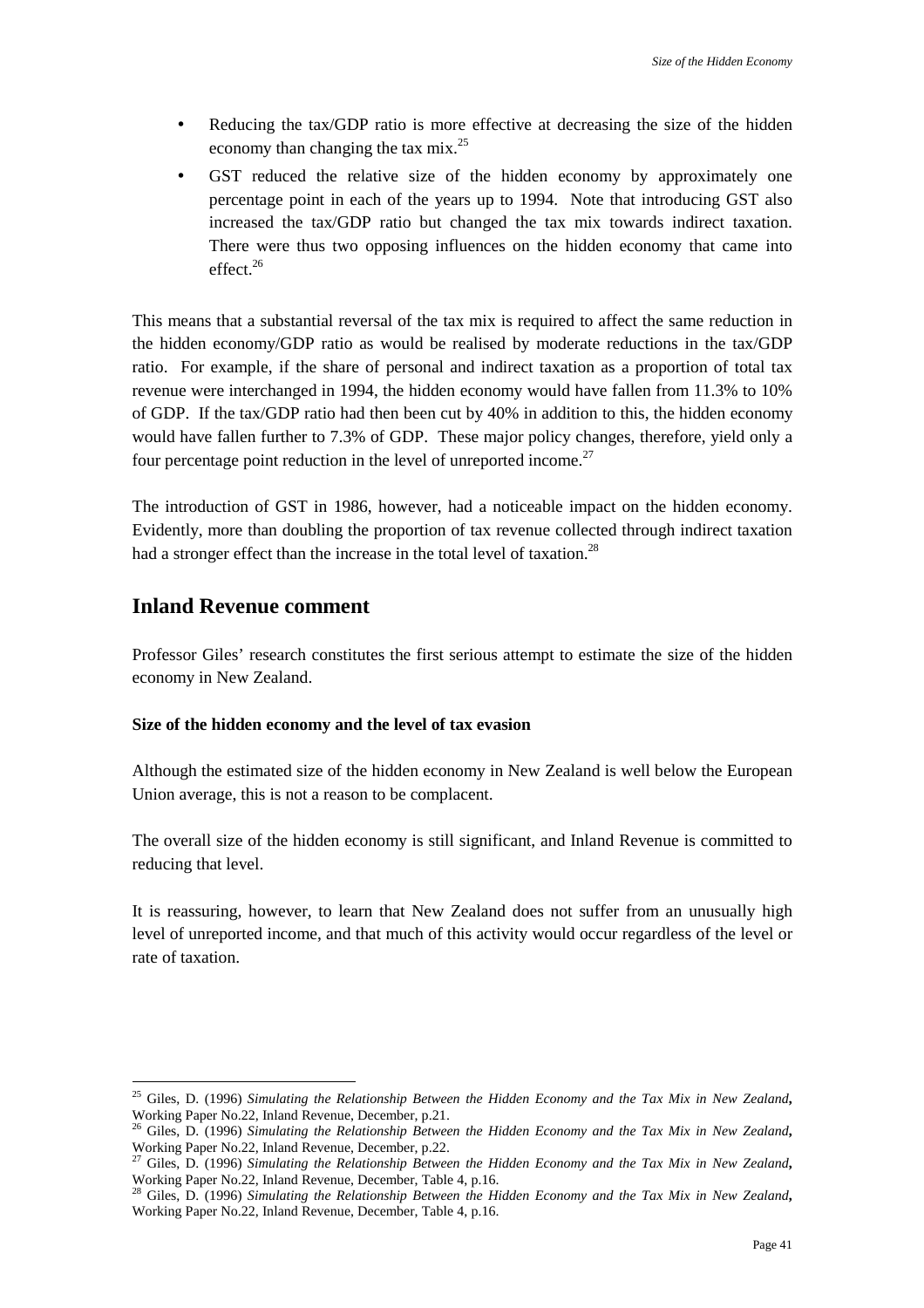#### **Relationship between taxation and the size of the hidden economy**

Both the level of tax to GDP and the tax mix were found to have an influence on the size of the hidden economy, but not sufficiently to advocate their use in deterring tax evasion. This is particularly so given the revenue loss associated with the necessary reductions in taxation required to have any significant impact on unreported income.

Although the research reveals that the individual effects of changing the tax mix and lowering the level of taxation are less effective than jointly introducing these policies, very large modifications to the tax system would be required to achieve a significant reduction in tax evasion.

The relationship between taxation and the size of the hidden economy does pose an interesting dilemma for policy makers.

To the extent that it is possible and desirable for the Government to do so, lowering the tax/GDP ratio may have two offsetting effects on the hidden economy. In itself, the research shows that such a policy would decrease tax evasion. However, because tax evasion and economic growth are positively correlated, it would also encourage tax evasion. The net effect remains ambiguous. This adds to the recommendation that addressing tax evasion through the level and mix of taxation is not appropriate.

Finally, there are many other influences on the size of the hidden economy that proved significant in the research. Aside from the rate of economic growth, unemployment, inflation and government regulation were found to be significant contributors to the size of the hidden economy.

It is important to note that reducing tax rates, and broadening the tax base produce numerous benefits in addition to reducing the size of the hidden economy. These include improving the overall efficiency and equity of the tax system. As a result, it is better to view reductions in the size of the hidden economy as being one of the many potential benefits from tax reductions, rather than the main reason for wanting to cut taxes.

#### **Inland Revenue's initiatives to address tax avoidance and evasion**

The recent report by the Committee of Experts on Tax Compliance reviewed Inland Revenue's approach to tax evasion.<sup>29</sup> While supporting its current initiatives, the committee also provided some recommendations for additional measures to tackle noncompliance. What follows is a review of Inland Revenue's current initiatives to reduce tax evasion, as well as the committee's recommendations of further action.

<sup>29</sup> Committee of Experts on Tax Compliance (1998) *Tax Compliance*, Report to the Treasurer and Minister of Revenue.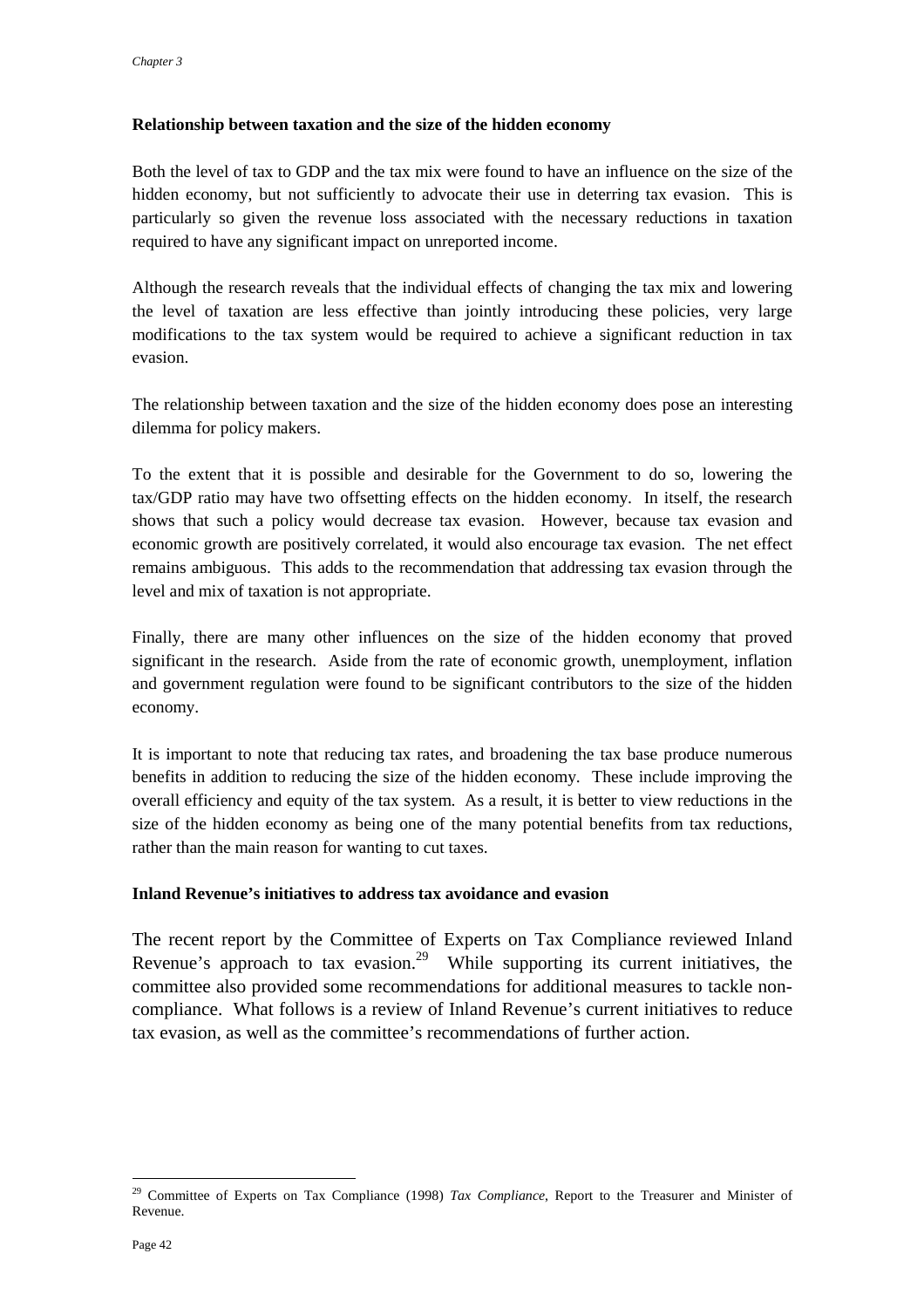Since 1984, successive governments have introduced a range of initiatives that have reduced the scope for tax evasion in New Zealand.

For example, reductions in the rates of income tax, in combination with the introduction of GST, significantly reduced both the incentive and opportunities for many taxpayers to evade tax. In particular, these changes discouraged the willingness of businesses registered for GST purposes to pay cash to suppliers of their inputs, as this would result in the loss of their input tax credits.

The broadening of the tax base, and reduction in tax rates, also enabled a significant extension of withholding tax. This extension included the introduction of the dividend imputation rules, and the subsequent introduction of a resident withholding tax on interest and dividend income. These measures significantly reduced the scope for individuals to evade tax on their interest and dividend income.

More recently, Inland Revenue has been seeking to encourage compliance by simplifying the tax system. This process involves a range of activities including:

- The implementation of phase 1 of the tax simplification project. This project improved the accuracy of the resident withholding tax system in order to reduce the number of taxpayers required to file tax returns.
- The beginning of phase 2 of the project, which is directed at reducing compliance costs for businesses, especially small businesses.
- The rewriting of the Income Tax Act to improve the ability of taxpayers to determine, calculate and satisfy their income tax obligations.
- The introduction of a system of binding rulings to help taxpayers determine how the tax system applies in particular circumstances.
- The planned introduction of legislation to codify the practice of self-assessment.

In addition, Inland Revenue has been pursuing a range of initiatives aimed at discouraging non-compliance. These initiatives include:

- Introducing more effective penalty provisions.
- Making more effective use of information provided through the binding rulings system to identify potential threats to the tax base.
- Implementing legislation to ensure that stolen money is taxable.
- Implementing a wide range of compliance improvement initiatives.

The department's Compliance Improvement Strategy is designed to identify key risks and compliance improvement opportunities and to maximise net revenue over time. The factors considered in the assessment of risk include the revenue at risk, the number of taxpayers involved, the opportunity for non-compliance, and the likelihood of the risk continuing.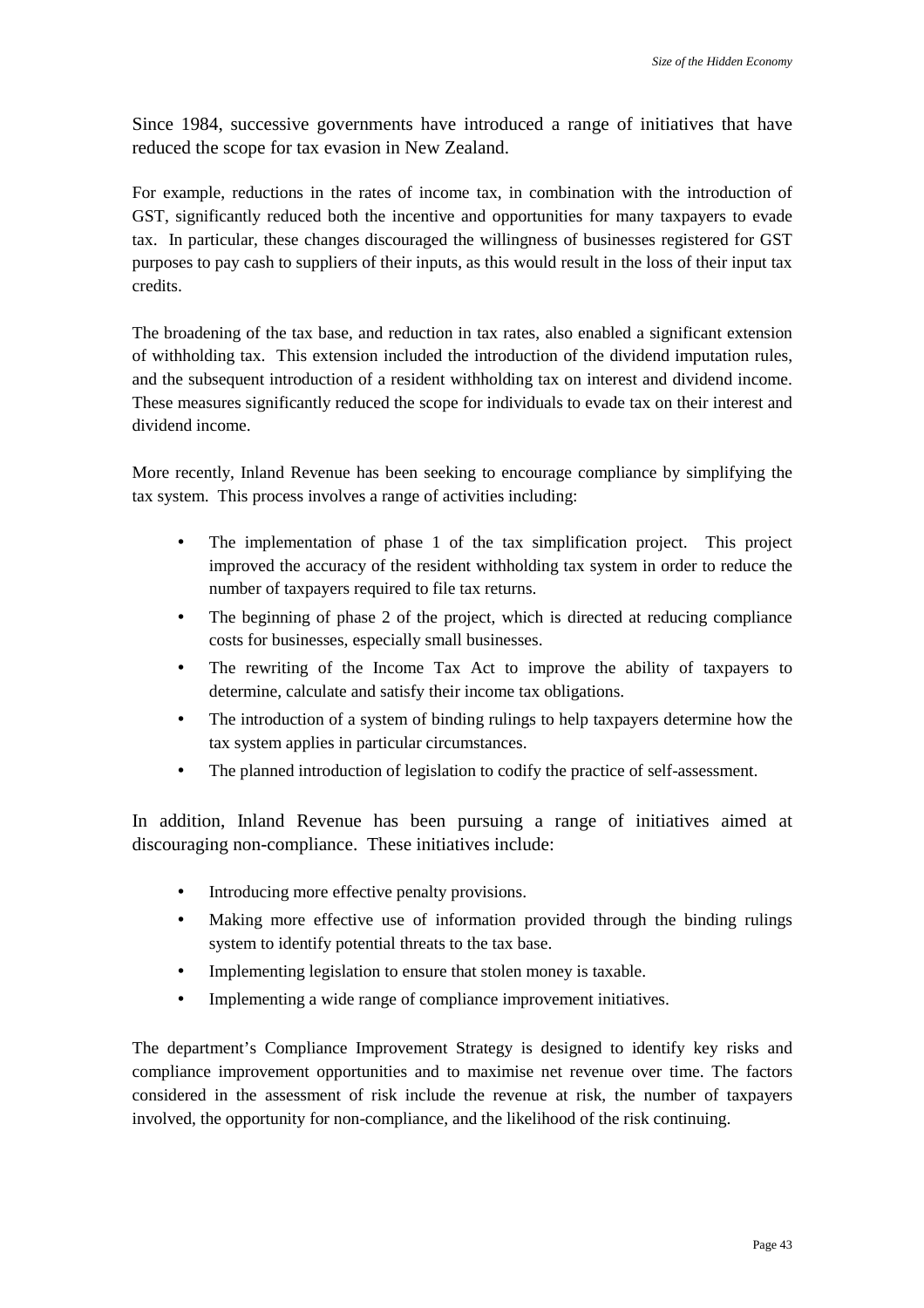As part of the priorities under the Compliance Improvement Strategy, Inland Revenue has planned the following initiatives.

- Investigate improving society's attitudes toward tax compliance by promoting to the community the consequences to the evader and to society generally of people cheating on their tax obligations.
- Improving Inland Revenue presence by, for example, co-locating staff with other agencies and enabling staff to work from home in areas where there is no office presence by the department.
- Improving detection capability and investigating the effectiveness of conducting random audits.
- Utilising intelligence collected from the several customer segments of the department.
- Conducting research into the compliance of immigrants who have English as their second language by testing the extent to which their businesses are included in the tax system.
- Improving staff capability by training new staff and retaining those audit staff with existing experience and by being more competitive in the employment market for these skills.

The audit selection process complements the Compliance Improvement Strategy by a continuous review of large corporations and by individually selecting taxpayers for audit. The selection criteria include abnormal financial ratios or trading results, prior audit results and selected industry audits based on risk.

The Special Audit section of the department audits illegal activities (such as drug dealing, white-collar crime). The resources of Special Audit doubled in 1996 and is under review at present with a view to increasing it given the section's heavy workload.

As shown in table 1, Inland Revenue collects considerable revenue from its audit activities.

| .       |               |                          |                    |                                                                                     |
|---------|---------------|--------------------------|--------------------|-------------------------------------------------------------------------------------|
|         | Special Audit | All Other Audit<br>areas | <b>Total Audit</b> | Total Audit as a % of<br><b>Total Tax Revenue</b><br>collected by Inland<br>Revenue |
| 1995/96 | \$17.6m       | \$436.8m                 | \$454.4m           | 1.7%                                                                                |
| 1996/97 | \$35.3m       | \$528.6                  | \$563.9m           | 2.1%                                                                                |
| 1997/98 | \$15.2m       | \$569.6m                 | \$584.8m           | 2.1%                                                                                |

TABLE 1

*NB: "All Other Audit Areas" is all audit functions except Special Audit. The Special audit figure is for additional tax assessed, measured on a cash basis, while the figure for all other audit areas is for non-compliance detected, which is measured on an accruals basis and omits taxpayer errors, voluntary disclosures and objections and cases stated.*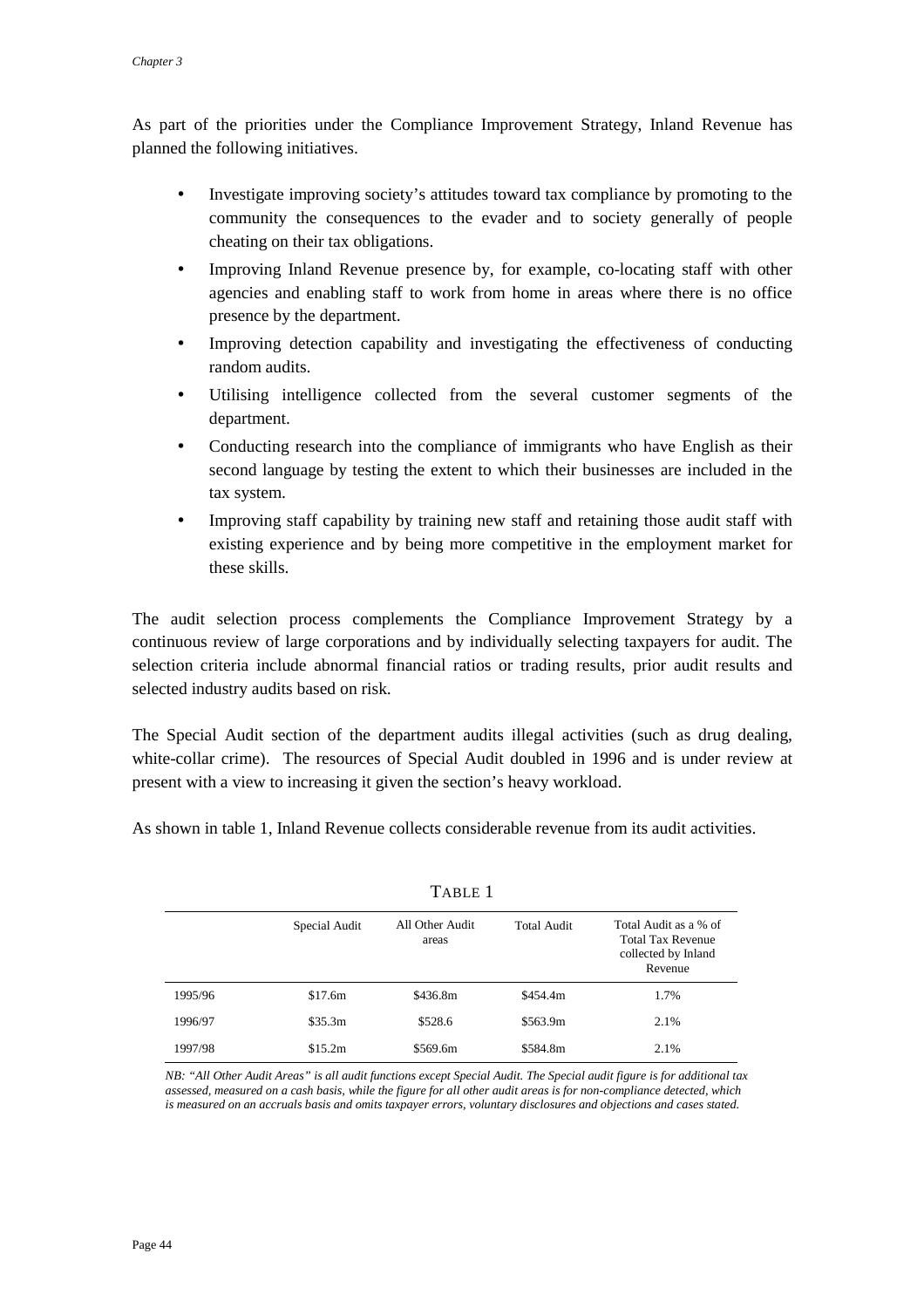### **Recommendations by the Committee of Experts on Tax Compliance on reducing tax evasion**

In reviewing Inland Revenue's measures to reduce tax evasion, the committee presented its own set of recommendations. Specifically, the committee recommended that Inland Revenue should:

- adopt a goal of sustained accretion of improvements, that steadily whittle away at the amount of tax that is evaded and that enable the department to respond quickly to new business techniques or to new systems of concealment that offer opportunities for new methods of evasion;
- not simply target audits based solely on the amount of potential tax evasion, but target many taxpayers evading small amounts of tax as a means of deterrence;
- continually identify opportunities for evasion;
- continually look for new opportunities for the efficient operation of withholding tax methodologies, whether of existing or new design;
- develop a strong community awareness of the cost to the community of tax evasion in terms of facilities, benefits and opportunities forgone, and the increased cost of existing services and facilities;
- review the law relating to non-cash transactions, and effectively communicate the law to those sectors of the community where non-cash transactions are prevalent.

The committee's recommendations are being worked through as part of Inland Revenue's continuing revision of its approach to tax evasion. The recommendations relating to the operational and audit aspects of Inland Revenue reinforce its existing strategic direction. Essentially, the department must concentrate more resources into the area of evasion.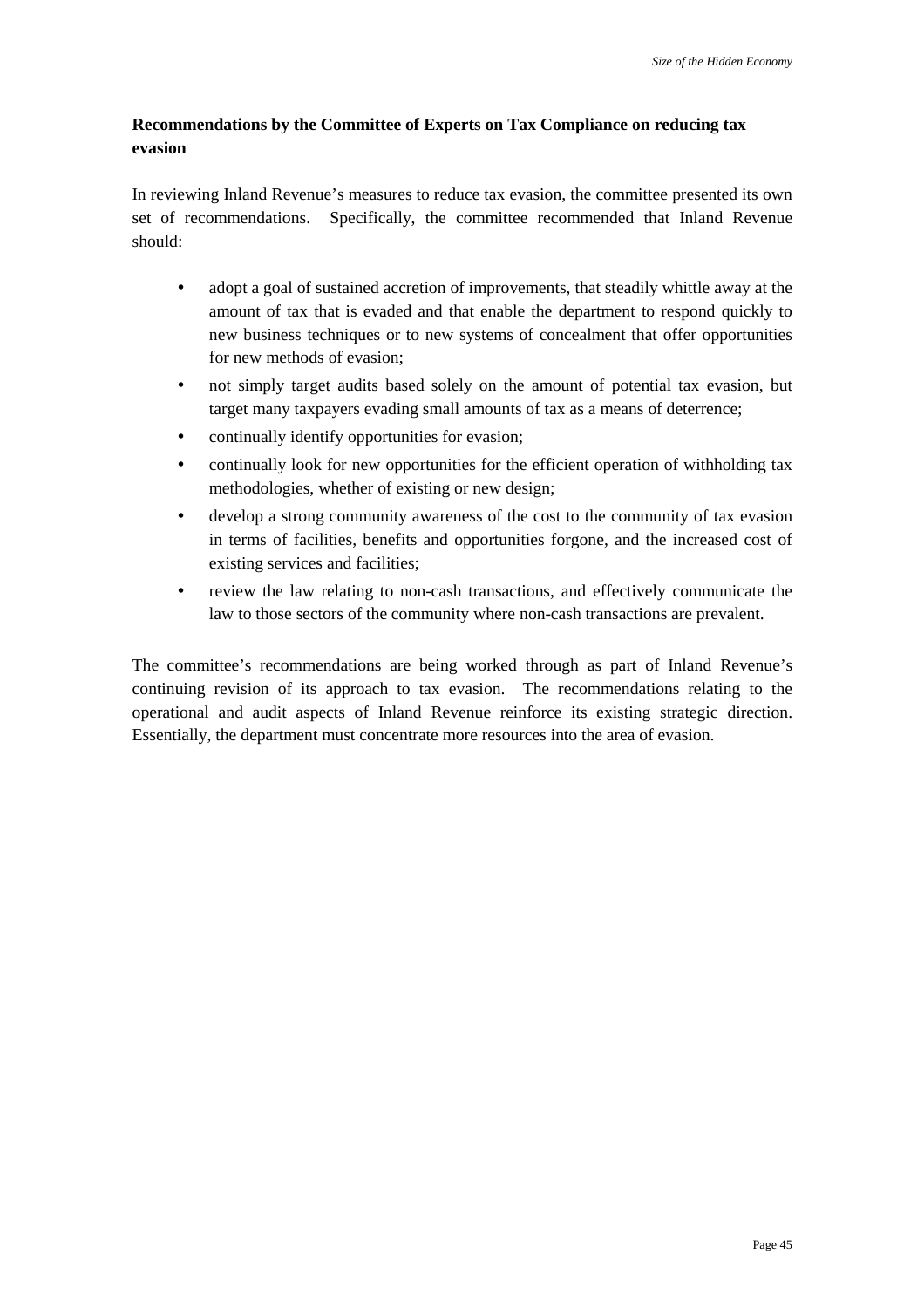# **Implications for Future Research**

## **Practical constraints on our ability to monitor the efficiency and equity of the tax system**

As noted in the Commissioner's forward to the department's second Health Report, Inland Revenue is committed to improving the quality of the purchase information available to the Minister and the department's senior management. It sees the Health Report as playing a major role in that process:

Inland Revenue is committed to improving the quality of the purchase information available to the Minister and the department's senior management. The Health Report, along with the Compliance Improvement Strategy, forms a significant part of the basis for the priorities identified in the department's purchase advice and proposed output mix for 1998/99.30

At the same time, however, Inland Revenue recognises the practical constraints associated with monitoring the efficiency and equity of the tax system, and the implications those constraints have for the development of the Health Report. As noted by the Commissioner:

… the development of the Health Report as a long term project. The kind of information required to make assessments of the health of the tax administration is, in some cases, very difficult to collect. However, the quality of the information available will continue to improve over time, enabling the Health Report to more fully meet its purpose. Although I believe the second report represents significant progress towards achieving this purpose, I expect further progress to be made over the course of the next year.<sup>31</sup>

Although it is highly desirable to monitor the overall efficiency and equity of the tax system, the experience of Inland Revenue suggests that there are numerous factors that constrain our ability to do so.

In particular, research into the efficiency and equity of the tax system:

- **Requires large amounts of information that is often not available.** In the absence of such information, numerous simplifying assumptions need to be made which may not be realistic.
- **Produces results that can be difficult to interpret.** The need to make numerous simplifying assumptions can make it difficult to interpret the results of the analysis. In many instances it is necessary to qualify those results heavily in the light of the simplifying assumptions that have had to be made, and the methodologies adopted, to get around those information constraints. This severely limits the usefulness of those results for the purposes of tax policy development and tax administration.

<sup>30</sup> Inland Revenue Department (1997) *The Health Report*, December. 31 Inland Revenue Department (1997) *The Health Report*, December.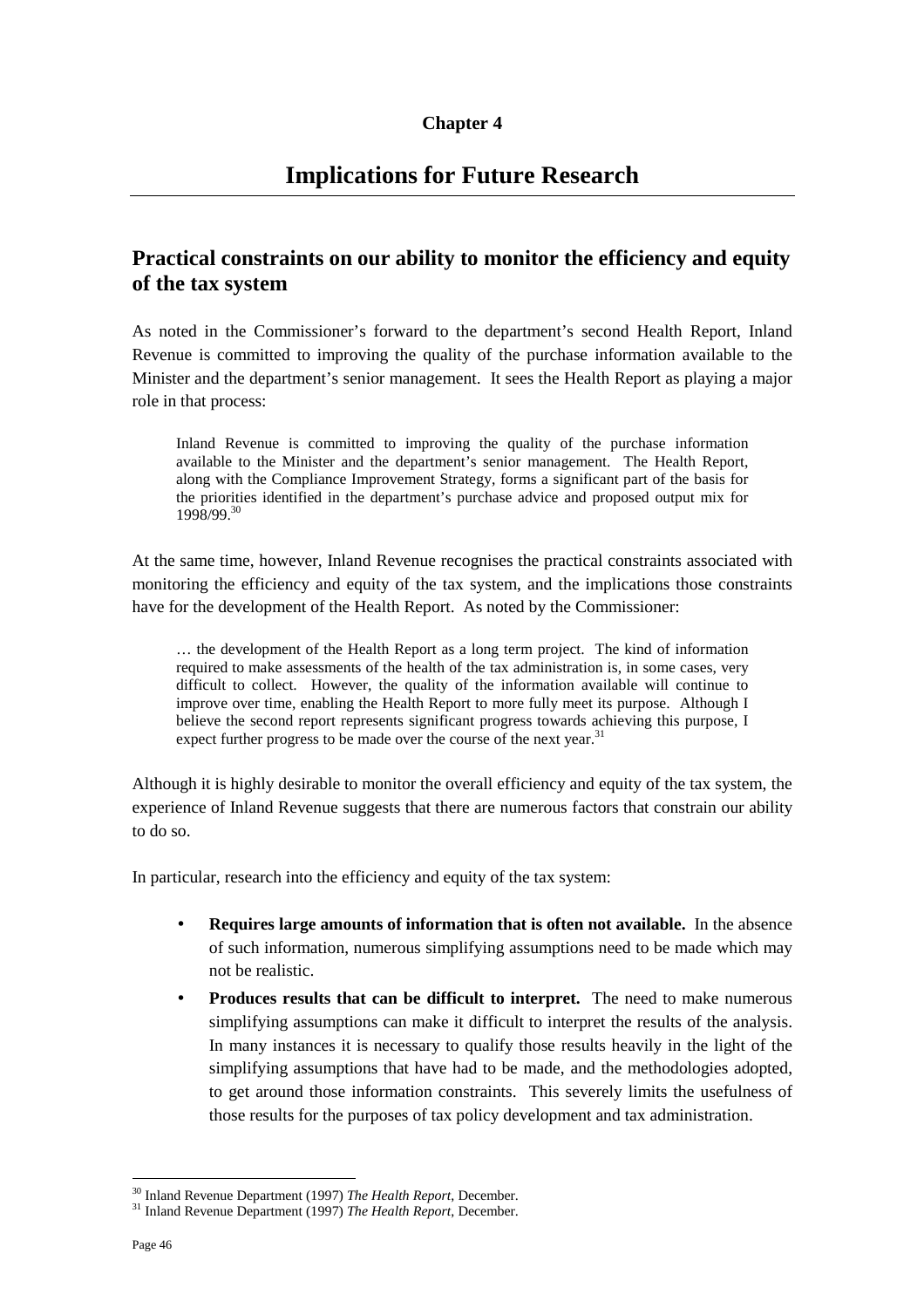• **Consumes considerable resources.** Research into the efficiency and equity of the tax system is typically complex, costly and takes considerable time to complete, given an adequate process of consultation.

These practical constraints do not mean that we should not attempt to monitor changes in the efficiency and equity of the tax system. However, as discussed further below, they do suggest:

- The need for caution when interpreting macro performance indicators of the costs of taxation and the size of the hidden economy. In particular, we should be careful not to place too much emphasis on those macro performance indicators in the tax policy development process.
- The need for more practical research. Much of the "top-down" research undertaken to date on the effects of taxation on economic growth in New Zealand is of little practical use for the purposes of tax policy development and administration. As a result, the Policy Advice Division intends to discontinue that research and focus on other areas of the current research programme that are of greater practical use to tax policy development and administration.
- The need to explore alternative methods of monitoring the progress that the Government's tax policy work programme is making towards improving the overall efficiency and equity of the tax system.

# **Need for caution when interpreting and using macro performance indicators**

In view of the complexity of the tax system, and the numerous simplifying assumption that have to be made in order to develop indicators of the overall efficiency and equity of that system, considerable care needs to be exercised when interpreting changes in those indicators.

#### **Importance of underlying assumptions**

The temptation with indicators is to ignore all of the assumptions that have had to be made to derive those indicators, and to ascribe much greater accuracy and relevance to those indicators than is warranted.

Indicators should be used to assist the policy development process, rather than become the entire focal point of that process. In particular, we need to avoid making the indicators the end objective, and forgetting about the real objectives. At the end of the day, tax policy formulation still involves a considerable amount of judgement, both on behalf of advisors and the Government. Indicators can assist in that process, but cannot replace it.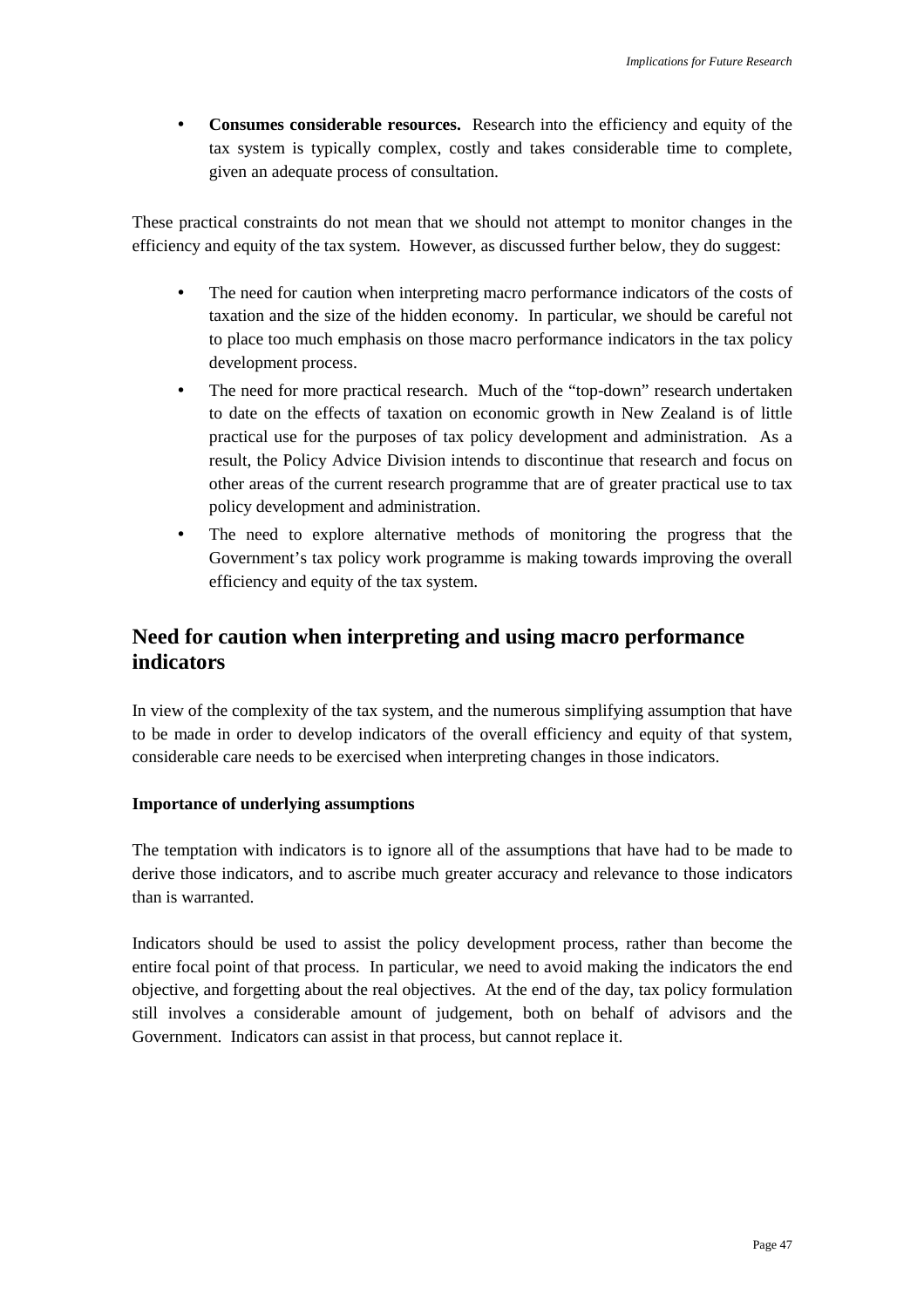#### **Limitations of empirical analysis**

It is appealing to think that it might be possible to develop a model that would be capable of determining what rates of tax should apply in New Zealand, and what proportion of tax mix should be raised by direct, as opposed to indirect, taxes.

In reality, however, empirical models are incapable of providing answers to these complex questions. The tax system, and the manner in which it affects the operation of the economy, is extremely difficult to model in a realistic manner. Inevitably, it is necessary to make numerous simplifying assumptions that abstract from reality in order to overcome data limitations and ensure the model can be solved.

Tax policy design also involves some important and complex trade-offs that cannot, and should not, be made by an empirical model. For example, practical tax policy formulation inevitably involves trade-offs between the efficiency and equity of the tax system which can, and should, only be made by the Government.

Tax policy development is not, and is unlikely ever to be, a science. It requires decisions to be made often in the presence of considerable uncertainty and incomplete information. Ultimately, tax policy formulation requires complex judgments to be made by both officials and the Government. While empirical analysis can assist the Government in making those decisions, it cannot, and should not, seek to make those judgements.

#### **Advantages of a "broad-base, low-rate" approach to tax reform**

Tax reform to date has been designed to deal with these severe information constraints. It has not involved the use of extensive empirical analysis to determine the "optimal" rates of tax to apply to different activities in order to minimise the costs of taxation.

Rather, the approach has been to improve the overall efficiency of the tax system. This has not required detailed information on differences in effective marginal tax rates, and the manner in which taxpayers are responding to those different tax rates. This approach has been endorsed, for example, by the Committee of Experts on Tax Compliance in its report *Tax Compliance* in reference to policy measures to reduce the level of tax evasion in New Zealand.<sup>32</sup> The committee noted, in particular, that the level of tax evasion would have been much higher than its current estimate had previous governments not decided to a broaden the tax base and lower tax rates.

<sup>32</sup> Committee of Experts on Tax Compliance (1998) *Tax Compliance,* Report to the Treasurer and Minister of Revenue.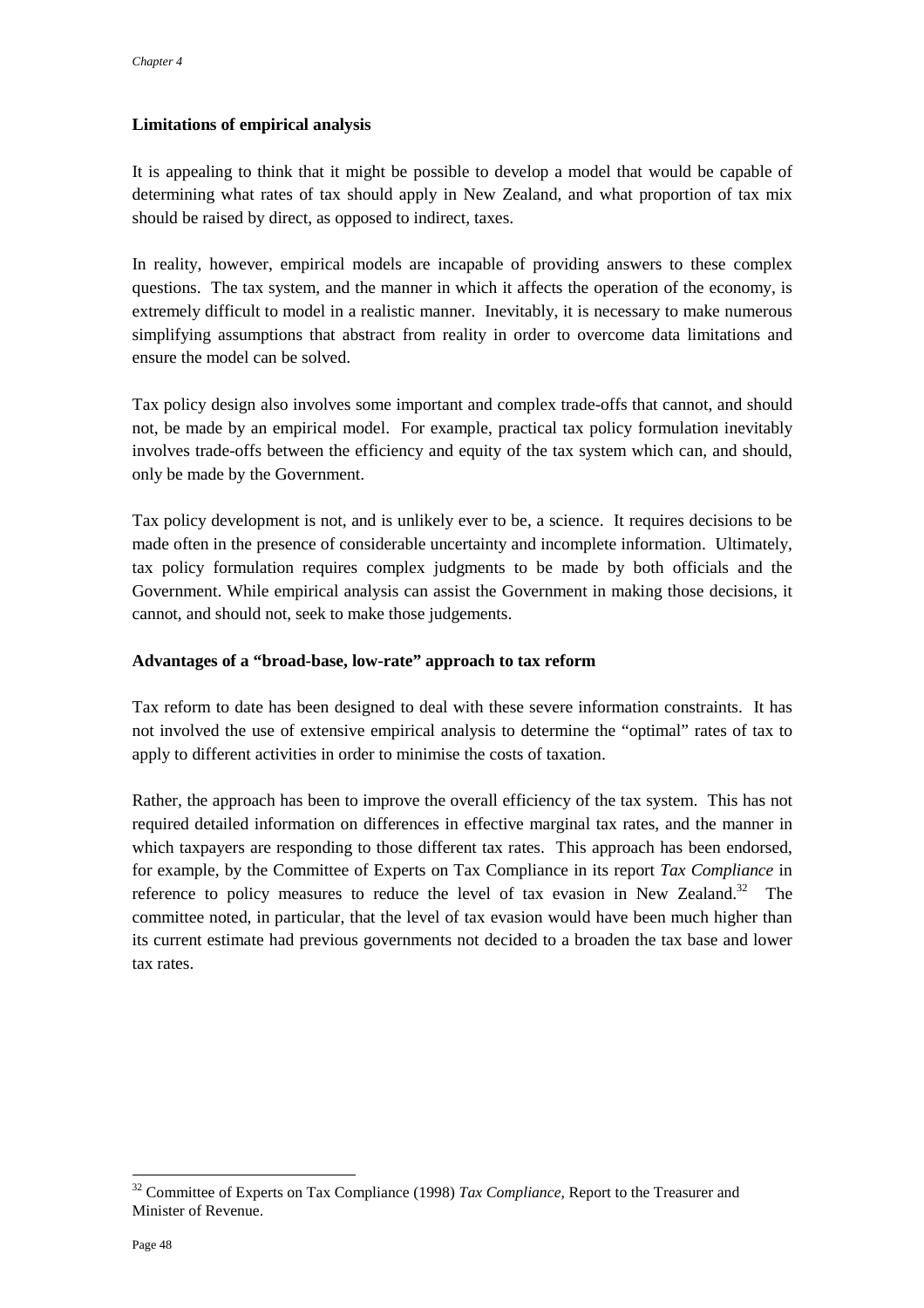### **Need for more practical research**

In view of the problems outlined in chapter 2, much of the "top-down" research commissioned into the economic effects of taxation is of little use for the purposes of purposes of tax policy development and administration, or for inclusion in the department's Health Report.

As a result, the department's Policy Advice Division intends to discontinue that research and focus on other areas of the current research programme that are of greater practical use to tax policy development and administration.

#### **Current research programme**

It is important to note that the research commissioned by Inland Revenue that is the subject of this report is not the only research currently being conducted by officials into the efficiency and equity of the tax system.

Rather, it is only a small part of an extensive programme of research being undertaken by in support of the Government's tax policy work programme, and in the course of administering the tax system.

In effect, the tax policy work programme involves two main categories of research:

- research directed at improving our understanding of the overall performance of the tax system, and the progress that is being made towards a better tax system (including research into the costs of taxation, as well as overall compliance with the tax system); and
- detailed research aimed at identifying problems with the current tax system, and possible options for reform (including changes to the administration of the tax system).

The first category of research includes the work commissioned by Inland Revenue that is the subject of this report. That research is directed at improving our understanding of the overall performance of the tax system, and the progress that is being made towards a better tax system. Other research in this first category includes:

• The project being carried out by Professor Erwin Diewert and Dr Denis Lawrence for the Treasury. These consultants undertook the first major study of the deadweight costs of taxation in New Zealand for the Business Roundtable in 1994. Their first study, however, looked only at the deadweight costs arising from the taxation of labour income and consumption. Their current study extends their original analysis to include an estimation of the deadweight costs arising from the taxation of income from capital.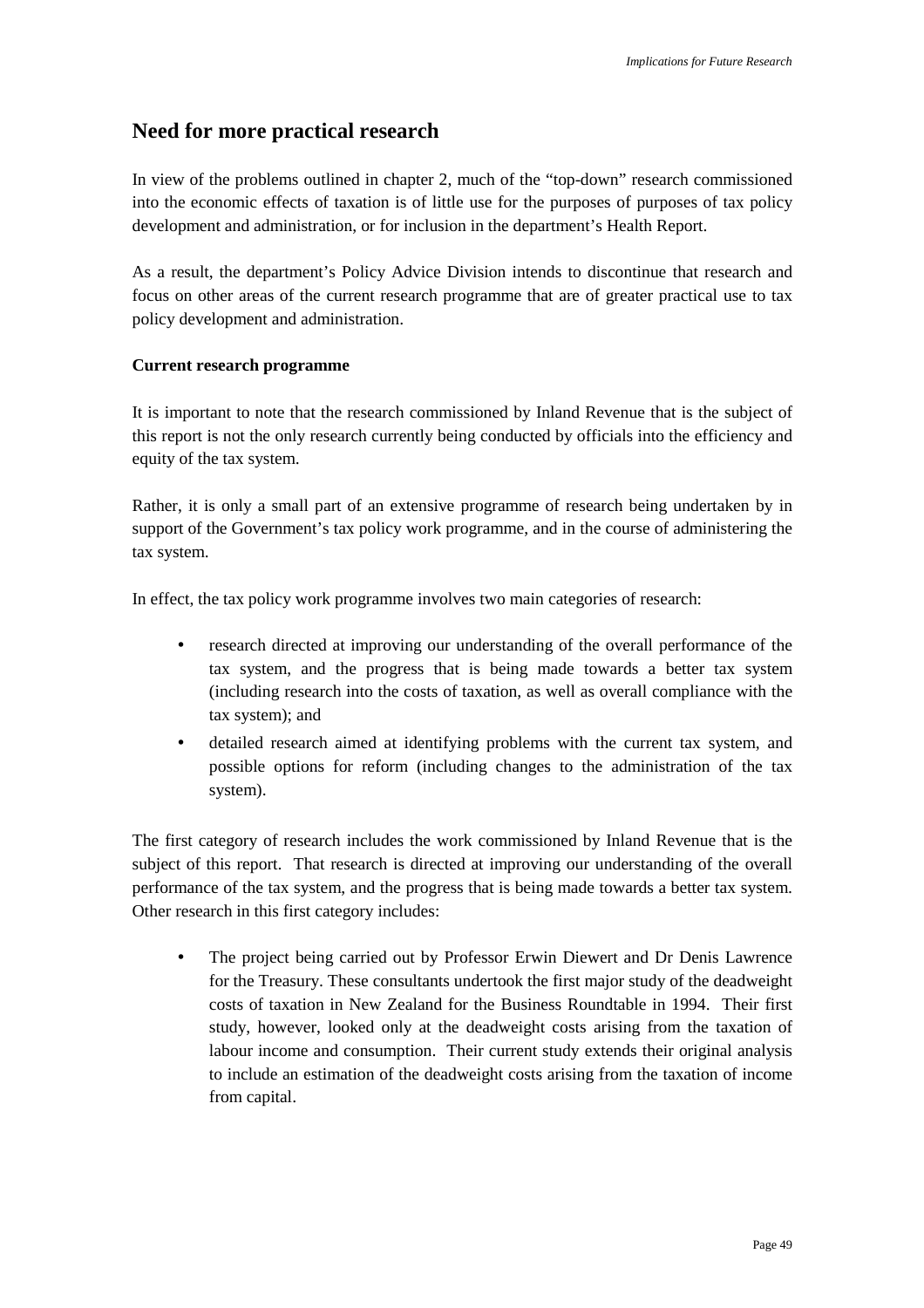• The joint work being undertaken by officials and the Investment Savings and Insurance Association (ISI) on savings issues. This involves research into the factors influencing the quality of investment and savings decisions in New Zealand, and the role of housing as a vehicle for retirement savings. Institutional structures, such as differences in the tax treatment across different types of investment, have the potential to reduce the overall efficiency and equity of the tax system by distorting savings and investment decisions.

The second, and by far the largest, category of research into the efficiency and equity of the tax system involves a wide range of projects aimed at reducing the overall costs of taxation, and improving compliance with the tax system including:

- The base maintenance work programme. In the course of developing and continually updating the base maintenance work programme, the Policy Advice Division closely monitors the nature and extent of tax avoidance using information sent to us from other areas of the department (such as the Corporates unit and the Rulings and Adjudication unit). This allows us to identify different types of tax avoidance activity, and assess their relative importance both from the point of view of overall economic efficiency, and potential revenue loss. This helps us prioritise the order in which these issues should be addressed.
- Post-implementation reviews of specific tax legislation, including that relating to depreciation, accruals, GST, and the trading stock rules. These reviews all involve an assessment of the extent to which these regimes impose deadweight costs on the community, and provide avenues for tax avoidance, and the manner in which they can be reformed in order to reduce those costs.
- The tax simplification project involves a detailed assessment of the extent to which the tax system is being administered in a manner that minimises the deadweight costs (particularly compliance costs) associated with raising tax revenue.

Many of Inland Revenue's administrative activities undertaken by other areas of the department also involve monitoring and, where possible, improving the efficiency and equity of various aspects of the tax system. Examples include:

- Inland Revenue's audit activities. In effect, this involves surveys of the extent of non-compliance with the tax system (monitoring the extent of tax evasion) and the application of penalties for non-compliance.
- The provision of taxpayer services to help taxpayers comply with their legal obligations.
- The binding rulings system, which once again seeks to help identify and clarify legal ambiguities, thereby reducing compliance costs, reducing uncertainty concerning the tax treatment of certain transactions, and improving the overall efficiency of the tax system.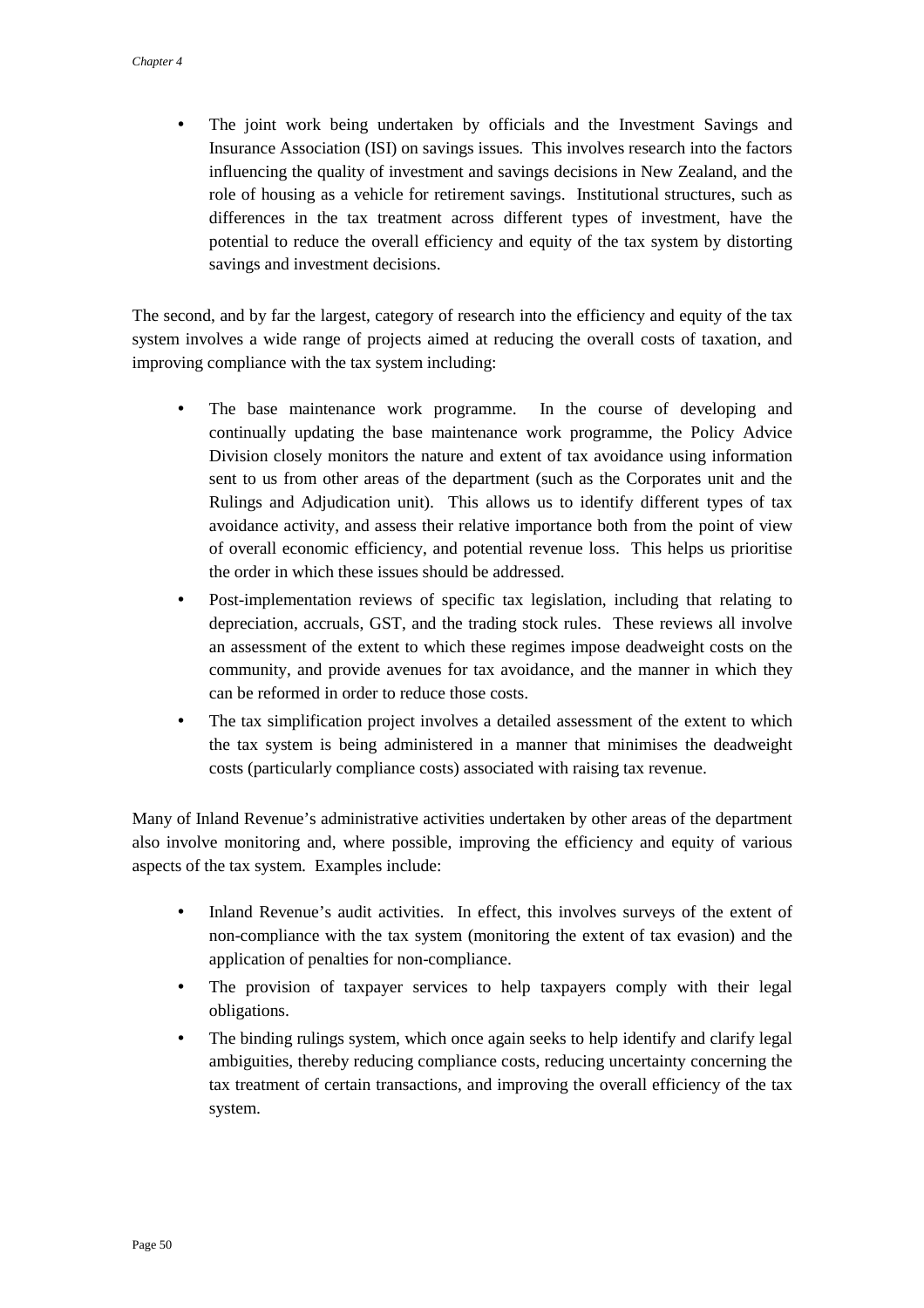#### **Direction of future research**

 $\overline{a}$ 

Over the next twelve months, the Policy Advice Division intends to focus its research on those areas of the Government's tax policy work programme that have been accorded the highest priority. This includes further research aimed at:

- **Identifying those areas of the tax base that are being eroded by tax planning activities and developing possible solutions to those problems.** Such tax base erosion reduces the overall efficiency and equity of the tax system by encouraging inefficient patterns of consumption, production and resource use, as well as a less equitable distribution of income. The recent discussion document on the postimplementation review of GST identified a number of tax planning activities that are eroding the consumption tax base, and proposed solutions to these problems. Other base maintenance initiatives will be proposed for inclusion in future tax bills.
- **Simplifying the tax system for businesses, particularly small businesses.** Unnecessary complexity in the tax system also reduces its overall efficiency and equity by increasing both compliance and administrative costs. Phase 1 of Inland Revenue's tax simplification project has resulted in significant reductions in the number of individuals required to file tax returns, thereby improving the overall efficiency and equity of the tax system by reducing compliance costs. Phase 2 of the project will focus on identifying aspects of the tax system applying to businesses, particularly small businesses, which would benefit from simplification.

In the medium term, we also intend to explore the possibility of updating the research into the size of the hidden economy, and the overall level of tax evasion. While it is not feasible to update that data on an annual basis, it may be possible to provide an update on a less frequent basis, say every three years.

As noted above, we have also decided to discontinue "top-down" research into the effects of taxation on economic growth. We share the concerns expressed by the OECD about "topdown" research into the effects of taxation and economic growth, and agree that such research needs to be supplemented with further "bottom-up" research.

The "top-down" approach has several shortcomings as a reliable basis for the assessment of tax effects on the economy. The analysis in the paper suggests that it is necessary to supplement it with a "bottom-up" approach which examines the various channels through which taxation affects economic growth, in particular via distortions in saving, physical and human capital formation and labour supply. Thus, in addition to the literature survey, the tax effects on economic growth were simulated by applying econometric models which incorporate these channels of transmission. While the results are model-dependent, one of the endogenous growth models finds that a cut in the tax-to-GDP ratio by 10 percentage points of GDP (accompanied by a deficit-neutral cut in transfers) may increase annual growth by 1/2 to 1 percentage points (a somewhat larger effect than that found by the "topdown" approach). $3$ 

<sup>33</sup> Leibfritz, W., Thornton, J. & Bibbee, A. (1997) *Taxation and Economic Performance* Economics Department Working Paper No.176, Organisation for Economic Co-operation and Development, Paris, p.10.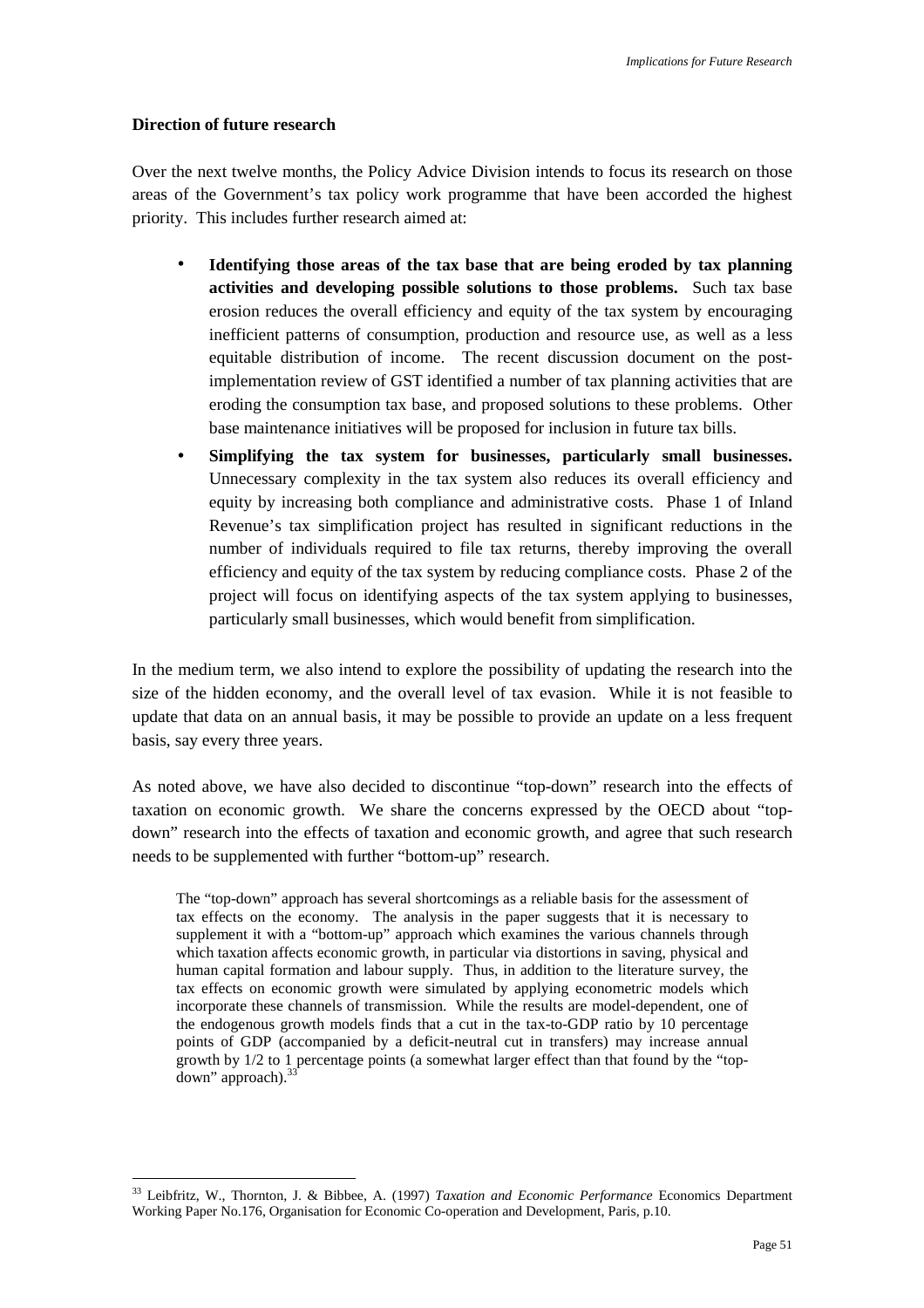As a result, we will be continuing to assist the Treasury with the research currently being undertaken by Professor Erwin Diewert and Dr Denis Lawrence into the deadweight costs arising from the taxation of income from capital. At the same time, however, we agree with the OECD that caution needs to be exercised when interpreting the results of such "bottom-up" models since they inevitably do not capture all of the complexities of the actual tax system and the economy in which it operates.

As such simulation models do not capture the complex structural features and linkages of real world economies, these results must be viewed with caution. Nevertheless, they indicate that there may be some room for tax policy to improve economic performance.<sup>34</sup>

We also intend to continue our involvement in the joint work on savings issues with the ISI.

As explained further below, we also intend to pursue other, more practical ways of monitoring the efficiency and equity of the tax system.

## **Need to explore alternative ways of monitoring the efficiency and equity of the tax system**

In view of the difficulties associated with developing annual indicators of the overall efficiency and equity of the tax system, Inland Revenue's Policy Advice Division has been considering alternative ways of providing key decision makers with an overview of the tax system, and the progress that is being made to improve that system.

#### **Complexity of the tax reform process**

The continuing process of tax reform in New Zealand is extensive and complex. Each year, a large number of detailed proposals for tax reform are proposed and implemented.

In the course of working through those detailed proposals for tax reform proposals, it is relatively easy to lose sight of the current tax system, the overall tax policy objectives, and the progress that is made each year towards the implementation of that work programme.

In particular, it is often difficult to see how the various proposals for tax reform fit together to form a consistent approach to tax reform. Often the detailed reforms can appear to be piecemeal, even though they are part of a consistent strategy for improving the overall efficiency and equity of the tax system.

<sup>34</sup> Leibfritz, W., Thornton, J. & Bibbee, A. (1997) *Taxation and Economic Performance* Economics Department Working Paper No.176, Organisation for Economic Co-operation and Development, Paris, p.11.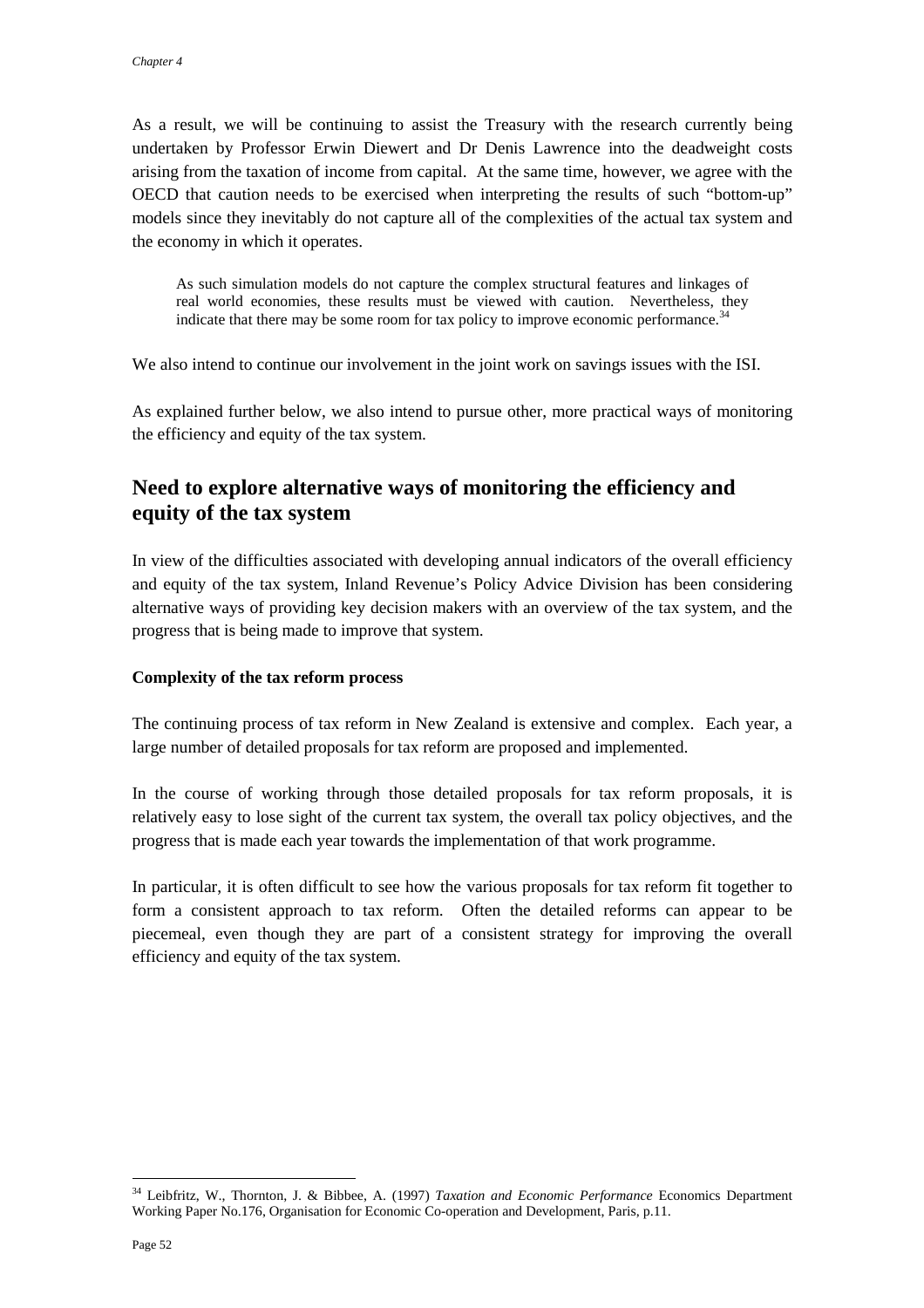#### **Regular tax policy communication**

The process of tax reform could be improved by raising the overall level of public understanding of the Government's tax policy work programme, and the progress that is made each year towards implementing it.

To this end, the Policy Advice Division intends to provide up-to-date information on the process of tax reform on our tax policy web site and will update that information at least once a year.

This will provide both Ministers and other interested parties with an overview of New Zealand's tax system, and a qualitative discussion of the progress made over the previous year to improving that system.

In particular, we intend to outline the Government's revenue strategy, the announced tax policy work programme, and progress towards implementing that work programme.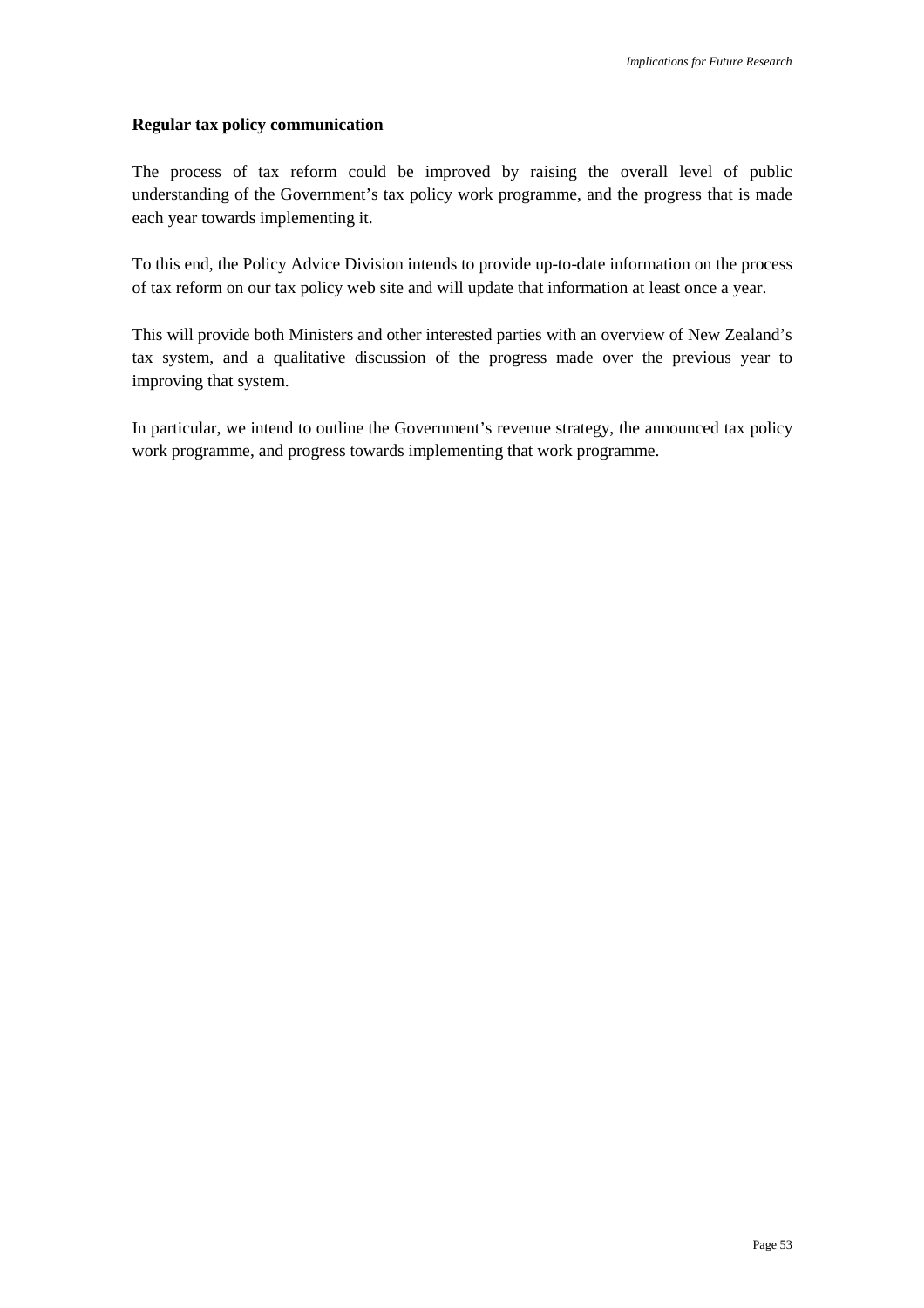# **Appendix 1**

# **Key Methodological Concerns**

## **Introduction**

The research into the economic effects of taxation by Inland Revenue's Policy Advice Division comprises 38 working papers. The papers cover a wide range of research areas and vary significantly in their quality.

The purpose of this appendix is to highlight some of the key methodological concerns regarding some, not all, of the working papers. This coverage is considered important to avoid taking some of the conclusions on these papers at face value. Some of the working papers were technically competent, but their conclusions not useful. Much of the sound work undertaken is not covered here for this reason. A comprehensive review of all the papers was undertaken by the Policy Advice Division, and this appendix draws upon some of its conclusions.

Some of the criticisms are specific to individual working papers and should not be carried over to the wider papers in that research area. Other concerns encompass methodologies adopted by groups of papers and therefore apply to all the papers that have followed that particular methodology.

The appendix is divided by area of research. Specifically, the areas of research discussed are:

- taxation and economic growth;
- effective tax rates (including data issues);
- compliance; and
- firms' costs and taxes;

A full list of all the working papers can be found in Appendix 5.

The analysis of these areas of research concludes that there are some significant methodological problems with some of the papers serious enough to undermine their results.

### **Taxation and economic growth**

This section highlights some important concerns with Professor Scully's Working Paper No.14, *Taxation and Economic Growth in New Zealand,* referred to in chapter 3. The approach adopted by the research, on the relationship between taxation and economic growth, is discussed in some detail there. The following technical issues should be considered in addition to the problems discussed earlier.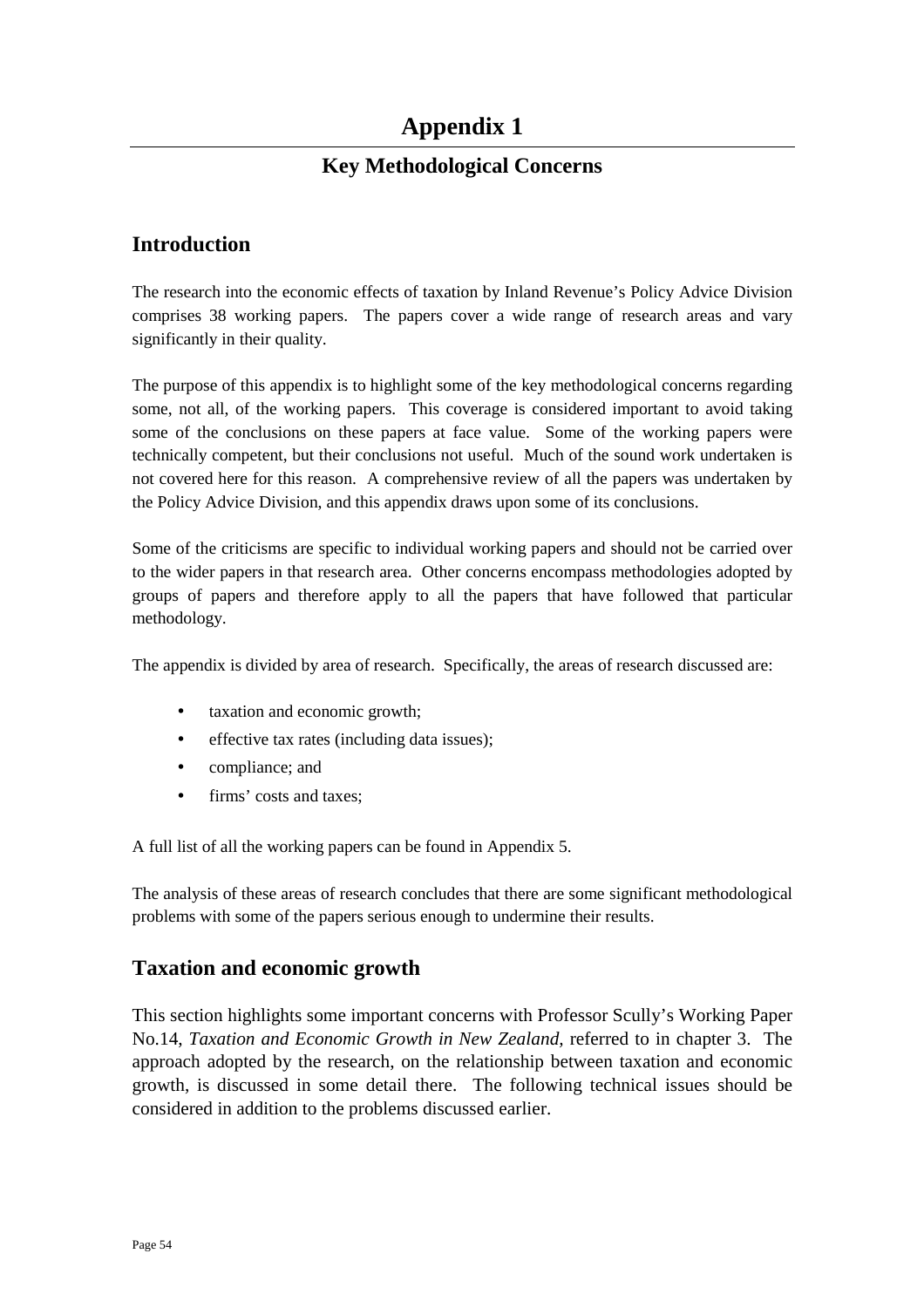We retained Professor Phillips of Yale University and the Cowles Foundation for Research into Economics to comment generally on Working Paper No.14 as well as provide feedback on a specific technical disagreement that was raised at the time of the first draft of the paper in 1995. The disagreement continued until 1998.

Our objection to the paper was modified, refined and extended while Professor Phillips was part of the way through his assessment. In the event, he reviewed both of our notes. These notes, as well as Professor Phillips' entire report, are attached to the end of this appendix (see Appendices 2, 3 and 4).

We explain the approach of Working Paper No.14 before summarising Professor Phillips's critique. In a given year, GDP is assumed to be produced by the previous year's government expenditure and lagged private sector output in a Cobb-Douglas production function. In the obvious notation,

$$
Y_t = aG_{t-1}^{b}[(1-\tau)Y_{t-1}]^c
$$

 $\tau$  is the tax/GDP ratio so the square bracket is private sector output in the previous period. The government's budget is assumed to be continuously balanced so government expenditure is replaced by tax revenue in the production function.

The growth factor,  $1+g$ , is set equal to the ratio of consecutive year's output. The previous equation can then be shown to become:

$$
1{+}g = Y_t/Y_{t\text{-}1} = a\tau^b(1{-}\tau)^c Y_{t\text{-}1}^{\phantom{t}b{+}c{-}1}
$$

This expression is maximised with respect to  $\tau$  to obtain the expression for the tax/GDP ratio which would maximise the GDP growth rate:

$$
\tau^{\ast}=\!b\!/\!(b\!+\!c)
$$

Two real GDP series were used, one obtained from the GDP deflator and the other from the CPI. The coefficients were estimated and the constant returns to scale hypothesis could not be rejected, hence b+c=1.

The effect of this is that the growth maximising tax/GDP ratio,  $\tau^*$ , equals b and b had already been econometrically estimated.

We reject the results in Working Paper 14. The practical reason is that the econometric methods are poor so the results cannot be relied upon. The econometric deficiencies are set out by Professor Phillips in Appendix 4 and are informally summarised below. In addition to the specific econometric objections, there are other reasons for scepticism about the work. The model is not a proper description of the New Zealand economy and it is internally contradictory. In general terms, the other reasons are: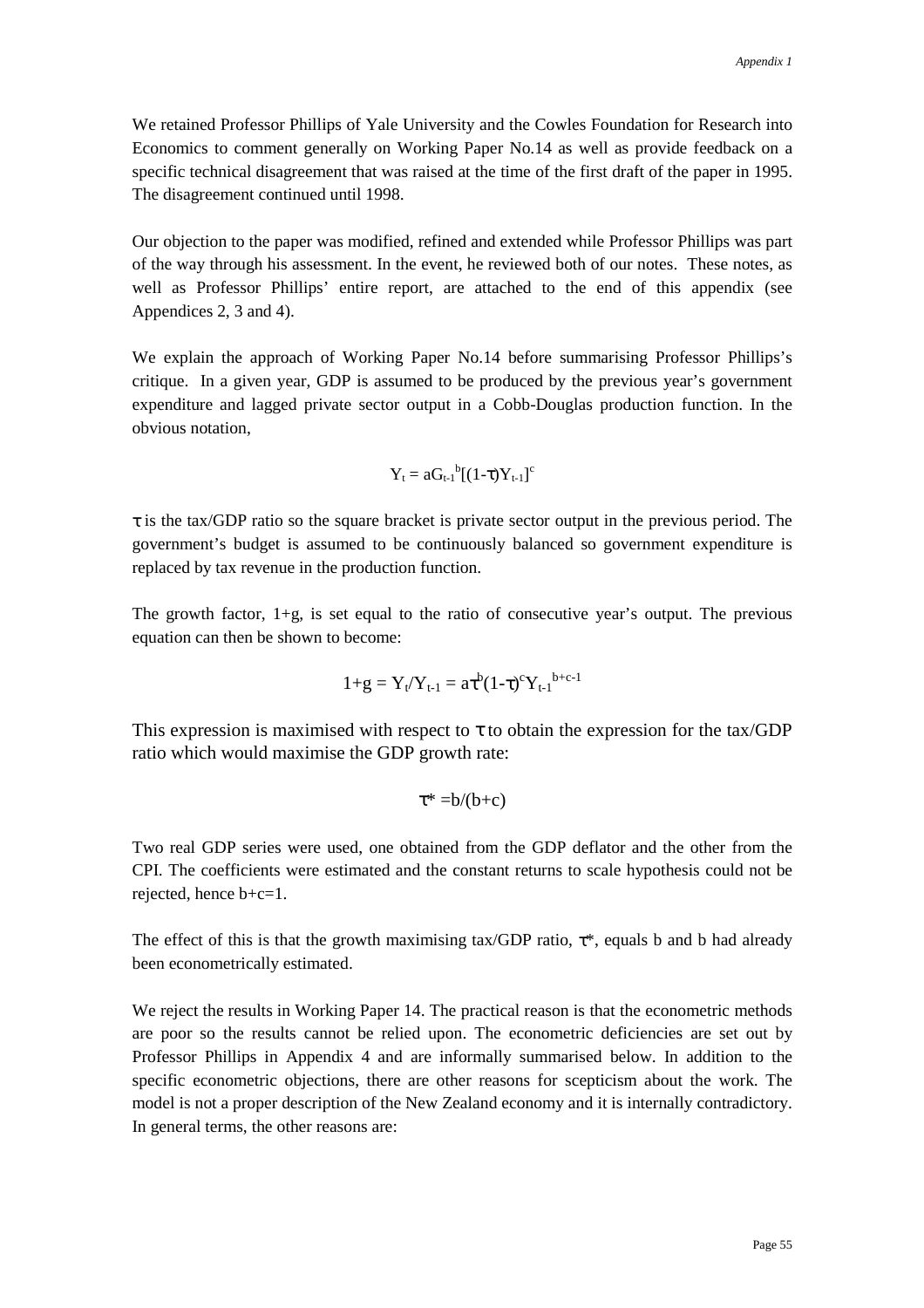- The model does not recognise that market equilibrium or disequilibrium are major issues in macroeconomic modelling that have to be confronted.
- The business cycle, foreign shocks, regulatory, speculative or inflationary periods and growth theory are all omitted from the model.
- The tax/GDP ratio is not a direct policy variable.
- The distributional consequences of taxation and government expenditure are central aspects of the role of government which are side-stepped in the *formal* model.

On the econometric issues, Professor Phillips has informed us that Working Paper 14, in brief:

- treats the tax/GDP ratio as exogenous when it is an endogenous variable;
- should have distributed the effects of tax rates over a number of years because a nine-year moving average of GDP growth rates was used;
- inadequately treats the effects of taxation on government expenditures on education and health;
- cannot claim to be a reduced form estimate of the effects of otherwise omitted variables because the tax/GDP ratio should be endogenous;
- requires a more sophisticated structural model to incorporate the foregoing effects;
- does not provide reliability measures for to 20% figure (is unreliable, as another paper shows);
- requires a sensitivity analysis of the effects of using the nine-year moving average of GDP rates;
- is heavily dependent of the effects of the 1920s and 1930s;
- should be extended to more recent years past 1994.

On the points raised in our two notes, Professor Phillips:

- considers that Working Paper 14 applies only to an economy with an unchanging growth rate over time and constant returns to scale, as Inland Revenue claimed;
- notes, on the presence or otherwise of constant returns to scale in the New Zealand economy, that robust tests should have been conducted;
- concurs that Inland Revenue showed that there are some technical deficiencies in the development of the model, although the econometric considerations noted the previous set of bullet points are considered to be much more important; and
- advises that a disequilibrium growth model would be superior to Professor Scully's model, about which Professor Phillips concurs with the drift of Inland Revenue's comments.

The two notes and Professor Phillips's full report are contained in Appendices 2, 3 and 4.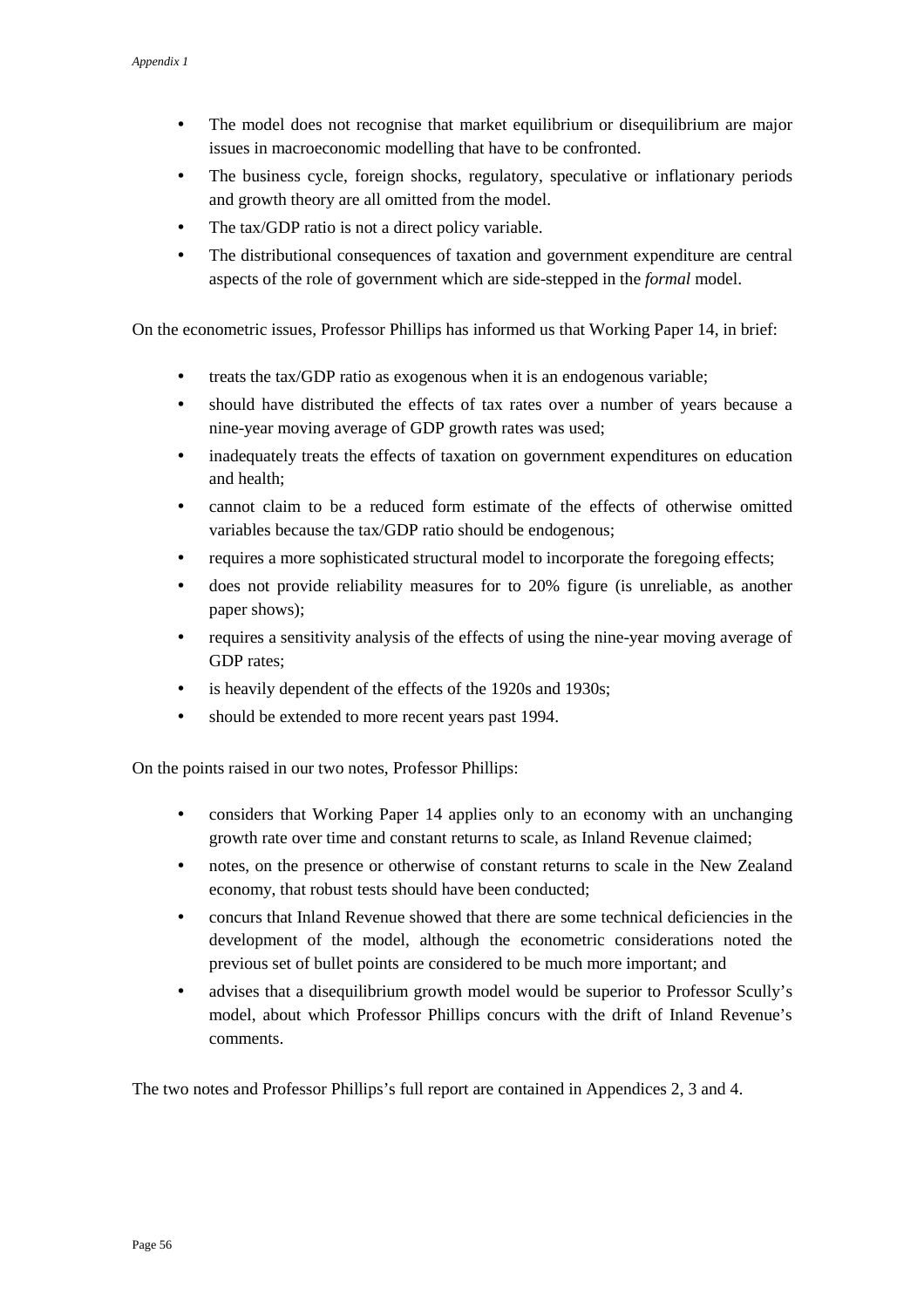# **Effective Tax Rates**

#### **What is an effective tax rate?**

When people refer to rates of tax, they are usually referring to the statutory marginal tax rates as set out in Schedule 1 of the Income Tax Act 1994. For example, the statutory marginal tax rate applying to companies is 33%. This means that tax is imposed at a rate of 33% on every additional dollar of net taxable income earned by a company.

In practice, however, statutory marginal tax rates provide a somewhat misleading indication of:

- the amount of tax actually paid by each company on the total net amount of economic income derived from their activities; and
- the amount of tax actually paid by a taxpayer on an extra dollar of income from a particular economic activity.

For example, consider the 33% statutory marginal tax rate applying to companies. At first sight, it would appear that all companies pay the same rate of tax on their net income.

On closer inspection, however, it is clear that this is not the case. Indeed, there are considerable differences in the actual rates of tax that apply to companies engaging in different types of economic activity. Companies deriving the same amount of economic income can be paying different amounts of income tax. Similarly, an additional dollar of income from one economic activity can be taxed at a different rate than an additional dollar of income from another activity.

These differences in actual tax rates arise because:

- Not all forms of economic income and expenditure are respectively assessable and deductible for tax purposes (for example, gains made on the sale of shares that are not purchased with the intent of resale).
- Different "timing" rules apply to the recognition of different forms of income and expenditure. For example, some forms of income and expenditure are recognised for tax purposes as they accrue, whereas other forms of income and expenditure are not recognised until the payments are actually made.

"Effective tax rates" are intended to provide a more accurate indication of the actual (or "effective") rates of tax being paid by taxpayers, and the actual rates of tax applying to an additional dollar of income from a particular economic activity.

For example, *average effective tax rates* provide an indication of the amount of tax actually being paid by a particular taxpayer on total net economic income. As a result, average effective tax rates can be useful when considering issues such as how equitable the tax system is, and whether individual taxpayers are paying their "fair share" of tax.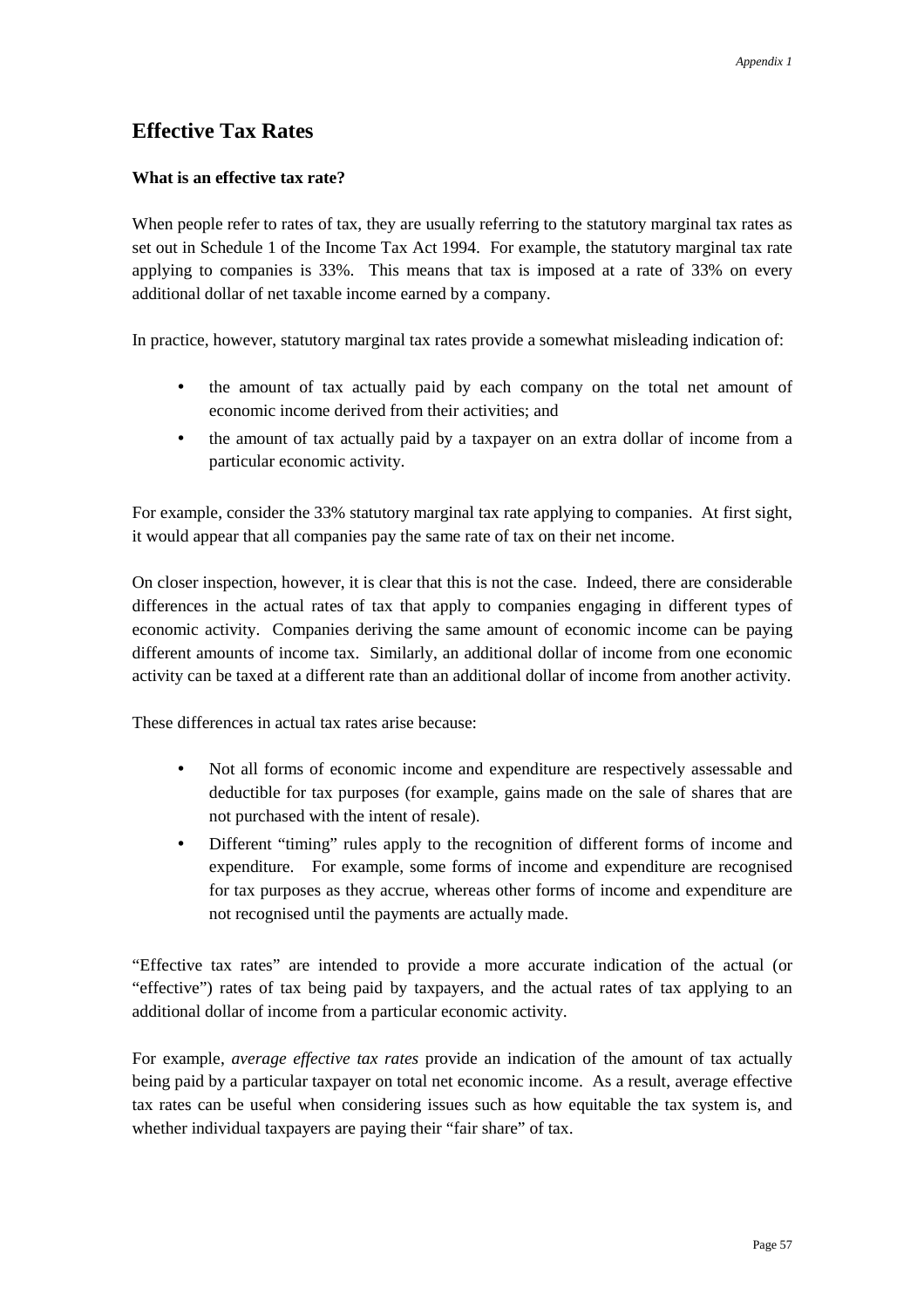By contrast, *effective marginal tax rates* provide an indication of the actual rate of tax applying to an additional dollar of revenue from a particular economic activity. As such, effective marginal tax rates can be useful for the purposes of determining the efficiency of the tax system – that is, the extent to which the tax system is capable of raising revenue without distorting decisions of consumers, and producers.

#### **Objectives of the research and approach adopted**

A number of the working papers commissioned by Inland Revenue sought to study differences in the tax burdens borne by companies, and whether those tax burdens were in accordance with the ability to pay.

In order to resolve these issues, the research involved the calculation of average effective tax rates for companies.<sup>35</sup> The estimated average effective tax rates were then used to estimate econometrically the relationship between company performance and the tax burden.

As discussed below, Inland Revenue does not accept the results of the research since:

- The methods used to calculate average effective tax rates do not result in accurate estimates of the actual tax burdens imposed on taxpayers.
- The data used in the research are not appropriate for the purposes of calculating average effective tax rates.

These problems are discussed further below.

#### **Problems with the methods used to calculate average effective tax rates**

As noted above, the most appropriate concept of effective tax rates to use for this purpose is the average effective tax rate. The average effective rate of tax paid by a particular taxpayer is equal to the total amount of tax actually paid expressed as a proportion of the total economic income the taxpayer derives from all activities. In other words, the average effective tax rate indicates the amount of tax actually paid "averaged" over the total net income of the taxpayer.

By contrast, the research involved the calculation of a number of ratios which were described in the working papers as "effective tax rates" including:

- current tax paid/accounting profit;
- current tax paid/total corporate costs;
- current tax paid/total corporate revenue; and
- current tax paid/total assets.

<sup>&</sup>lt;sup>35</sup> Working Papers No.2(Rev), No.6, No.10, and No.11 explicitly calculated effective tax rates, while Working Paper No.1 considered the appropriateness of using financial reporting data for calculating effective rates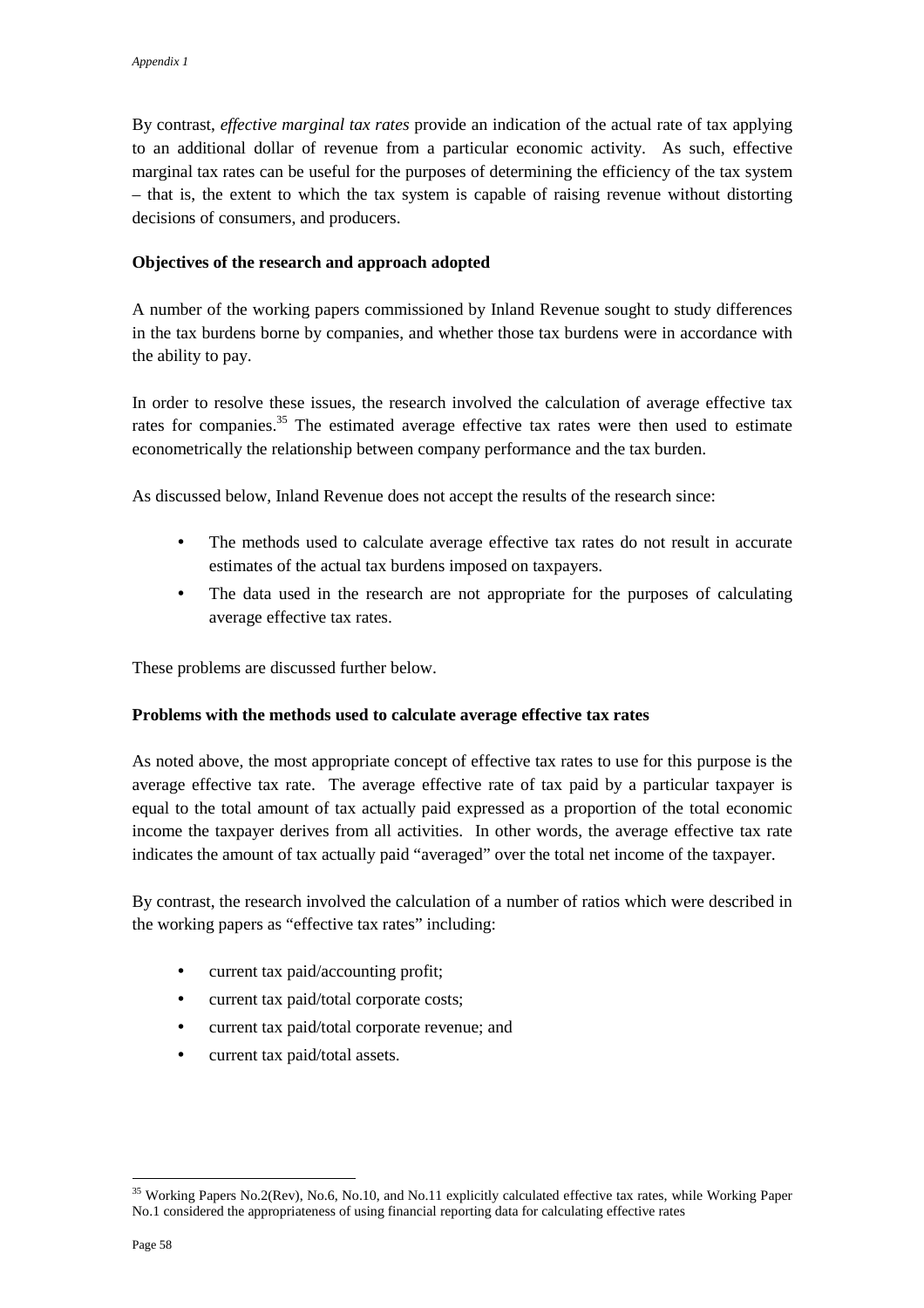Of these, only the first ratio is a potential indicator of the average effective tax rate imposed on a company.

The other ratios appear to have been included in view of concerns that accounting profits are "to some extent, at choice, partly by virtue of management decisions to modify timing of profits and because there is, to a degree, some freedom in accounting conventions across companies".36

However, this argument ignores the fact that many of the problems associated with obtaining consistent measures of accounting profit actually stem from differences in the methods used to measure corporate revenue, corporate costs, and the value of company assets. For example, Sawyer  $(1994)^{37}$  outlined the reasons for the significant differences across companies in the accounting practices used to compile their annual public accounts.

It also ignores the fact that these other ratios can vary considerable across firms for a variety of normal commercial reasons, including differences in the nature of the business in which the company engages, and the types of production technologies employed. This makes it extremely difficult to compare these ratios across companies.

For example, high value-adding companies will tend to exhibit lower ratios of current tax paid to total corporate revenue than high turnover, low value adding companies. As a result, a supermarket will inevitably have a much higher ratio of current tax paid to sales revenue than many other companies since it derives net income from earning small profit margins on a high volume of turnover. However, this does not necessarily mean that supermarkets have a high tax burden.

Similarly, companies that use capital-intensive production technologies will tend to exhibit lower ratios of current tax paid to total assets than companies that use labour-intensive production technologies. However, this does not mean that companies that use labour-intensive production technologies face a higher tax burden than companies using more capital-intensive production technologies.

Since many of the indicators used in the research do not provide an accurate indication of the tax burden facing companies, this raises the question as to what the results of the research really show. Working Paper No. 11, *The Determinants of Effective Tax Rates*, reconciles the reported profits of a sample of firms with their taxable income. The paper shows the difference between the statutory and effective tax rate to be composed of timing and permanent differences between accounting and tax policy, as well as other specific tax policy elements such as losses carried forward.

<sup>36</sup> McCann, E., Small, J. & Caragata, P. (1995) *Effective Tax Rates for Corporations: A New Econometric Approach to Assessing Their Tax Payment Behaviour*, Working Paper No.2, Inland Revenue (December) (p1). <sup>37</sup> Sawyer, A. (1994) *An Analysis of the "Tax Gap" of Listed Public Companies in New Zealand: 1984-1993*

Consultative Report for the New Zealand Treasury.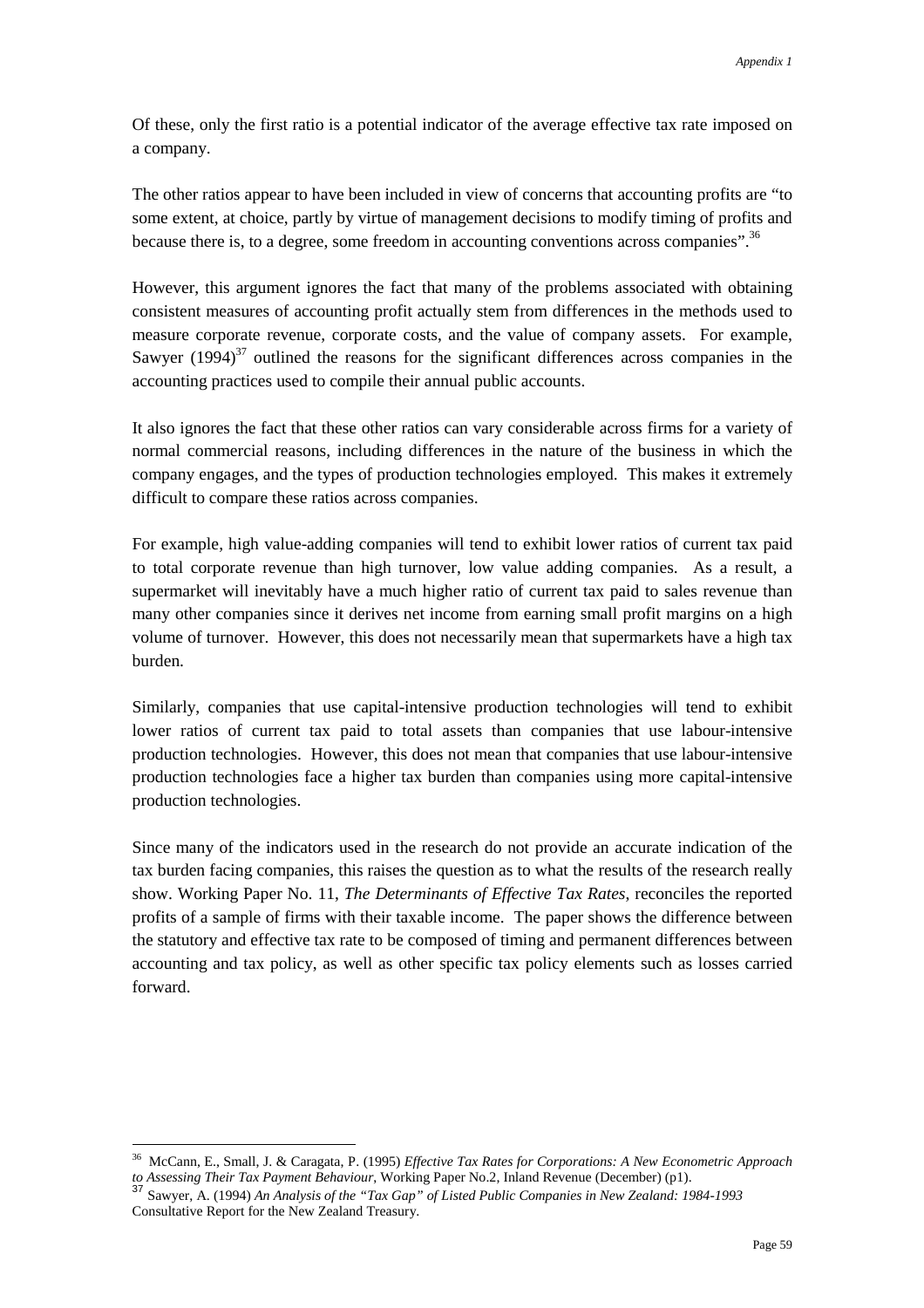#### **Problems with the data used to calculate average effective tax rates**

The New Zealand Corporate Database (NZCDB) was used to estimate the effective tax rates of companies and their relationship with the economic efficiency in a number of the working papers.

The NZCDB is a sample of data collected from the financial reports of approximately 800 companies over the period 1982-94. The data had been collected directly from the financial reports submitted by firms held at the Company Offices around New Zealand. The data were specifically collected for the study of "ETRs, debt/equity ratios and other financial indicators and [they] must also reflect the true measurement of the variables that are applied in the calculation of those ratios".<sup>38</sup>

Working Paper No.1, *Financial Ratios and Tax Policy Development: Investigating Accuracy Issues of the New Zealand Corporate Database*, examined the problems associated with using financial data for this purpose. It clearly demonstrates that the NZCDB is inappropriate for analysing effective tax rates, despite the concluding chapter in that paper stating otherwise.

The principal reasons that financial data were problematic for the calculation of effective tax rates are summarised below.

#### *Accounting definition of tax paid*

Tax data recorded in financial statements and the actual tax paid as recorded by Inland Revenue records differ markedly. The reporting entry adopted in the working papers is current tax paid, thus omitting the deferred component of the tax figure. This figure is expected to differ from the Inland Revenue tax calculations because in calculating the income upon which tax is levied:

- Certain items are considered income in accounting terms, but not for tax purposes.
- Certain items are recorded as expenses for accounting purposes but not for tax purposes.
- There exist timing differences between tax and accounting policies.

Working Paper No.1 and associated research comparing accounting and Inland Revenue tax data fails to demonstrate any reasonable consistency between the tax liability calculated by Inland Revenue and that shown in the financial report of the company.<sup>39</sup> Working Paper No.1, for example, showed that comparing the parent company tax figure as per Inland Revenue records with that of the consolidated financial report resulted in an average discrepancy of 65%. However, the Inland Revenue and financial report tax paid figures from 401 companies were aggregated and then compared for discrepancies, rather than examined on a company by company basis. Such a comparison did not demonstrate the accuracy of the reported tax figure of an individual firm.

<sup>38</sup> Gillion, C., Aldersley, D. & Caragata, P (1995) *Financial Ratios and Tax Policy Development: Investigating Accuracy Issues of the New Zealand Corporate Database,* Working Paper No.1, Inland Revenue.<br><sup>39</sup> The "associated research" is summarised in a memorandum entitled "Comparing Tax Variables and Accounting

Variables" from Shee Boon Law, Financial Analyst, to Dr Patrick Caragata dated 4 August 1997.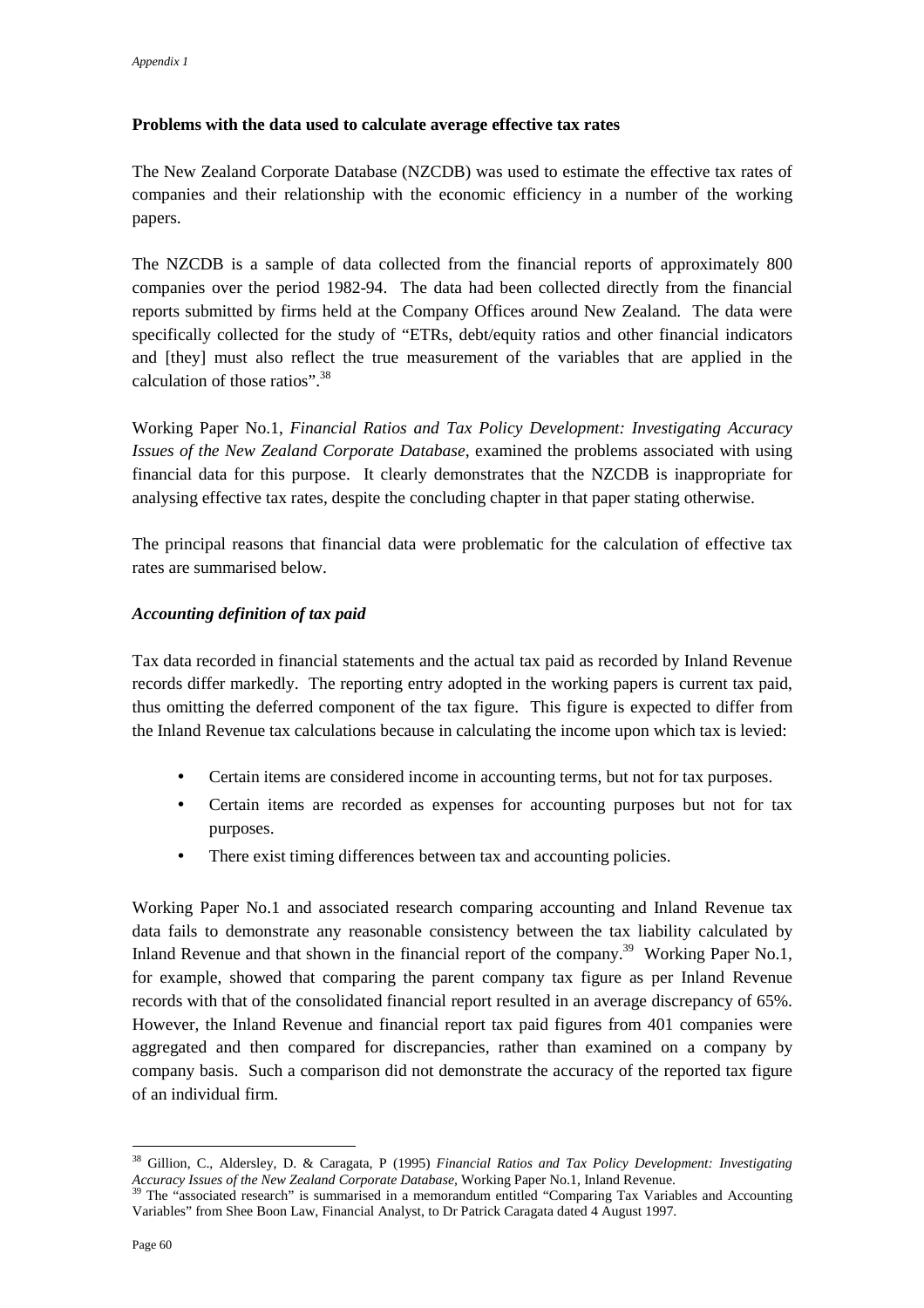The associated research investigated the difference between a range of tax and accounting variables, including current tax expense. The analysis of these variables relied on the differences between tax and accounting values as a percentage of total assets measured using accounting rules. That is:

> Difference = [Financial Variable (tax) – Financial Variable (accounting)] / Total Assets (accounting)

The results showed generally small discrepancies between the tax and accounting variables with the exception of total assets that had a discrepancy of 36% across all firms.

However, the main problem with this approach is that it uses a particularly large base for comparison – namely, the value of total assets. Any discrepancies will appear small when measured against such a large base. It might have been more appropriate to use the value of each respective variable as the basis for comparison. In addition, the use of an accounting variable as the basis for comparison also tends to bias the results obtained.

The problems associated with using accounting data to calculate effective tax rates are not restricted to problems arising from the use of a tax figure in the numerator. The denominators themselves (accounting profit, sales, costs and assets) all suffer from inconsistencies in their estimation by each individual firm, depending upon the accounting conventions each one has adopted. An example of this is the accounting method for valuing a company's assets. There is significant flexibility in the accounting regulations for companies to adopt quite different asset valuation methods. Little can be done about this, except recognise that such differences will implicitly flow though to effective tax rates adopting assets as a base. $40$ 

#### *Sample selection bias*

 $\overline{a}$ 

The NZCDB contained some 800 firms in for 1994 and fewer than 200 in 1982. This sample of firms was collected from those registered at the Companies Office and therefore was not a randomly selected. There exists a degree of sample selection bias in the sample because:

- The sample was over-represented with respect to some sectors and under-represented by others. The manufacturing sector, for example, provided, on average, 50% of the sample over the 1982-94 period.<sup>41</sup>
- Companies were included on the basis that they had available data for the 1982-94 period. In other words, only companies that had survived over the period were selected.

<sup>40</sup> Gillion, C., Aldersley, D. & Caragata, P. (1995) *Financial Ratios and Tax Policy Development: Investigating* Accuracy Issues of the New Zealand Corporate Database Working Paper No.1, Inland Revenue, (June) (p.35-41).<br><sup>41</sup> The disaggregation of the sample into sectors was compared to the entreprise and activity units by industrial

classification of *Business Activity 1992-93* by Statistics New Zealand. Manufacturing only comprised of 10% of enterprises and activity according to that data. See Table 5.5 in Gillion, C., Aldersley, D. & Caragata, P. (1995) *Financial Ratios and Tax Policy Development: Investigating Accuracy Issues of the New Zealand Corporate Database* Working Paper No.1, Inland Revenue (June).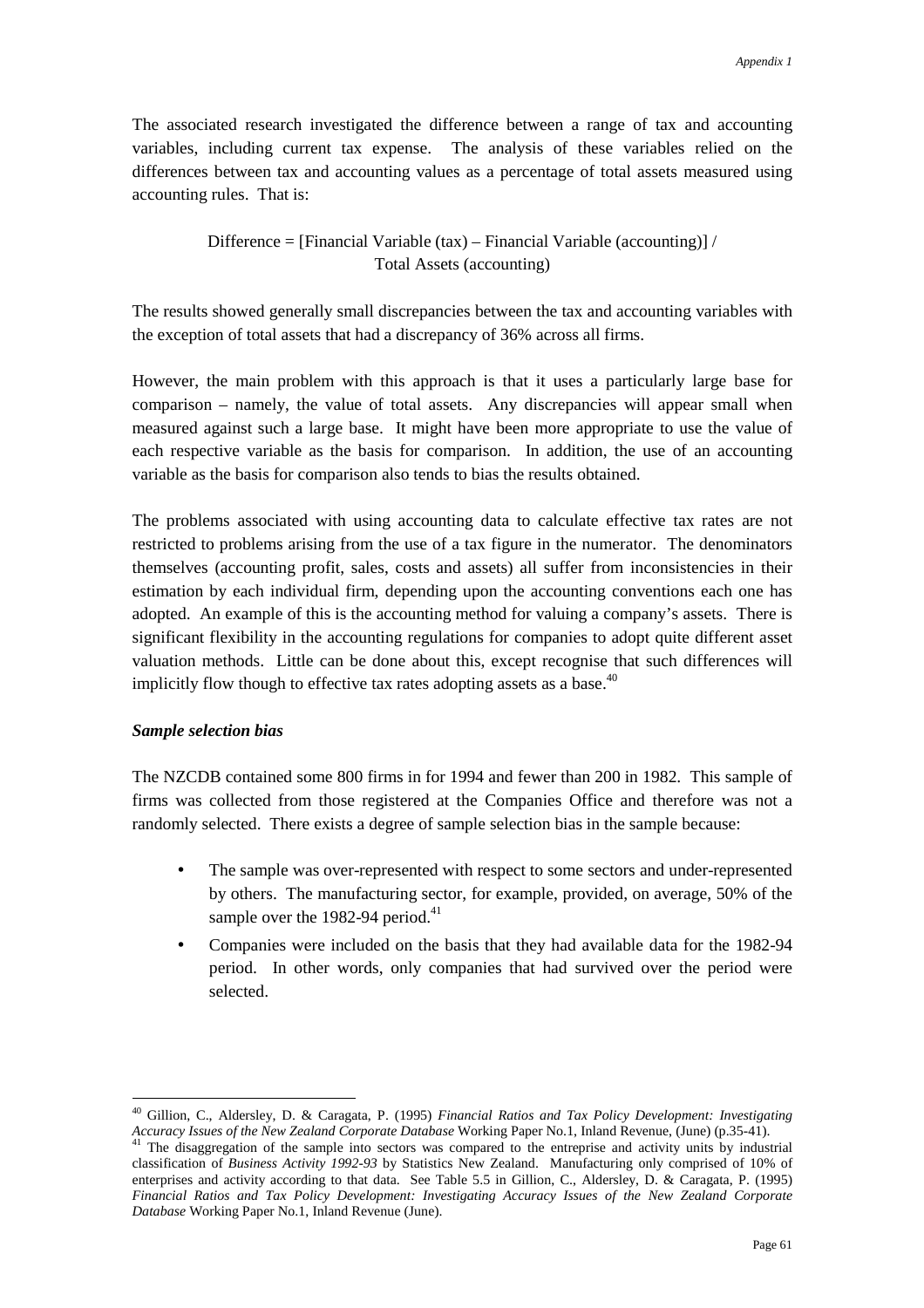Any extension of the conclusions reached from studies using the NZCDB to the corporate population should, therefore, be treated with considerable caution.

In addition to Working Paper No.1, a consultative report prepared for the Treasury by Sawyer (1994) also undertook to verify and standardise the treatment of financial data for 40 companies over the 1985-92 period.<sup>42</sup> The study therefore investigated the degree to which financial data could be compared across companies and across years as a result of substantial differences in their accounting policies.

Sawyer "standardised" the raw reported data to enable cross-company comparisons. This involved checking for simple coding errors, correcting for variances in the choice of disclosure items, readjustments to provide consistency both between companies and from year to year, with a standard classification and calculation procedure.

Sawyer concluded that "inter-company distortions are not insubstantial and inconsistencies are present between various income years". These conclusions applied to the Net Profit figures and the Income Tax Expense variables, which were key in the calculation of effective tax rates in the working papers. An example given by Sawyer was Fernz Corporation's 1988 Net Profit Before Tax figure, which was \$16.6 million but appeared as a loss of \$(1.2) million after standardisation.<sup>43</sup>

## **Compliance**

The research on tax compliance comprised three types of studies, all of which estimate some definition of compliance either as a function of the financial characteristics of the firm or through the measurement of effective tax rates. The types of studies are those that estimate:

- the probability of a firm being compliant or non-compliant given its financial characteristics:<sup>44</sup>
- the probability of a firm paying no tax;  $45$
- the deviation from a benchmark tax burden (as measured by some defined effective tax rate) by companies. $46$

<sup>42</sup> Sawyer, A. (1994) *An Analysis of the "Tax Gap" of Listed Public Companies in New Zealand: 1984-1993* Consultative Report for the New Zealand Treasury.

<sup>43</sup> Sawyer, A. (1994) *An Analysis of the "Tax Gap" of Listed Public Companies in New Zealand: 1984-1993* Consultative Report for the New Zealand Treasury  $(p.74)$ .

<sup>44</sup> Giles, D. (1997) *Modelling the Tax Compliance/Non-compliance Profiles of Audited New Zealand Firms: Evidence*

*From the ORACLE Database*, Working Paper No.28, Inland Revenue, May. 45 Rogers, A. (1995) *Effective Tax Rates: Zero Payments and the Migration of Firms Across Tax Bands*, Working Paper No.15, Inland Revenue, December and Heiler, A. (1997) *Establishing the Risk Profiles of Corporate Tax*

*Behaviour: FIRST System Taxpayer Database*, Working Paper No.26, Inland Revenue, April. 46 Law, S.B. (1997) *Risk Profiling of Corporate Taxpayers: New Zealand Corporate Database*, Working Paper No.27, Inland Revenue, May and Caragata, P. & Heiler, A. (1997) *Towards the Development of a Tax Avoidance Model for New Zealand*, Working Paper No.37, Inland Revenue, March.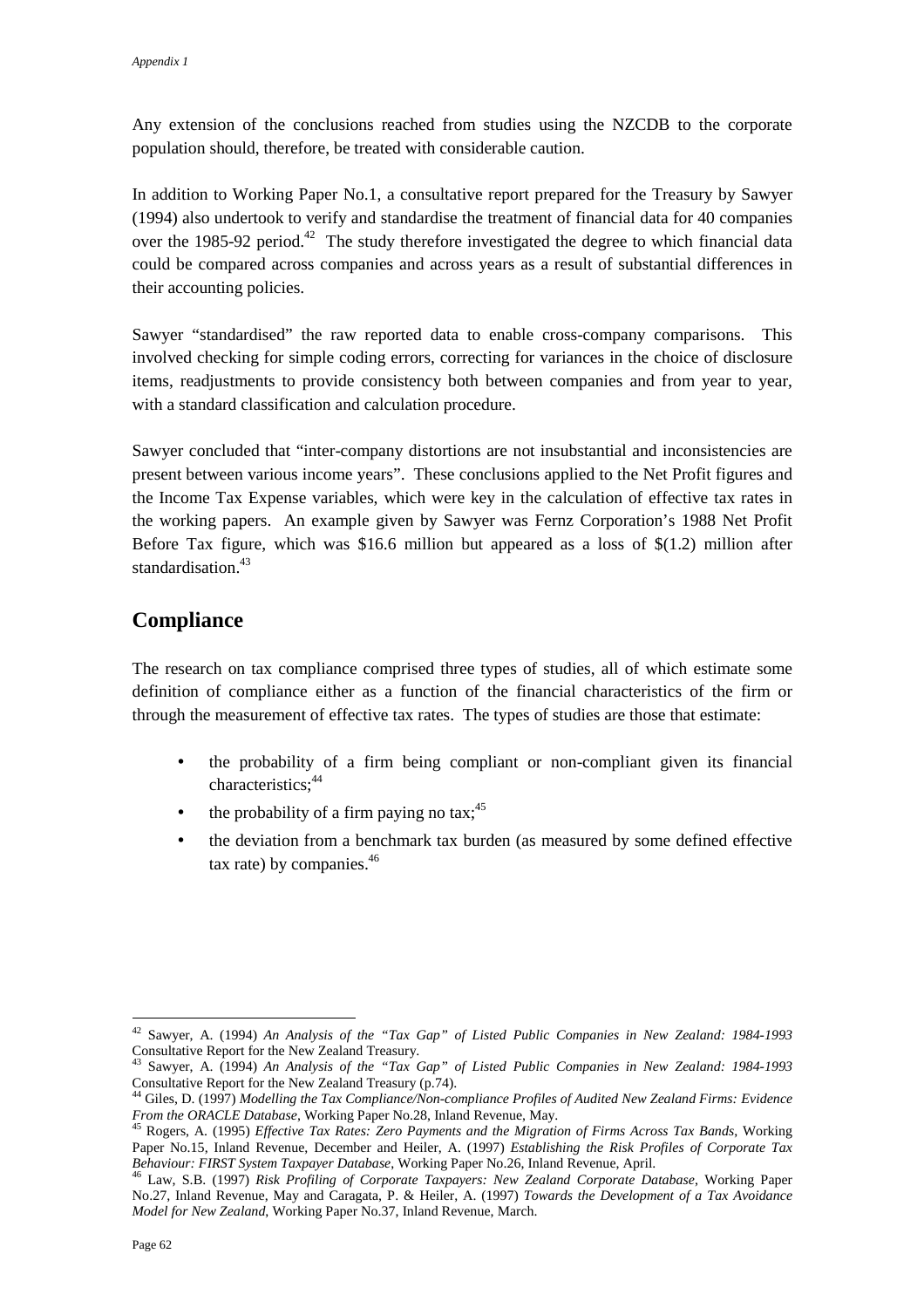The objective of the research on compliance was to identify firms that pay less tax than they might be expected to pay. The causes of less-than-expected tax may be the financial health of the company or tax planning, tax avoidance or evasion. This was an ambitious exercise, particularly for those studies that sought to estimate the extent to which firms over or under pay tax.

#### **Estimating the probability of compliance**

 $\overline{a}$ 

Working Paper No.28 used Inland Revenue's audit outcomes to predict, in advance of a tax audit, the probability that an individual firm will be tax compliant, tax avoiding or tax evading.<sup>47</sup> The probability prior to a tax audit of a firm falling in one of the three audit outcomes, were an audit undertaken, depends on various financial variables available to Inland Revenue and on the firm's industrial sector.

Working Paper No.28 used a very large random sample of 51,000 observations drawn from Inland Revenue's IR10 and taxpayer audit database  $(ORACLE)$ <sup>48</sup> The random sample was extremely important in evaluating this paper. That feature of the research substantially strengthens the results of the paper. It reduces, without eliminating, the adverse effects of random errors in the data. The random sampling of companies means that the effects of random understatements in some companies' data will be offset by the overstatements in others' data.

Audits are conducted with different of degrees of intensity. Each classification of an audit outcome used in Working Paper No.28, such as "tax compliant" for example, could be the result of a limited perusal of a firm's records, or it could be the outcome of a detailed examination of a firm's affairs. The closer is the audit, the more reliable the classification will be in a particular case. Stringent audits can be expected to yield accurate classifications. Mild examinations are more likely to result in mis-classified outcomes than strict audits.

A number of data quality issues arose from the use of IR10 and ORACLE data:

- The sample of firms is drawn from the taxpayer audit data and therefore includes only firms that have, in the past, been audited. There will be some sample selection bias because of this.
- The classification of firms as "avoiders" in the audit database is not based on any consistent scientific reasoning; it is simply an outcome of the judgement of the investigating officer.
- Taxpayers may simultaneously be classified as "evaders" and "objectors" given those objections have yet to be settled. This raises the possibility of double counting between the two groups.

<sup>47</sup> See Giles, D. (1997) *Modelling the Tax Compliance/Non-compliance Profiles of Audited New Zealand Firms: Evidence From the ORACLE Database*, Working Paper No.28, Inland Revenue, May.<br><sup>48</sup> See Giles, D. (1997) *Modelling the Tax Compliance/Non-compliance Profiles of Audited New Zealand Firms:* 

*Evidence From the ORACLE Database*, Working Paper No.28, Inland Revenue, May, p. 2.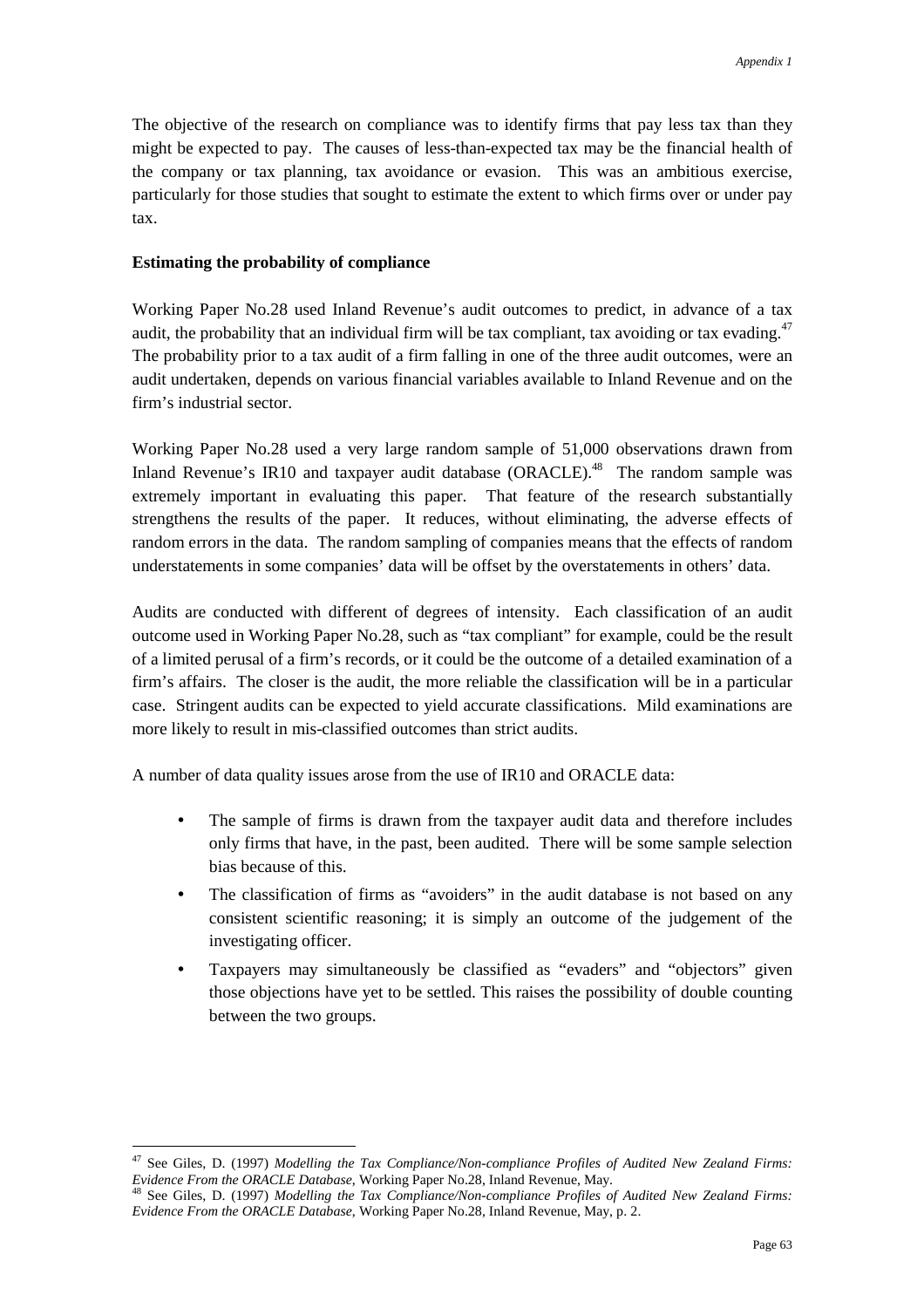Legitimate concerns about the quality of the data should be kept in perspective and of themselves need not be over riding. The concerns are balanced by the sheer volume of the data and the methodology employed.

The preliminary results of the paper are that the revenue/assets ratio, sector, year, revenue and tax/assets are useful predictors of the probabilities of compliance, avoidance and evasion. Of particular interest is the result that the greater is a firm's revenue the greater is the probability that it will be tax compliant, other things equal. $49$ 

If the difficulties concerning the data can be overcome and the method re-worked, this model of compliance might provide a useful addition to the current audit selection procedures in place.

#### **Estimating the probability of being a zero or positive taxpayer**

Working Papers No.15 and No.26 examine the probability of a firm not paying any tax and the factors that affect this probability. The papers differ slightly in their approach.

Working Paper No.15 considers the probability of a firm moving to a position of paying no tax to one of paying a positive amount of tax given the length of time it has paid no tax. Weights are allocated to a selection of financial variables (assets, costs, revenue and profits), so we know the leverage each has on the probability of moving to a positive tax position.

The paper uses the NZ Corporate Database, whose problems have been discussed in some detail previously. Although the statistical technique employed is of good quality, the concept of splitting taxpayers into "zero" and "positive" taxpayers must be questioned. It is not clear why the zero or positive split is more meaningful than, say, the split above or below the \$2 million tax payment line. The purpose of the paper was to "establish the range and boundaries of normal commercial behaviour with respect to tax payment practice".*<sup>50</sup>* The concept of normal commercial behaviour is never properly defined in the study and it is hard to see how such behaviour could be defined by distinguishing between positive and zero taxpaying firms.

Working Paper No.26 separates companies into two groups: those whose median tax payments were zero and those whose median tax payments were positive over the 1991-95 period. This "tax" or "no-tax" status was thought to be caused by three sets of relationships: (i) activity ratios (sales/net assets), sales and residence status; (ii) interest costs, depreciation and losses carried forward; (iii) the combined variables in (i) and (ii).

As with Working Paper No.15, there seems little reasoning behind the division of taxpayers into positive and zero taxpaying categories. Further, the study uses only five years of tax data (1991-95), so the probability of the *median* tax payment being zero over this period requires only three years of losses. Many companies would be expected to find themselves in a loss position for tax purposes following the recession period of the earlier 1990s. Therefore defining

<sup>49</sup> See Giles, D. (1997) *Modelling the Tax Compliance/Non-compliance Profiles of Audited New Zealand Firms: Evidence From the ORACLE Database*, Working Paper No.28, Inland Revenue, May, (conclusions a-f, p.p. 22-24).<br><sup>50</sup> Rogers, A. (1995) *Effective Tax Rates: Zero Payments and the Migration of Firms Across Tax Bands*, Working Paper No.15, Inland Revenue, December, p 2.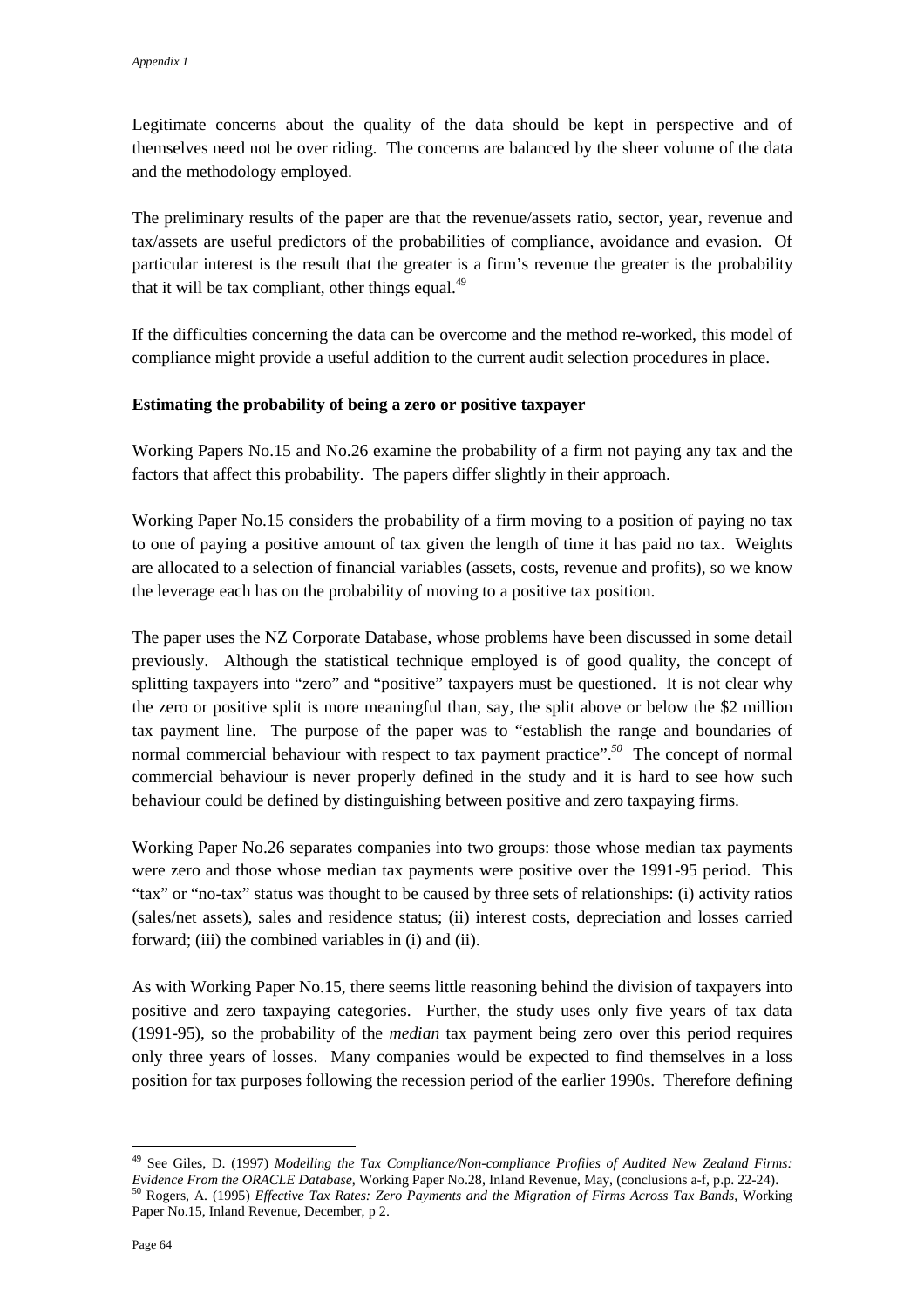"high-risk" companies as those whose median tax payment is zero over this period seems inappropriate. $51$ 

Unfortunately, the paper contains a fundamental flaw that undermines the results. The tax or no-tax status was separately related to three sets of variables.<sup>52</sup> This is a non sequitur. We cannot simultaneously have:

and  
\n
$$
y = f(x)
$$
  
\nand  
\n $y = g(z)$   
\n $y = h(x,z)$ 

All we can have is:

 $\overline{a}$ 

 $y = h(x,z)$ 

The paper estimates the three separate equations. It is  $h(x,z)$  that is relevant and the paper provides it.  $f(x)$  and  $g(z)$  are regressed and statistically analysed. The paper does not say which equations the graphs and econometric results are based on. They should be based on  $h(x,z)$ .

#### **Estimating the deviation from a benchmark effective tax rate**

The final set of research on compliance estimated the deviation from a benchmark tax burden (as measured by a defined effective tax rate) by companies. The two papers in this section have very different objectives. The first, Working Paper 27, is a regression of tax paid on the probability of financial distress along with other financial variables.<sup>53</sup> Estimated coefficients for each of the financial variables are obtained. Those coefficients can then be applied to the financial variables for a particular firm to predict the tax it is expected to pay. A firm whose tax deviates from this estimate would be scrutinised by a tax audit.

The methodology for estimating the deviation from the mean tax/asset ratio is used. The results, however, rest on some fundamental assumptions that are themselves difficult to accept:

• The model assumes that the tax/asset ratio is a good proxy for the expected tax burden of the firm. The research demonstrated that total assets measured for tax purposes differed significantly from that measured for accounting purposes.<sup>54</sup> Assets are not a reliable denominator for calculating effective tax rates using financial reporting data and yield little useful information regarding a company's tax burden.

<sup>51</sup> Heiler, A. (1997) *Establishing the Risk Profiles of Corporate Tax Behaviour: FIRST System Taxpayer Database*, Working Paper No.26, Inland Revenue, April, p4.

<sup>52</sup> Rogers, A. (1995) *Effective Tax Rates: Zero Payments and the Migration of Firms Across Tax Bands*, Working Paper No.15, Inland Revenue, December, p 8.

<sup>53</sup> Law, S.B. (1997) *Risk Profiling of Corporate Taxpayers: New Zealand Corporate Database*, Working Paper No.27, Inland Revenue, May.

The research was a memorandum titled "Comparing Tax Variables and Accounting Variables" from Shee Boon Law, Financial Analyst, to Dr Patrick Caragata dated 4 August 1997.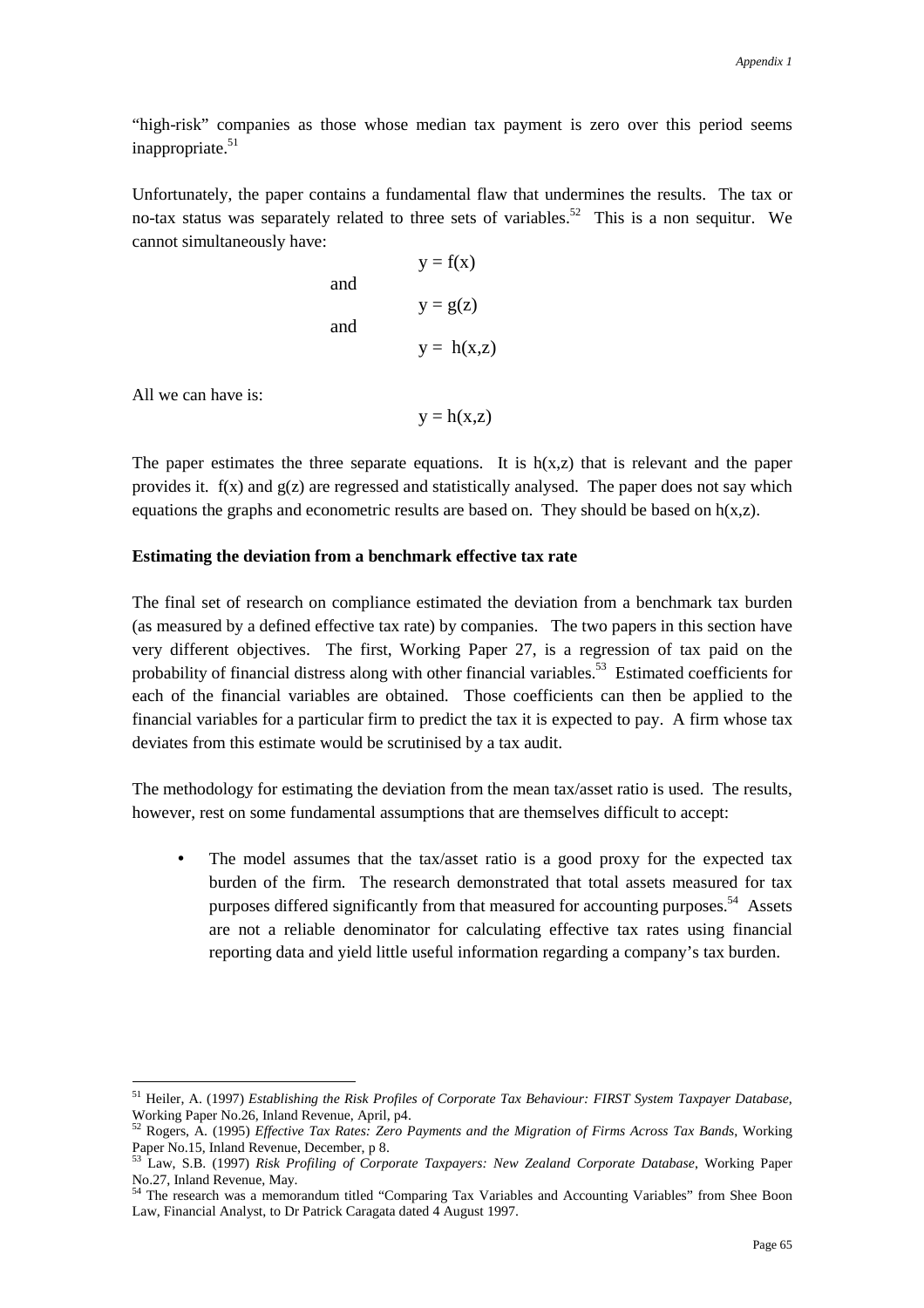• A selection of variables was used to estimate the predicted or "normal" tax/asset ratio (depreciation, deferred tax, net interest and a group of financial distress variables) for each firm. Any deviations from the predicted tax/asset ratio were attributed to "strategic" behaviour and pointed to a "high-risk" taxpayer. In reality, the deviation from the prediction is the error term in the regression. This error is required to be random by the definition of the least squares' estimator. It cannot be systematic, so the deviation cannot be classified as strategic tax evasion.<sup>55</sup>

Although the methodology is reliable, there remain significant problems with the study.

The methodology used in the final study, Working Paper No.37, has fundamental problems. The paper also presents misleading conclusions.<sup>56</sup> It attempts to estimate the aggregate level of corporate tax avoidance for New Zealand for the period 1969-94.

The method of calculating company tax avoidance is to take the highest company tax/company sales ratio in the years 1968-1994 (which was 1968) and to subtract each year's tax/sales fraction from it. The difference in the ratios is then applied to each year's aggregate company sales to give the avoided tax.

The paper uses gross company sales, 1992-1994, and the annual change in gross output for all New Zealand firms, to construct a series for company sales, by extrapolating annually back to 1969.*<sup>57</sup>* This long extrapolation from so few points is unjustifiable, particularly since the arithmetic extrapolation is highly non-linear.*<sup>58</sup>*

The study uses 1969 as the "benchmark for corporate taxpaying behaviour", when tax avoidance was claimed to be at its lowest.<sup>59</sup> The reasons given for choosing 1969 are that "there was less incentive and opportunity to avoid tax due to low inflation, a small tax/GDP ratio, protection of markets and heavy regulation of the NZ economy and its interactions with the rest of the world".<sup>60</sup> There is no empirical evidence presented to justify 1969 being used for "identifying a best practice frontier" with respect to tax avoidance. This was also the year with the highest aggregate tax/sales ratio. The fallacy here is that the companies' best profit year, on which tax was paid, indicates they are avoiding. This is one of the key criticisms of using the tax/sales ratio generally as a measure of a firm's tax burden.

In view of the problems outlined above, we have serious reservations about the results obtained.

<sup>55</sup> The author makes this point, see Law, S.B. (1997) *Risk Profiling of Corporate Taxpayers: New Zealand Corporate Database*, Working Paper No.27, Inland Revenue, May, p 16. 56 Caragata, P. & Heiler, A. (1997) *Towards the Development of a Tax Avoidance Model for New Zealand*, Working

Paper No.37, Inland Revenue, March.

<sup>57</sup> Caragata, P. & Heiler, A. (1997) *Towards the Development of a Tax Avoidance Model for New Zealand*, Working Paper No.37, Inland Revenue, March, p.12.

<sup>58</sup> Caragata, P. & Heiler, A. (1997) *Towards the Development of a Tax Avoidance Model for New Zealand*, Working Paper No.37, Inland Revenue, March, see figures 1, 2, 4, 5, and 6.

<sup>59</sup> Caragata, P. & Heiler, A. (1997) *Towards the Development of a Tax Avoidance Model for New Zealand*, Working Paper No.37, Inland Revenue, March, p 12.

<sup>60</sup> Caragata, P. & Heiler, A. (1997) *Towards the Development of a Tax Avoidance Model for New Zealand*, Working Paper No.37, Inland Revenue, March, pp 12-13.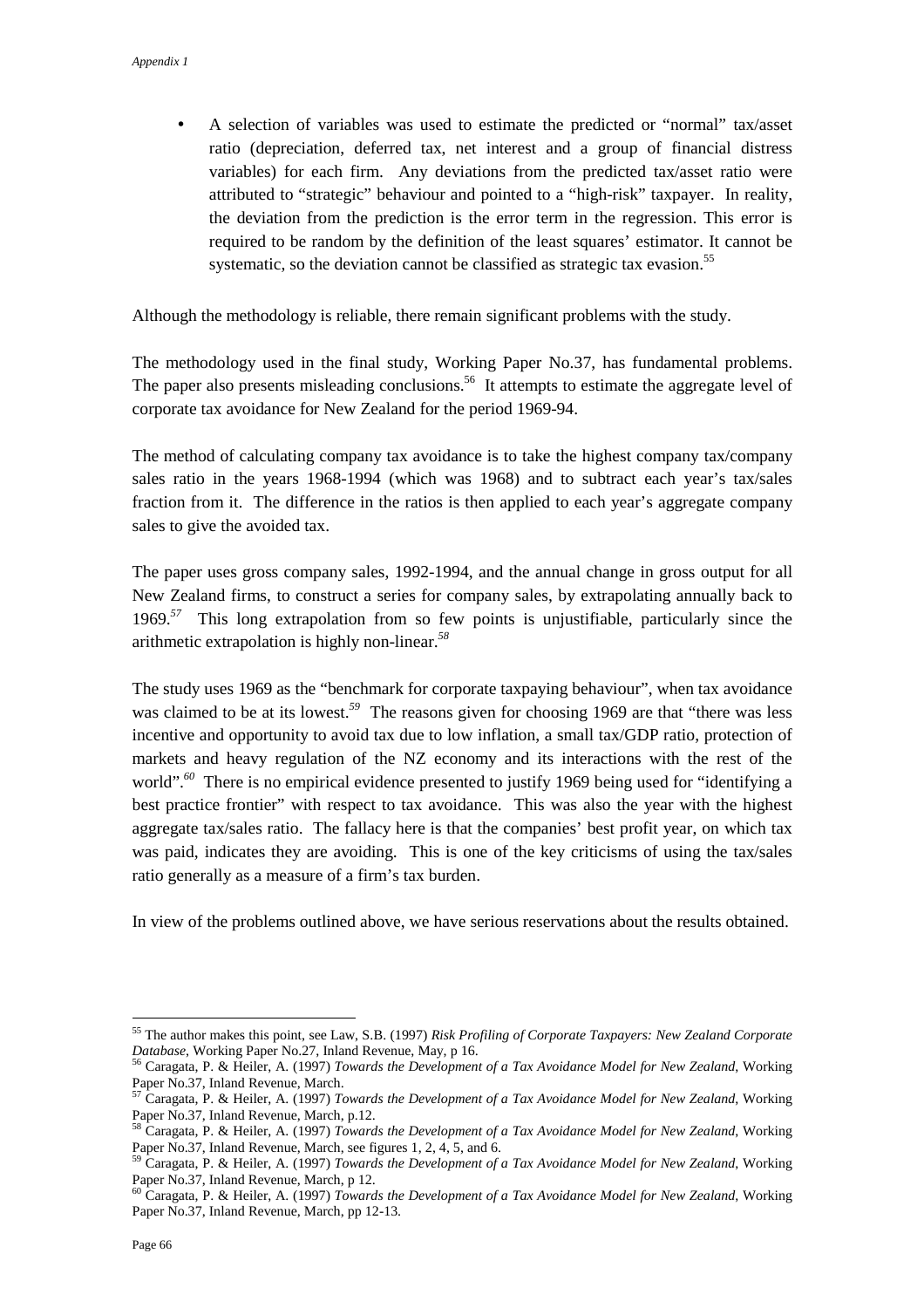#### **Conclusions**

The outcome of the research on compliance is varied. Although some of the studies adopted sophisticated statistical techniques that were well applied, the other models were built on weak foundations. An example is the work on the positive and zero taxpayers. Establishing the reasons firms make losses (and carry them forward) reveals less about their taxpaying behaviour than it does about their performance as a company. In this sense, much of the research was misdirected.

Working Paper No.28 provides a useful approach to estimating the probability of compliance by firms. The only serious obstacle to its application is the availability of reliable data. The paper shows that it is possible to use individual tax return information to calculate the probabilities that a firm is a tax evader, a tax avoider or is tax compliant. The statistical advantages of the variation of firms and the reductions in standard deviations following from the large sample enhance the quality of the results.

Working Papers No.15, No.26, and No.27 all suffer from conceptual flaws, if not from data problems. The study of taxpayers by positive and zero taxpaying groups has as much to do with the performance of individual firms and the wider economic conditions as it does the design of the tax system. No real policy proposals emerge from these papers.

Working Paper No.37 has fundamental shortcomings in both its purpose and execution.

#### **Firms' costs and taxes**

The purpose of the research on firms' costs and taxation was to establish a relationship between a firm's efficiency and its tax burden. The general hypothesis is that more efficient firms pay less tax.

As outlined below, we have a number of concerns about the methodology employed to test this hypothesis.

#### **Quartile analysis**

 $\overline{a}$ 

There are three working papers that wholly or partly apply an unorthodox method it calls quartile (sometimes "quartal") analysis.*<sup>61</sup>* Quartiles are a standard way of grouping sets of data used to indicate the range and skewness of their distributions. Conventionally they do little more than that.

<sup>61</sup> See Caragata, P. (1996) *The Impact of the Revenue and Profit Efficiency Performance of Firms on Taxation*, Working Paper No.19, Inland Revenue, December, Table 1; Caragata, P. & Heiler, A. (1997) *The Life-cycle Analysis of Corporate Taxpaying Behaviour: Implications of Integrating the Learning Curve and the Production Frontier*, Working Paper No.36, March, Tables 1,3,4,5 and Caragata, P. & Heiler, A. (1997) *The Tax and Labour Hiring Trade-off: A Study of the Non-durable Retail Sector in New Zealand*, Working Paper No.34, Inland Revenue, March, p 13.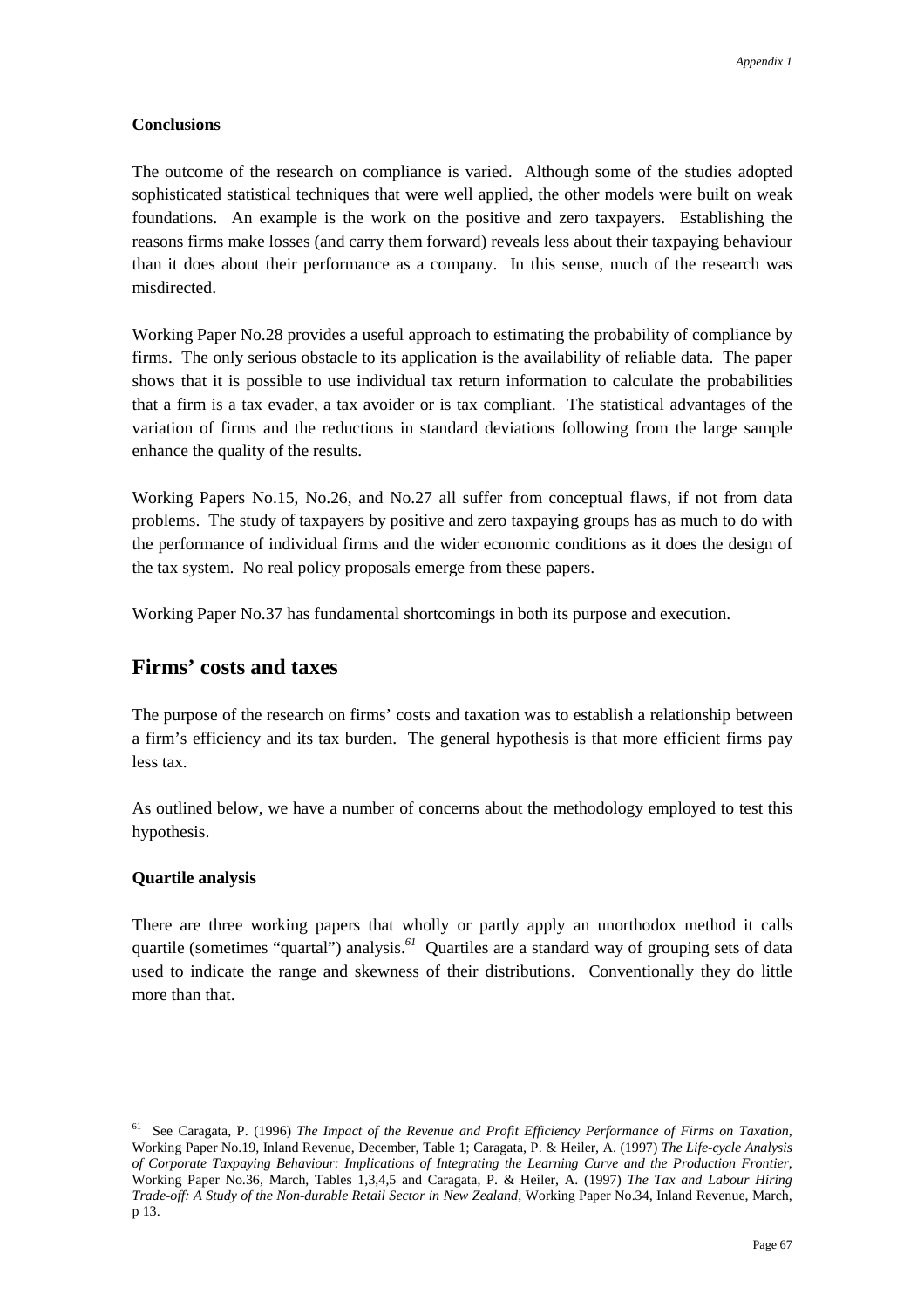The papers unsuccessfully attempt to put quartiles to a different use. Data are grouped into their quartiles for different years and the median*<sup>62</sup>* of each quartile is compared with the median of the same quartile year by year. Inferences are drawn from the behaviour of the medians of, say, the first quartile over time. Firms may be becoming more or less efficient, for example,*<sup>63</sup>* if the median of a quartile increases.

The interpretations are questionable. To see this, suppose that some firms near the top of the first quartile raise their efficiency, exchanging places with those at the bottom of the second quartile, whose efficiency has also improved but insufficiently to preserve their rankings. Efficiency in the industry has clearly improved if other firms' efficiencies are unchanged. However, the medians of each of the quartiles will be unaltered from one year to the next and it will be falsely concluded that efficiency is unchanged.

A change in the number of firms in the industry usually changes the medians. The change in the medians then implies nothing about the efficiency of pre-existing firms, in that case. Firm numbers change in an industry through reclassification, the amalgamations of firms and the growth of an industry. Amalgamations occurring to obtain a modicum of market power reduce economic efficiency.

The use made of the quartiles does not allow for the reshuffling of firms within a quartile in succeeding years. The conclusions of papers substantially relying on this self-styled quartile analysis must, therefore, be discarded.

These problems raise doubts about the following conclusions emerging from the working papers:

- New Zealand companies with higher activity ratios had higher probabilities of paying no tax than companies with lower activity ratios, when no such conclusion is possible from use made of quartiles.<sup>64</sup>
- There is an inverse relation across countries between companies' return on net assets and their effective tax rates.<sup>65</sup>
- The tax system favours established firms and is biased against new firms.<sup>66</sup>

One of the papers also contains unwarranted conclusions on revenue efficiency and effective tax rates in the electricity industry.<sup>67</sup>

 $62$  Working Paper No.19 uses medians within quartiles. Working Paper No.36 takes the fractional differences of the bounds of each quartile.

<sup>&</sup>lt;sup>63</sup> Working Paper No.34 defines stagnant, threshold, ascending and efficient firms by their quartals (sic) (paragraph 78, Tables 5.5 - 5.7).

<sup>64</sup> Caragata, P. (1996) *The Impact of the Revenue and Profit Efficiency Performance of Firms on Taxation*, Working Paper No.19, Inland Revenue, December, p 29.

<sup>65</sup> Caragata, P. (1996) *The Impact of the Revenue and Profit Efficiency Performance of Firms on Taxation*, Working Paper No.19, Inland Revenue, December, p 27.

<sup>66</sup> Caragata, P. (1996) *The Impact of the Revenue and Profit Efficiency Performance of Firms on Taxation*, Working Paper No.19, Inland Revenue, December, p 30.<br> $^{67}$  Caragata, D. & Hollow A. (1007), The Links

<sup>67</sup> Caragata, P. & Heiler, A. (1997) *The Life-cycle Analysis of Corporate Taxpaying Behaviour: Implications of Integrating the Learning Curve and the Production Frontier*, Working Paper No.36, March, p 21-22.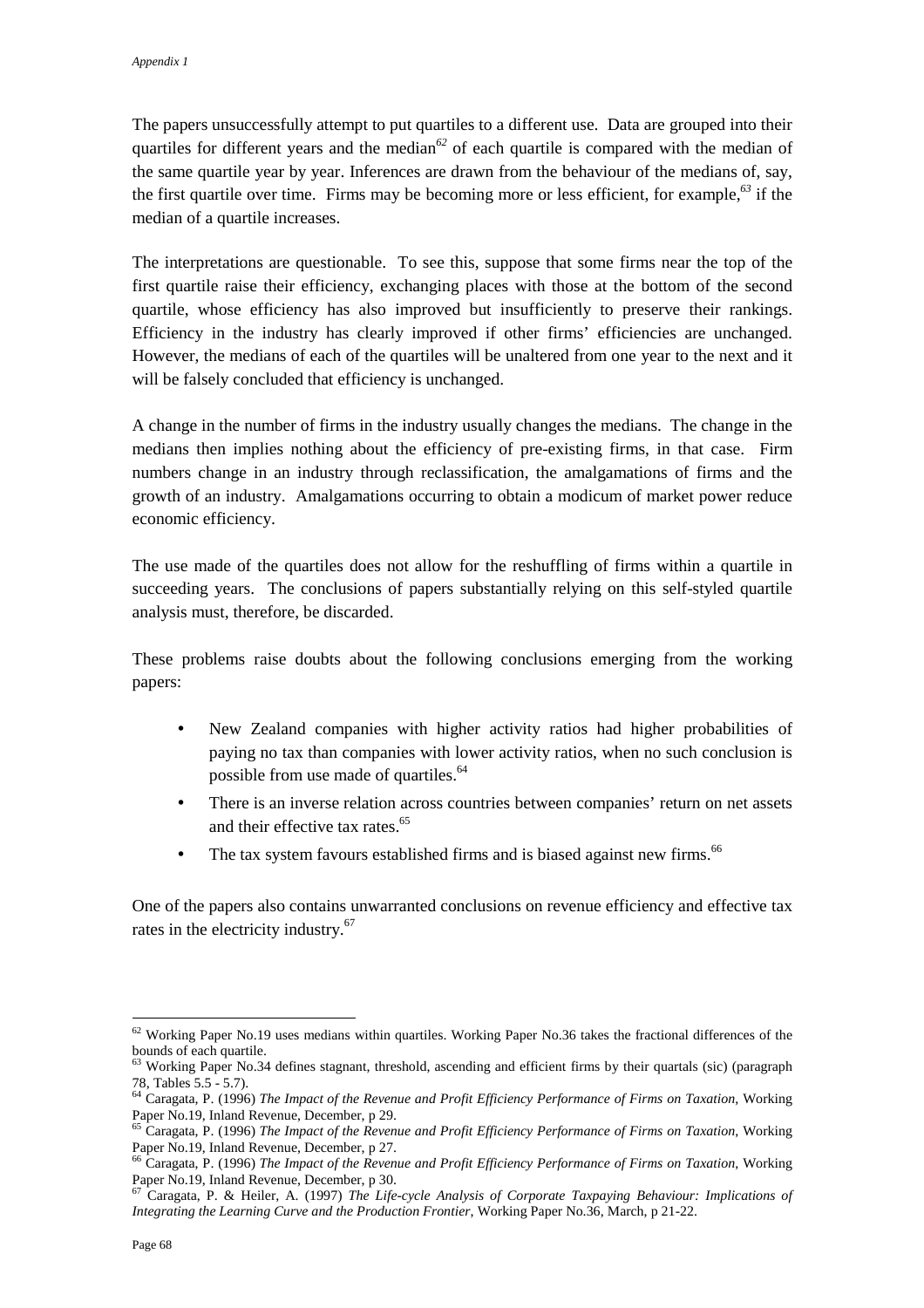These criticisms arise from the weaknesses of quartile analysis.

#### **Learning curves and bulk line costing**

This method approaches the efficiency of firms by using their average costs. The average costs of different firms are ranked in ascending order and graphed, usually against cumulative industry output, though this is not always clear. Extensive informal argument ensues on managerial efficiency, X-inefficiency, learning, (average cost reduction) and technological change.

We are particularly concerned about the graphing procedure. The initial ascending<sup>68</sup> ranking ensures that the curve will be positively sloped regardless of the shapes of firms' average cost curves. The positive slope is consistent with firms having average cost curves of any shape, including U-shaped, because of the construction of the diagram.

To illustrate this problem, suppose that each firm or plant has a continuously falling average cost curve. We select the output point for each firm and obtain its unit costs. All of those unit costs are ranked, from smallest average cost to largest, and graphed.*<sup>69</sup>* The graph can be nothing but positively sloped because of the ranking. Yet every firm had decreasing average costs. The graph conveys no information on the cost structures of firms.The same argument applies for firms with differing cost curves of a variety of shapes.

As a result, little can be concluded from the cumulative average cost diagram. It contains little information on the nature of firms' cost curves in an industry.

Although the concept of unit cost is relatively straightforward for single product firms, it is much more complex in the case of multi-product firms. This is because the total cost of a firm producing two goods depends on the output level of each. Unit costs of the first good, therefore, vary with the output of the second. Little can be said about the efficiency of the first good by looking at its "average" cost. The notion of "ray average cost" was developed for this reason.

In any event, if a cost criterion of efficiency for the single product firm is to be adopted, it is the marginal cost, not average cost, that should be applied.

Working Papers No.7(rev) and No.19 are somewhat disorganised papers, over 200 pages in total, whose empirical work rests on the questionable graphical treatment of firms' average cost curves described above. The working papers cover optimal cost structures, differentiated firms, unit cost analysis, learning curves and bulk line costing. Each concept returns to the problematic cumulative average cost diagram devoted to optimal cost structures. Duality methods and distance functions, incisive in these problems for multi-product firms, were not considered in those papers. All of the conclusions and assertions on learning curves and

<sup>&</sup>lt;sup>68</sup> Descending order in the case of learning curves to obtain a negative relation.

<sup>&</sup>lt;sup>69</sup> Unit costs are graphed against the cumulative fraction of the industry's output or the industry's total output in Working Paper No.19, Figures 2, 3, 4, 5 and apparently Figures 6 and 7. Falling unit cost diagrams attributed to Wright in Working Paper No.7(rev) (for example, at paragraph 520 and elsewhere) are obtained by ranking plants' unit costs in descending order. Working Paper No.7(rev) calls these learning curves (see paragraph 520 also).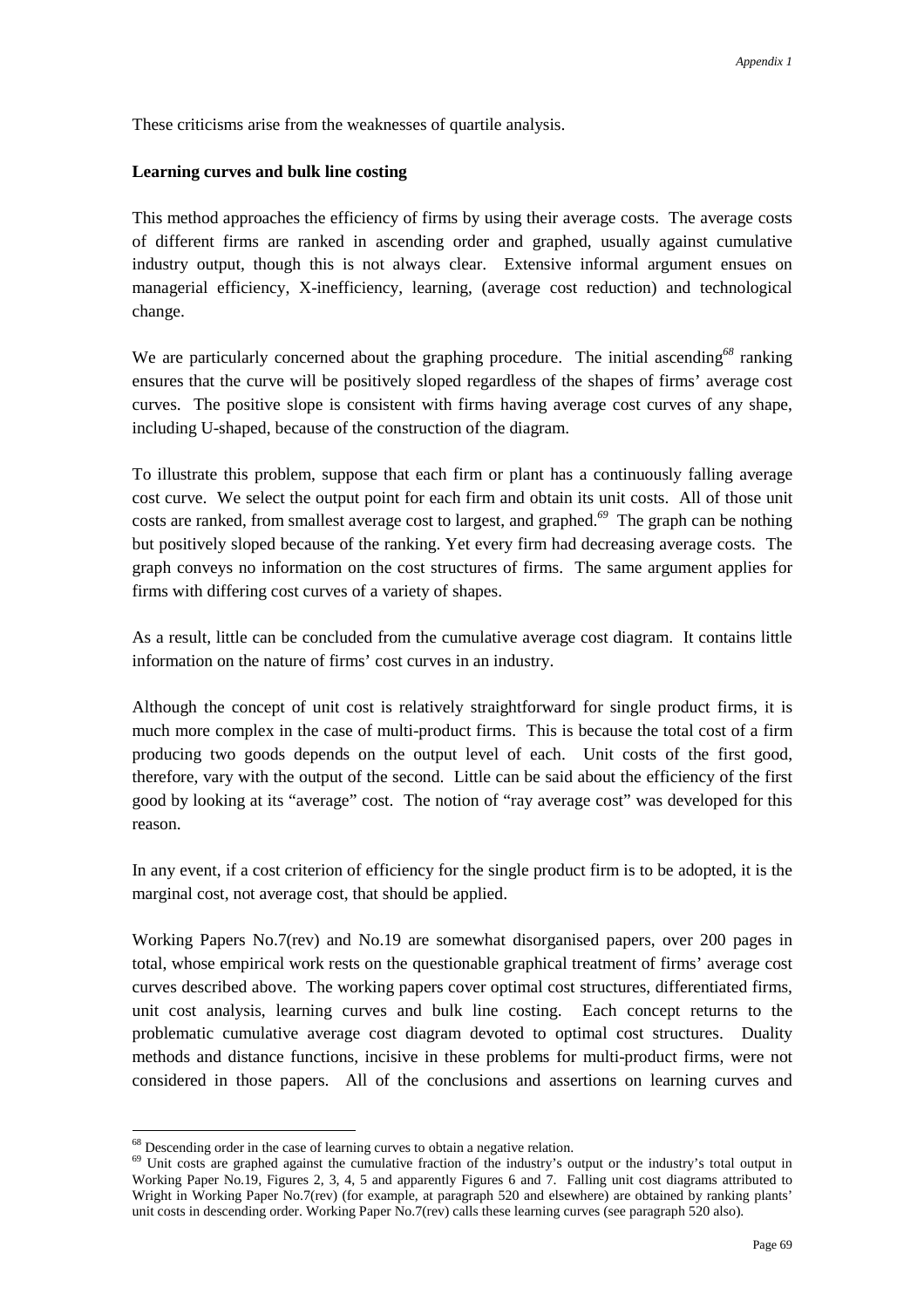efficiency, based on unit cost analyses and dispersed through the papers, are highly questionable. As a result, we do not accept the results of Working Papers No.7 (rev) and No.19.

#### **The relationship between the activity ratio and the effective tax rate**

Working Paper No.36 is a preliminary examination of firms in the New Zealand electricity generation industry, 1989-1995. The industry became liable for tax in 1989.

The study examines the relationship between the activity ratios (sales/net assets) and the effective tax rates (tax/sales) of electricity generating companies. A firm with a high sales/net asset ratio is interpreted as an efficient firm. Low tax/sales ratios are interpreted as tax-efficient firms.

There are three main concerns with the results of this paper:

- The tax/sales ratios lie between 1.2 and 7.2. In other words a firm pays 120% to 720% of its sales in tax, on average over the years. This is far too high to be correct. The best that can be hoped is that somehow a ratio has been inverted. Were that the case the conclusions would be reversed.
- The conclusion that firms with high sales/net asset ratios will have low tax/sales effective tax rates (that firms more efficient at generating revenue are more efficient at minimising their tax burden) is redundant. Sales appear as the numerator in the activity ratio and in the denominator of the effective tax rate. A rise in sales will cause the activity ratio to rise and the effective tax rate to fall, all other things being equal. Hence the discovery of an inverse relationship between the ratios was almost inevitable.
- The learning curve discussion seems closely related to declining average costs, discussed in the previous section, which need not be the result of learning; the spreading of overheads is sufficient. The essential idea of learning is absent  $-$  of incorporating the outputs of previous periods as a measure of firms' expanding experience and learning how better to produce this period's output.

The inverse relation between the activity ratio and the effective tax rate is central to the paper. Consequently, we cannot validly conclude that:

- "Taken together, both figures indicate that as firms become more proficient at generating revenue per unit of total assets, their effective tax rates will decline."<sup>70</sup>
- "This suggests that as firms learn to generate revenue more efficiently, they learn to minimise their tax burdens more efficiently".<sup>71</sup>

The paper contributes little to the understanding of firms' efficiency and the relationship to their tax burdens.

<sup>70</sup> Caragata, P. & Heiler, A. (1997) *The Life-cycle Analysis of Corporate Taxpaying Behaviour: Implications of Integrating the Learning Curve and the Production Frontier*, Working Paper No.36, March, p 15.<br><sup>71</sup> Caragata, P. & Heiler, A. (1997) *The Life-cycle Analysis of Corporate Taxpaying Behaviour: Implications of* 

*Integrating the Learning Curve and the Production Frontier*, Working Paper No.36, March, p 15.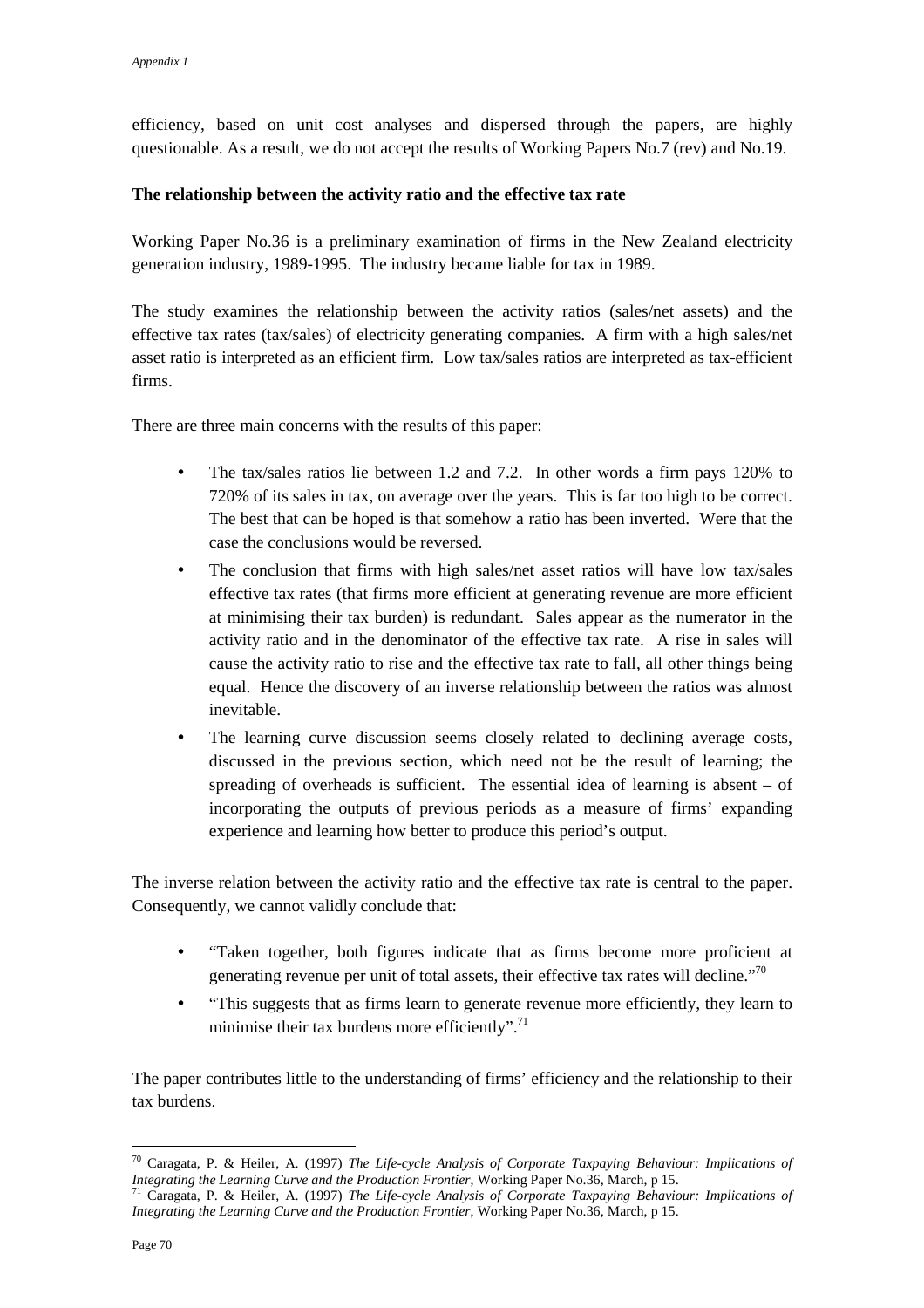#### **Conclusions**

The aim of this technical appendix was to highlight some of the more important concerns regarding specific methodologies adopted by some of the working papers. A comprehensive review of all the research was performed, and the issues raised here were those that were considered important enough to bring to the reader's attention. Much of the good work performed has not been commented here.

In summary, the areas of research with significant problems were:

- the relationship between taxation and economic growth (specifically Working Paper No.14);
- the measurement of effective tax rates (both the quality of the data used and the unconventional bases were unreliable);
- the measurement of compliance by corporate taxpayers;
- the relationship between firms' efficiency and their tax burden.

The exception was Working Paper No.28, which, data issues aside, showed the potential to forecast compliant and non-compliant companies. Also, the estimation techniques used in calculating effective tax rates were innovative and promising, but unfortunately undermined by data and conceptual problems.

From a policy perspective, there were no recommendations arising from the research covered here that would require amending our current work programme.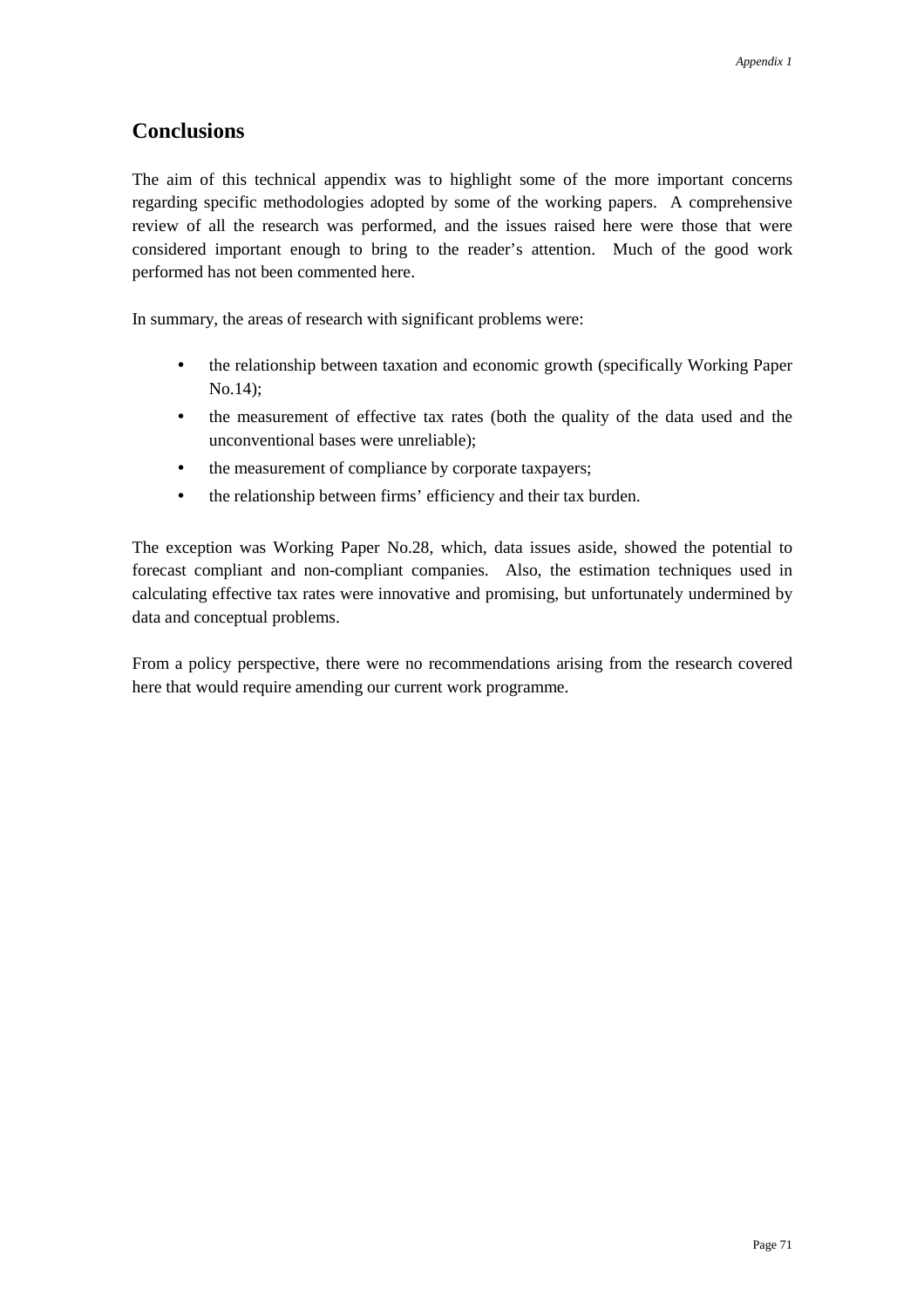## **INLAND REVENUE DEPARTMENT**

## **Policy Advice Division**

# **An Error in Professor Scully's Working Paper No.14**

Ewen McCann Principal Economist Tax and Social Policy 11 May 1998

Address: Policy Advice Division, Inland Revenue Department, P.O. Box 2198, Wellington, New Zealand. Phone 64-4-4747034, Fax 64-4-4747215, e-mail ewen.mccann@ird.govt.nz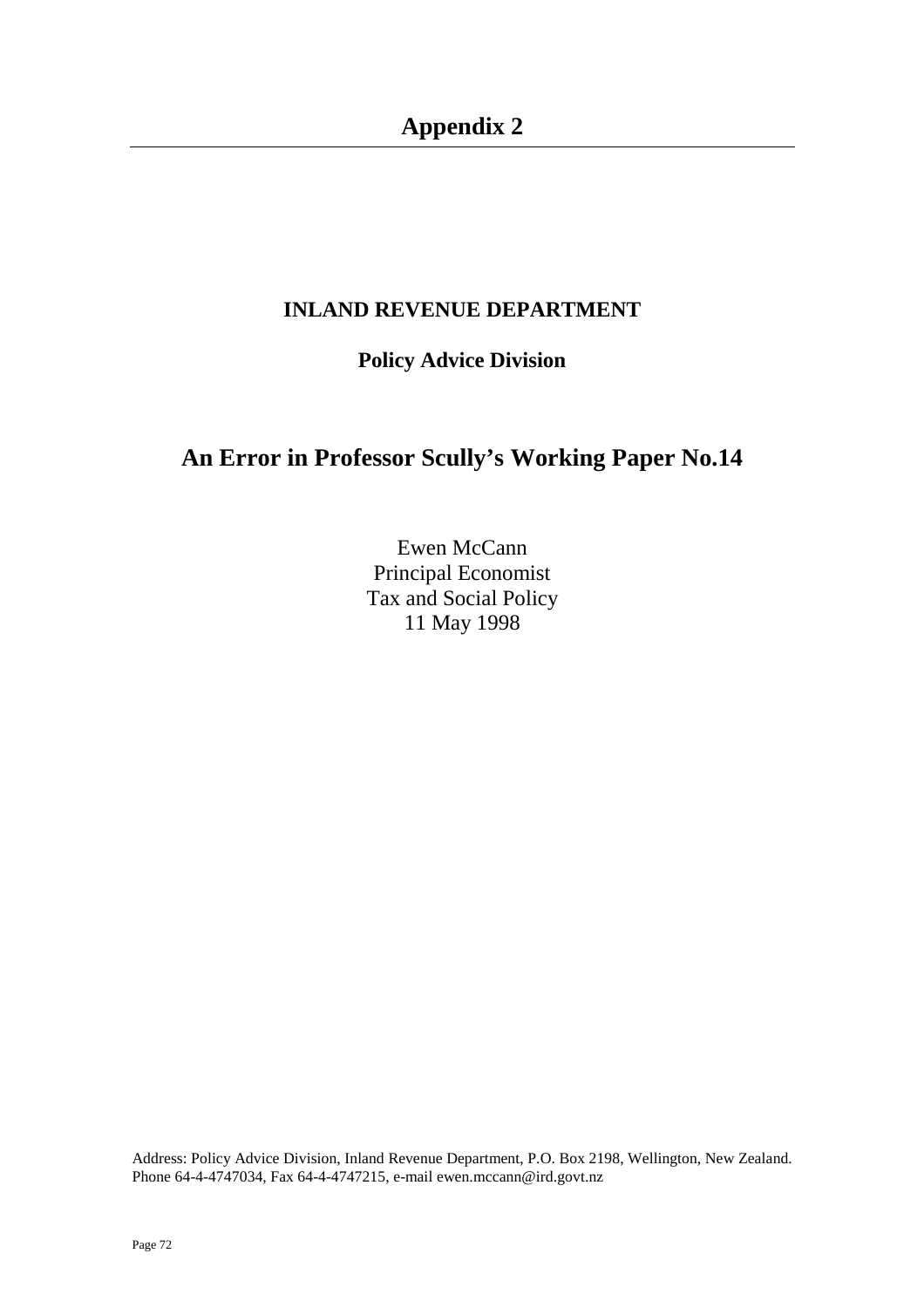We demonstrate that both variable and fixed growth rates in<sup>72</sup> Working Paper No.14 imply contradictions between the definition of the growth factor,  $1+g_t$ , and the production function.

The production function is set out in equation (1) of Working Paper No.14. It is:

$$
Y_t = aG_{t-1}^b[(1-\tau)Y_{t-1}]^c
$$
 (1)

 $Y_t$ ,  $G_t$  and  $\tau$  are respectively GDP, Government expenditure and the aggregate tax rate all at the variable time t. Equation (2) of Working Paper No. 14 defines the growth rate,  $g_t$ :

$$
1+g_t = Y_t/Y_{t-1} \tag{2}
$$

where we have made explicit the time dependence of the growth rate. Similarly, the rate of growth for period t-1 is:

$$
1 + g_{t-1} = Y_{t-1}/Y_{t-2}
$$
 (2')

After substituting the balanced budget requirement,  $G_{t-1} = \tau Y_{t-1}$ , into equation (1), equation (7) of the paper is:

$$
Y_t = a\tau^{b}(1-\tau)^c Y_{t-1}^{b+c}
$$
 (7)

Use (7) to write  $Y_{t-1}$  as a function of  $Y_{t-2}$ :

$$
Y_{t-1} = a\tau^{b}(1-\tau)^{c}Y_{t-2}^{b+c}
$$
 (7')

Put equations (7) and (7') in (2). Upon cancellation obtain:

$$
1\!+\!g_t=(Y_{t\text{-}1}/Y_{t\text{-}2})^{b\!+\!c}
$$

Using  $(2')$ :

 $\overline{a}$ 

$$
1+g_t = (1+g_{t-1})^{b+c}
$$
 (A)

Equation (A) is for the variable growth rate situation, covering the constant growth rate possibility as a special case.

There are two cases to consider: (a) the steady state or long run equilibrium where  $g_t =$  $g_{t-1} = g_{t-2}$  ... = g, a constant for all t, and (b) disequilibrium growth where  $g_t$  does not equal  $g_{t-1}$  in general. We examine the cases in turn.

<sup>72</sup> Scully, Gerald, W. **Taxation and Economic Growth in New Zealand;** Working Paper 14, Inland Revenue Department, March 1996. 17 pages plus diagrams.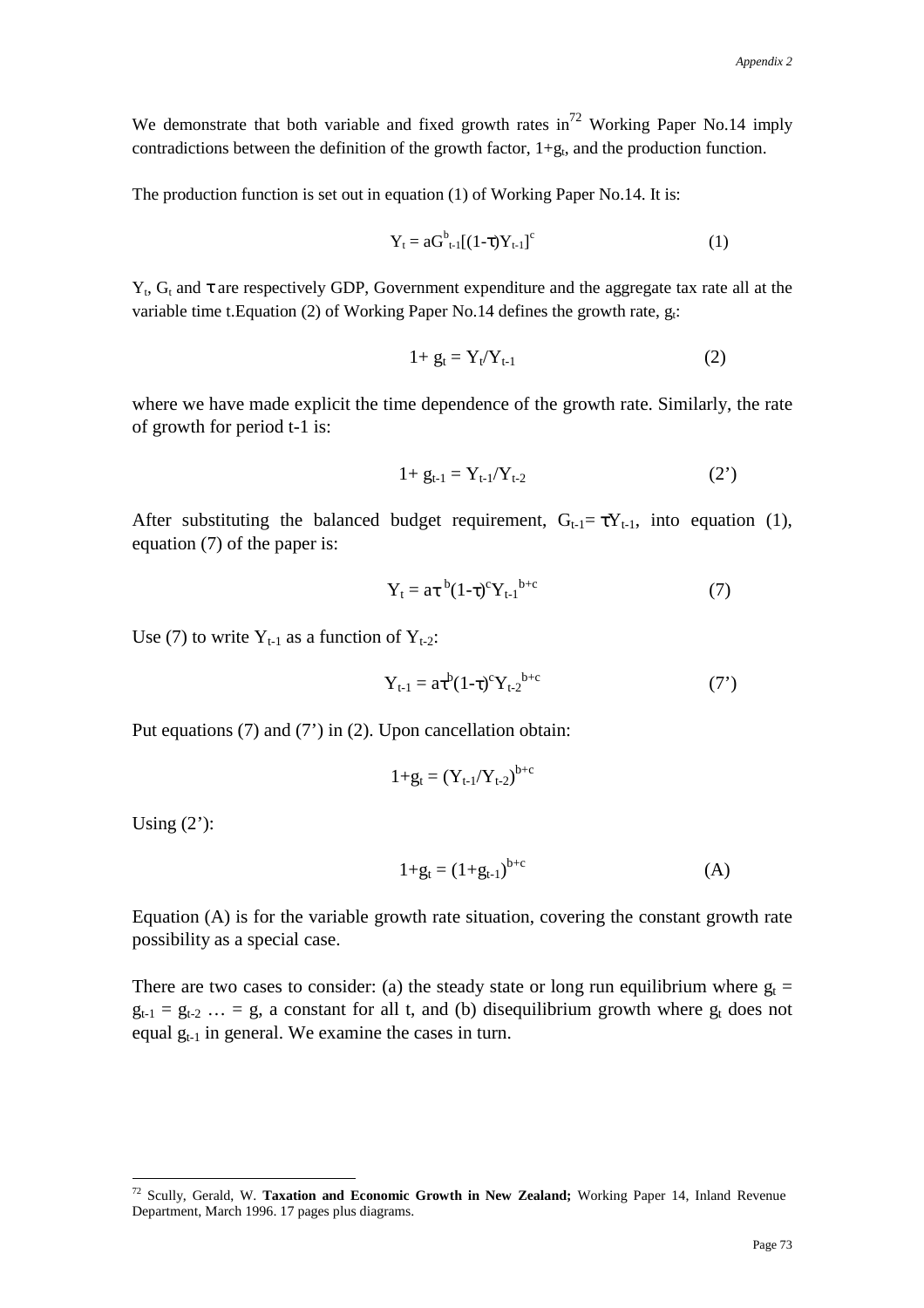### **Steady state**

In the steady state equation (A) becomes:

$$
1+g = (1+g)^{b+c}
$$

which is a contradiction since, in general,  $b+c \neq 1$  as Working Paper No.14 notes (p 6). The effect of this is that the model does not have a long run equilibrium outside the constant returns to scale situation.

We are confined to the steady state equilibrium in this instance. The econometric test used in Working Paper No.14 to determine whether or not  $b+c=1$ , fails. This is because it requires an estimate using unrestricted values for b+c (see Working Paper No.14, p 8), a situation which we have now shown to be contradictory in the steady state. This point on the statistical test does not apply with disequilibrium growth, which has its own problems, to which we now turn.

#### **Disequilibrium growth**

Disequilibrium growth is the condition where  $g_t \neq g_{t-1}$  in general. We consider two cases, where  $b+c=1$  and  $b+c\neq 1$ . Using equation (A) for  $b+c=1$  yields:

$$
1\!+\!g_t=1\!+\!g_{t\text{-}1}
$$

This violates the assumption of generally unequal growth rates in disequilibrium.

When  $b+c\neq 1$  equation (A) holds and there are non-constant returns to scale. Equation (A) shows that unequal growth rates require  $b+c\neq 1$ . Yet Working Paper No.14 uses the condition that b+c=1 *along with* unequal growth rates in the disequilbrium growth situation. The simultaneous use of these two conditions is a contradiction.

#### **Conclusion**

The flaws in the mathematics of Working Paper No.14 mean that the paper does not demonstrate that the GDP growth maximising tax/GDP ratio is about 20%. Nor does the paper show that the losses in GDP are \$1.17 trillion through not having that tax/GDP ratio.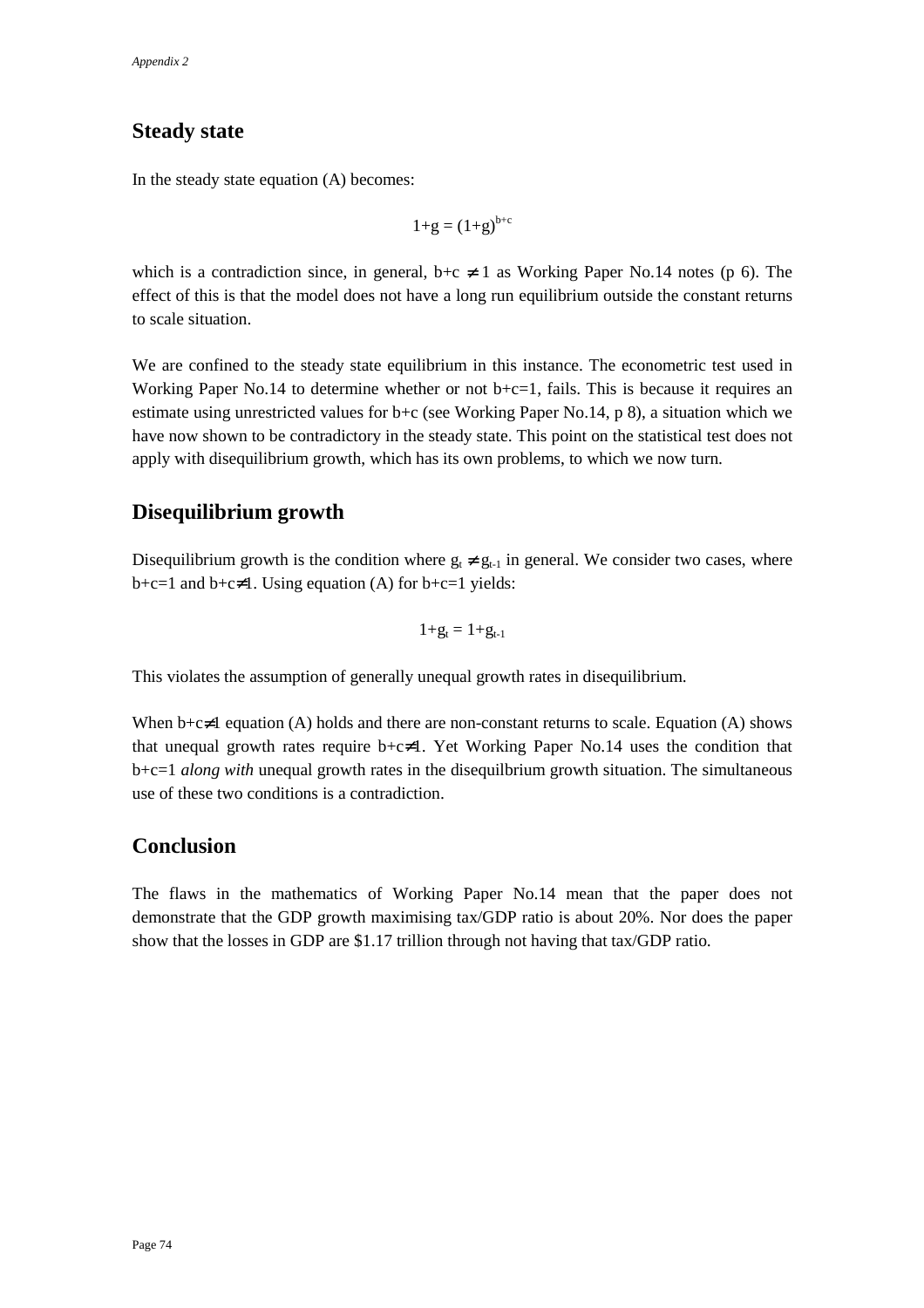# **Appendix 3**

### **INLAND REVENUE DEPARTMENT**

### **Policy Advice Division**

# **An Error in Professor Scully's Working Paper No.14**

Ewen McCann Principal Economist Tax and Social Policy 17 April 1998

Address: Policy Advice Division, Inland Revenue Department, P.O. Box 2198, Wellington, New Zealand. Phones 64-4-4747034(work), 64-4-57696469(home), Fax 64-4-4747215, e-mail ewen.mccann@ird.govt.nz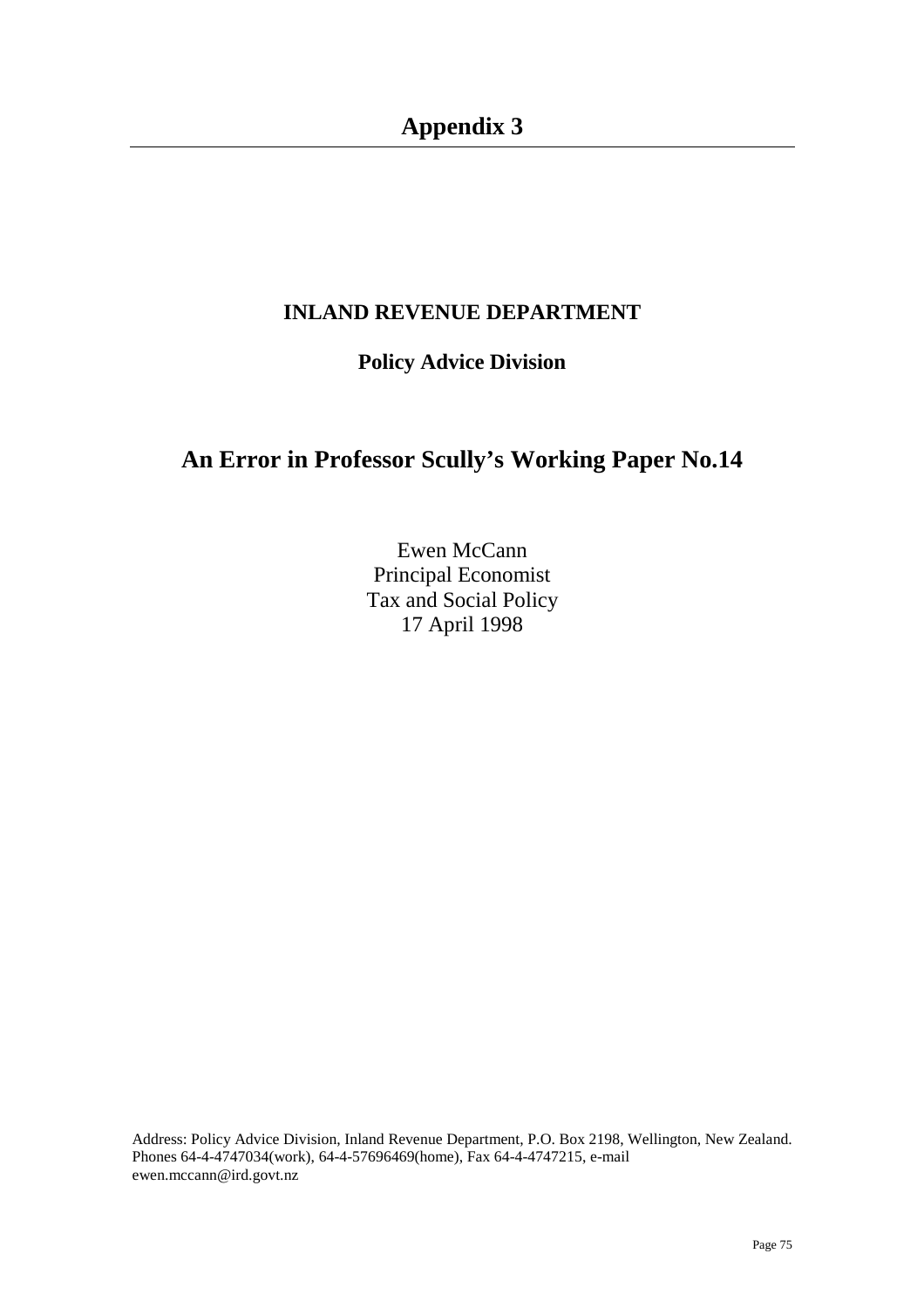We demonstrate the error<sup>73</sup> in Working Paper No.14 by showing that the definition of the growth factor, 1+g, and the production function imply a contradiction.

The production function is set out in equation (1) of Working Paper No.14. It is:

$$
Y_{t} = aG^{b}_{t-1}[(1-\tau)Y_{t-1}]^{c}
$$
 (1)

Equation (2) of Working Paper No.14 defines the growth rate, g:

$$
1+g = Y_t/Y_{t-1} \tag{2}
$$

This must hold for incomes in any adjacent periods. After substituting the balanced budget requirement,  $G = \tau Y$ , into equation (1), equation (7) of the paper is:

$$
Y_t = a\tau^b (1-\tau)^c Y_{t-1}^{b+c}
$$
 (7)

This equation also holds for any adjacent periods. Use (7) to write  $Y_{t-1}$  as a function of  $Y_{t-2}$ :

$$
Y_{t-1} = a \tau^{b} (1-\tau)^{c} Y_{t-2}^{b+c}
$$
 (7')

Put equations (7) and (7') in (2). Upon cancellation obtain:

$$
1+g = (Y_{t\text{-}1}/Y_{t\text{-}2})^{b+c}
$$

The term in the brackets is the ratio of income in adjacent periods. From (2) it necessarily equals 1+g. Hence:

$$
1+g=(1+g)^{b+c}
$$

which is a contradiction. In general b+c does not equal unity, as Working Paper No.14 notes after equation (1) in the comment about first degree homogeneity.

Since we manipulated equation (2) by applying the balanced budget production function to it and found that there is a contradiction, the definition of g and the production function are inconsistent.

Divide (7) by  $Y_{t-1}$  and use (2) to obtain:

$$
1+g = a\tau^{b}(1-\tau)^{c}Y_{t-1}^{b+c-1}
$$
 (8)

<sup>73</sup> Scully, Gerald, W. **Taxation and Economic Growth in New Zealand;** Working Paper 14, Inland Revenue Department, March 1996. 17 pages plus diagrams.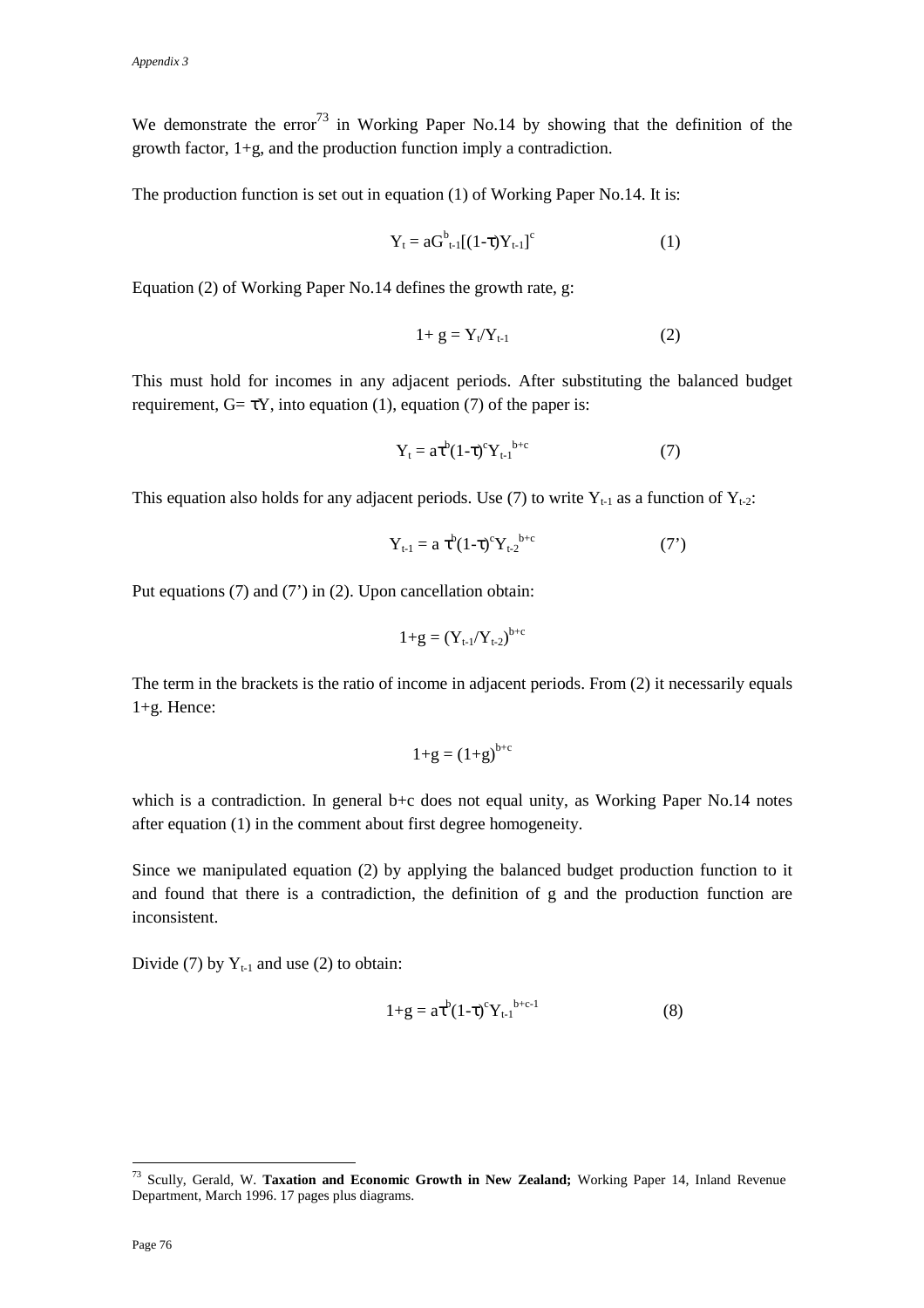The growth maximising tax rate is obtained by differentiating equation (8) with respect to  $\tau$  and solving. This procedure yields the optimum value,  $\tau^*$ :

$$
\tau^* = b/(b+c) \tag{10}
$$

However, the contradiction between g and the production function shows that the two sides of equation (8) are inconsistent. Hence the formula for  $\tau^*$  is wrong.

The logarithmic form of equation (8) was estimated as a part of the statistical test for constant returns to scale. To quote p 8 (emphasis added), "The log form of equation (8), *with and without* the (b+c-1)  $\ln Y_{t-1}$  term was estimated." *i.e.* the statistical test at one point required an estimate of a transformation of (8) without a restriction on b+c. We have proved that this unrestricted version of equation (8) is incorrect, by virtue of the prior contradiction.

Hence, the statistical test of the restriction fails because it requires the invalid unrestricted form of equation (8). It cannot be concluded from this test that the data supports  $b+c=1$ . It has not been shown that constant returns to scale apply.

The subsequent econometrics builds on equation (8). The restriction  $b+c=1$  is applied to (8). Using the restriction gives:

$$
1+g = a\tau^{b}(1-\tau)^{1-b} \tag{8'}
$$

There are two reasons why (8') is wrong. First, because its predecessor (8) rests on the contradiction, and second, because the restriction on placed on b+c has not been econometrically validated.

The logarithmic transformation of the incorrect equation (8') is econometrically estimated. The conclusions of the paper are drawn from an estimate of an invalid equation and are therefore unsubstantiated.

Thus, the growth maximising tax/GDP ratio has not been shown to be about 20% and the loss in GDP from the actual tax/GDP ratio has not been demonstrated to be \$1.17 trillion. All of the conclusions of the paper are invalidated.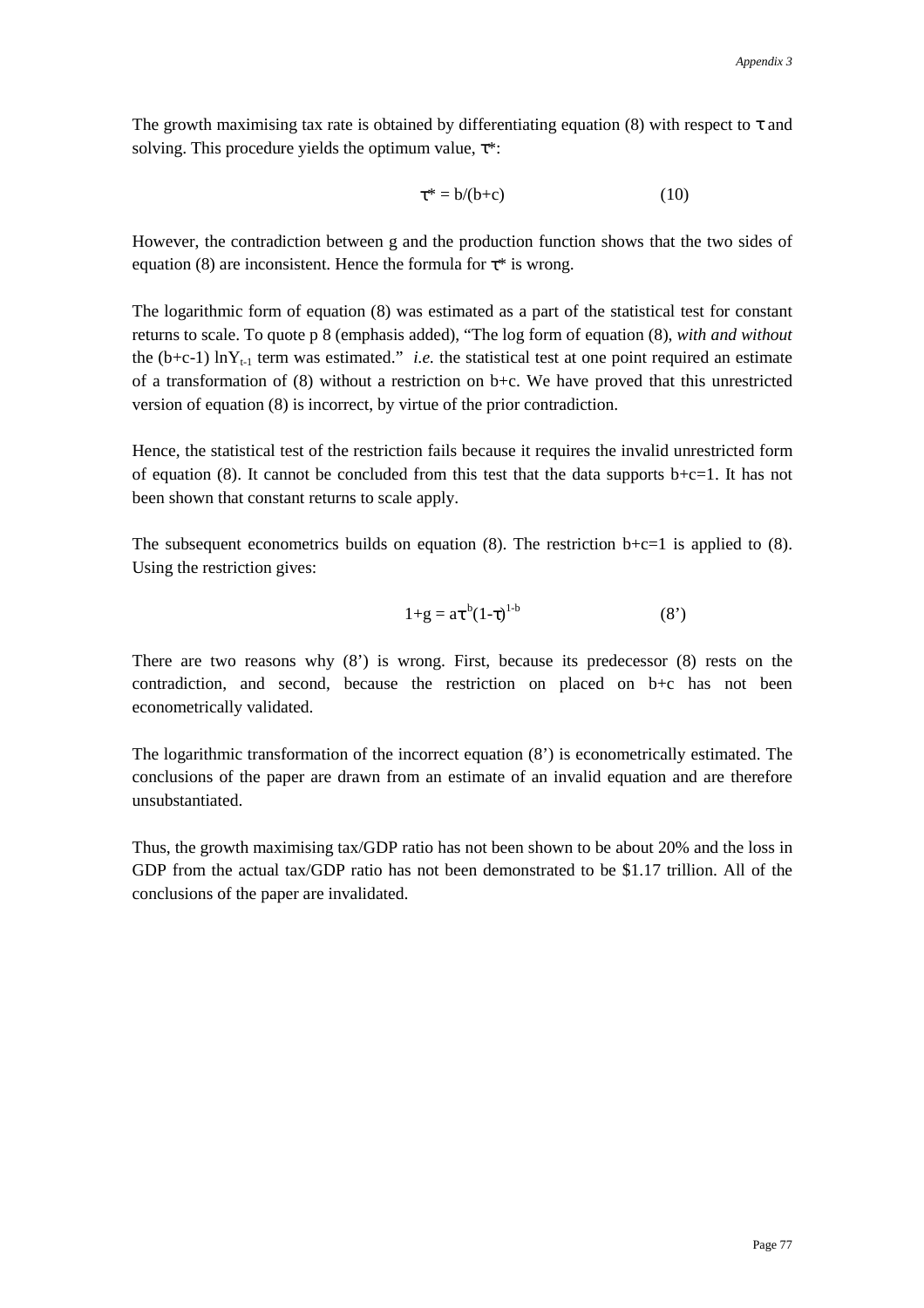**Appendix 4**

# **Report on E. McCann (1998) "An Error in Professor Scully's WP 14"**

**BY**

**Peter C.B. Phillips**

**Cowles Foundation for Research in Economics Yale University**

**13 May 1998**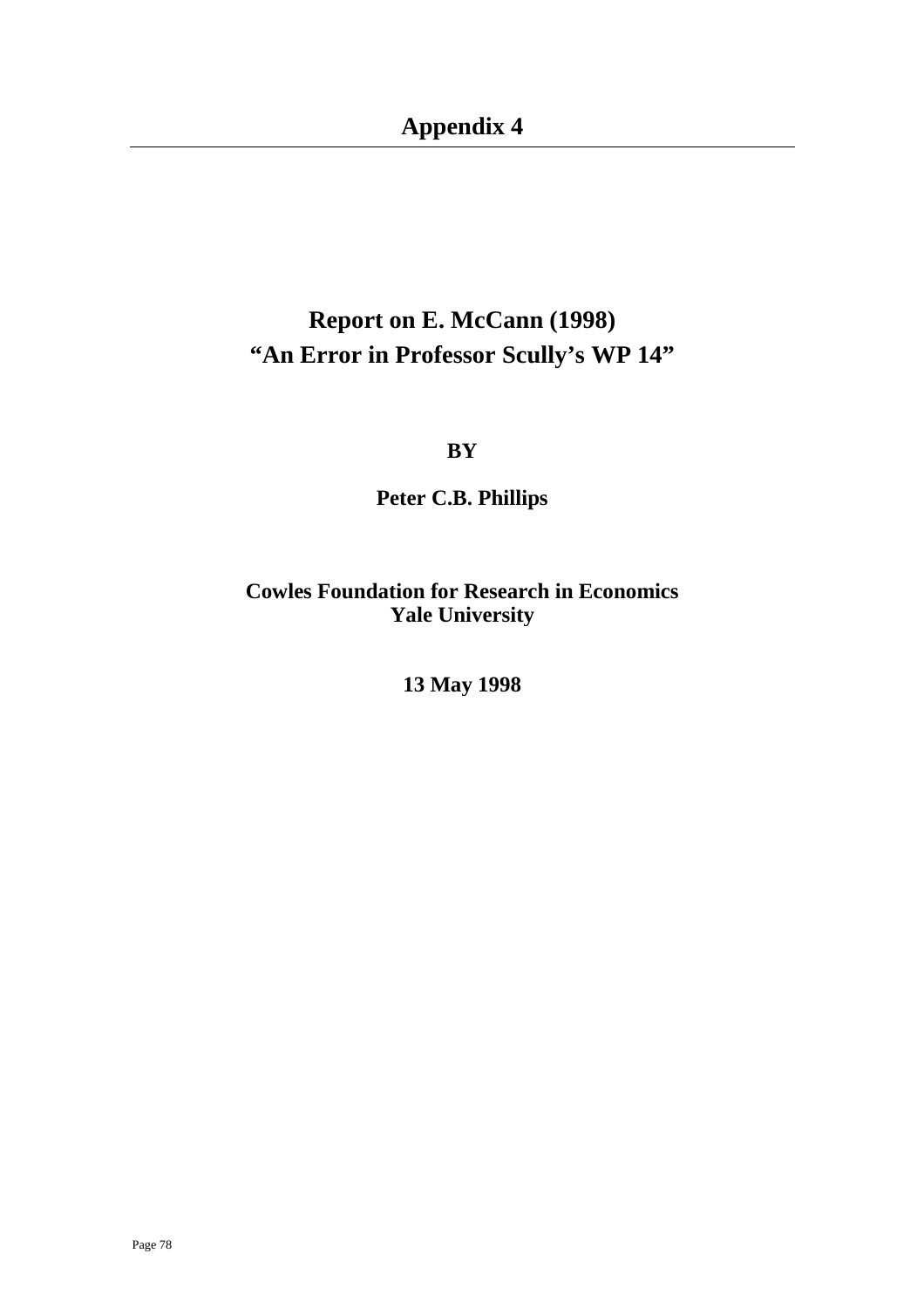### **Working Papers from the Taxation Economics Group**

#### *Working Paper Number*

- **1. Financial Ratios and Tax Policy Development: Investigating Accuracy Issues of the New Zealand Corporate Database:** June 1995, Chris Gillion, Daniel Aldersley, Patrick Caragata (Inland Revenue, NZ). 43 pages plus tables and diagrams.
- **2(Rev). Assessing Corporate Tax Payment Behaviour: A New Econometric Approach to Effective Tax Rates:** December 1995, Ewen McCann (Inland Revenue, NZ) John Small (University of Auckland), Patrick Caragata (Inland Revenue, NZ). 25 pages.
- **3. Monitoring the Tax Mix, Tax Shocks and Potential Economic Impacts: The PIC Model:** June 1995, Patrick Caragata (Inland Revenue, NZ) and John Small (University of Auckland). 73 pages.
- **3a. Monitoring the Tax Mix, Tax Shocks and Potential Economic Impacts: The PICO-DISC Model Theoretical Framework:** June 1995, Patrick Caragata (Inland Revenue, NZ). 42 pages.
- **3(Rev). Monitoring the Tax Mix, tax shocks and potential Economic Impacts: the PICO-DISC Model:** December 1995, Patrick Caragata (Inland Revenue, NZ). John Small (University of Auckland). 17 pages plus figures.
- **4. An Analysis of the Determinants of Deadweight Loss of Taxation in New Zealand 1972-1991:** June 1995, John Small (University of Auckland). 28 pages.
- **5a. Measuring the Size of the Hidden Economy and the Tax Gap in New Zealand: An Econometric Analysis:** November 1996, David Giles (University of Victoria, Canada). 131 pages.
- **6. The Relationship Between the Corporate Statutory and Effective Tax Rates: A Non-parametric Approach:** July 1995, Chris Gillion, John Small (University of Auckland), Patrick Caragata, Ewen McCann (Inland Revenue NZ).
- **7(Rev). Optimal Cost Structures and Corporate Performance: Combining Learning Curve and Frontier Approaches to Economic Efficiency and Increasing Returns:** December 1995 Patrick Caragata (Inland Revenue, NZ). 173 pages.
- **8. Cost Structures and Economic Performance in the New Zealand Electrical Distribution Industry:** July 1995, Daniel Aldersley (Inland Revenue, NZ) and David Petterson (McCallum and Petterson, NZ). 38 pages plus tables and graphs.
- **9. Income and Tax Distributions for Individual New Zealand Taxpayers: 1991- 1994:** July 1995, Paul Dunmore, University of Victoria, Wellington, New Zealand. 75 pages.
- **10. An Endogenous Effective Tax Rates Model:** December 1995, Ewen McCann (Inland Revenue NZ), Alan Rogers (University of Auckland) Patrick Caragata (Inland Revenue NZ) Jack Mintz (University of Toronto). 16 pages plus graphs.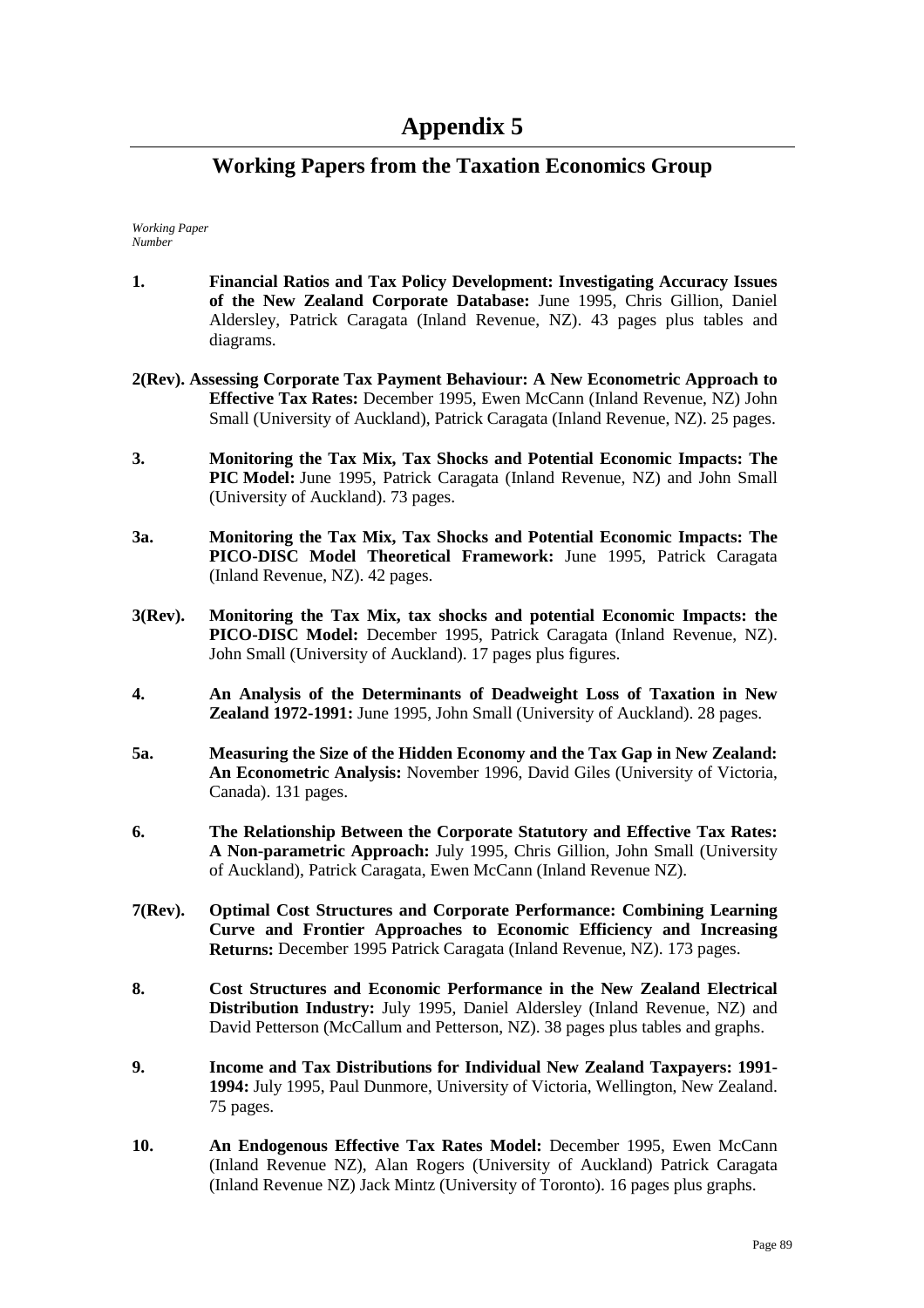- **11. The Determinants of Effective Tax Rates in Zealand, 1981- 1994:** December 1995, Chris Gillion, Ewen McCann, Patrick Caragata (Inland Revenue NZ). 39 pages plus table and graphs.
- **12. Equity Effects of the New Zealand Personal Income Tax System:** December 1995. Michael Dunn (Inland Revenue NZ). 21 pages plus tables and graphs.
- **13. Policy Indexes for New Zealand:** December 1995, Gerald Scully (University of Texas at Dallas). 39 pages plus diagrams.
- **14. Taxation and Economic Growth in New Zealand:** March 1996. Gerald Scully (University of Texas at Dallas) 17 pages plus diagrams
- **15. Effective Tax Rates: Zero Tax Payments and the Migration of Firms Across Tax Bands,** December 1995, Alan Rogers (University of Auckland), Patrick Caragata (Inland Revenue, NZ). 16 pages plus graphs
- **16. The Marginal Costs of Taxation in New Zealand: A Sensitivity Analysis of the Diewert and Lawrence Model:** December 1995, John Small (University of Auckland). 31 pages.
- **17. A Latent Variables Approach to the Estimation of the Deadweight Loss of Taxation in New Zealand:** December 1995, Johannah Dods, Ewen McCann (Inland Revenue, NZ). 38 pages.
- **18. Cost Efficiency in New Zealand's Electrical Supply Industry, 1982-1994:** May 1996, Gerald Scully (University of Texas at Dallas). 25 pages plus tables and diagrams.
- **19. The Impact of the Revenue and Profit Efficiency Performance of Firms on Taxation:** December 1996**,** Patrick Caragata (Inland Revenue, NZ). 35 pages plus diagrams.
- **20. The Growth-Maximising Tax Mix in New Zealand:** August 1996 Gerald Scully (University of Texas at Dallas). 15 pages plus diagrams.
- **21. The Learning Path of the Hidden Economy: Tax and Growth Effects in New Zealand:** December 1996. David Giles (University of Victoria, Canada) and Patrick Caragata (Inland Revenue, NZ) 24 pages.
- **22. Simulating the Relationship Between the Hidden Economy and the Tax Mix in New Zealand:** December, 1996. Patrick Caragata (Inland Revenue, NZ) and David Giles (University of Victoria, Canada) (24 pages)
- **23. Taxation and Employment in New Zealand:** August 1996. Gerald Scully (University of Texas at Dallas). 17 pages plus tables.
- **24. Tax Burden Effects on Output Growth in New Zealand: A Non-Linear Dynamic Model:** December 1996. Patrick Caragata (Inland Revenue) and John Small (Auckland University). 37 pages plus figures.
- **25. The Tax Burden, The Tax Mix and Output Growth in New Zealand: A Tax Mix Model:** December 1996. Patrick Caragata (Inland Revenue) and John Small (Auckland University). 20 pages plus figures.